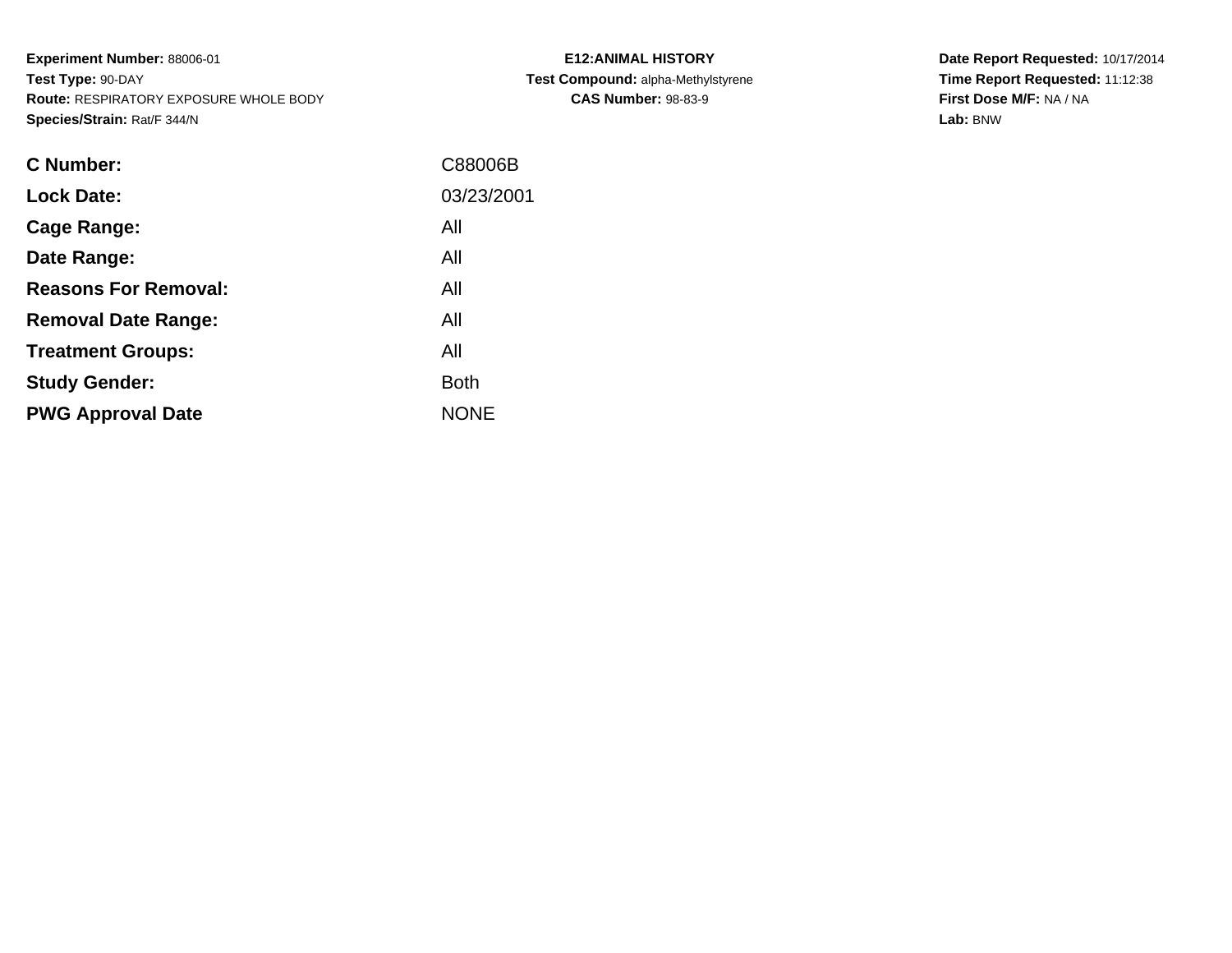**Test Type:** 90-DAY**Route:** RESPIRATORY EXPOSURE WHOLE BODY

**Species/Strain:** Rat/F 344/N

# **E12:ANIMAL HISTORY Test Compound:** alpha-Methylstyrene**CAS Number:** 98-83-9

| <b>TRT: CONTROL</b> |
|---------------------|
|                     |
|                     |
|                     |
|                     |
|                     |
|                     |
|                     |
|                     |
|                     |
|                     |
|                     |
|                     |
|                     |
|                     |
|                     |
|                     |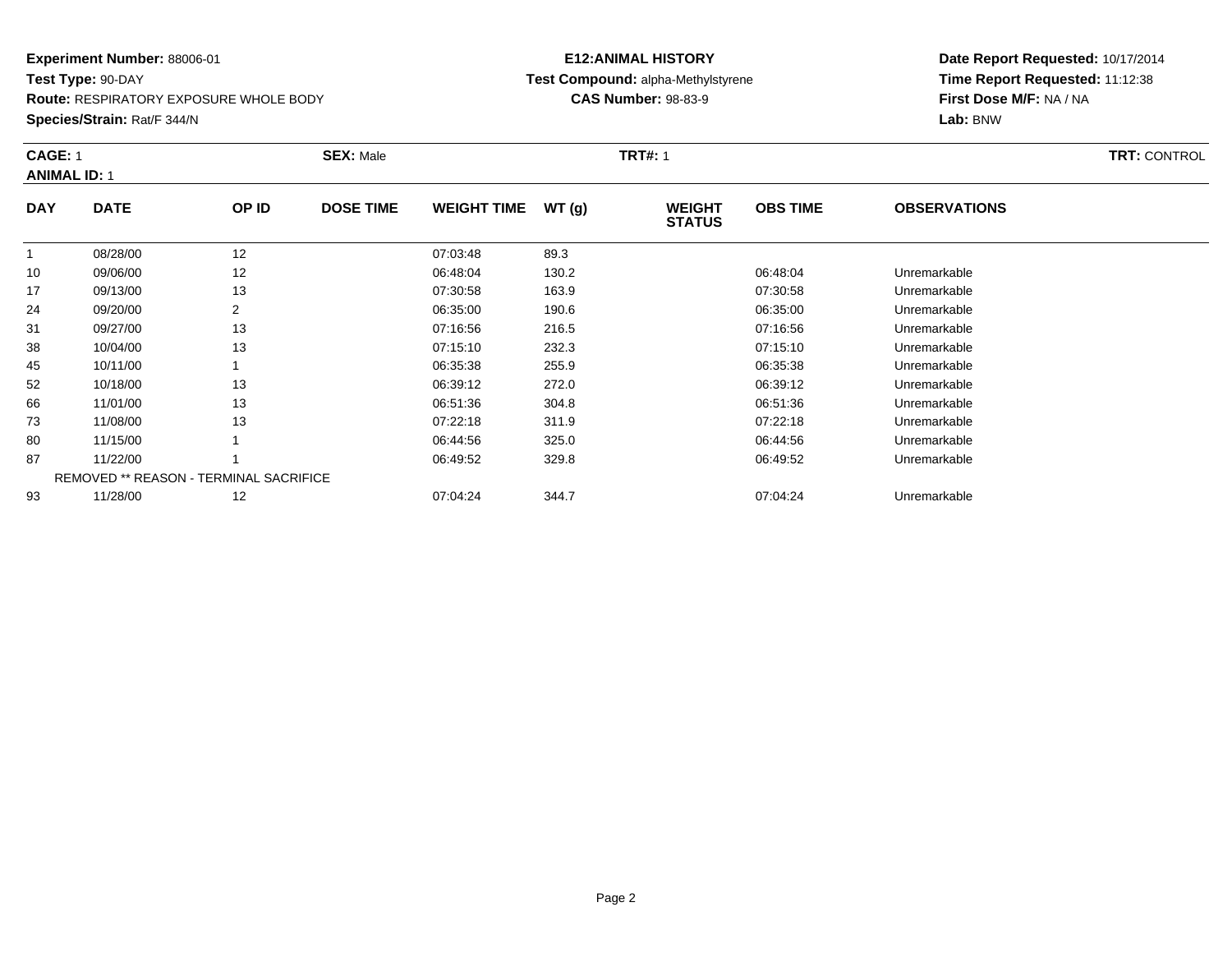**Test Type:** 90-DAY**Route:** RESPIRATORY EXPOSURE WHOLE BODY

**Species/Strain:** Rat/F 344/N

# **E12:ANIMAL HISTORY Test Compound:** alpha-Methylstyrene**CAS Number:** 98-83-9

| <b>CAGE: 1</b> |                     |                  | <b>SEX: Male</b><br><b>TRT#: 1</b>            |       |                                |                 |                     |  |  |  |
|----------------|---------------------|------------------|-----------------------------------------------|-------|--------------------------------|-----------------|---------------------|--|--|--|
|                |                     |                  |                                               |       |                                |                 |                     |  |  |  |
| <b>DATE</b>    | OP ID               | <b>DOSE TIME</b> | <b>WEIGHT TIME</b>                            | WT(g) | <b>WEIGHT</b><br><b>STATUS</b> | <b>OBS TIME</b> | <b>OBSERVATIONS</b> |  |  |  |
| 08/28/00       | 12                  |                  | 07:03:48                                      | 104.3 |                                |                 |                     |  |  |  |
| 09/06/00       | 12                  |                  | 06:48:04                                      | 144.8 |                                | 06:48:04        | Unremarkable        |  |  |  |
| 09/13/00       | 13                  |                  | 07:30:58                                      | 171.9 |                                | 07:30:58        | Unremarkable        |  |  |  |
| 09/20/00       | 2                   |                  | 06:35:00                                      | 202.4 |                                | 06:35:00        | Unremarkable        |  |  |  |
| 09/27/00       | 13                  |                  | 07:16:56                                      | 228.4 |                                | 07:16:56        | Unremarkable        |  |  |  |
| 10/04/00       | 13                  |                  | 07:15:10                                      | 243.5 |                                | 07:15:10        | Unremarkable        |  |  |  |
| 10/11/00       |                     |                  | 06:35:38                                      | 267.2 |                                | 06:35:38        | Unremarkable        |  |  |  |
| 10/18/00       | 13                  |                  | 06:39:12                                      | 284.1 |                                | 06:39:12        | Unremarkable        |  |  |  |
| 11/01/00       | 13                  |                  | 06:51:36                                      | 317.5 |                                | 06:51:36        | Unremarkable        |  |  |  |
| 11/08/00       | 13                  |                  | 07:22:18                                      | 326.9 |                                | 07:22:18        | Unremarkable        |  |  |  |
| 11/15/00       |                     |                  | 06:44:56                                      | 336.6 |                                | 06:44:56        | Unremarkable        |  |  |  |
| 11/22/00       |                     |                  | 06:49:52                                      | 339.6 |                                | 06:49:52        | Unremarkable        |  |  |  |
|                |                     |                  |                                               |       |                                |                 |                     |  |  |  |
| 11/28/00       | 12                  |                  | 07:04:24                                      | 354.4 |                                | 07:04:24        | Unremarkable        |  |  |  |
|                | <b>ANIMAL ID: 2</b> |                  | <b>REMOVED ** REASON - TERMINAL SACRIFICE</b> |       |                                |                 |                     |  |  |  |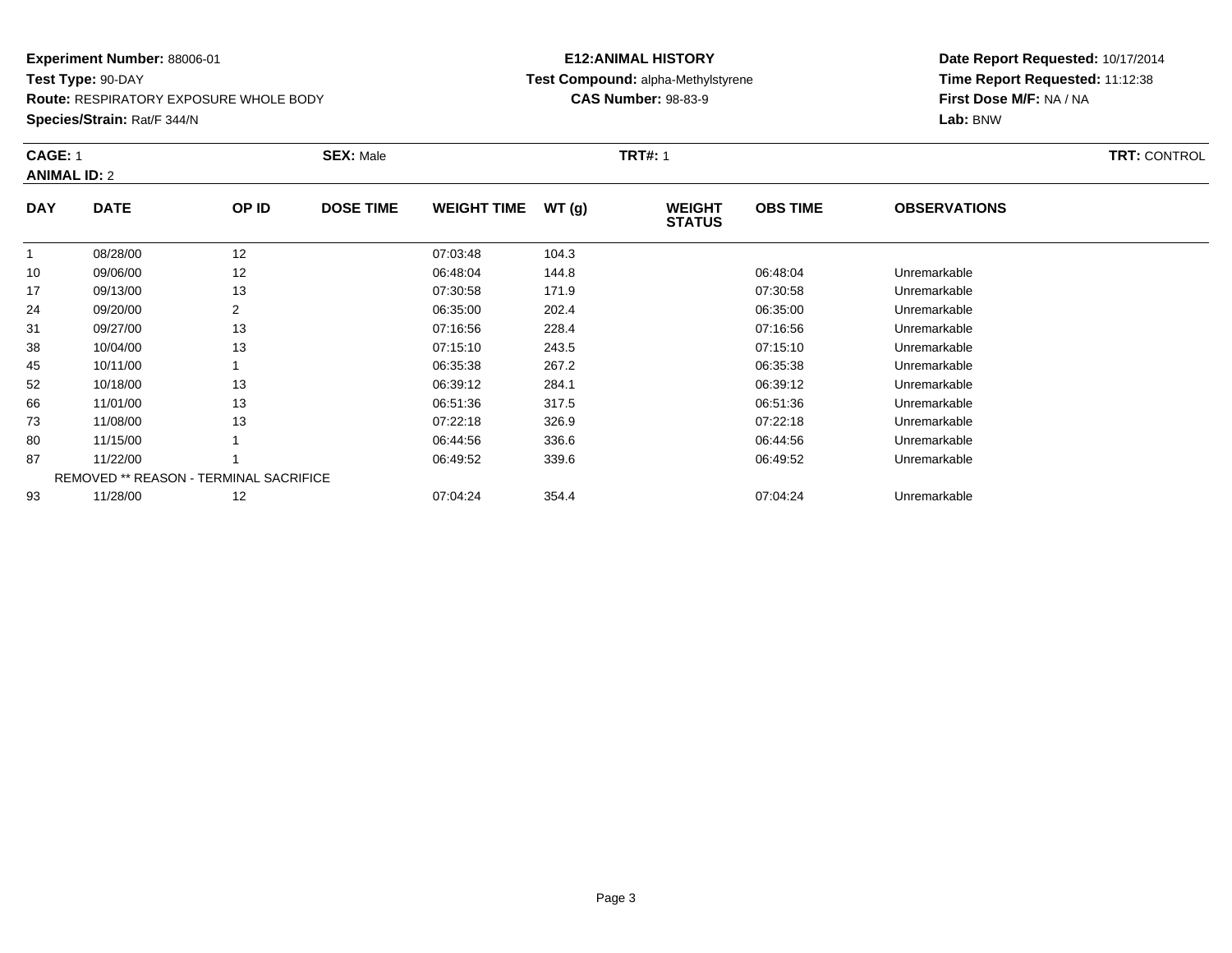**Test Type:** 90-DAY**Route:** RESPIRATORY EXPOSURE WHOLE BODY

**Species/Strain:** Rat/F 344/N

# **E12:ANIMAL HISTORY Test Compound:** alpha-Methylstyrene**CAS Number:** 98-83-9

| <b>CAGE: 1</b>      |                                               | <b>SEX: Male</b> |                  |                    | <b>TRT#: 1</b> | <b>TRT: CONTROL</b>            |                 |                     |  |
|---------------------|-----------------------------------------------|------------------|------------------|--------------------|----------------|--------------------------------|-----------------|---------------------|--|
| <b>ANIMAL ID: 3</b> |                                               |                  |                  |                    |                |                                |                 |                     |  |
| <b>DAY</b>          | <b>DATE</b>                                   | OP ID            | <b>DOSE TIME</b> | <b>WEIGHT TIME</b> | WT(g)          | <b>WEIGHT</b><br><b>STATUS</b> | <b>OBS TIME</b> | <b>OBSERVATIONS</b> |  |
|                     | 08/28/00                                      | 12               |                  | 07:03:48           | 74.9           |                                |                 |                     |  |
| 10                  | 09/06/00                                      | 12               |                  | 06:48:04           | 113.4          |                                | 06:48:04        | Unremarkable        |  |
| 17                  | 09/13/00                                      | 13               |                  | 07:30:58           | 142.3          |                                | 07:30:58        | Unremarkable        |  |
| 24                  | 09/20/00                                      | $\overline{2}$   |                  | 06:35:00           | 170.5          |                                | 06:35:00        | Unremarkable        |  |
| 31                  | 09/27/00                                      | 13               |                  | 07:16:56           | 192.8          |                                | 07:16:56        | Unremarkable        |  |
| 38                  | 10/04/00                                      | 13               |                  | 07:15:10           | 211.7          |                                | 07:15:10        | Unremarkable        |  |
| 45                  | 10/11/00                                      |                  |                  | 06:35:38           | 231.8          |                                | 06:35:38        | Unremarkable        |  |
| 52                  | 10/18/00                                      | 13               |                  | 06:39:12           | 246.5          |                                | 06:39:12        | Unremarkable        |  |
| 66                  | 11/01/00                                      | 13               |                  | 06:51:36           | 276.7          |                                | 06:51:36        | Unremarkable        |  |
| 73                  | 11/08/00                                      | 13               |                  | 07:22:18           | 287.7          |                                | 07:22:18        | Unremarkable        |  |
| 80                  | 11/15/00                                      |                  |                  | 06:44:56           | 300.7          |                                | 06:44:56        | Unremarkable        |  |
| 87                  | 11/22/00                                      |                  |                  | 06:49:52           | 301.7          |                                | 06:49:52        | Unremarkable        |  |
|                     | <b>REMOVED ** REASON - TERMINAL SACRIFICE</b> |                  |                  |                    |                |                                |                 |                     |  |
| 93                  | 11/28/00                                      | 12               |                  | 07:04:24           | 313.0          |                                | 07:04:24        | Unremarkable        |  |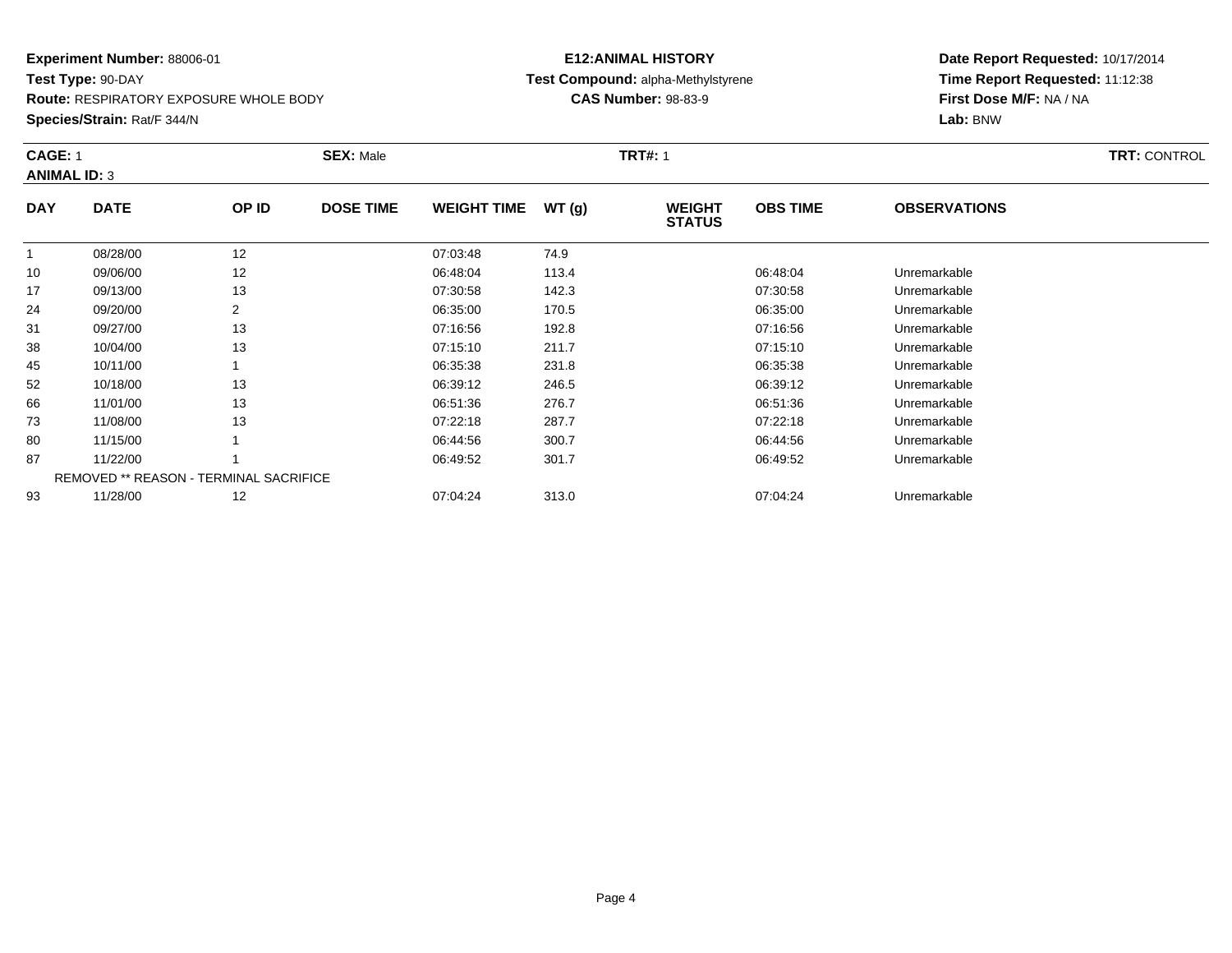**Test Type:** 90-DAY**Route:** RESPIRATORY EXPOSURE WHOLE BODY

#### **Species/Strain:** Rat/F 344/N

# **E12:ANIMAL HISTORY Test Compound:** alpha-Methylstyrene**CAS Number:** 98-83-9

|                     | <b>CAGE: 1</b>                         |       | <b>SEX: Male</b> |                    |       | <b>TRT#:</b> 1                 | <b>TRT: CONTROL</b> |                     |  |
|---------------------|----------------------------------------|-------|------------------|--------------------|-------|--------------------------------|---------------------|---------------------|--|
| <b>ANIMAL ID: 4</b> |                                        |       |                  |                    |       |                                |                     |                     |  |
| <b>DAY</b>          | <b>DATE</b>                            | OP ID | <b>DOSE TIME</b> | <b>WEIGHT TIME</b> | WT(g) | <b>WEIGHT</b><br><b>STATUS</b> | <b>OBS TIME</b>     | <b>OBSERVATIONS</b> |  |
|                     | 08/28/00                               | 12    |                  | 07:03:48           | 108.1 |                                |                     |                     |  |
| 10                  | 09/06/00                               | 12    |                  | 06:48:04           | 141.0 |                                | 06:48:04            | Unremarkable        |  |
| 17                  | 09/13/00                               | 13    |                  | 07:30:58           | 165.3 |                                | 07:30:58            | Unremarkable        |  |
| 24                  | 09/20/00                               | 2     |                  | 06:35:00           | 188.9 |                                | 06:35:00            | Unremarkable        |  |
| 31                  | 09/27/00                               | 13    |                  | 07:16:56           | 205.1 |                                | 07:16:56            | Unremarkable        |  |
| 38                  | 10/04/00                               | 13    |                  | 07:15:10           | 223.8 |                                | 07:15:10            | Unremarkable        |  |
| 45                  | 10/11/00                               |       |                  | 06:35:38           | 241.4 |                                | 06:35:38            | Unremarkable        |  |
| 52                  | 10/18/00                               | 13    |                  | 06:39:12           | 259.7 |                                | 06:39:12            | Unremarkable        |  |
| 66                  | 11/01/00                               | 13    |                  | 06:51:36           | 294.8 |                                | 06:51:36            | Unremarkable        |  |
| 73                  | 11/08/00                               | 13    |                  | 07:22:18           | 305.6 |                                | 07:22:18            | Unremarkable        |  |
| 80                  | 11/15/00                               |       |                  | 06:44:56           | 322.3 |                                | 06:44:56            | Unremarkable        |  |
| 87                  | 11/22/00                               |       |                  | 06:49:52           | 327.0 |                                | 06:49:52            | Unremarkable        |  |
|                     | REMOVED ** REASON - TERMINAL SACRIFICE |       |                  |                    |       |                                |                     |                     |  |
| 93                  | 11/28/00                               | 12    |                  | 07:04:24           | 342.8 |                                | 07:04:24            | Unremarkable        |  |
|                     |                                        |       |                  |                    |       |                                |                     |                     |  |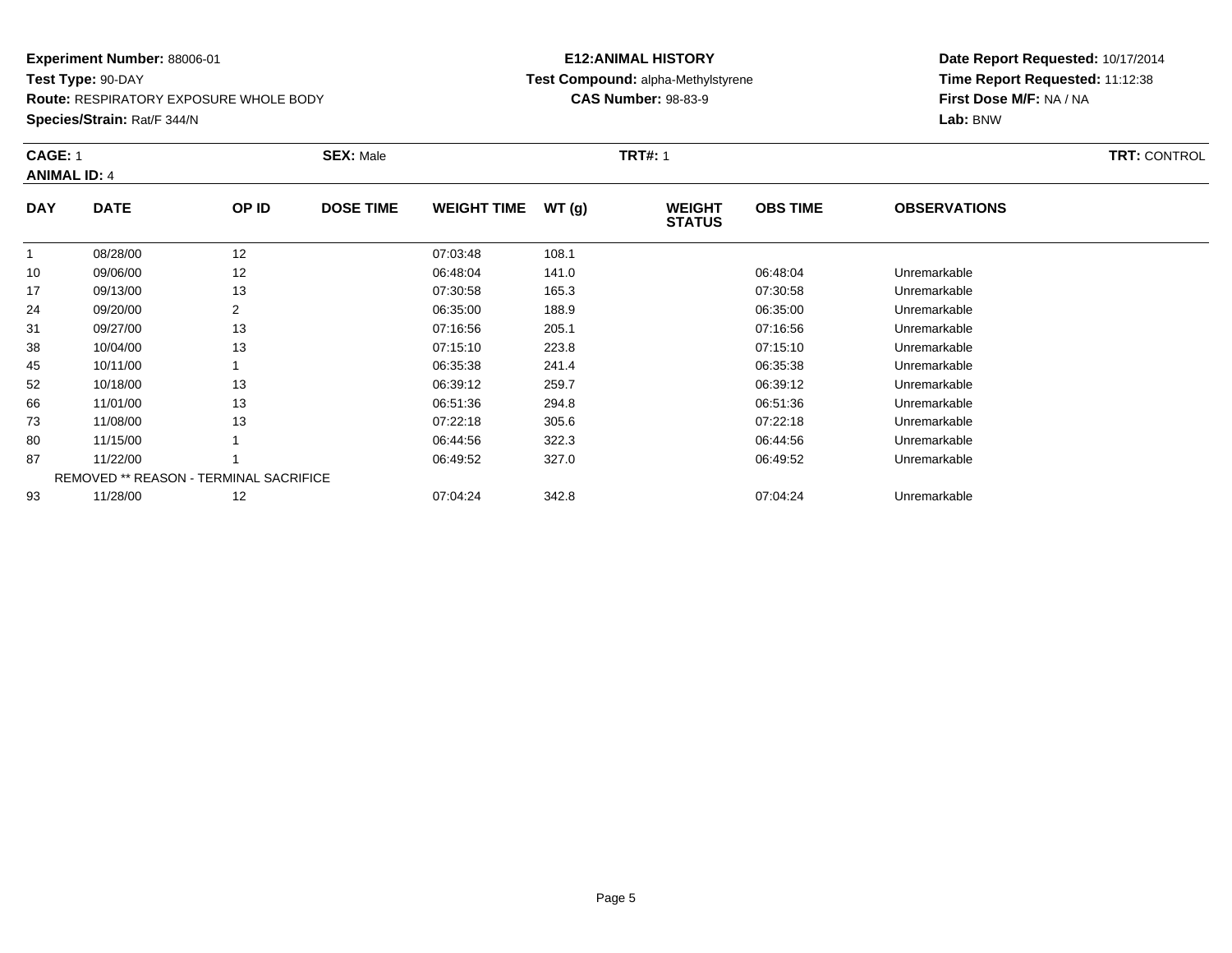**Test Type:** 90-DAY**Route:** RESPIRATORY EXPOSURE WHOLE BODY

**Species/Strain:** Rat/F 344/N

# **E12:ANIMAL HISTORY Test Compound:** alpha-Methylstyrene**CAS Number:** 98-83-9

|                     |                                               |                | <b>SEX: Male</b> |                    |       | <b>TRT#: 1</b>                 | <b>TRT: CONTROL</b> |                     |  |  |
|---------------------|-----------------------------------------------|----------------|------------------|--------------------|-------|--------------------------------|---------------------|---------------------|--|--|
| <b>ANIMAL ID: 5</b> |                                               |                |                  |                    |       |                                |                     |                     |  |  |
| <b>DAY</b>          | <b>DATE</b>                                   | OP ID          | <b>DOSE TIME</b> | <b>WEIGHT TIME</b> | WT(g) | <b>WEIGHT</b><br><b>STATUS</b> | <b>OBS TIME</b>     | <b>OBSERVATIONS</b> |  |  |
|                     | 08/28/00                                      | 12             |                  | 07:03:48           | 103.6 |                                |                     |                     |  |  |
| 10                  | 09/06/00                                      | 12             |                  | 06:48:04           | 137.3 |                                | 06:48:04            | Unremarkable        |  |  |
| 17                  | 09/13/00                                      | 13             |                  | 07:30:58           | 165.9 |                                | 07:30:58            | Unremarkable        |  |  |
| 24                  | 09/20/00                                      | $\overline{2}$ |                  | 06:35:00           | 191.5 |                                | 06:35:00            | Unremarkable        |  |  |
| 31                  | 09/27/00                                      | 13             |                  | 07:16:56           | 212.9 |                                | 07:16:56            | Unremarkable        |  |  |
| 38                  | 10/04/00                                      | 13             |                  | 07:15:10           | 231.4 |                                | 07:15:10            | Unremarkable        |  |  |
| 45                  | 10/11/00                                      |                |                  | 06:35:38           | 246.2 |                                | 06:35:38            | Unremarkable        |  |  |
| 52                  | 10/18/00                                      | 13             |                  | 06:39:12           | 261.0 |                                | 06:39:12            | Unremarkable        |  |  |
| 66                  | 11/01/00                                      | 13             |                  | 06:51:36           | 280.0 |                                | 06:51:36            | Unremarkable        |  |  |
| 73                  | 11/08/00                                      | 13             |                  | 07:22:18           | 294.6 |                                | 07:22:18            | Unremarkable        |  |  |
| 80                  | 11/15/00                                      |                |                  | 06:44:56           | 302.5 |                                | 06:44:56            | Unremarkable        |  |  |
| 87                  | 11/22/00                                      |                |                  | 06:49:52           | 307.6 |                                | 06:49:52            | Unremarkable        |  |  |
|                     | <b>REMOVED ** REASON - TERMINAL SACRIFICE</b> |                |                  |                    |       |                                |                     |                     |  |  |
| 93                  | 11/28/00                                      | 12             |                  | 07:04:24           | 317.9 |                                | 07:04:24            | Unremarkable        |  |  |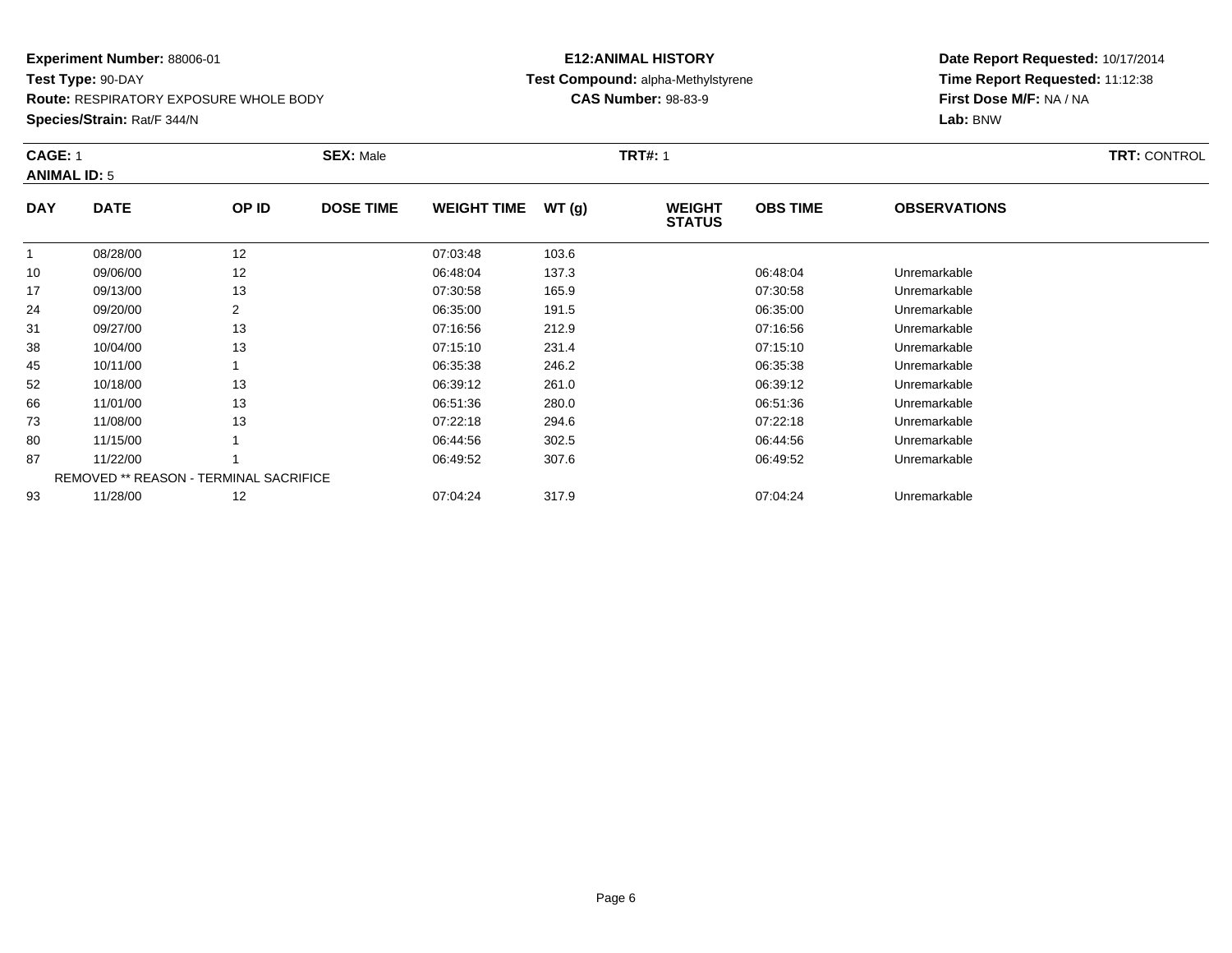**Test Type:** 90-DAY

**Route:** RESPIRATORY EXPOSURE WHOLE BODY

**Species/Strain:** Rat/F 344/N

# **E12:ANIMAL HISTORY Test Compound:** alpha-Methylstyrene**CAS Number:** 98-83-9

| CAGE: 2<br><b>ANIMAL ID: 6</b> |                                        |       | <b>SEX: Male</b> |                    |       | <b>TRT#: 1</b>                 |                 |                     | <b>TRT: CONTROL</b> |
|--------------------------------|----------------------------------------|-------|------------------|--------------------|-------|--------------------------------|-----------------|---------------------|---------------------|
| <b>DAY</b>                     | <b>DATE</b>                            | OP ID | <b>DOSE TIME</b> | <b>WEIGHT TIME</b> | WT(g) | <b>WEIGHT</b><br><b>STATUS</b> | <b>OBS TIME</b> | <b>OBSERVATIONS</b> |                     |
| -1                             | 08/28/00                               | 12    |                  | 07:04:58           | 106.5 |                                |                 |                     |                     |
| 10                             | 09/06/00                               | 12    |                  | 06:49:20           | 138.8 |                                | 06:49:20        | Unremarkable        |                     |
| 17                             | 09/13/00                               | 13    |                  | 07:31:46           | 165.0 |                                | 07:31:46        | Unremarkable        |                     |
| 24                             | 09/20/00                               | 2     |                  | 06:35:48           | 185.3 |                                | 06:35:48        | Unremarkable        |                     |
| 31                             | 09/27/00                               | 13    |                  | 07:18:20           | 205.8 |                                | 07:18:20        | Unremarkable        |                     |
| 38                             | 10/04/00                               | 13    |                  | 07:16:00           | 224.2 |                                | 07:16:00        | Unremarkable        |                     |
| 45                             | 10/11/00                               |       |                  | 06:37:20           | 240.9 |                                | 06:37:20        | Unremarkable        |                     |
| 52                             | 10/18/00                               | 13    |                  | 06:40:34           | 259.5 |                                | 06:40:34        | Unremarkable        |                     |
| 66                             | 11/01/00                               | 13    |                  | 06:53:02           | 283.1 |                                | 06:53:02        | Unremarkable        |                     |
| 73                             | 11/08/00                               | 13    |                  | 07:23:34           | 293.4 |                                | 07:23:34        | Unremarkable        |                     |
| 80                             | 11/15/00                               |       |                  | 06:45:44           | 307.0 |                                | 06:45:44        | Unremarkable        |                     |
| 87                             | 11/22/00                               |       |                  | 06:50:38           | 307.7 |                                | 06:50:38        | Unremarkable        |                     |
|                                | REMOVED ** REASON - TERMINAL SACRIFICE |       |                  |                    |       |                                |                 |                     |                     |
| 93                             | 11/28/00                               | 12    |                  | 07:06:08           | 318.0 |                                | 07:06:08        | Unremarkable        |                     |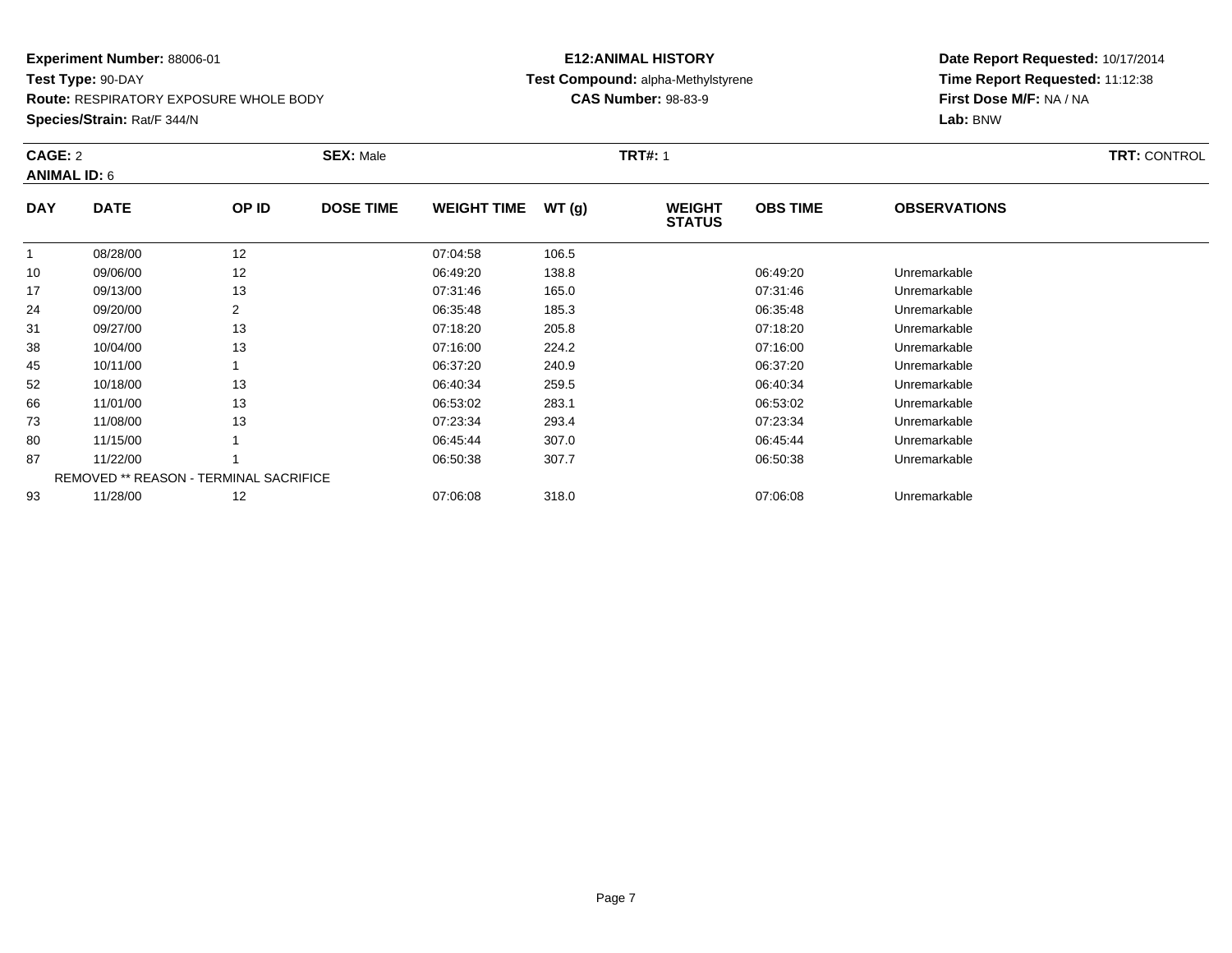**Test Type:** 90-DAY

**Route:** RESPIRATORY EXPOSURE WHOLE BODY

**Species/Strain:** Rat/F 344/N

# **E12:ANIMAL HISTORY Test Compound:** alpha-Methylstyrene**CAS Number:** 98-83-9

| CAGE: 2<br><b>ANIMAL ID: 7</b> |                                        |       | <b>SEX: Male</b> |                    |       | <b>TRT#: 1</b>                 |                 |                     | <b>TRT: CONTROL</b> |
|--------------------------------|----------------------------------------|-------|------------------|--------------------|-------|--------------------------------|-----------------|---------------------|---------------------|
| <b>DAY</b>                     | <b>DATE</b>                            | OP ID | <b>DOSE TIME</b> | <b>WEIGHT TIME</b> | WT(g) | <b>WEIGHT</b><br><b>STATUS</b> | <b>OBS TIME</b> | <b>OBSERVATIONS</b> |                     |
| 1                              | 08/28/00                               | 12    |                  | 07:04:58           | 79.4  |                                |                 |                     |                     |
| 10                             | 09/06/00                               | 12    |                  | 06:49:20           | 122.8 |                                | 06:49:20        | Unremarkable        |                     |
| 17                             | 09/13/00                               | 13    |                  | 07:31:46           | 148.2 |                                | 07:31:46        | Unremarkable        |                     |
| 24                             | 09/20/00                               | 2     |                  | 06:35:48           | 175.8 |                                | 06:35:48        | Unremarkable        |                     |
| 31                             | 09/27/00                               | 13    |                  | 07:18:20           | 202.6 |                                | 07:18:20        | Unremarkable        |                     |
| 38                             | 10/04/00                               | 13    |                  | 07:16:00           | 225.6 |                                | 07:16:00        | Unremarkable        |                     |
| 45                             | 10/11/00                               |       |                  | 06:37:20           | 245.3 |                                | 06:37:20        | Unremarkable        |                     |
| 52                             | 10/18/00                               | 13    |                  | 06:40:34           | 262.3 |                                | 06:40:34        | Unremarkable        |                     |
| 66                             | 11/01/00                               | 13    |                  | 06:53:02           | 293.8 |                                | 06:53:02        | Unremarkable        |                     |
| 73                             | 11/08/00                               | 13    |                  | 07:23:34           | 305.0 |                                | 07:23:34        | Unremarkable        |                     |
| 80                             | 11/15/00                               |       |                  | 06:45:44           | 319.8 |                                | 06:45:44        | Unremarkable        |                     |
| 87                             | 11/22/00                               |       |                  | 06:50:38           | 327.7 |                                | 06:50:38        | Unremarkable        |                     |
|                                | REMOVED ** REASON - TERMINAL SACRIFICE |       |                  |                    |       |                                |                 |                     |                     |
| 93                             | 11/28/00                               | 12    |                  | 07:06:08           | 336.5 |                                | 07:06:08        | Unremarkable        |                     |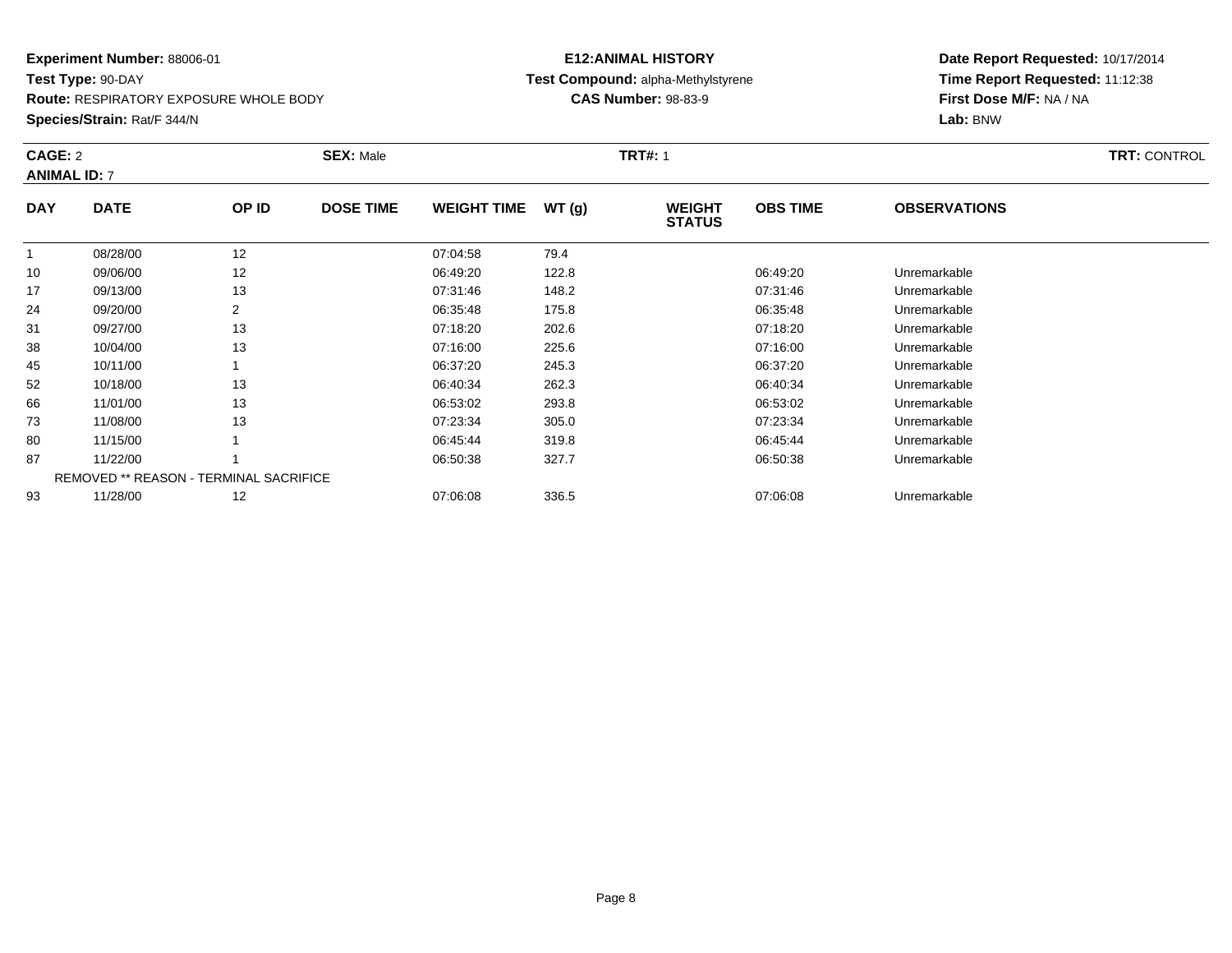**Test Type:** 90-DAY

**Route:** RESPIRATORY EXPOSURE WHOLE BODY

**Species/Strain:** Rat/F 344/N

# **E12:ANIMAL HISTORY Test Compound:** alpha-Methylstyrene**CAS Number:** 98-83-9

| CAGE: 2<br><b>ANIMAL ID: 8</b> |                                               |       | <b>SEX: Male</b> |                    | <b>TRT#: 1</b> |                                | <b>TRT: CONTROL</b> |                     |  |
|--------------------------------|-----------------------------------------------|-------|------------------|--------------------|----------------|--------------------------------|---------------------|---------------------|--|
| <b>DAY</b>                     | <b>DATE</b>                                   | OP ID | <b>DOSE TIME</b> | <b>WEIGHT TIME</b> | WT(g)          | <b>WEIGHT</b><br><b>STATUS</b> | <b>OBS TIME</b>     | <b>OBSERVATIONS</b> |  |
| $\overline{1}$                 | 08/28/00                                      | 12    |                  | 07:04:58           | 112.2          |                                |                     |                     |  |
| 10                             | 09/06/00                                      | 12    |                  | 06:49:20           | 157.3          |                                | 06:49:20            | Unremarkable        |  |
| 17                             | 09/13/00                                      | 13    |                  | 07:31:46           | 197.3          |                                | 07:31:46            | Unremarkable        |  |
| 24                             | 09/20/00                                      | 2     |                  | 06:35:48           | 228.5          |                                | 06:35:48            | Unremarkable        |  |
| 31                             | 09/27/00                                      | 13    |                  | 07:18:20           | 254.6          |                                | 07:18:20            | Unremarkable        |  |
| 38                             | 10/04/00                                      | 13    |                  | 07:16:00           | 273.9          |                                | 07:16:00            | Unremarkable        |  |
| 45                             | 10/11/00                                      |       |                  | 06:37:20           | 292.9          |                                | 06:37:20            | Unremarkable        |  |
| 52                             | 10/18/00                                      | 13    |                  | 06:40:34           | 311.1          |                                | 06:40:34            | Unremarkable        |  |
| 66                             | 11/01/00                                      | 13    |                  | 06:53:02           | 337.7          |                                | 06:53:02            | Unremarkable        |  |
| 73                             | 11/08/00                                      | 13    |                  | 07:23:34           | 343.2          |                                | 07:23:34            | Unremarkable        |  |
| 80                             | 11/15/00                                      |       |                  | 06:45:44           | 354.5          |                                | 06:45:44            | Unremarkable        |  |
| 87                             | 11/22/00                                      |       |                  | 06:50:38           | 353.1          |                                | 06:50:38            | Unremarkable        |  |
|                                | <b>REMOVED ** REASON - TERMINAL SACRIFICE</b> |       |                  |                    |                |                                |                     |                     |  |
| 93                             | 11/28/00                                      | 12    |                  | 07:06:08           | 363.5          |                                | 07:06:08            | Unremarkable        |  |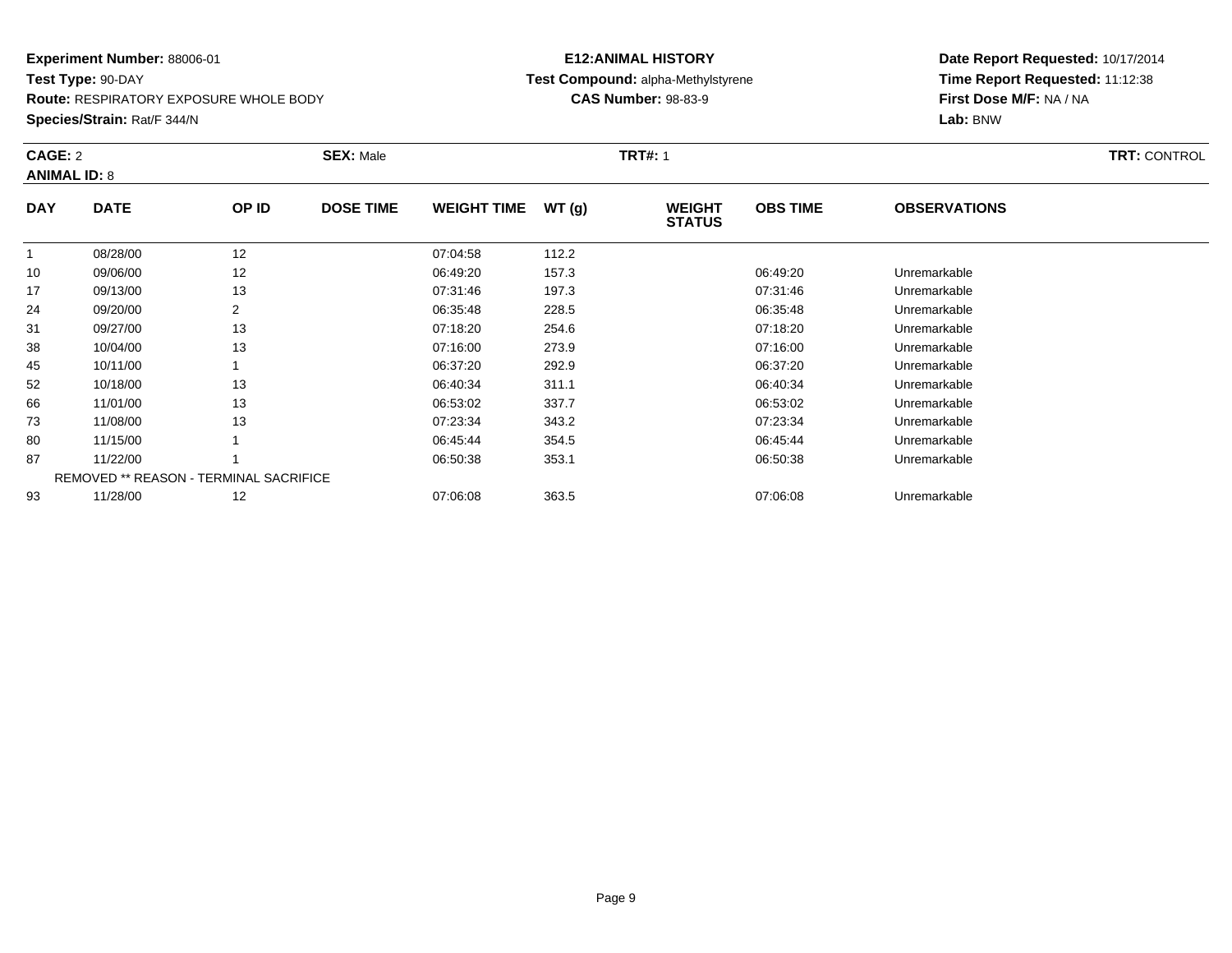**Test Type:** 90-DAY

**Route:** RESPIRATORY EXPOSURE WHOLE BODY

**Species/Strain:** Rat/F 344/N

# **E12:ANIMAL HISTORY Test Compound:** alpha-Methylstyrene**CAS Number:** 98-83-9

| CAGE: 2<br><b>ANIMAL ID: 9</b> |                                               | <b>SEX: Male</b> |                  |                    | <b>TRT#: 1</b> | <b>TRT: CONTROL</b>            |                 |                     |  |
|--------------------------------|-----------------------------------------------|------------------|------------------|--------------------|----------------|--------------------------------|-----------------|---------------------|--|
| <b>DAY</b>                     | <b>DATE</b>                                   | OP ID            | <b>DOSE TIME</b> | <b>WEIGHT TIME</b> | WT(g)          | <b>WEIGHT</b><br><b>STATUS</b> | <b>OBS TIME</b> | <b>OBSERVATIONS</b> |  |
|                                | 08/28/00                                      | 12               |                  | 07:04:58           | 75.8           |                                |                 |                     |  |
| 10                             | 09/06/00                                      | 12               |                  | 06:49:20           | 112.8          |                                | 06:49:20        | Unremarkable        |  |
| 17                             | 09/13/00                                      | 13               |                  | 07:31:46           | 140.2          |                                | 07:31:46        | Unremarkable        |  |
| 24                             | 09/20/00                                      | $\overline{2}$   |                  | 06:35:48           | 167.4          |                                | 06:35:48        | Unremarkable        |  |
| 31                             | 09/27/00                                      | 13               |                  | 07:18:20           | 188.3          |                                | 07:18:20        | Unremarkable        |  |
| 38                             | 10/04/00                                      | 13               |                  | 07:16:00           | 204.5          |                                | 07:16:00        | Unremarkable        |  |
| 45                             | 10/11/00                                      |                  |                  | 06:37:20           | 223.9          |                                | 06:37:20        | Unremarkable        |  |
| 52                             | 10/18/00                                      | 13               |                  | 06:40:34           | 241.4          |                                | 06:40:34        | Unremarkable        |  |
| 66                             | 11/01/00                                      | 13               |                  | 06:53:02           | 271.0          |                                | 06:53:02        | Unremarkable        |  |
| 73                             | 11/08/00                                      | 13               |                  | 07:23:34           | 282.2          |                                | 07:23:34        | Unremarkable        |  |
| 80                             | 11/15/00                                      |                  |                  | 06:45:44           | 290.8          |                                | 06:45:44        | Unremarkable        |  |
| 87                             | 11/22/00                                      |                  |                  | 06:50:38           | 292.6          |                                | 06:50:38        | Unremarkable        |  |
|                                | <b>REMOVED ** REASON - TERMINAL SACRIFICE</b> |                  |                  |                    |                |                                |                 |                     |  |
| 93                             | 11/28/00                                      | 12               |                  | 07:06:08           | 301.1          |                                | 07:06:08        | Unremarkable        |  |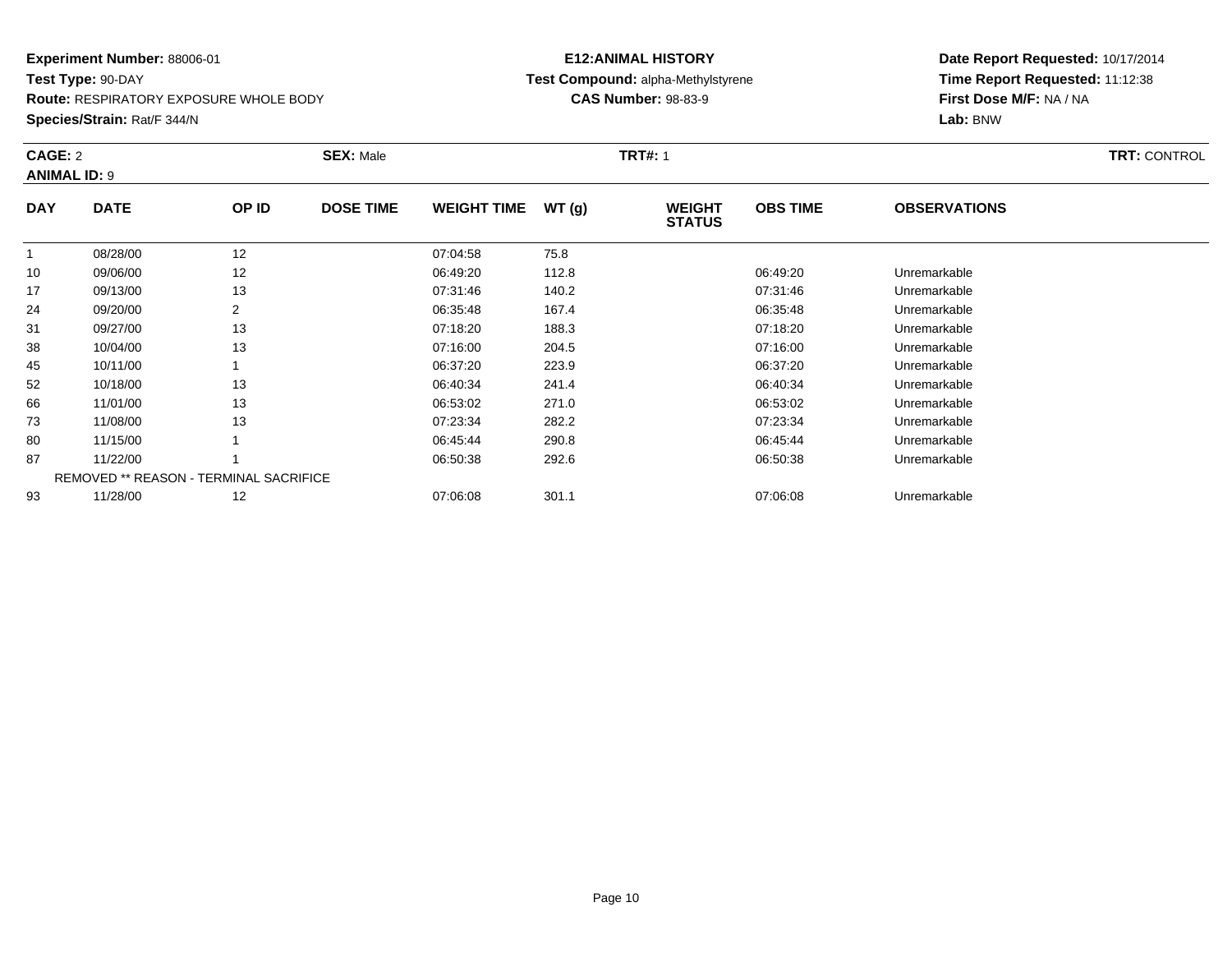**Test Type:** 90-DAY**Route:** RESPIRATORY EXPOSURE WHOLE BODY

**Species/Strain:** Rat/F 344/N

# **E12:ANIMAL HISTORY Test Compound:** alpha-Methylstyrene**CAS Number:** 98-83-9

| CAGE: 2    | <b>ANIMAL ID: 10</b>                          |                | <b>SEX: Male</b> |                    |       | <b>TRT#: 1</b>                 |                 |                     | <b>TRT: CONTROL</b> |
|------------|-----------------------------------------------|----------------|------------------|--------------------|-------|--------------------------------|-----------------|---------------------|---------------------|
| <b>DAY</b> | <b>DATE</b>                                   | OP ID          | <b>DOSE TIME</b> | <b>WEIGHT TIME</b> | WT(g) | <b>WEIGHT</b><br><b>STATUS</b> | <b>OBS TIME</b> | <b>OBSERVATIONS</b> |                     |
| 1          | 08/28/00                                      | 12             |                  | 07:04:58           | 97.8  |                                |                 |                     |                     |
| 10         | 09/06/00                                      | 12             |                  | 06:49:20           | 128.4 |                                | 06:49:20        | Unremarkable        |                     |
| 17         | 09/13/00                                      | 13             |                  | 07:31:46           | 149.7 |                                | 07:31:46        | Unremarkable        |                     |
| 24         | 09/20/00                                      | $\overline{2}$ |                  | 06:35:48           | 175.9 |                                | 06:35:48        | Unremarkable        |                     |
| 31         | 09/27/00                                      | 13             |                  | 07:18:20           | 200.4 |                                | 07:18:20        | Unremarkable        |                     |
| 38         | 10/04/00                                      | 13             |                  | 07:16:00           | 219.4 |                                | 07:16:00        | Unremarkable        |                     |
| 45         | 10/11/00                                      |                |                  | 06:37:20           | 236.2 |                                | 06:37:20        | Unremarkable        |                     |
| 52         | 10/18/00                                      | 13             |                  | 06:40:34           | 251.7 |                                | 06:40:34        | Unremarkable        |                     |
| 66         | 11/01/00                                      | 13             |                  | 06:53:02           | 278.4 |                                | 06:53:02        | Unremarkable        |                     |
| 73         | 11/08/00                                      | 13             |                  | 07:23:34           | 290.4 |                                | 07:23:34        | Unremarkable        |                     |
| 80         | 11/15/00                                      |                |                  | 06:45:44           | 293.5 |                                | 06:45:44        | Unremarkable        |                     |
| 87         | 11/22/00                                      |                |                  | 06:50:38           | 296.6 |                                | 06:50:38        | Unremarkable        |                     |
|            | <b>REMOVED ** REASON - TERMINAL SACRIFICE</b> |                |                  |                    |       |                                |                 |                     |                     |
| 93         | 11/28/00                                      | 12             |                  | 07:06:08           | 306.6 |                                | 07:06:08        | Unremarkable        |                     |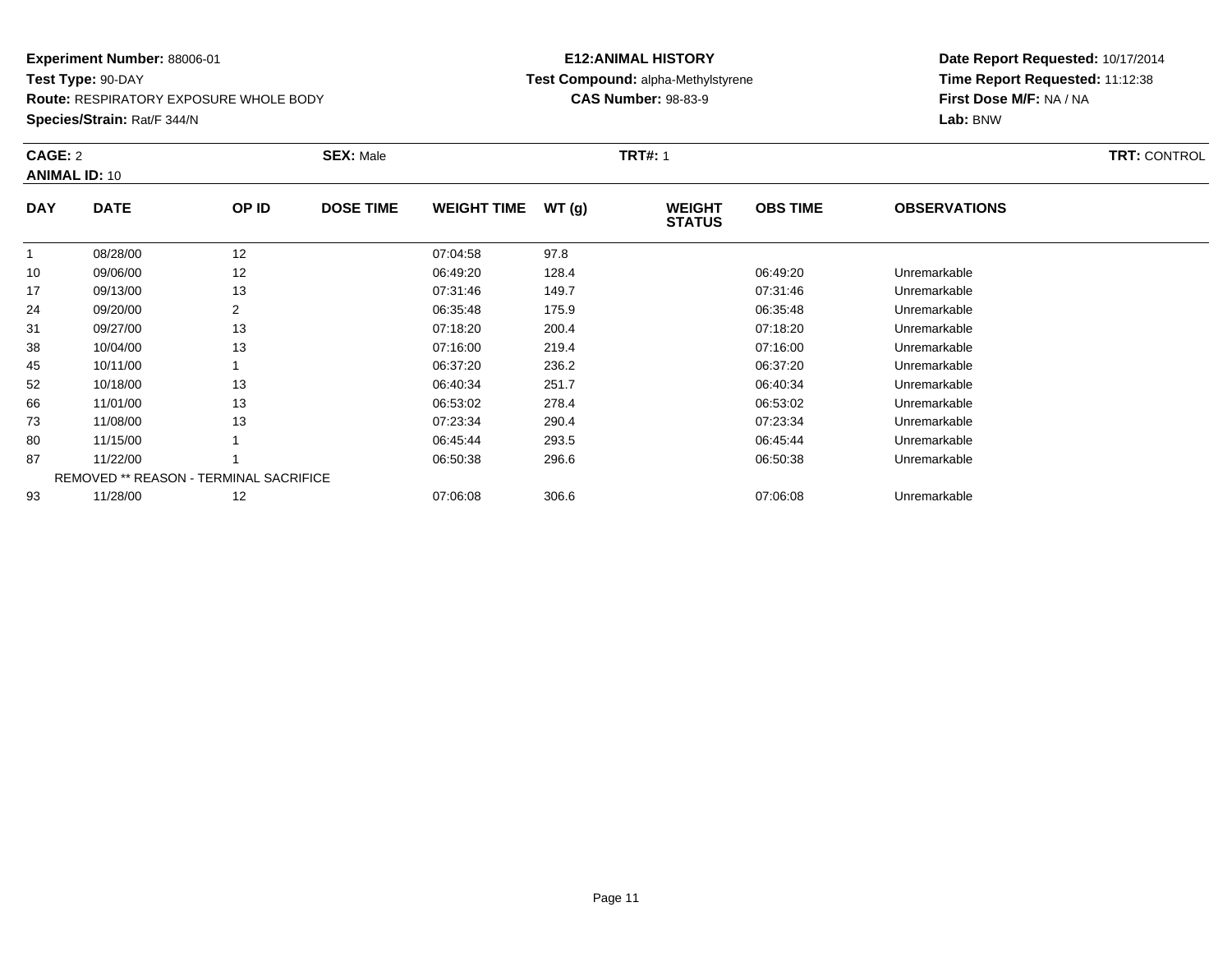**Test Type:** 90-DAY**Route:** RESPIRATORY EXPOSURE WHOLE BODY

#### **Species/Strain:** Rat/F 344/N

# **E12:ANIMAL HISTORY Test Compound:** alpha-Methylstyrene**CAS Number:** 98-83-9

| CAGE: 5    | <b>ANIMAL ID: 201</b>                         |                | <b>SEX: Male</b> |                    |       | <b>TRT#: 3</b>                 |                 |                     | <b>TRT: 75 PPM</b> |
|------------|-----------------------------------------------|----------------|------------------|--------------------|-------|--------------------------------|-----------------|---------------------|--------------------|
| <b>DAY</b> | <b>DATE</b>                                   | OP ID          | <b>DOSE TIME</b> | <b>WEIGHT TIME</b> | WT(g) | <b>WEIGHT</b><br><b>STATUS</b> | <b>OBS TIME</b> | <b>OBSERVATIONS</b> |                    |
|            | 08/28/00                                      | 12             |                  | 07:16:22           | 99.8  |                                |                 |                     |                    |
| 10         | 09/06/00                                      | 12             |                  | 07:08:00           | 137.2 |                                | 07:08:00        | Unremarkable        |                    |
| 17         | 09/13/00                                      | 13             |                  | 07:47:02           | 165.9 |                                | 07:47:02        | Unremarkable        |                    |
| 24         | 09/20/00                                      | $\overline{2}$ |                  | 06:50:38           | 192.4 |                                | 06:50:38        | Unremarkable        |                    |
| 31         | 09/27/00                                      | 13             |                  | 07:47:16           | 213.5 |                                | 07:47:16        | Unremarkable        |                    |
| 38         | 10/04/00                                      | 13             |                  | 07:21:16           | 232.3 |                                | 07:21:16        | Unremarkable        |                    |
| 45         | 10/11/00                                      |                |                  | 06:59:20           | 251.0 |                                | 06:59:20        | Unremarkable        |                    |
| 52         | 10/18/00                                      | 13             |                  | 07:18:52           | 274.1 |                                | 07:18:52        | Unremarkable        |                    |
| 66         | 11/01/00                                      | 13             |                  | 07:12:58           | 302.2 |                                | 07:12:58        | Unremarkable        |                    |
| 73         | 11/08/00                                      | 13             |                  | 07:39:20           | 313.5 |                                | 07:39:20        | Unremarkable        |                    |
| 80         | 11/15/00                                      |                |                  | 07:03:42           | 323.5 |                                | 07:03:42        | Unremarkable        |                    |
| 87         | 11/22/00                                      |                |                  | 07:05:44           | 324.9 |                                | 07:05:44        | Unremarkable        |                    |
|            | <b>REMOVED ** REASON - TERMINAL SACRIFICE</b> |                |                  |                    |       |                                |                 |                     |                    |
| 93         | 11/28/00                                      | 12             |                  | 07:08:50           | 333.1 |                                | 07:08:50        | Unremarkable        |                    |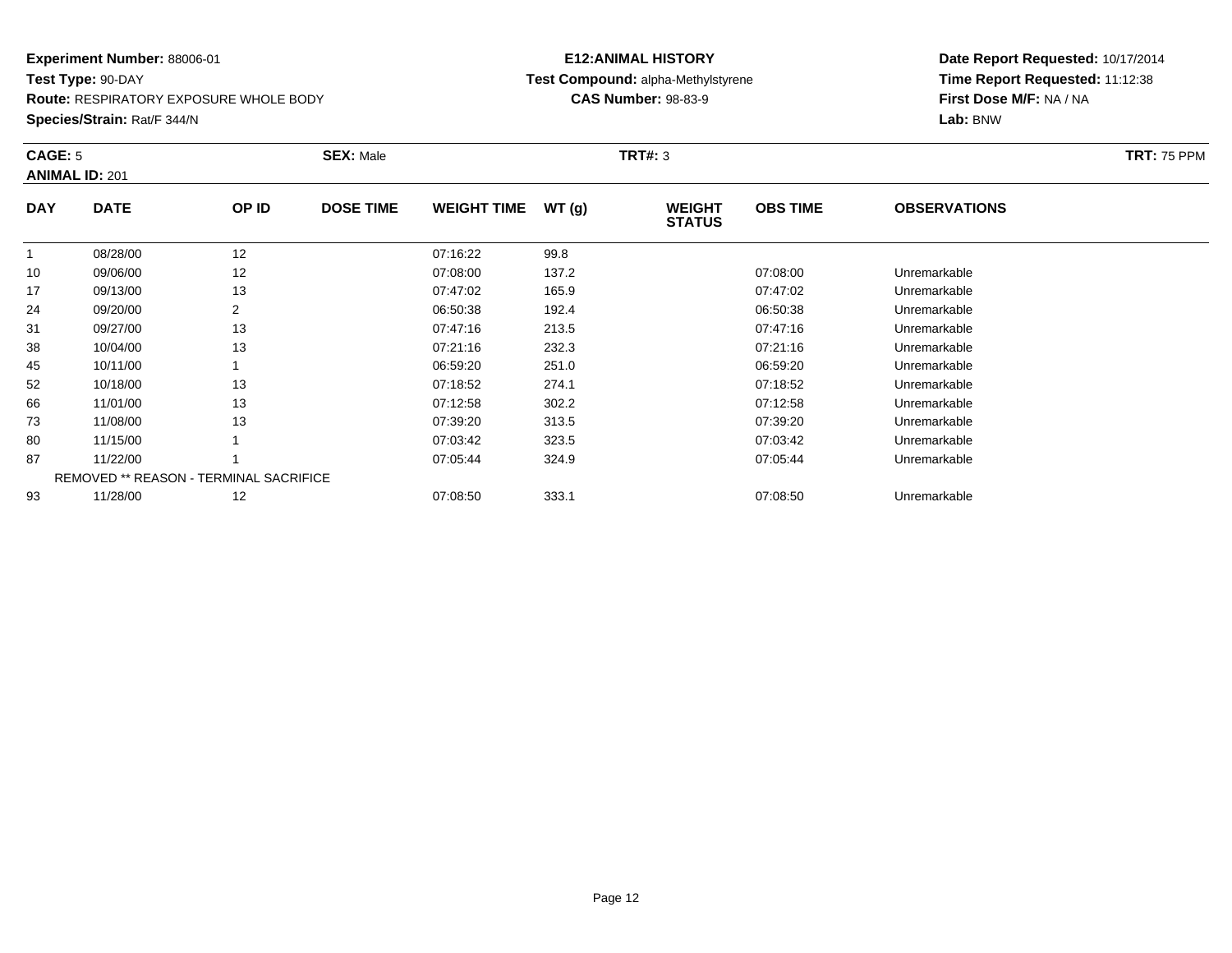**Test Type:** 90-DAY**Route:** RESPIRATORY EXPOSURE WHOLE BODY

**Species/Strain:** Rat/F 344/N

# **E12:ANIMAL HISTORY Test Compound:** alpha-Methylstyrene**CAS Number:** 98-83-9

| CAGE: 5      | <b>ANIMAL ID: 202</b> |                                        | <b>SEX: Male</b> |                    |       | <b>TRT#: 3</b>                 |                 |                     | <b>TRT: 75 PPM</b> |
|--------------|-----------------------|----------------------------------------|------------------|--------------------|-------|--------------------------------|-----------------|---------------------|--------------------|
| <b>DAY</b>   | <b>DATE</b>           | OP ID                                  | <b>DOSE TIME</b> | <b>WEIGHT TIME</b> | WT(g) | <b>WEIGHT</b><br><b>STATUS</b> | <b>OBS TIME</b> | <b>OBSERVATIONS</b> |                    |
| $\mathbf{1}$ | 08/28/00              | 12                                     |                  | 07:16:22           | 92.5  |                                |                 |                     |                    |
| 10           | 09/06/00              | 12                                     |                  | 07:08:00           | 130.9 |                                | 07:08:00        | Unremarkable        |                    |
| 17           | 09/13/00              | 13                                     |                  | 07:47:02           | 161.5 |                                | 07:47:02        | Unremarkable        |                    |
| 24           | 09/20/00              | 2                                      |                  | 06:50:38           | 185.8 |                                | 06:50:38        | Unremarkable        |                    |
| 31           | 09/27/00              | 13                                     |                  | 07:47:16           | 209.8 |                                | 07:47:16        | Unremarkable        |                    |
| 38           | 10/04/00              | 13                                     |                  | 07:21:16           | 226.3 |                                | 07:21:16        | Unremarkable        |                    |
| 45           | 10/11/00              |                                        |                  | 06:59:20           | 241.9 |                                | 06:59:20        | Unremarkable        |                    |
| 52           | 10/18/00              | 13                                     |                  | 07:18:52           | 256.5 |                                | 07:18:52        | Unremarkable        |                    |
| 66           | 11/01/00              | 13                                     |                  | 07:12:58           | 276.7 |                                | 07:12:58        | Unremarkable        |                    |
| 73           | 11/08/00              | 13                                     |                  | 07:39:20           | 286.4 |                                | 07:39:20        | Unremarkable        |                    |
| 80           | 11/15/00              |                                        |                  | 07:03:42           | 300.0 |                                | 07:03:42        | Unremarkable        |                    |
| 87           | 11/22/00              |                                        |                  | 07:05:44           | 304.0 |                                | 07:05:44        | Unremarkable        |                    |
|              |                       | REMOVED ** REASON - TERMINAL SACRIFICE |                  |                    |       |                                |                 |                     |                    |
| 93           | 11/28/00              | 12                                     |                  | 07:08:50           | 313.7 |                                | 07:08:50        | Unremarkable        |                    |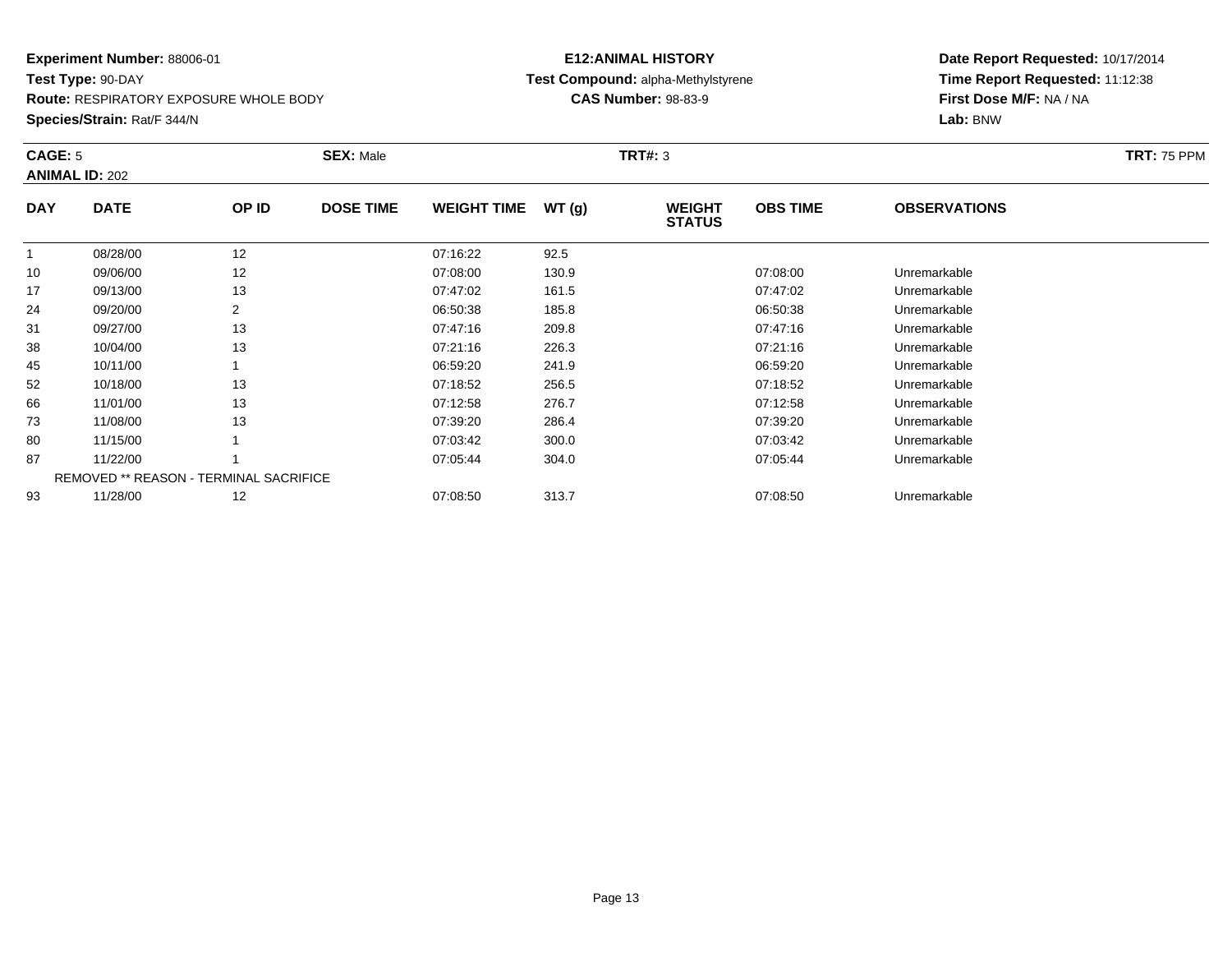**Test Type:** 90-DAY**Route:** RESPIRATORY EXPOSURE WHOLE BODY

**Species/Strain:** Rat/F 344/N

# **E12:ANIMAL HISTORYTest Compound:** alpha-Methylstyrene

**CAS Number:** 98-83-9

| CAGE: 5    | <b>ANIMAL ID: 203</b>                  |                | <b>SEX: Male</b> |                    |       | <b>TRT#: 3</b>                 |                 |                     | <b>TRT: 75 PPM</b> |
|------------|----------------------------------------|----------------|------------------|--------------------|-------|--------------------------------|-----------------|---------------------|--------------------|
| <b>DAY</b> | <b>DATE</b>                            | OP ID          | <b>DOSE TIME</b> | <b>WEIGHT TIME</b> | WT(g) | <b>WEIGHT</b><br><b>STATUS</b> | <b>OBS TIME</b> | <b>OBSERVATIONS</b> |                    |
|            | 08/28/00                               | 12             |                  | 07:16:22           | 86.8  |                                |                 |                     |                    |
| 10         | 09/06/00                               | 12             |                  | 07:08:00           | 130.6 |                                | 07:08:00        | Unremarkable        |                    |
| 17         | 09/13/00                               | 13             |                  | 07:47:02           | 160.6 |                                | 07:47:02        | Unremarkable        |                    |
| 24         | 09/20/00                               | $\overline{2}$ |                  | 06:50:38           | 187.5 |                                | 06:50:38        | Unremarkable        |                    |
| 31         | 09/27/00                               | 13             |                  | 07:47:16           | 211.2 |                                | 07:47:16        | Unremarkable        |                    |
| 38         | 10/04/00                               | 13             |                  | 07:21:16           | 231.5 |                                | 07:21:16        | Unremarkable        |                    |
| 45         | 10/11/00                               |                |                  | 06:59:20           | 249.7 |                                | 06:59:20        | Unremarkable        |                    |
| 52         | 10/18/00                               | 13             |                  | 07:18:52           | 264.0 |                                | 07:18:52        | Unremarkable        |                    |
| 66         | 11/01/00                               | 13             |                  | 07:12:58           | 293.7 |                                | 07:12:58        | Unremarkable        |                    |
| 73         | 11/08/00                               | 13             |                  | 07:39:20           | 305.4 |                                | 07:39:20        | Unremarkable        |                    |
| 80         | 11/15/00                               |                |                  | 07:03:42           | 312.9 |                                | 07:03:42        | Unremarkable        |                    |
| 87         | 11/22/00                               |                |                  | 07:05:44           | 320.2 |                                | 07:05:44        | Unremarkable        |                    |
|            | REMOVED ** REASON - TERMINAL SACRIFICE |                |                  |                    |       |                                |                 |                     |                    |
| 93         | 11/28/00                               | 12             |                  | 07:08:50           | 331.7 |                                | 07:08:50        | Unremarkable        |                    |
|            |                                        |                |                  |                    |       |                                |                 |                     |                    |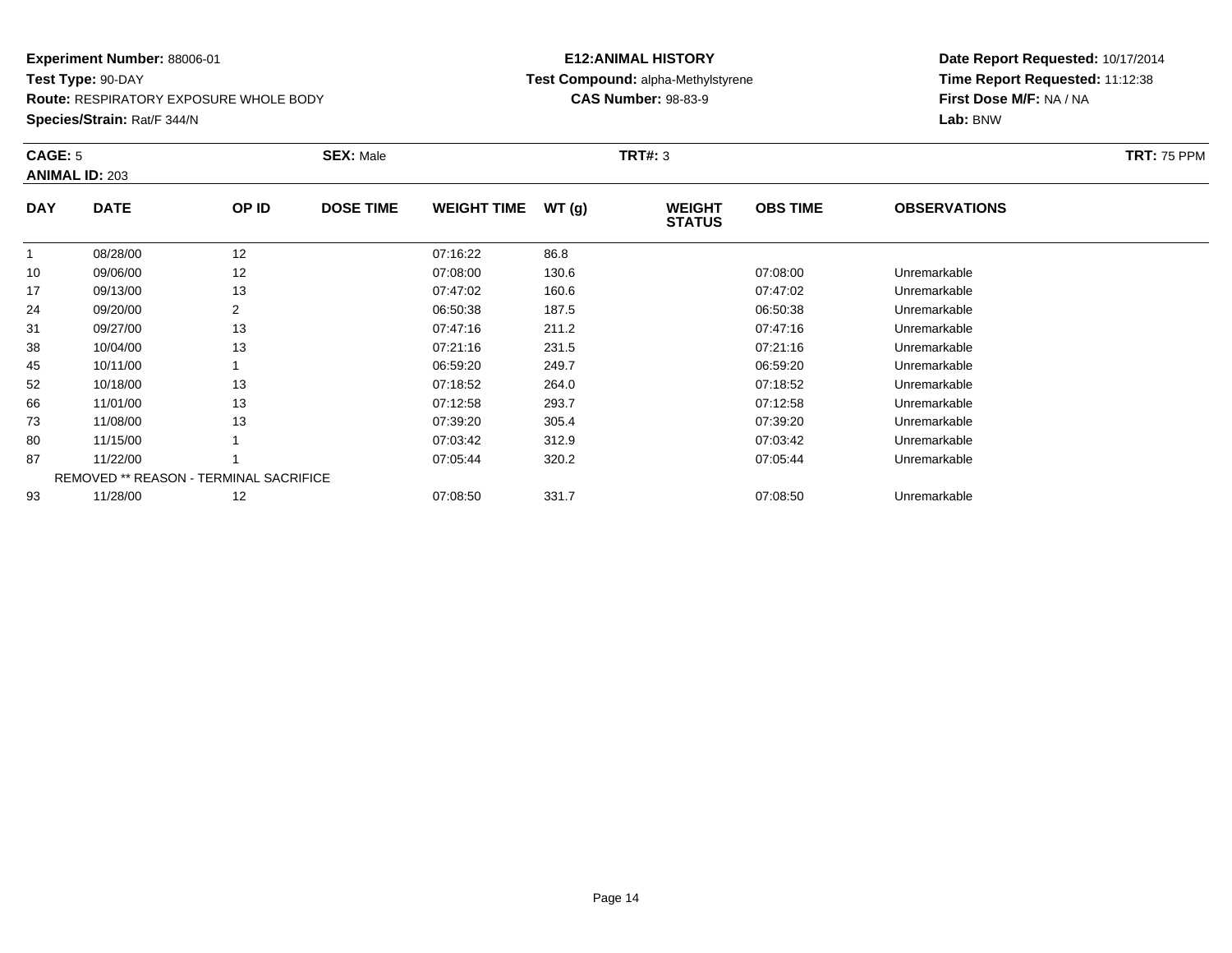**Test Type:** 90-DAY**Route:** RESPIRATORY EXPOSURE WHOLE BODY

#### **Species/Strain:** Rat/F 344/N

# **E12:ANIMAL HISTORY Test Compound:** alpha-Methylstyrene**CAS Number:** 98-83-9

| CAGE: 5    | <b>ANIMAL ID: 204</b>                         |       | <b>SEX: Male</b> |                    |       | <b>TRT#: 3</b>                 |                 |                     | <b>TRT: 75 PPM</b> |
|------------|-----------------------------------------------|-------|------------------|--------------------|-------|--------------------------------|-----------------|---------------------|--------------------|
| <b>DAY</b> | <b>DATE</b>                                   | OP ID | <b>DOSE TIME</b> | <b>WEIGHT TIME</b> | WT(g) | <b>WEIGHT</b><br><b>STATUS</b> | <b>OBS TIME</b> | <b>OBSERVATIONS</b> |                    |
|            | 08/28/00                                      | 12    |                  | 07:16:22           | 72.7  |                                |                 |                     |                    |
| 10         | 09/06/00                                      | 12    |                  | 07:08:00           | 110.7 |                                | 07:08:00        | Unremarkable        |                    |
| 17         | 09/13/00                                      | 13    |                  | 07:47:02           | 141.5 |                                | 07:47:02        | Unremarkable        |                    |
| 24         | 09/20/00                                      | 2     |                  | 06:50:38           | 169.8 |                                | 06:50:38        | Unremarkable        |                    |
| 31         | 09/27/00                                      | 13    |                  | 07:47:16           | 200.8 |                                | 07:47:16        | Unremarkable        |                    |
| 38         | 10/04/00                                      | 13    |                  | 07:21:16           | 229.6 |                                | 07:21:16        | Unremarkable        |                    |
| 45         | 10/11/00                                      |       |                  | 06:59:20           | 245.3 |                                | 06:59:20        | Unremarkable        |                    |
| 52         | 10/18/00                                      | 13    |                  | 07:18:52           | 263.1 |                                | 07:18:52        | Unremarkable        |                    |
| 66         | 11/01/00                                      | 13    |                  | 07:12:58           | 299.1 |                                | 07:12:58        | Unremarkable        |                    |
| 73         | 11/08/00                                      | 13    |                  | 07:39:20           | 309.3 |                                | 07:39:20        | Unremarkable        |                    |
| 80         | 11/15/00                                      |       |                  | 07:03:42           | 323.2 |                                | 07:03:42        | Unremarkable        |                    |
| 87         | 11/22/00                                      |       |                  | 07:05:44           | 327.7 |                                | 07:05:44        | Unremarkable        |                    |
|            | <b>REMOVED ** REASON - TERMINAL SACRIFICE</b> |       |                  |                    |       |                                |                 |                     |                    |
| 93         | 11/28/00                                      | 12    |                  | 07:08:50           | 339.4 |                                | 07:08:50        | Unremarkable        |                    |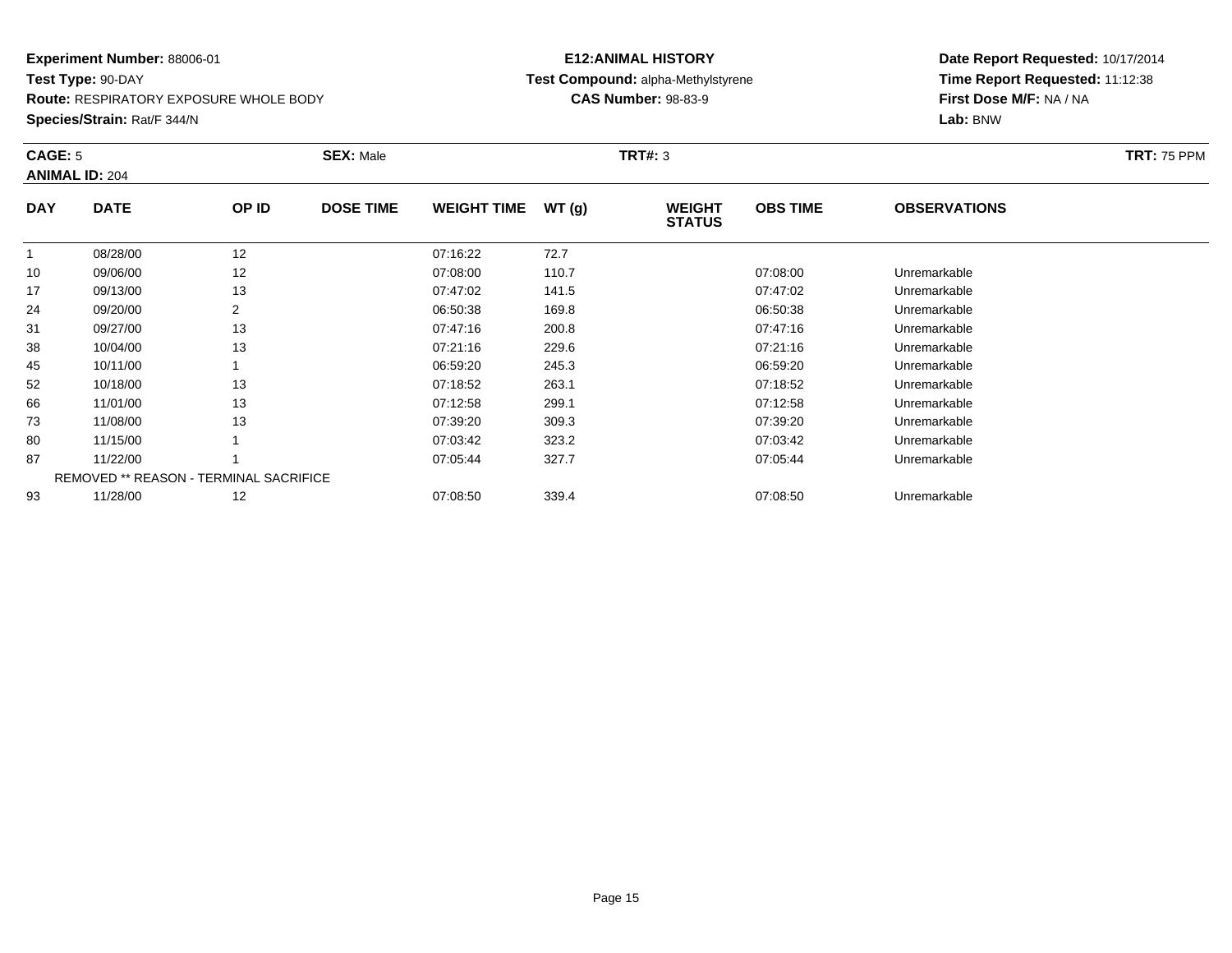**Test Type:** 90-DAY**Route:** RESPIRATORY EXPOSURE WHOLE BODY

**Species/Strain:** Rat/F 344/N

# **E12:ANIMAL HISTORY Test Compound:** alpha-Methylstyrene**CAS Number:** 98-83-9

| CAGE: 5    | <b>ANIMAL ID: 205</b>                  |                | <b>SEX: Male</b> |                    |       | <b>TRT#: 3</b>                 |                 |                     | <b>TRT: 75 PPM</b> |
|------------|----------------------------------------|----------------|------------------|--------------------|-------|--------------------------------|-----------------|---------------------|--------------------|
| <b>DAY</b> | <b>DATE</b>                            | OP ID          | <b>DOSE TIME</b> | <b>WEIGHT TIME</b> | WT(g) | <b>WEIGHT</b><br><b>STATUS</b> | <b>OBS TIME</b> | <b>OBSERVATIONS</b> |                    |
|            | 08/28/00                               | 12             |                  | 07:16:22           | 104.5 |                                |                 |                     |                    |
| 10         | 09/06/00                               | 12             |                  | 07:08:00           | 141.3 |                                | 07:08:00        | Unremarkable        |                    |
| 17         | 09/13/00                               | 13             |                  | 07:47:02           | 178.8 |                                | 07:47:02        | Unremarkable        |                    |
| 24         | 09/20/00                               | $\overline{2}$ |                  | 06:50:38           | 215.6 |                                | 06:50:38        | Unremarkable        |                    |
| 31         | 09/27/00                               | 13             |                  | 07:47:16           | 247.6 |                                | 07:47:16        | Unremarkable        |                    |
| 38         | 10/04/00                               | 13             |                  | 07:21:16           | 277.0 |                                | 07:21:16        | Unremarkable        |                    |
| 45         | 10/11/00                               |                |                  | 06:59:20           | 300.9 |                                | 06:59:20        | Unremarkable        |                    |
| 52         | 10/18/00                               | 13             |                  | 07:18:52           | 315.8 |                                | 07:18:52        | Unremarkable        |                    |
| 66         | 11/01/00                               | 13             |                  | 07:12:58           | 352.0 |                                | 07:12:58        | Unremarkable        |                    |
| 73         | 11/08/00                               | 13             |                  | 07:39:20           | 362.9 |                                | 07:39:20        | Eye Abnormality     |                    |
| 80         | 11/15/00                               |                |                  | 07:03:42           | 374.4 |                                | 07:03:42        | Eye Abnormality     |                    |
| 87         | 11/22/00                               |                |                  | 07:05:44           | 373.6 |                                | 07:05:44        | Eye Abnormality     |                    |
|            | REMOVED ** REASON - TERMINAL SACRIFICE |                |                  |                    |       |                                |                 |                     |                    |
| 93         | 11/28/00                               | 12             |                  | 07:08:50           | 382.8 |                                | 07:08:50        | Eye Abnormality     |                    |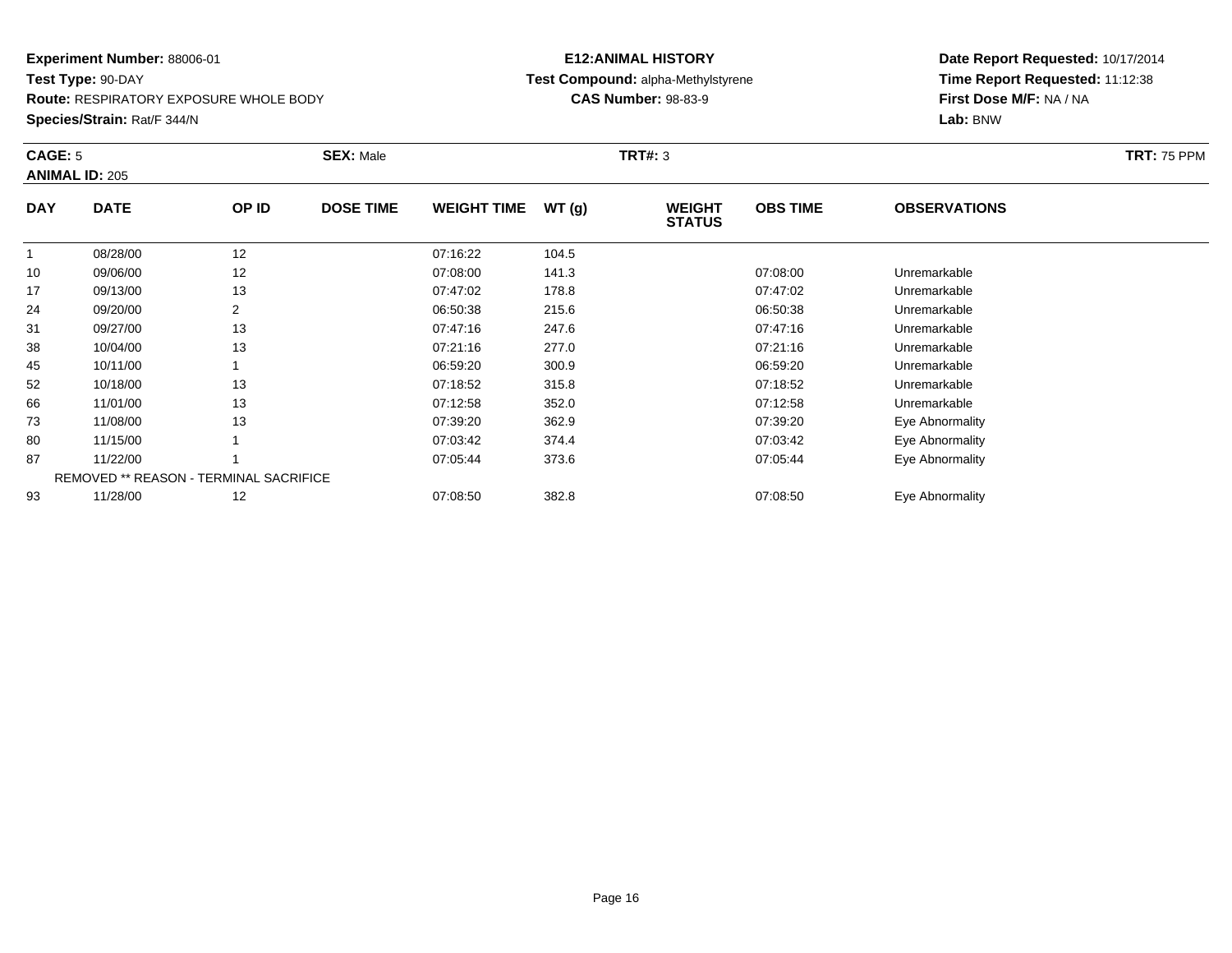**Test Type:** 90-DAY**Route:** RESPIRATORY EXPOSURE WHOLE BODY

#### **Species/Strain:** Rat/F 344/N

# **E12:ANIMAL HISTORY Test Compound:** alpha-Methylstyrene**CAS Number:** 98-83-9

| CAGE: 6    | <b>ANIMAL ID: 206</b>                         |       | <b>SEX: Male</b> |                    |       | <b>TRT#: 3</b>                 |                 |                     | <b>TRT: 75 PPM</b> |
|------------|-----------------------------------------------|-------|------------------|--------------------|-------|--------------------------------|-----------------|---------------------|--------------------|
| <b>DAY</b> | <b>DATE</b>                                   | OP ID | <b>DOSE TIME</b> | <b>WEIGHT TIME</b> | WT(g) | <b>WEIGHT</b><br><b>STATUS</b> | <b>OBS TIME</b> | <b>OBSERVATIONS</b> |                    |
|            | 08/28/00                                      | 12    |                  | 07:17:30           | 78.9  |                                |                 |                     |                    |
| 10         | 09/06/00                                      | 12    |                  | 07:08:46           | 124.7 |                                | 07:08:46        | Unremarkable        |                    |
| 17         | 09/13/00                                      | 13    |                  | 07:47:50           | 156.8 |                                | 07:47:50        | Unremarkable        |                    |
| 24         | 09/20/00                                      |       |                  | 06:51:34           | 190.1 |                                | 06:51:34        | Unremarkable        |                    |
| 31         | 09/27/00                                      | 13    |                  | 07:48:06           | 220.1 |                                | 07:48:06        | Unremarkable        |                    |
| 38         | 10/04/00                                      | 13    |                  | 07:22:14           | 248.6 |                                | 07:22:14        | Unremarkable        |                    |
| 45         | 10/11/00                                      |       |                  | 07:00:46           | 278.9 |                                | 07:00:46        | Unremarkable        |                    |
| 52         | 10/18/00                                      | 13    |                  | 07:20:10           | 296.7 |                                | 07:20:10        | Unremarkable        |                    |
| 66         | 11/01/00                                      | 13    |                  | 07:13:54           | 332.1 |                                | 07:13:54        | Unremarkable        |                    |
| 73         | 11/08/00                                      | 13    |                  | 07:40:06           | 339.9 |                                | 07:40:06        | Unremarkable        |                    |
| 80         | 11/15/00                                      |       |                  | 07:04:46           | 356.8 |                                | 07:04:46        | Unremarkable        |                    |
| 87         | 11/22/00                                      |       |                  | 07:06:30           | 356.8 |                                | 07:06:30        | Unremarkable        |                    |
|            | <b>REMOVED ** REASON - TERMINAL SACRIFICE</b> |       |                  |                    |       |                                |                 |                     |                    |
| 93         | 11/28/00                                      | 12    |                  | 07:11:06           | 368.6 |                                | 07:11:06        | Unremarkable        |                    |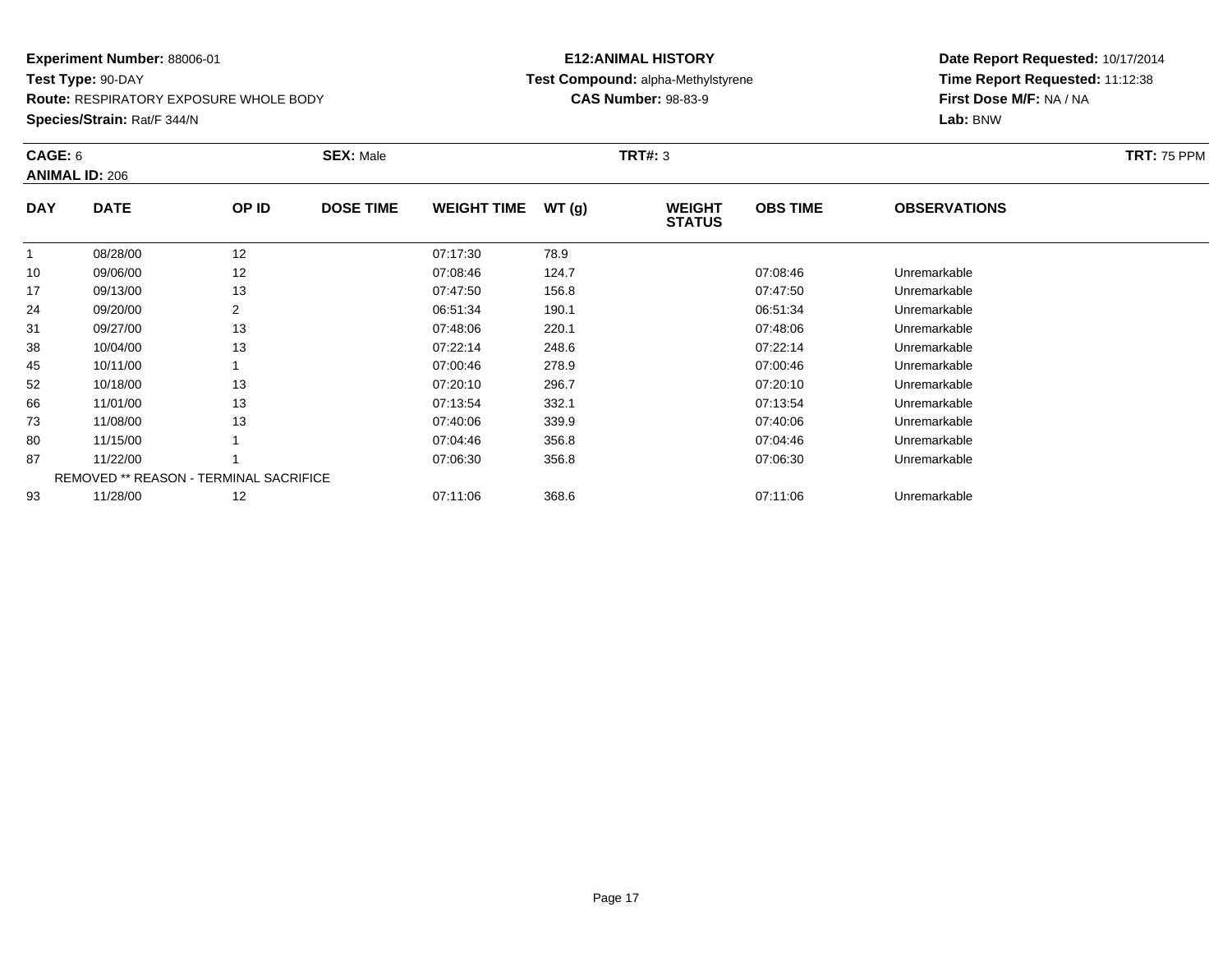**Test Type:** 90-DAY**Route:** RESPIRATORY EXPOSURE WHOLE BODY

**Species/Strain:** Rat/F 344/N

# **E12:ANIMAL HISTORYTest Compound:** alpha-Methylstyrene

**CAS Number:** 98-83-9

| CAGE: 6    | <b>ANIMAL ID: 207</b>                  |       | <b>SEX: Male</b> |                    |       | <b>TRT#: 3</b>                 |                 |                     | <b>TRT: 75 PPM</b> |
|------------|----------------------------------------|-------|------------------|--------------------|-------|--------------------------------|-----------------|---------------------|--------------------|
| <b>DAY</b> | <b>DATE</b>                            | OP ID | <b>DOSE TIME</b> | <b>WEIGHT TIME</b> | WT(g) | <b>WEIGHT</b><br><b>STATUS</b> | <b>OBS TIME</b> | <b>OBSERVATIONS</b> |                    |
|            | 08/28/00                               | 12    |                  | 07:17:30           | 72.3  |                                |                 |                     |                    |
| 10         | 09/06/00                               | 12    |                  | 07:08:46           | 112.2 |                                | 07:08:46        | Unremarkable        |                    |
| 17         | 09/13/00                               | 13    |                  | 07:47:50           | 143.8 |                                | 07:47:50        | Unremarkable        |                    |
| 24         | 09/20/00                               | 2     |                  | 06:51:34           | 176.9 |                                | 06:51:34        | Unremarkable        |                    |
| 31         | 09/27/00                               | 13    |                  | 07:48:06           | 206.8 |                                | 07:48:06        | Unremarkable        |                    |
| 38         | 10/04/00                               | 13    |                  | 07:22:14           | 233.2 |                                | 07:22:14        | Unremarkable        |                    |
| 45         | 10/11/00                               |       |                  | 07:00:46           | 251.9 |                                | 07:00:46        | Unremarkable        |                    |
| 52         | 10/18/00                               | 13    |                  | 07:20:10           | 265.2 |                                | 07:20:10        | Unremarkable        |                    |
| 66         | 11/01/00                               | 13    |                  | 07:13:54           | 292.2 |                                | 07:13:54        | Unremarkable        |                    |
| 73         | 11/08/00                               | 13    |                  | 07:40:06           | 305.2 |                                | 07:40:06        | Unremarkable        |                    |
| 80         | 11/15/00                               |       |                  | 07:04:46           | 316.6 |                                | 07:04:46        | Unremarkable        |                    |
| 87         | 11/22/00                               |       |                  | 07:06:30           | 322.1 |                                | 07:06:30        | Unremarkable        |                    |
|            | REMOVED ** REASON - TERMINAL SACRIFICE |       |                  |                    |       |                                |                 |                     |                    |
| 93         | 11/28/00                               | 12    |                  | 07:11:06           | 332.7 |                                | 07:11:06        | Unremarkable        |                    |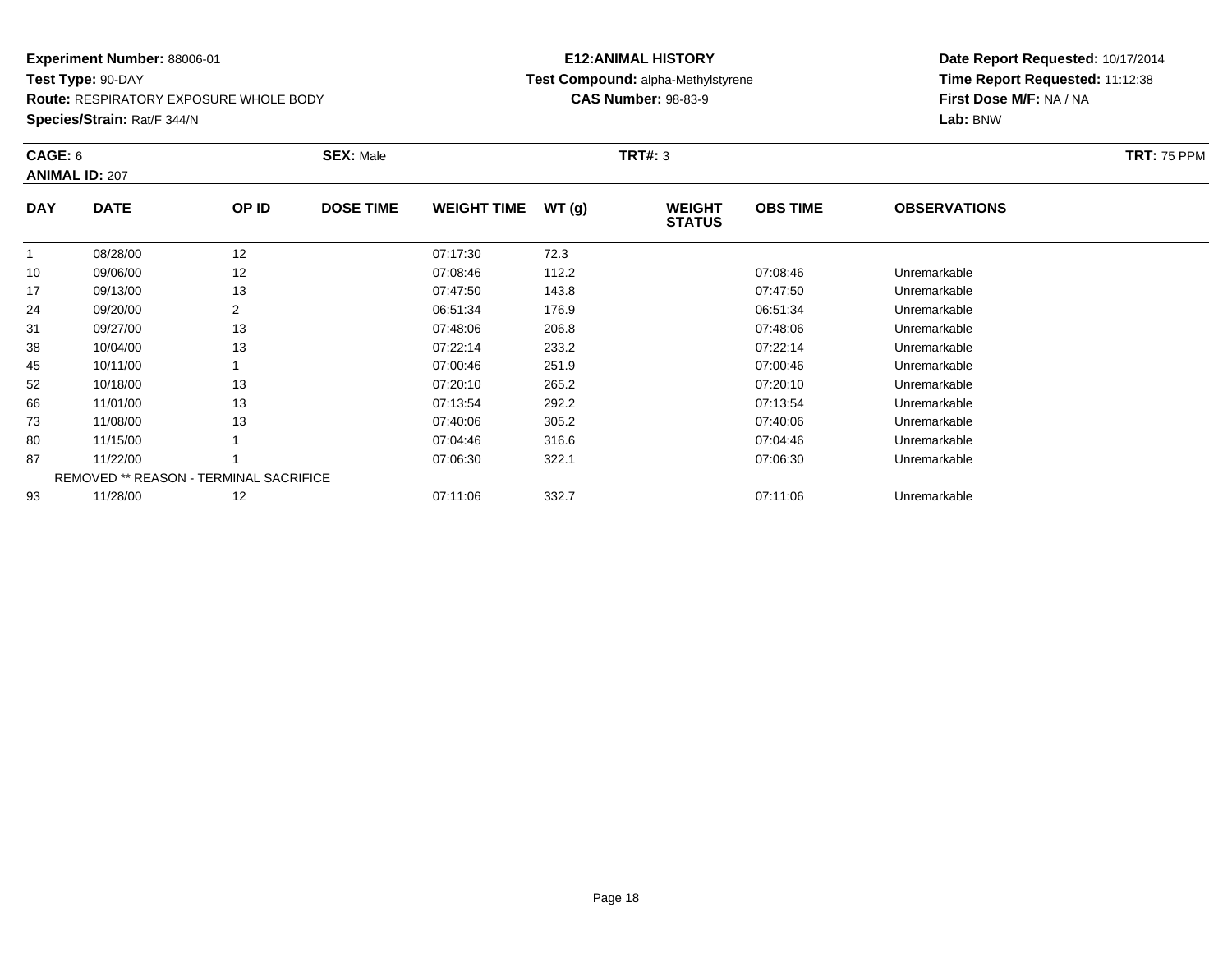**Test Type:** 90-DAY**Route:** RESPIRATORY EXPOSURE WHOLE BODY

**Species/Strain:** Rat/F 344/N

# **E12:ANIMAL HISTORYTest Compound:** alpha-Methylstyrene

**CAS Number:** 98-83-9

| CAGE: 6    | <b>ANIMAL ID: 208</b>                  |       | <b>SEX: Male</b> |                    |       | <b>TRT#: 3</b>                 |                 |                     | <b>TRT: 75 PPM</b> |
|------------|----------------------------------------|-------|------------------|--------------------|-------|--------------------------------|-----------------|---------------------|--------------------|
| <b>DAY</b> | <b>DATE</b>                            | OP ID | <b>DOSE TIME</b> | <b>WEIGHT TIME</b> | WT(g) | <b>WEIGHT</b><br><b>STATUS</b> | <b>OBS TIME</b> | <b>OBSERVATIONS</b> |                    |
|            | 08/28/00                               | 12    |                  | 07:17:30           | 112.1 |                                |                 |                     |                    |
| 10         | 09/06/00                               | 12    |                  | 07:08:46           | 153.5 |                                | 07:08:46        | Unremarkable        |                    |
| 17         | 09/13/00                               | 13    |                  | 07:47:50           | 187.7 |                                | 07:47:50        | Unremarkable        |                    |
| 24         | 09/20/00                               |       |                  | 06:51:34           | 216.2 |                                | 06:51:34        | Unremarkable        |                    |
| 31         | 09/27/00                               | 13    |                  | 07:48:06           | 242.8 |                                | 07:48:06        | Unremarkable        |                    |
| 38         | 10/04/00                               | 13    |                  | 07:22:14           | 266.1 |                                | 07:22:14        | Unremarkable        |                    |
| 45         | 10/11/00                               |       |                  | 07:00:46           | 281.4 |                                | 07:00:46        | Unremarkable        |                    |
| 52         | 10/18/00                               | 13    |                  | 07:20:10           | 293.9 |                                | 07:20:10        | Unremarkable        |                    |
| 66         | 11/01/00                               | 13    |                  | 07:13:54           | 324.7 |                                | 07:13:54        | Unremarkable        |                    |
| 73         | 11/08/00                               | 13    |                  | 07:40:06           | 333.7 |                                | 07:40:06        | Unremarkable        |                    |
| 80         | 11/15/00                               |       |                  | 07:04:46           | 346.7 |                                | 07:04:46        | Unremarkable        |                    |
| 87         | 11/22/00                               |       |                  | 07:06:30           | 353.9 |                                | 07:06:30        | Unremarkable        |                    |
|            | REMOVED ** REASON - TERMINAL SACRIFICE |       |                  |                    |       |                                |                 |                     |                    |
| 93         | 11/28/00                               | 12    |                  | 07:11:06           | 362.8 |                                | 07:11:06        | Unremarkable        |                    |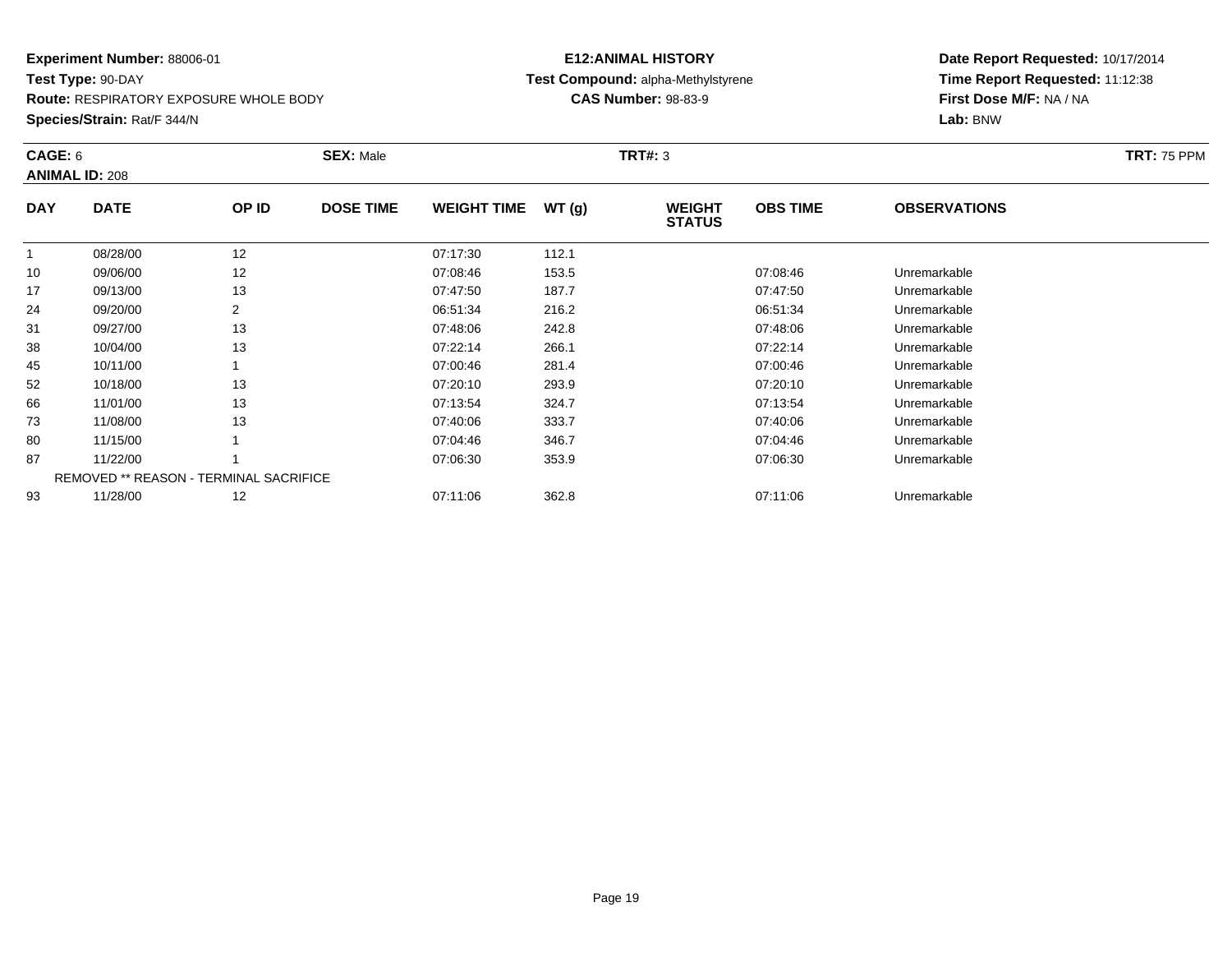**Test Type:** 90-DAY**Route:** RESPIRATORY EXPOSURE WHOLE BODY

#### **Species/Strain:** Rat/F 344/N

# **E12:ANIMAL HISTORY Test Compound:** alpha-Methylstyrene**CAS Number:** 98-83-9

| CAGE: 6    | <b>ANIMAL ID: 209</b>                         |       | <b>SEX: Male</b> |                    |       | <b>TRT#: 3</b>                 |                 |                     | <b>TRT: 75 PPM</b> |
|------------|-----------------------------------------------|-------|------------------|--------------------|-------|--------------------------------|-----------------|---------------------|--------------------|
| <b>DAY</b> | <b>DATE</b>                                   | OP ID | <b>DOSE TIME</b> | <b>WEIGHT TIME</b> | WT(g) | <b>WEIGHT</b><br><b>STATUS</b> | <b>OBS TIME</b> | <b>OBSERVATIONS</b> |                    |
|            | 08/28/00                                      | 12    |                  | 07:17:30           | 73.4  |                                |                 |                     |                    |
| 10         | 09/06/00                                      | 12    |                  | 07:08:46           | 112.0 |                                | 07:08:46        | Unremarkable        |                    |
| 17         | 09/13/00                                      | 13    |                  | 07:47:50           | 141.8 |                                | 07:47:50        | Unremarkable        |                    |
| 24         | 09/20/00                                      |       |                  | 06:51:34           | 168.1 |                                | 06:51:34        | Unremarkable        |                    |
| 31         | 09/27/00                                      | 13    |                  | 07:48:06           | 188.4 |                                | 07:48:06        | Unremarkable        |                    |
| 38         | 10/04/00                                      | 13    |                  | 07:22:14           | 212.5 |                                | 07:22:14        | Unremarkable        |                    |
| 45         | 10/11/00                                      |       |                  | 07:00:46           | 228.9 |                                | 07:00:46        | Unremarkable        |                    |
| 52         | 10/18/00                                      | 13    |                  | 07:20:10           | 251.0 |                                | 07:20:10        | Unremarkable        |                    |
| 66         | 11/01/00                                      | 13    |                  | 07:13:54           | 290.7 |                                | 07:13:54        | Unremarkable        |                    |
| 73         | 11/08/00                                      | 13    |                  | 07:40:06           | 306.2 |                                | 07:40:06        | Unremarkable        |                    |
| 80         | 11/15/00                                      |       |                  | 07:04:46           | 318.1 |                                | 07:04:46        | Unremarkable        |                    |
| 87         | 11/22/00                                      |       |                  | 07:06:30           | 329.0 |                                | 07:06:30        | Unremarkable        |                    |
|            | <b>REMOVED ** REASON - TERMINAL SACRIFICE</b> |       |                  |                    |       |                                |                 |                     |                    |
| 93         | 11/28/00                                      | 12    |                  | 07:11:06           | 344.2 |                                | 07:11:06        | Unremarkable        |                    |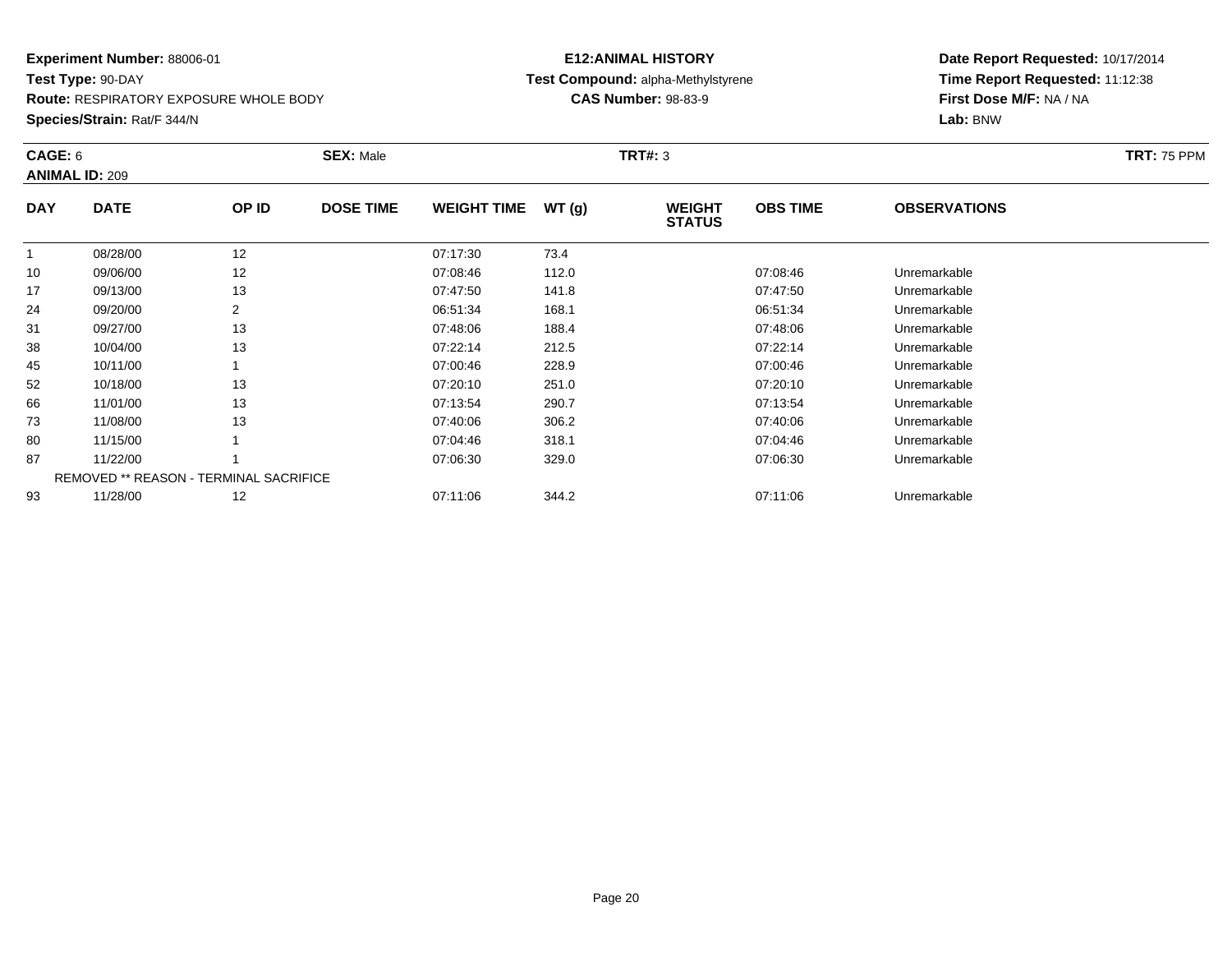**Test Type:** 90-DAY**Route:** RESPIRATORY EXPOSURE WHOLE BODY

**Species/Strain:** Rat/F 344/N

# **E12:ANIMAL HISTORY Test Compound:** alpha-Methylstyrene**CAS Number:** 98-83-9

| CAGE: 6    | <b>ANIMAL ID: 210</b>                         |                | <b>SEX: Male</b> |                    |       | <b>TRT#: 3</b>                 |                 |                     | <b>TRT: 75 PPM</b> |
|------------|-----------------------------------------------|----------------|------------------|--------------------|-------|--------------------------------|-----------------|---------------------|--------------------|
| <b>DAY</b> | <b>DATE</b>                                   | OP ID          | <b>DOSE TIME</b> | <b>WEIGHT TIME</b> | WT(g) | <b>WEIGHT</b><br><b>STATUS</b> | <b>OBS TIME</b> | <b>OBSERVATIONS</b> |                    |
| 1          | 08/28/00                                      | 12             |                  | 07:17:30           | 73.5  |                                |                 |                     |                    |
| 10         | 09/06/00                                      | 12             |                  | 07:08:46           | 104.8 |                                | 07:08:46        | Unremarkable        |                    |
| 17         | 09/13/00                                      | 13             |                  | 07:47:50           | 127.8 |                                | 07:47:50        | Unremarkable        |                    |
| 24         | 09/20/00                                      | $\overline{2}$ |                  | 06:51:34           | 144.9 |                                | 06:51:34        | Unremarkable        |                    |
| 31         | 09/27/00                                      | 13             |                  | 07:48:06           | 167.9 |                                | 07:48:06        | Unremarkable        |                    |
| 38         | 10/04/00                                      | 13             |                  | 07:22:14           | 183.0 |                                | 07:22:14        | Unremarkable        |                    |
| 45         | 10/11/00                                      |                |                  | 07:00:46           | 195.5 |                                | 07:00:46        | Unremarkable        |                    |
| 52         | 10/18/00                                      | 13             |                  | 07:20:10           | 211.9 |                                | 07:20:10        | Unremarkable        |                    |
| 66         | 11/01/00                                      | 13             |                  | 07:13:54           | 234.3 |                                | 07:13:54        | Unremarkable        |                    |
| 73         | 11/08/00                                      | 13             |                  | 07:40:06           | 249.3 |                                | 07:40:06        | Unremarkable        |                    |
| 80         | 11/15/00                                      |                |                  | 07:04:46           | 257.4 |                                | 07:04:46        | Unremarkable        |                    |
| 87         | 11/22/00                                      |                |                  | 07:06:30           | 261.8 |                                | 07:06:30        | Unremarkable        |                    |
|            | <b>REMOVED ** REASON - TERMINAL SACRIFICE</b> |                |                  |                    |       |                                |                 |                     |                    |
| 93         | 11/28/00                                      | 12             |                  | 07:11:06           | 270.3 |                                | 07:11:06        | Unremarkable        |                    |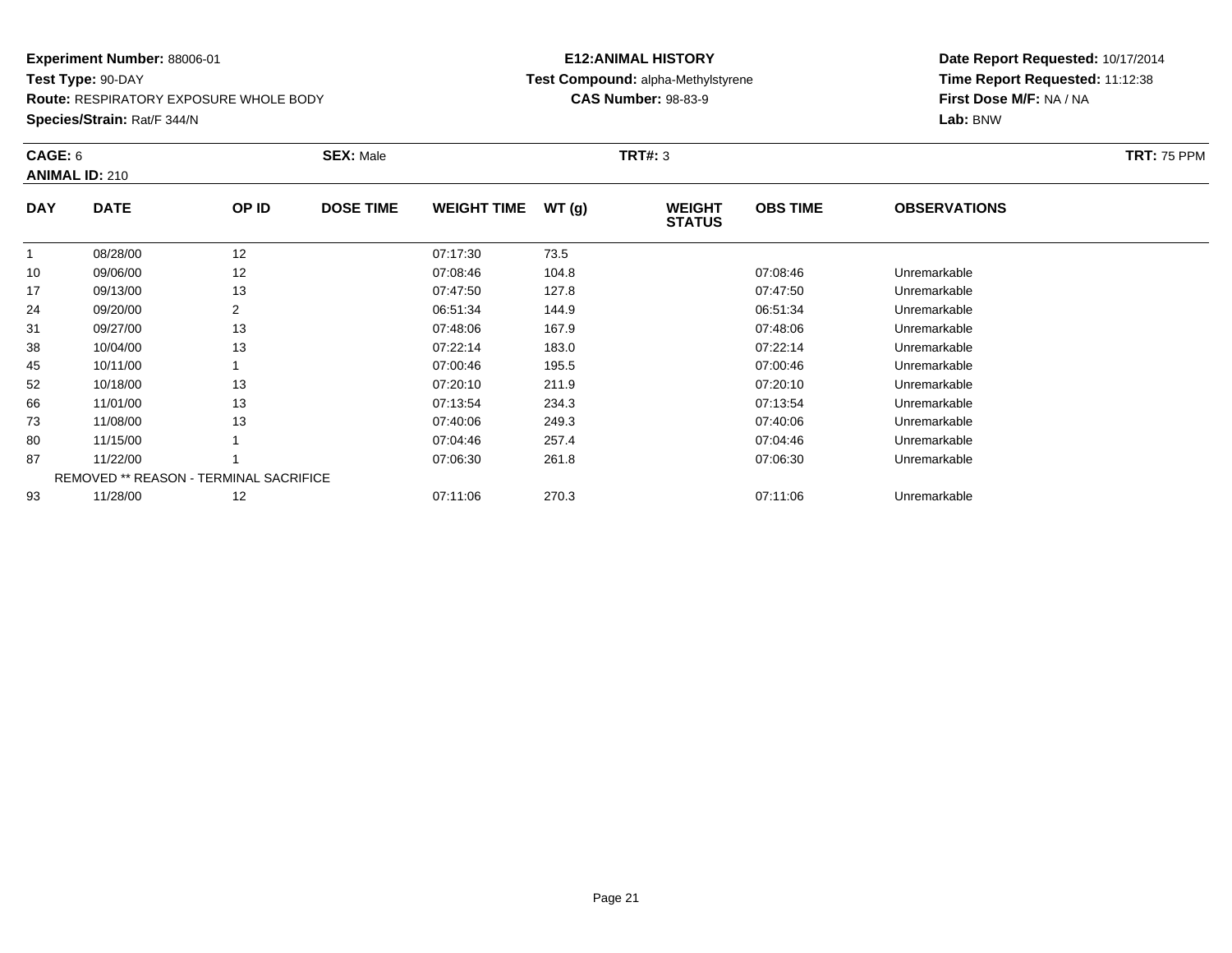#### **Experiment Number:** 88006-01**Test Type:** 90-DAY

**Route:** RESPIRATORY EXPOSURE WHOLE BODY

**Species/Strain:** Rat/F 344/N

# **E12:ANIMAL HISTORY Test Compound:** alpha-Methylstyrene**CAS Number:** 98-83-9

| CAGE: 9      | <b>ANIMAL ID: 401</b> |                                        | <b>SEX: Male</b> |                    |       | <b>TRT#: 5</b>                 |                 |                     | <b>TRT: 150 PPM</b> |
|--------------|-----------------------|----------------------------------------|------------------|--------------------|-------|--------------------------------|-----------------|---------------------|---------------------|
| <b>DAY</b>   | <b>DATE</b>           | OP ID                                  | <b>DOSE TIME</b> | <b>WEIGHT TIME</b> | WT(g) | <b>WEIGHT</b><br><b>STATUS</b> | <b>OBS TIME</b> | <b>OBSERVATIONS</b> |                     |
| $\mathbf{1}$ | 08/28/00              | 12                                     |                  | 07:20:26           | 73.8  |                                |                 |                     |                     |
| 10           | 09/06/00              | 12                                     |                  | 07:14:36           | 75.0  |                                | 07:14:36        | Unremarkable        |                     |
| 17           | 09/13/00              | 13                                     |                  | 07:54:42           | 123.7 |                                | 07:54:42        | Unremarkable        |                     |
| 24           | 09/20/00              | 2                                      |                  | 06:55:28           | 156.8 |                                | 06:55:28        | Unremarkable        |                     |
| 31           | 09/27/00              | 13                                     |                  | 07:52:34           | 184.7 |                                | 07:52:34        | Unremarkable        |                     |
| 38           | 10/04/00              | 13                                     |                  | 07:45:06           | 211.8 |                                | 07:45:06        | Unremarkable        |                     |
| 45           | 10/11/00              |                                        |                  | 07:06:24           | 227.5 |                                | 07:06:24        | Unremarkable        |                     |
| 52           | 10/18/00              | 13                                     |                  | 07:28:40           | 243.4 |                                | 07:28:40        | Unremarkable        |                     |
| 66           | 11/01/00              | 13                                     |                  | 07:19:56           | 273.5 |                                | 07:19:56        | Unremarkable        |                     |
| 73           | 11/08/00              | 13                                     |                  | 07:44:34           | 285.0 |                                | 07:44:34        | Unremarkable        |                     |
| 80           | 11/15/00              |                                        |                  | 07:08:26           | 296.6 |                                | 07:08:26        | Unremarkable        |                     |
| 87           | 11/22/00              |                                        |                  | 07:10:32           | 300.5 |                                | 07:10:32        | Unremarkable        |                     |
|              |                       | REMOVED ** REASON - TERMINAL SACRIFICE |                  |                    |       |                                |                 |                     |                     |
| 93           | 11/28/00              | 12                                     |                  | 07:13:40           | 318.5 |                                | 07:13:40        | Unremarkable        |                     |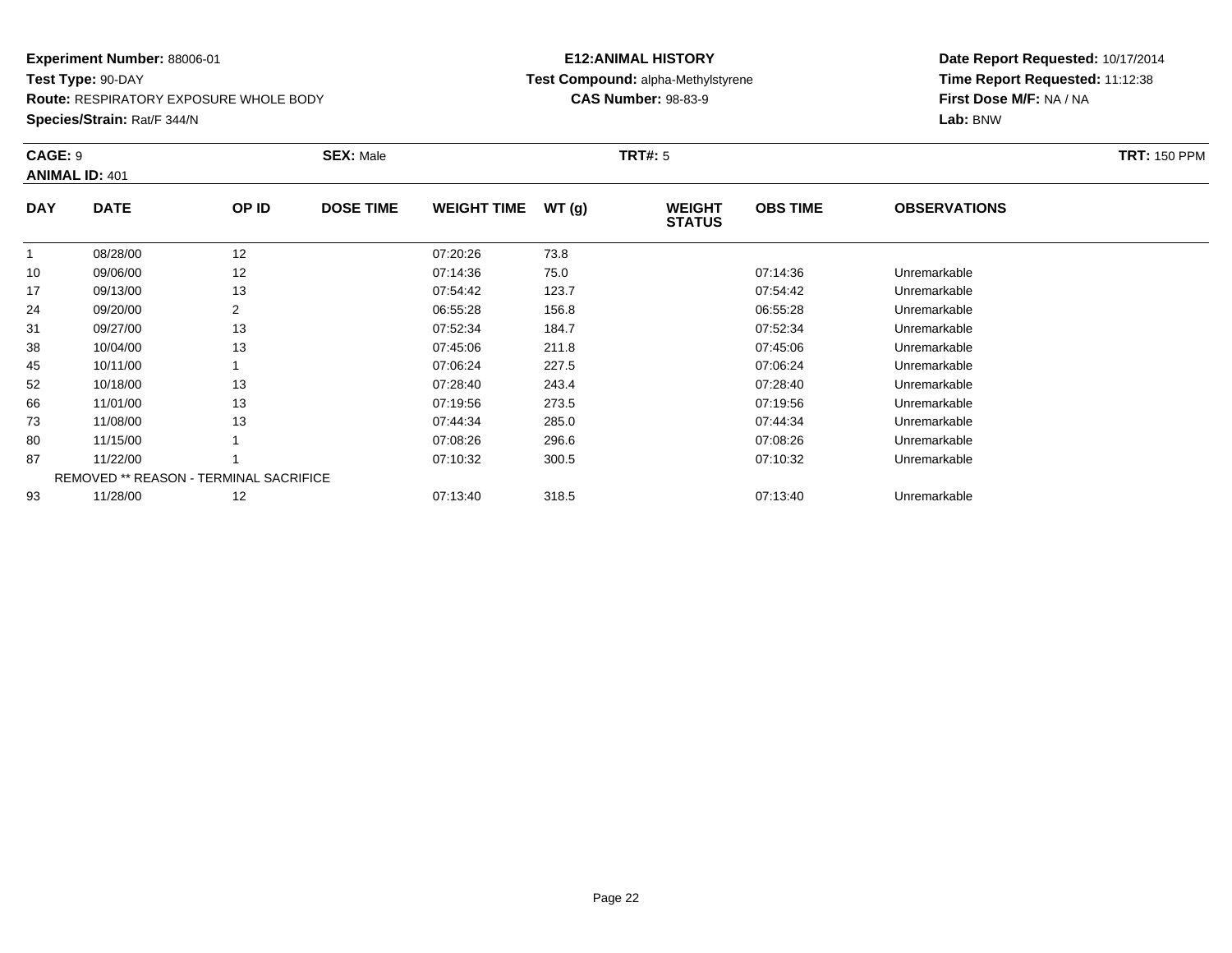**Test Type:** 90-DAY**Route:** RESPIRATORY EXPOSURE WHOLE BODY

**Species/Strain:** Rat/F 344/N

# **E12:ANIMAL HISTORY Test Compound:** alpha-Methylstyrene**CAS Number:** 98-83-9

| CAGE: 9    |                                        |                | <b>SEX: Male</b> |                    |       | <b>TRT#: 5</b>                 |                 |                     | <b>TRT: 150 PPM</b> |
|------------|----------------------------------------|----------------|------------------|--------------------|-------|--------------------------------|-----------------|---------------------|---------------------|
|            | <b>ANIMAL ID: 402</b>                  |                |                  |                    |       |                                |                 |                     |                     |
| <b>DAY</b> | <b>DATE</b>                            | OP ID          | <b>DOSE TIME</b> | <b>WEIGHT TIME</b> | WT(g) | <b>WEIGHT</b><br><b>STATUS</b> | <b>OBS TIME</b> | <b>OBSERVATIONS</b> |                     |
|            | 08/28/00                               | 12             |                  | 07:20:26           | 84.9  |                                |                 |                     |                     |
| 10         | 09/06/00                               | 12             |                  | 07:14:36           | 127.0 |                                | 07:14:36        | Unremarkable        |                     |
| 17         | 09/13/00                               | 13             |                  | 07:54:42           | 152.8 |                                | 07:54:42        | Unremarkable        |                     |
| 24         | 09/20/00                               | $\overline{2}$ |                  | 06:55:28           | 183.1 |                                | 06:55:28        | Unremarkable        |                     |
| 31         | 09/27/00                               | 13             |                  | 07:52:34           | 209.4 |                                | 07:52:34        | Unremarkable        |                     |
| 38         | 10/04/00                               | 13             |                  | 07:45:06           | 225.7 |                                | 07:45:06        | Unremarkable        |                     |
| 45         | 10/11/00                               |                |                  | 07:06:24           | 240.9 |                                | 07:06:24        | Unremarkable        |                     |
| 52         | 10/18/00                               | 13             |                  | 07:28:40           | 251.0 |                                | 07:28:40        | Unremarkable        |                     |
| 66         | 11/01/00                               | 13             |                  | 07:19:56           | 276.7 |                                | 07:19:56        | Unremarkable        |                     |
| 73         | 11/08/00                               | 13             |                  | 07:44:34           | 281.0 |                                | 07:44:34        | Unremarkable        |                     |
| 80         | 11/15/00                               |                |                  | 07:08:26           | 292.5 |                                | 07:08:26        | Unremarkable        |                     |
| 87         | 11/22/00                               |                |                  | 07:10:32           | 295.6 |                                | 07:10:32        | Unremarkable        |                     |
|            | REMOVED ** REASON - TERMINAL SACRIFICE |                |                  |                    |       |                                |                 |                     |                     |
| 93         | 11/28/00                               | 12             |                  | 07:13:40           | 306.4 |                                | 07:13:40        | Unremarkable        |                     |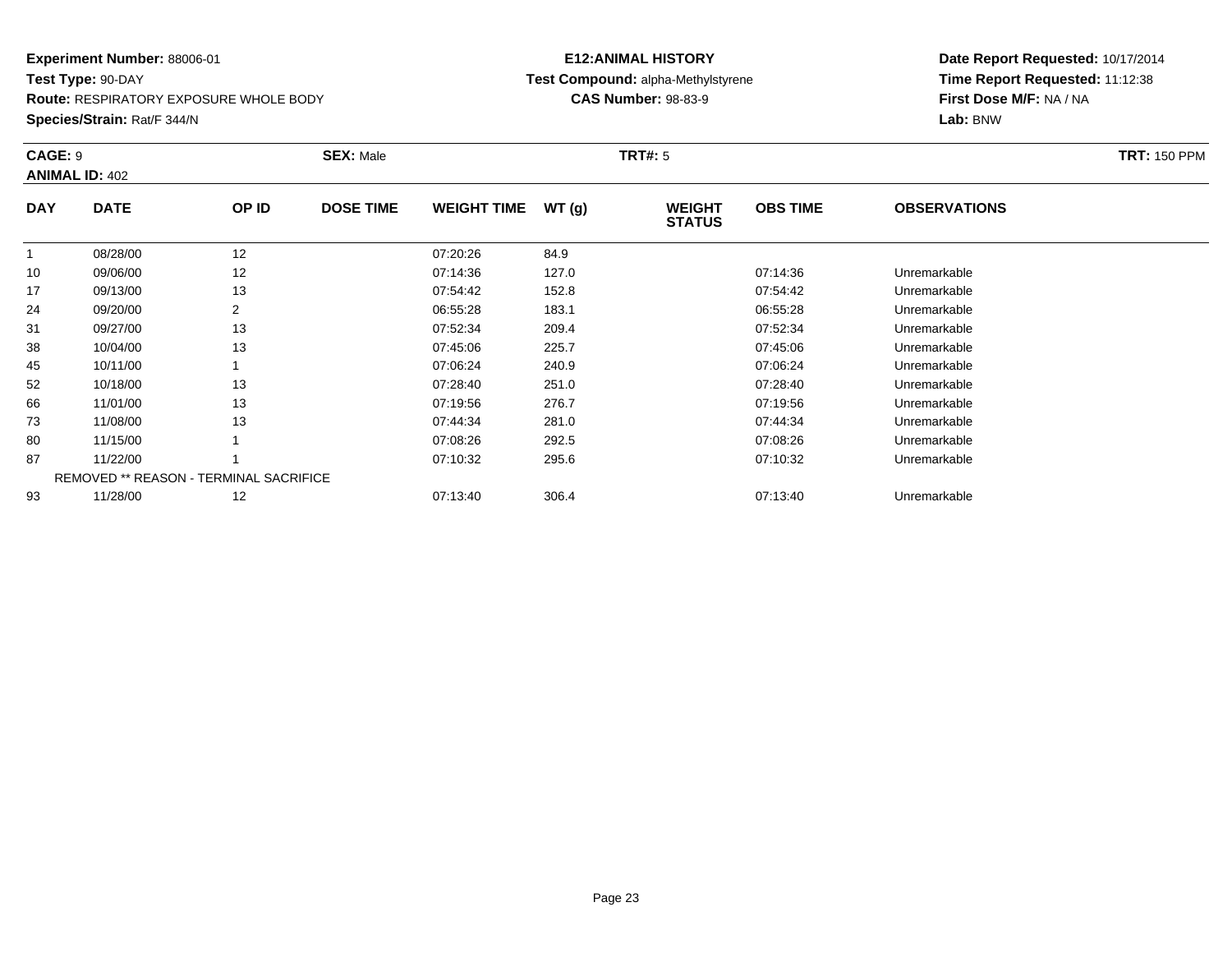**Test Type:** 90-DAY**Route:** RESPIRATORY EXPOSURE WHOLE BODY

**Species/Strain:** Rat/F 344/N

# **E12:ANIMAL HISTORY Test Compound:** alpha-Methylstyrene**CAS Number:** 98-83-9

| CAGE: 9    | <b>ANIMAL ID: 403</b>                  |       | <b>SEX: Male</b> |                    |       | <b>TRT#: 5</b>                 |                 |                     | <b>TRT: 150 PPM</b> |
|------------|----------------------------------------|-------|------------------|--------------------|-------|--------------------------------|-----------------|---------------------|---------------------|
| <b>DAY</b> | <b>DATE</b>                            | OP ID | <b>DOSE TIME</b> | <b>WEIGHT TIME</b> | WT(g) | <b>WEIGHT</b><br><b>STATUS</b> | <b>OBS TIME</b> | <b>OBSERVATIONS</b> |                     |
|            | 08/28/00                               | 12    |                  | 07:20:26           | 77.3  |                                |                 |                     |                     |
| 10         | 09/06/00                               | 12    |                  | 07:14:36           | 115.1 |                                | 07:14:36        | Unremarkable        |                     |
| 17         | 09/13/00                               | 13    |                  | 07:54:42           | 144.2 |                                | 07:54:42        | Unremarkable        |                     |
| 24         | 09/20/00                               |       |                  | 06:55:28           | 175.9 |                                | 06:55:28        | Unremarkable        |                     |
| 31         | 09/27/00                               | 13    |                  | 07:52:34           | 199.4 |                                | 07:52:34        | Unremarkable        |                     |
| 38         | 10/04/00                               | 13    |                  | 07:45:06           | 226.3 |                                | 07:45:06        | Unremarkable        |                     |
| 45         | 10/11/00                               |       |                  | 07:06:24           | 242.4 |                                | 07:06:24        | Unremarkable        |                     |
| 52         | 10/18/00                               | 13    |                  | 07:28:40           | 260.7 |                                | 07:28:40        | Unremarkable        |                     |
| 66         | 11/01/00                               | 13    |                  | 07:19:56           | 288.5 |                                | 07:19:56        | Unremarkable        |                     |
| 73         | 11/08/00                               | 13    |                  | 07:44:34           | 304.0 |                                | 07:44:34        | Unremarkable        |                     |
| 80         | 11/15/00                               |       |                  | 07:08:26           | 317.9 |                                | 07:08:26        | Unremarkable        |                     |
| 87         | 11/22/00                               |       |                  | 07:10:32           | 323.0 |                                | 07:10:32        | Unremarkable        |                     |
|            | REMOVED ** REASON - TERMINAL SACRIFICE |       |                  |                    |       |                                |                 |                     |                     |
| 93         | 11/28/00                               | 12    |                  | 07:13:40           | 339.5 |                                | 07:13:40        | Unremarkable        |                     |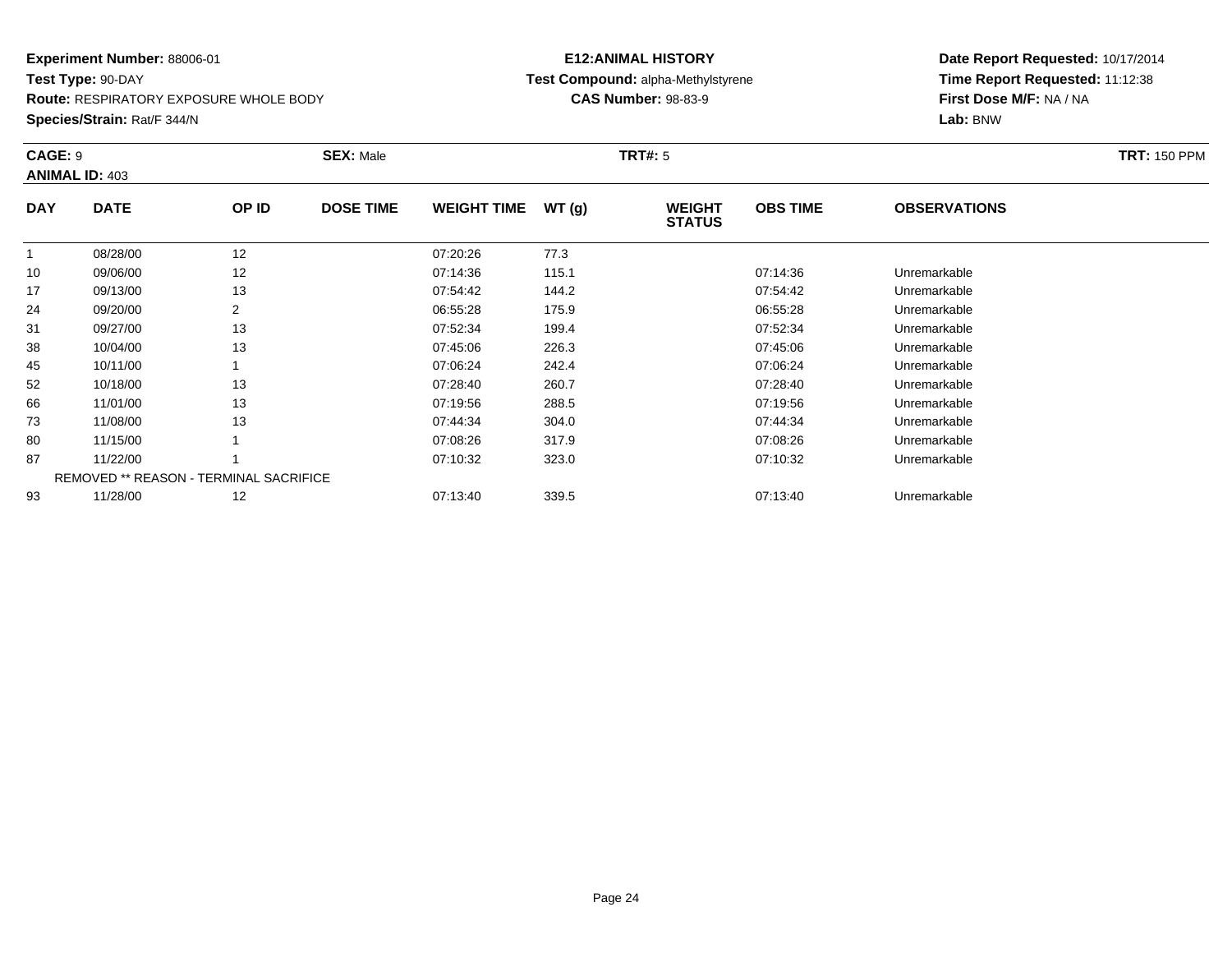**Test Type:** 90-DAY**Route:** RESPIRATORY EXPOSURE WHOLE BODY

#### **Species/Strain:** Rat/F 344/N

# **E12:ANIMAL HISTORY Test Compound:** alpha-Methylstyrene**CAS Number:** 98-83-9

| CAGE: 9    | <b>ANIMAL ID: 404</b>                         |       | <b>SEX: Male</b> |                    |       | <b>TRT#:</b> 5                 |                 |                     | <b>TRT: 150 PPM</b> |
|------------|-----------------------------------------------|-------|------------------|--------------------|-------|--------------------------------|-----------------|---------------------|---------------------|
| <b>DAY</b> | <b>DATE</b>                                   | OP ID | <b>DOSE TIME</b> | <b>WEIGHT TIME</b> | WT(g) | <b>WEIGHT</b><br><b>STATUS</b> | <b>OBS TIME</b> | <b>OBSERVATIONS</b> |                     |
| 1          | 08/28/00                                      | 12    |                  | 07:20:26           | 99.4  |                                |                 |                     |                     |
| 10         | 09/06/00                                      | 12    |                  | 07:14:36           | 133.2 |                                | 07:14:36        | Unremarkable        |                     |
| 17         | 09/13/00                                      | 13    |                  | 07:54:42           | 158.0 |                                | 07:54:42        | Unremarkable        |                     |
| 24         | 09/20/00                                      |       |                  | 06:55:28           | 180.5 |                                | 06:55:28        | Unremarkable        |                     |
| 31         | 09/27/00                                      | 13    |                  | 07:52:34           | 204.6 |                                | 07:52:34        | Unremarkable        |                     |
| 38         | 10/04/00                                      | 13    |                  | 07:45:06           | 219.3 |                                | 07:45:06        | Unremarkable        |                     |
| 45         | 10/11/00                                      |       |                  | 07:06:24           | 233.2 |                                | 07:06:24        | Unremarkable        |                     |
| 52         | 10/18/00                                      | 13    |                  | 07:28:40           | 248.8 |                                | 07:28:40        | Unremarkable        |                     |
| 66         | 11/01/00                                      | 13    |                  | 07:19:56           | 271.9 |                                | 07:19:56        | Unremarkable        |                     |
| 73         | 11/08/00                                      | 13    |                  | 07:44:34           | 281.2 |                                | 07:44:34        | Unremarkable        |                     |
| 80         | 11/15/00                                      |       |                  | 07:08:26           | 294.8 |                                | 07:08:26        | Unremarkable        |                     |
| 87         | 11/22/00                                      |       |                  | 07:10:32           | 302.9 |                                | 07:10:32        | Unremarkable        |                     |
|            | <b>REMOVED ** REASON - TERMINAL SACRIFICE</b> |       |                  |                    |       |                                |                 |                     |                     |
| 93         | 11/28/00                                      | 12    |                  | 07:13:40           | 308.7 |                                | 07:13:40        | Unremarkable        |                     |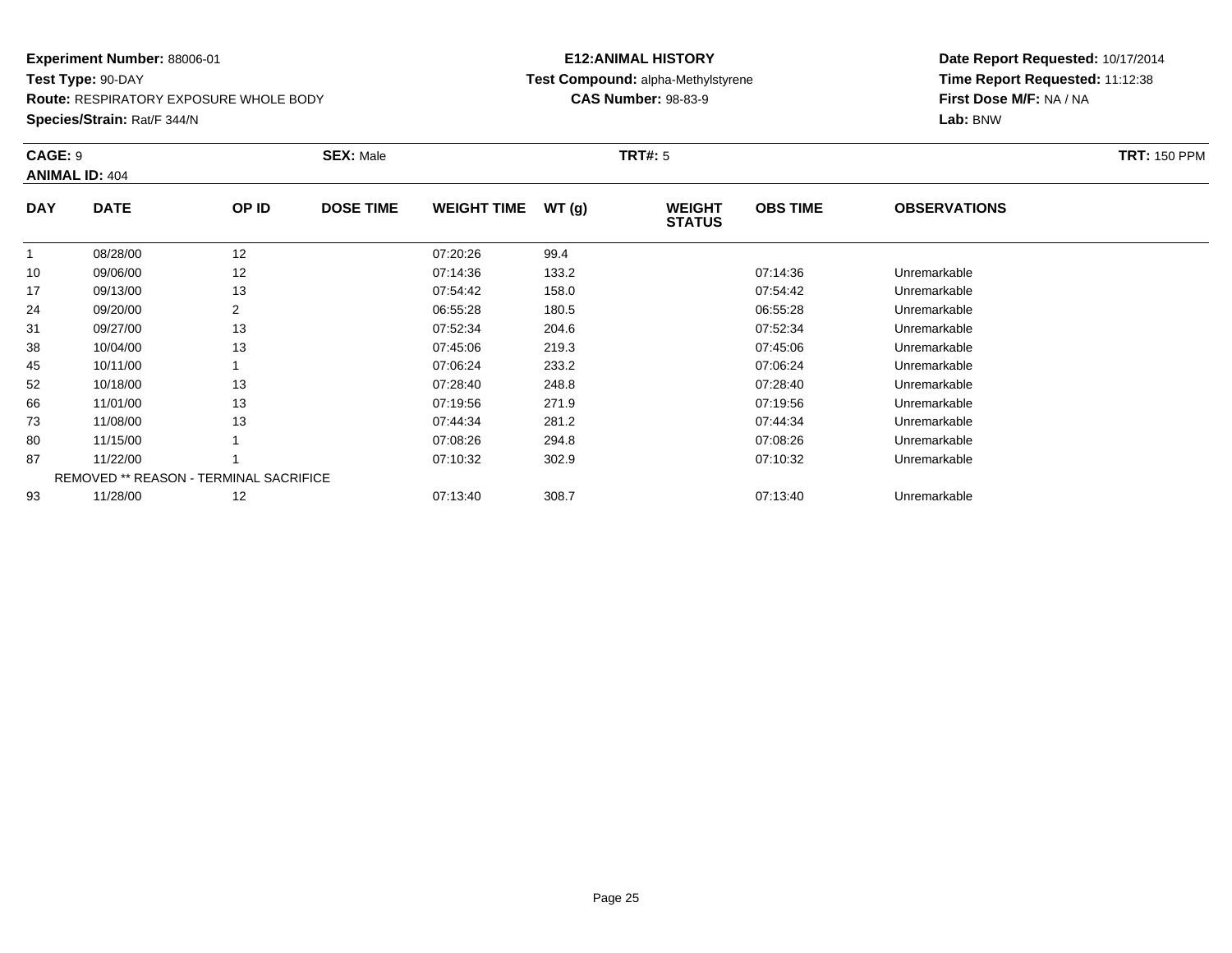**Test Type:** 90-DAY**Route:** RESPIRATORY EXPOSURE WHOLE BODY

**Species/Strain:** Rat/F 344/N

# **E12:ANIMAL HISTORY Test Compound:** alpha-Methylstyrene**CAS Number:** 98-83-9

| CAGE: 9    | <b>ANIMAL ID: 405</b> |                                        | <b>SEX: Male</b> |                    |       | <b>TRT#: 5</b>                 |                 |                     | <b>TRT: 150 PPM</b> |
|------------|-----------------------|----------------------------------------|------------------|--------------------|-------|--------------------------------|-----------------|---------------------|---------------------|
| <b>DAY</b> | <b>DATE</b>           | OP ID                                  | <b>DOSE TIME</b> | <b>WEIGHT TIME</b> | WT(g) | <b>WEIGHT</b><br><b>STATUS</b> | <b>OBS TIME</b> | <b>OBSERVATIONS</b> |                     |
|            | 08/28/00              | 12                                     |                  | 07:20:26           | 73.6  |                                |                 |                     |                     |
| 10         | 09/06/00              | 12                                     |                  | 07:14:36           | 112.7 |                                | 07:14:36        | Unremarkable        |                     |
| 17         | 09/13/00              | 13                                     |                  | 07:54:42           | 139.2 |                                | 07:54:42        | Unremarkable        |                     |
| 24         | 09/20/00              | 2                                      |                  | 06:55:28           | 163.7 |                                | 06:55:28        | Unremarkable        |                     |
| 31         | 09/27/00              | 13                                     |                  | 07:52:34           | 187.4 |                                | 07:52:34        | Unremarkable        |                     |
| 38         | 10/04/00              | 13                                     |                  | 07:45:06           | 211.1 |                                | 07:45:06        | Unremarkable        |                     |
| 45         | 10/11/00              |                                        |                  | 07:06:24           | 232.2 |                                | 07:06:24        | Unremarkable        |                     |
| 52         | 10/18/00              | 13                                     |                  | 07:28:40           | 250.9 |                                | 07:28:40        | Unremarkable        |                     |
| 66         | 11/01/00              | 13                                     |                  | 07:19:56           | 284.2 |                                | 07:19:56        | Unremarkable        |                     |
| 73         | 11/08/00              | 13                                     |                  | 07:44:34           | 297.5 |                                | 07:44:34        | Unremarkable        |                     |
| 80         | 11/15/00              |                                        |                  | 07:08:26           | 311.3 |                                | 07:08:26        | Unremarkable        |                     |
| 87         | 11/22/00              |                                        |                  | 07:10:32           | 316.9 |                                | 07:10:32        | Unremarkable        |                     |
|            |                       | REMOVED ** REASON - TERMINAL SACRIFICE |                  |                    |       |                                |                 |                     |                     |
| 93         | 11/28/00              | 12                                     |                  | 07:13:40           | 334.0 |                                | 07:13:40        | Unremarkable        |                     |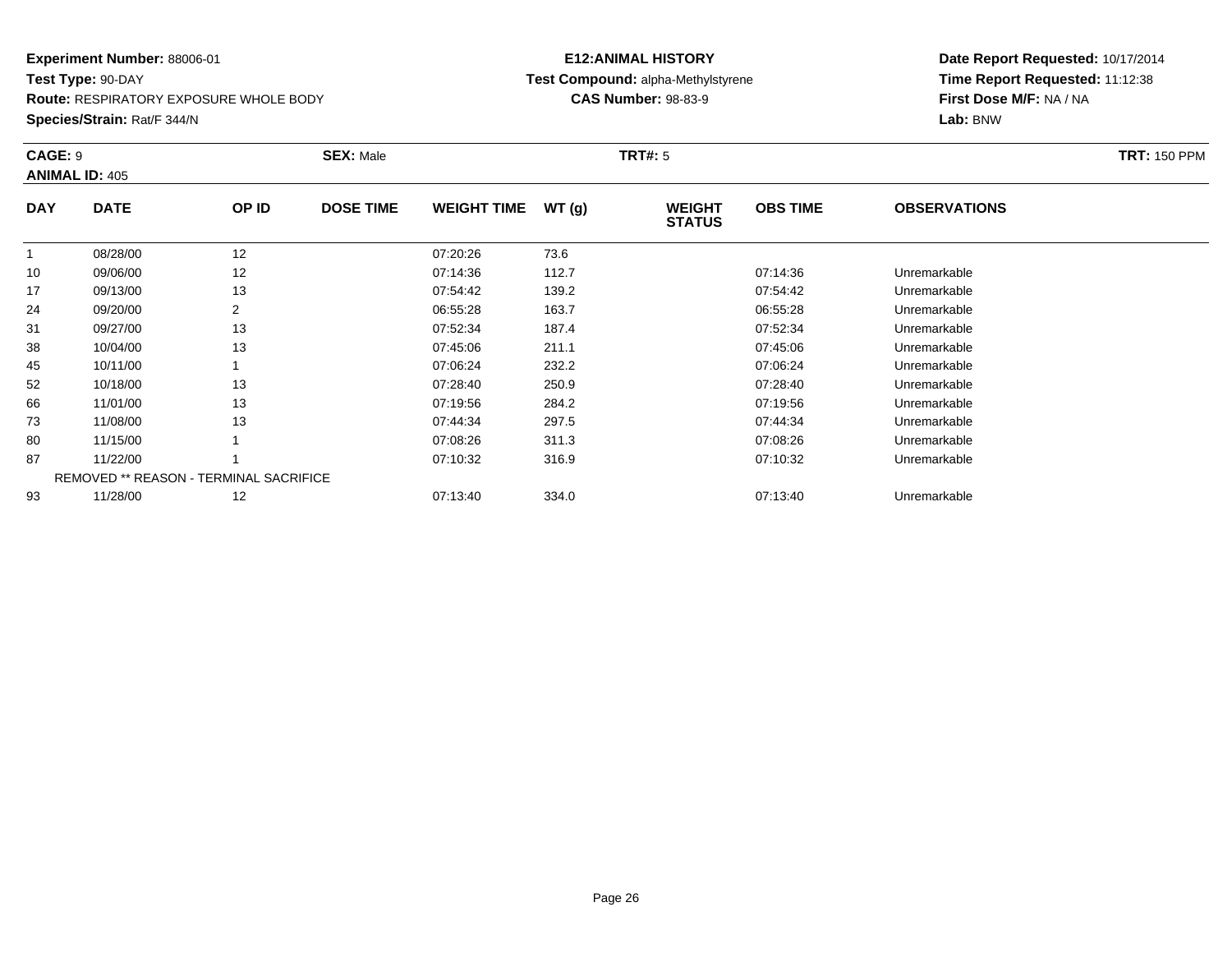**Test Type:** 90-DAY

**Route:** RESPIRATORY EXPOSURE WHOLE BODY

**Species/Strain:** Rat/F 344/N

# **E12:ANIMAL HISTORY Test Compound:** alpha-Methylstyrene**CAS Number:** 98-83-9

| <b>CAGE: 10</b> | <b>ANIMAL ID: 406</b>                         |                | <b>SEX: Male</b> |                    |       | <b>TRT#: 5</b>                 |                 |                     | <b>TRT: 150 PPM</b> |
|-----------------|-----------------------------------------------|----------------|------------------|--------------------|-------|--------------------------------|-----------------|---------------------|---------------------|
| <b>DAY</b>      | <b>DATE</b>                                   | OP ID          | <b>DOSE TIME</b> | <b>WEIGHT TIME</b> | WT(g) | <b>WEIGHT</b><br><b>STATUS</b> | <b>OBS TIME</b> | <b>OBSERVATIONS</b> |                     |
|                 | 08/28/00                                      | 12             |                  | 07:21:30           | 111.4 |                                |                 |                     |                     |
| 10              | 09/06/00                                      | 12             |                  | 07:15:36           | 145.1 |                                | 07:15:36        | Unremarkable        |                     |
| 17              | 09/13/00                                      | 13             |                  | 07:55:40           | 178.4 |                                | 07:55:40        | Unremarkable        |                     |
| 24              | 09/20/00                                      | $\overline{2}$ |                  | 06:56:24           | 208.2 |                                | 06:56:24        | Unremarkable        |                     |
| 31              | 09/27/00                                      | 13             |                  | 07:53:24           | 231.9 |                                | 07:53:24        | Unremarkable        |                     |
| 38              | 10/04/00                                      | 13             |                  | 07:46:04           | 253.5 |                                | 07:46:04        | Unremarkable        |                     |
| 45              | 10/11/00                                      |                |                  | 07:07:40           | 279.4 |                                | 07:07:40        | Unremarkable        |                     |
| 52              | 10/18/00                                      | 13             |                  | 07:30:00           | 297.9 |                                | 07:30:00        | Unremarkable        |                     |
| 66              | 11/01/00                                      | 13             |                  | 07:20:56           | 329.1 |                                | 07:20:56        | Unremarkable        |                     |
| 73              | 11/08/00                                      | 13             |                  | 07:45:28           | 335.9 |                                | 07:45:28        | Unremarkable        |                     |
| 80              | 11/15/00                                      |                |                  | 07:09:26           | 346.6 |                                | 07:09:26        | Unremarkable        |                     |
| 87              | 11/22/00                                      |                |                  | 07:11:18           | 347.7 |                                | 07:11:18        | Unremarkable        |                     |
|                 | <b>REMOVED ** REASON - TERMINAL SACRIFICE</b> |                |                  |                    |       |                                |                 |                     |                     |
| 93              | 11/28/00                                      | 12             |                  | 07:15:30           | 360.6 |                                | 07:15:30        | Unremarkable        |                     |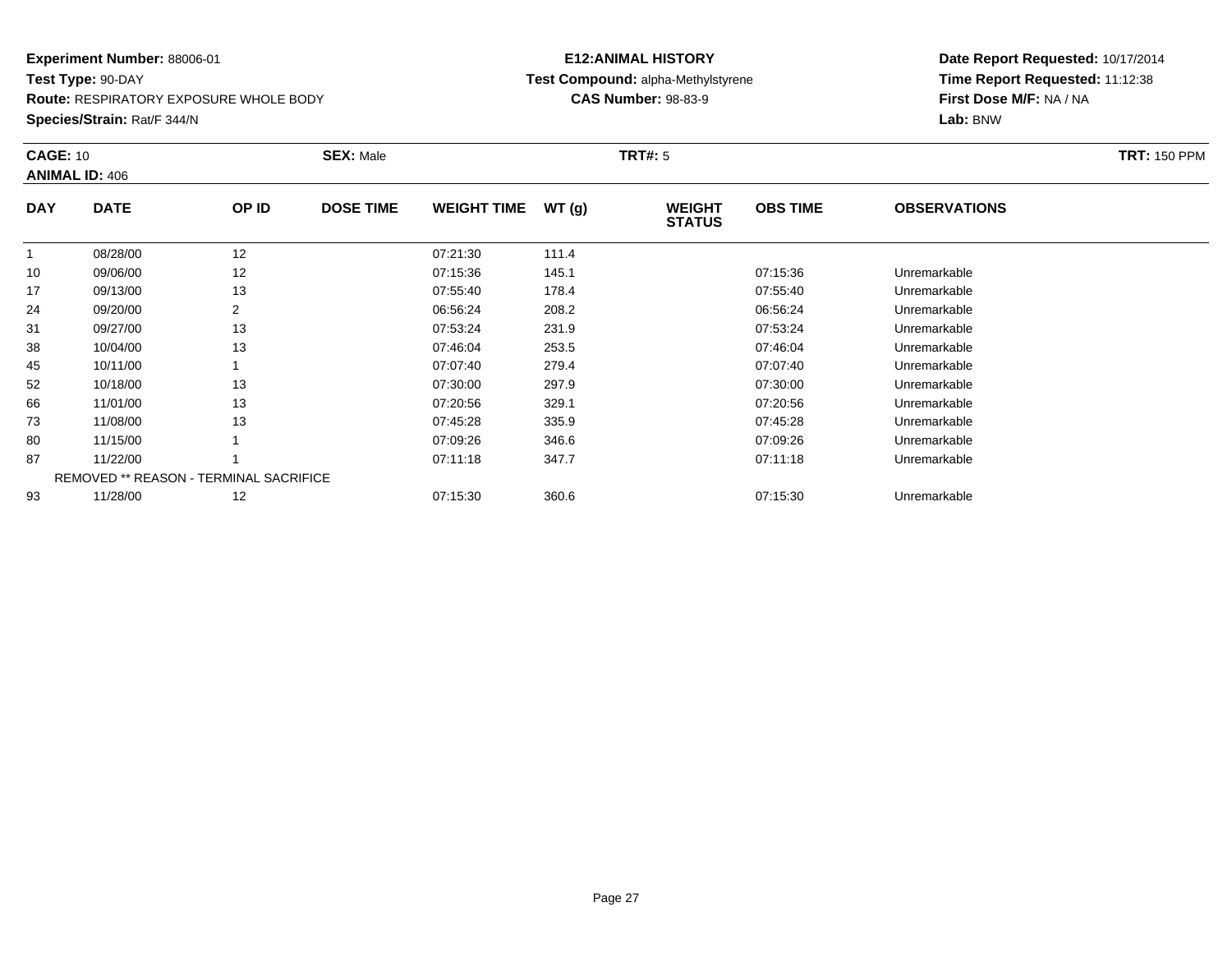**Test Type:** 90-DAY

**Route:** RESPIRATORY EXPOSURE WHOLE BODY

**Species/Strain:** Rat/F 344/N

# **E12:ANIMAL HISTORY Test Compound:** alpha-Methylstyrene**CAS Number:** 98-83-9

| <b>CAGE: 10</b> | <b>ANIMAL ID: 407</b>                         |                | <b>SEX: Male</b> |                    |       | <b>TRT#: 5</b>                 |                 |                     | <b>TRT: 150 PPM</b> |
|-----------------|-----------------------------------------------|----------------|------------------|--------------------|-------|--------------------------------|-----------------|---------------------|---------------------|
| <b>DAY</b>      | <b>DATE</b>                                   | OP ID          | <b>DOSE TIME</b> | <b>WEIGHT TIME</b> | WT(g) | <b>WEIGHT</b><br><b>STATUS</b> | <b>OBS TIME</b> | <b>OBSERVATIONS</b> |                     |
| $\mathbf{1}$    | 08/28/00                                      | 12             |                  | 07:21:30           | 112.2 |                                |                 |                     |                     |
| 10              | 09/06/00                                      | 12             |                  | 07:15:36           | 151.5 |                                | 07:15:36        | Unremarkable        |                     |
| 17              | 09/13/00                                      | 13             |                  | 07:55:40           | 187.0 |                                | 07:55:40        | Unremarkable        |                     |
| 24              | 09/20/00                                      | $\overline{2}$ |                  | 06:56:24           | 221.7 |                                | 06:56:24        | Unremarkable        |                     |
| 31              | 09/27/00                                      | 13             |                  | 07:53:24           | 246.8 |                                | 07:53:24        | Unremarkable        |                     |
| 38              | 10/04/00                                      | 13             |                  | 07:46:04           | 263.4 |                                | 07:46:04        | Unremarkable        |                     |
| 45              | 10/11/00                                      |                |                  | 07:07:40           | 280.8 |                                | 07:07:40        | Unremarkable        |                     |
| 52              | 10/18/00                                      | 13             |                  | 07:30:00           | 297.8 |                                | 07:30:00        | Unremarkable        |                     |
| 66              | 11/01/00                                      | 13             |                  | 07:20:56           | 322.9 |                                | 07:20:56        | Unremarkable        |                     |
| 73              | 11/08/00                                      | 13             |                  | 07:45:28           | 336.8 |                                | 07:45:28        | Unremarkable        |                     |
| 80              | 11/15/00                                      |                |                  | 07:09:26           | 344.4 |                                | 07:09:26        | Unremarkable        |                     |
| 87              | 11/22/00                                      |                |                  | 07:11:18           | 345.1 |                                | 07:11:18        | Unremarkable        |                     |
|                 | <b>REMOVED ** REASON - TERMINAL SACRIFICE</b> |                |                  |                    |       |                                |                 |                     |                     |
| 93              | 11/28/00                                      | 12             |                  | 07:15:30           | 360.0 |                                | 07:15:30        | Unremarkable        |                     |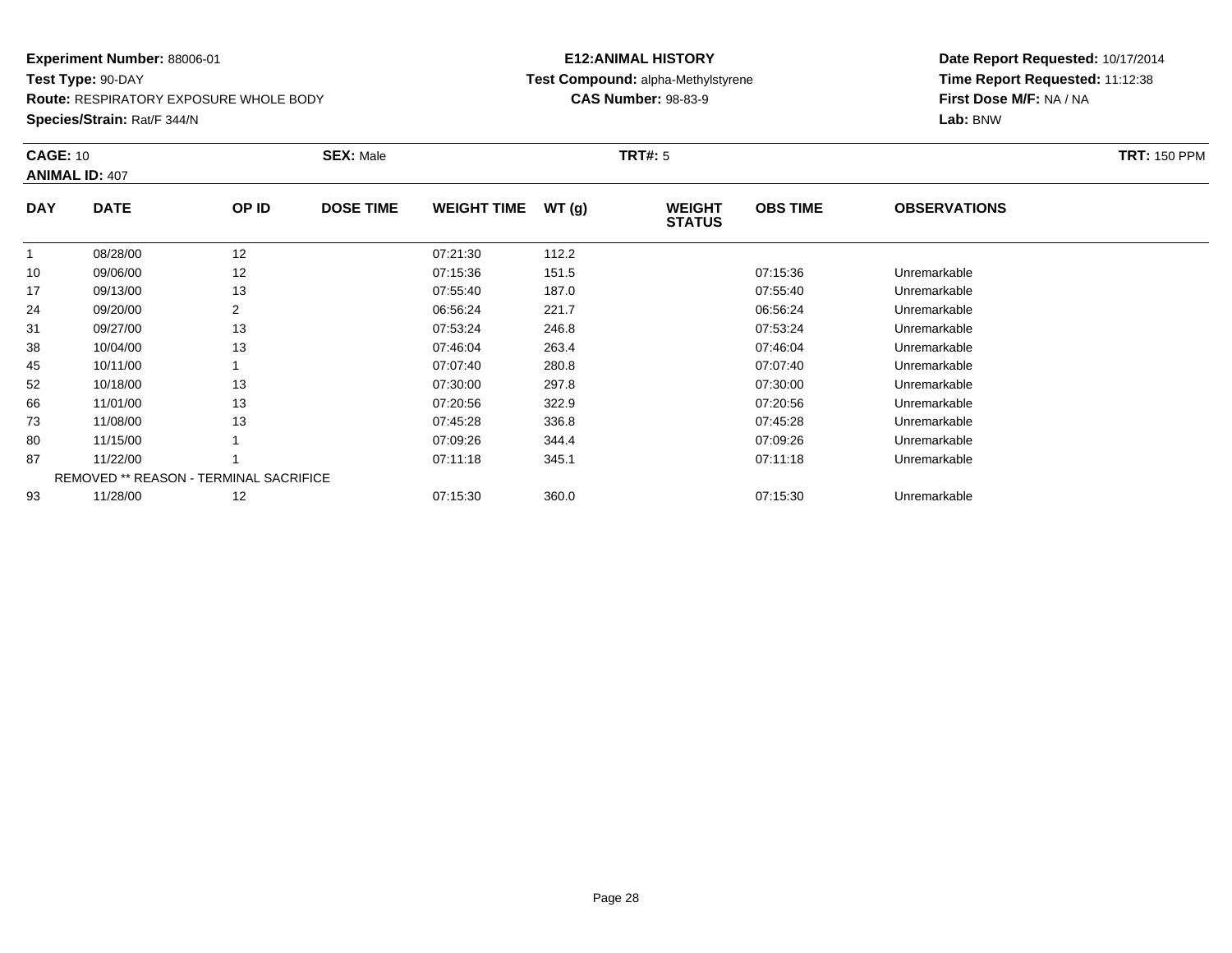**Test Type:** 90-DAY

**Route:** RESPIRATORY EXPOSURE WHOLE BODY

**Species/Strain:** Rat/F 344/N

# **E12:ANIMAL HISTORYTest Compound:** alpha-Methylstyrene

**CAS Number:** 98-83-9

| <b>CAGE: 10</b> | <b>ANIMAL ID: 408</b>                         |                | <b>SEX: Male</b> |                    |       | <b>TRT#:</b> 5                 |                 |                     | <b>TRT: 150 PPM</b> |
|-----------------|-----------------------------------------------|----------------|------------------|--------------------|-------|--------------------------------|-----------------|---------------------|---------------------|
| <b>DAY</b>      | <b>DATE</b>                                   | OP ID          | <b>DOSE TIME</b> | <b>WEIGHT TIME</b> | WT(g) | <b>WEIGHT</b><br><b>STATUS</b> | <b>OBS TIME</b> | <b>OBSERVATIONS</b> |                     |
| 1               | 08/28/00                                      | 12             |                  | 07:21:30           | 111.3 |                                |                 |                     |                     |
| 10              | 09/06/00                                      | 12             |                  | 07:15:36           | 146.3 |                                | 07:15:36        | Unremarkable        |                     |
| 17              | 09/13/00                                      | 13             |                  | 07:55:40           | 174.1 |                                | 07:55:40        | Unremarkable        |                     |
| 24              | 09/20/00                                      | $\overline{2}$ |                  | 06:56:24           | 203.4 |                                | 06:56:24        | Unremarkable        |                     |
| 31              | 09/27/00                                      | 13             |                  | 07:53:24           | 229.5 |                                | 07:53:24        | Unremarkable        |                     |
| 38              | 10/04/00                                      | 13             |                  | 07:46:04           | 247.7 |                                | 07:46:04        | Unremarkable        |                     |
| 45              | 10/11/00                                      |                |                  | 07:07:40           | 263.6 |                                | 07:07:40        | Unremarkable        |                     |
| 52              | 10/18/00                                      | 13             |                  | 07:30:00           | 282.2 |                                | 07:30:00        | Unremarkable        |                     |
| 66              | 11/01/00                                      | 13             |                  | 07:20:56           | 313.2 |                                | 07:20:56        | Unremarkable        |                     |
| 73              | 11/08/00                                      | 13             |                  | 07:45:28           | 319.1 |                                | 07:45:28        | Unremarkable        |                     |
| 80              | 11/15/00                                      |                |                  | 07:09:26           | 325.2 |                                | 07:09:26        | Unremarkable        |                     |
| 87              | 11/22/00                                      |                |                  | 07:11:18           | 326.7 |                                | 07:11:18        | Unremarkable        |                     |
|                 | <b>REMOVED ** REASON - TERMINAL SACRIFICE</b> |                |                  |                    |       |                                |                 |                     |                     |
| 93              | 11/28/00                                      | 12             |                  | 07:15:30           | 340.1 |                                | 07:15:30        | Unremarkable        |                     |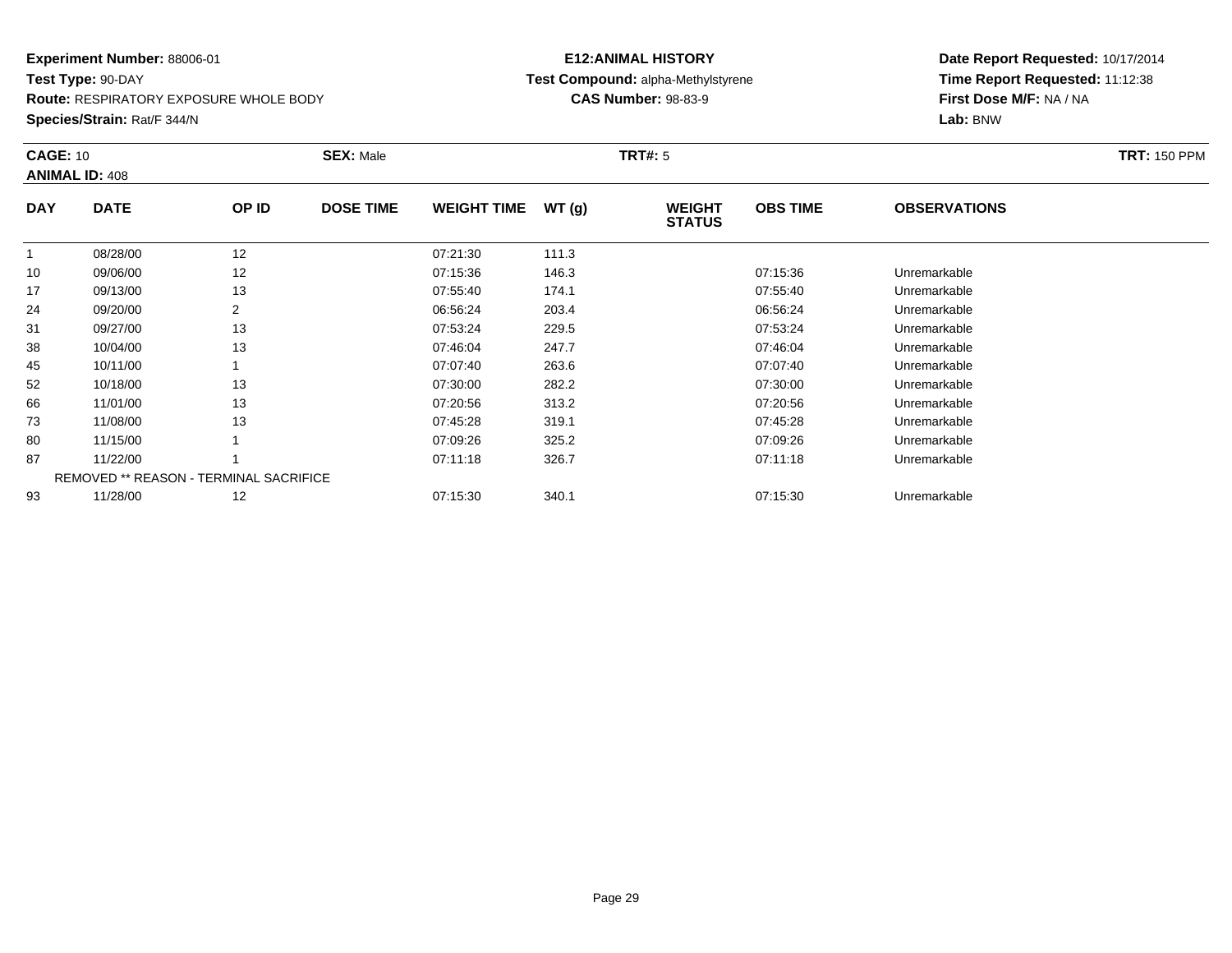**Test Type:** 90-DAY

**Route:** RESPIRATORY EXPOSURE WHOLE BODY

**Species/Strain:** Rat/F 344/N

# **E12:ANIMAL HISTORY Test Compound:** alpha-Methylstyrene**CAS Number:** 98-83-9

| <b>CAGE: 10</b> | <b>ANIMAL ID: 409</b> |                                        | <b>SEX: Male</b> |                    |       | <b>TRT#: 5</b>                 |                 |                     | <b>TRT: 150 PPM</b> |
|-----------------|-----------------------|----------------------------------------|------------------|--------------------|-------|--------------------------------|-----------------|---------------------|---------------------|
| <b>DAY</b>      | <b>DATE</b>           | OP ID                                  | <b>DOSE TIME</b> | <b>WEIGHT TIME</b> | WT(g) | <b>WEIGHT</b><br><b>STATUS</b> | <b>OBS TIME</b> | <b>OBSERVATIONS</b> |                     |
|                 | 08/28/00              | 12                                     |                  | 07:21:30           | 95.4  |                                |                 |                     |                     |
| 10              | 09/06/00              | 12                                     |                  | 07:15:36           | 133.4 |                                | 07:15:36        | Unremarkable        |                     |
| 17              | 09/13/00              | 13                                     |                  | 07:55:40           | 159.9 |                                | 07.55.40        | Unremarkable        |                     |
| 24              | 09/20/00              | 2                                      |                  | 06:56:24           | 184.6 |                                | 06:56:24        | Unremarkable        |                     |
| 31              | 09/27/00              | 13                                     |                  | 07:53:24           | 210.9 |                                | 07:53:24        | Unremarkable        |                     |
| 38              | 10/04/00              | 13                                     |                  | 07:46:04           | 229.0 |                                | 07:46:04        | Unremarkable        |                     |
| 45              | 10/11/00              |                                        |                  | 07:07:40           | 242.5 |                                | 07:07:40        | Unremarkable        |                     |
| 52              | 10/18/00              | 13                                     |                  | 07:30:00           | 257.2 |                                | 07:30:00        | Unremarkable        |                     |
| 66              | 11/01/00              | 13                                     |                  | 07:20:56           | 290.1 |                                | 07:20:56        | Unremarkable        |                     |
| 73              | 11/08/00              | 13                                     |                  | 07:45:28           | 300.2 |                                | 07:45:28        | Unremarkable        |                     |
| 80              | 11/15/00              |                                        |                  | 07:09:26           | 309.8 |                                | 07:09:26        | Unremarkable        |                     |
| 87              | 11/22/00              |                                        |                  | 07:11:18           | 312.5 |                                | 07:11:18        | Unremarkable        |                     |
|                 |                       | REMOVED ** REASON - TERMINAL SACRIFICE |                  |                    |       |                                |                 |                     |                     |
| 93              | 11/28/00              | 12                                     |                  | 07:15:30           | 327.6 |                                | 07:15:30        | Unremarkable        |                     |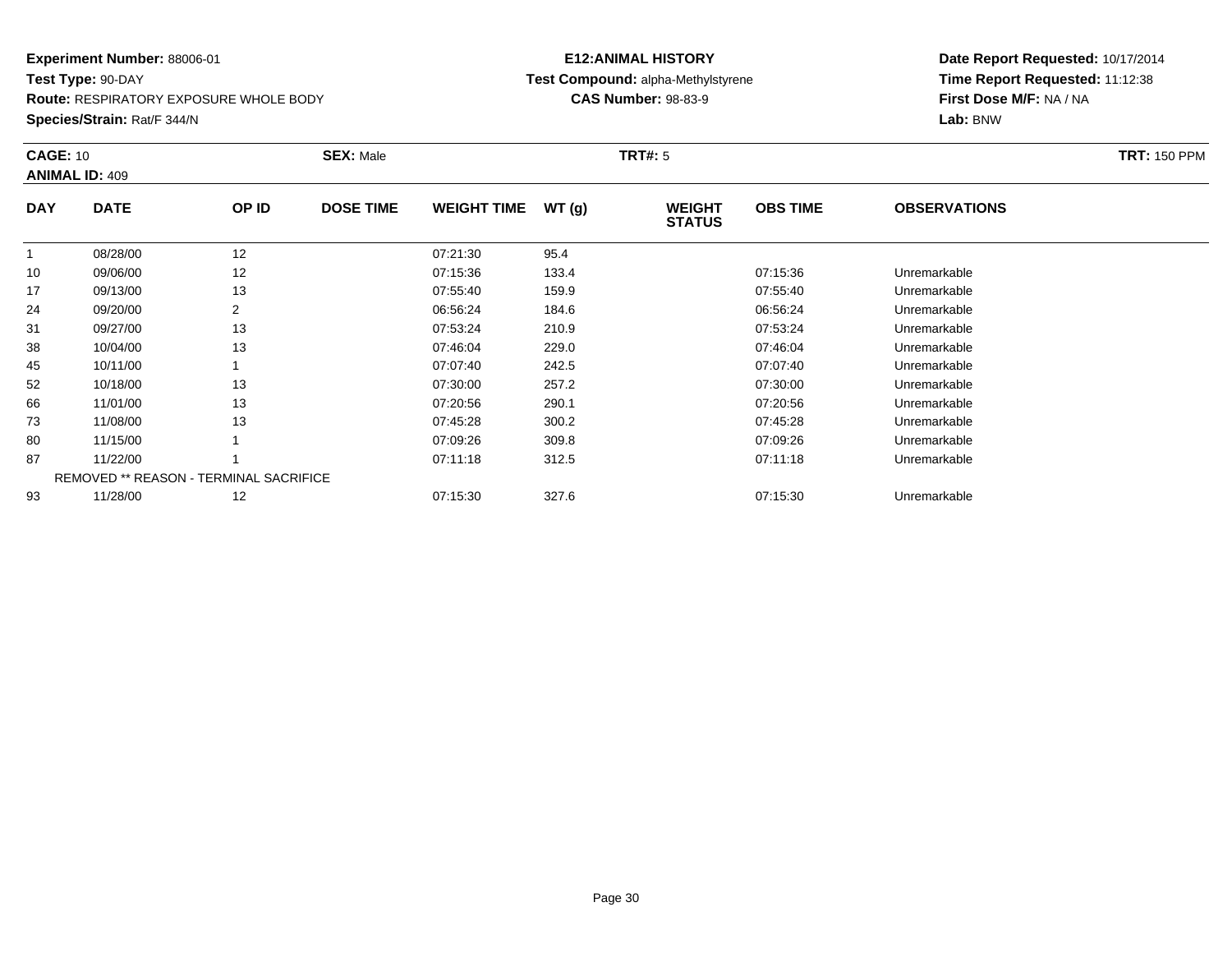**Test Type:** 90-DAY

**Route:** RESPIRATORY EXPOSURE WHOLE BODY

**Species/Strain:** Rat/F 344/N

# **E12:ANIMAL HISTORY Test Compound:** alpha-Methylstyrene**CAS Number:** 98-83-9

| <b>CAGE: 10</b> | <b>ANIMAL ID: 410</b>                         |                | <b>SEX: Male</b> |                    |       | <b>TRT#: 5</b>                 |                 |                     | <b>TRT: 150 PPM</b> |
|-----------------|-----------------------------------------------|----------------|------------------|--------------------|-------|--------------------------------|-----------------|---------------------|---------------------|
| <b>DAY</b>      | <b>DATE</b>                                   | OP ID          | <b>DOSE TIME</b> | <b>WEIGHT TIME</b> | WT(g) | <b>WEIGHT</b><br><b>STATUS</b> | <b>OBS TIME</b> | <b>OBSERVATIONS</b> |                     |
| $\mathbf{1}$    | 08/28/00                                      | 12             |                  | 07:21:30           | 104.4 |                                |                 |                     |                     |
| 10              | 09/06/00                                      | 12             |                  | 07:15:36           | 139.3 |                                | 07:15:36        | Unremarkable        |                     |
| 17              | 09/13/00                                      | 13             |                  | 07:55:40           | 167.1 |                                | 07:55:40        | Unremarkable        |                     |
| 24              | 09/20/00                                      | $\overline{2}$ |                  | 06:56:24           | 194.1 |                                | 06:56:24        | Unremarkable        |                     |
| 31              | 09/27/00                                      | 13             |                  | 07:53:24           | 222.8 |                                | 07:53:24        | Unremarkable        |                     |
| 38              | 10/04/00                                      | 13             |                  | 07:46:04           | 245.8 |                                | 07:46:04        | Unremarkable        |                     |
| 45              | 10/11/00                                      |                |                  | 07:07:40           | 265.9 |                                | 07:07:40        | Unremarkable        |                     |
| 52              | 10/18/00                                      | 13             |                  | 07:30:00           | 282.1 |                                | 07:30:00        | Unremarkable        |                     |
| 66              | 11/01/00                                      | 13             |                  | 07:20:56           | 304.6 |                                | 07:20:56        | Unremarkable        |                     |
| 73              | 11/08/00                                      | 13             |                  | 07:45:28           | 313.9 |                                | 07:45:28        | Unremarkable        |                     |
| 80              | 11/15/00                                      |                |                  | 07:09:26           | 322.4 |                                | 07:09:26        | Unremarkable        |                     |
| 87              | 11/22/00                                      |                |                  | 07:11:18           | 329.2 |                                | 07:11:18        | Unremarkable        |                     |
|                 | <b>REMOVED ** REASON - TERMINAL SACRIFICE</b> |                |                  |                    |       |                                |                 |                     |                     |
| 93              | 11/28/00                                      | 12             |                  | 07:15:30           | 343.1 |                                | 07:15:30        | Unremarkable        |                     |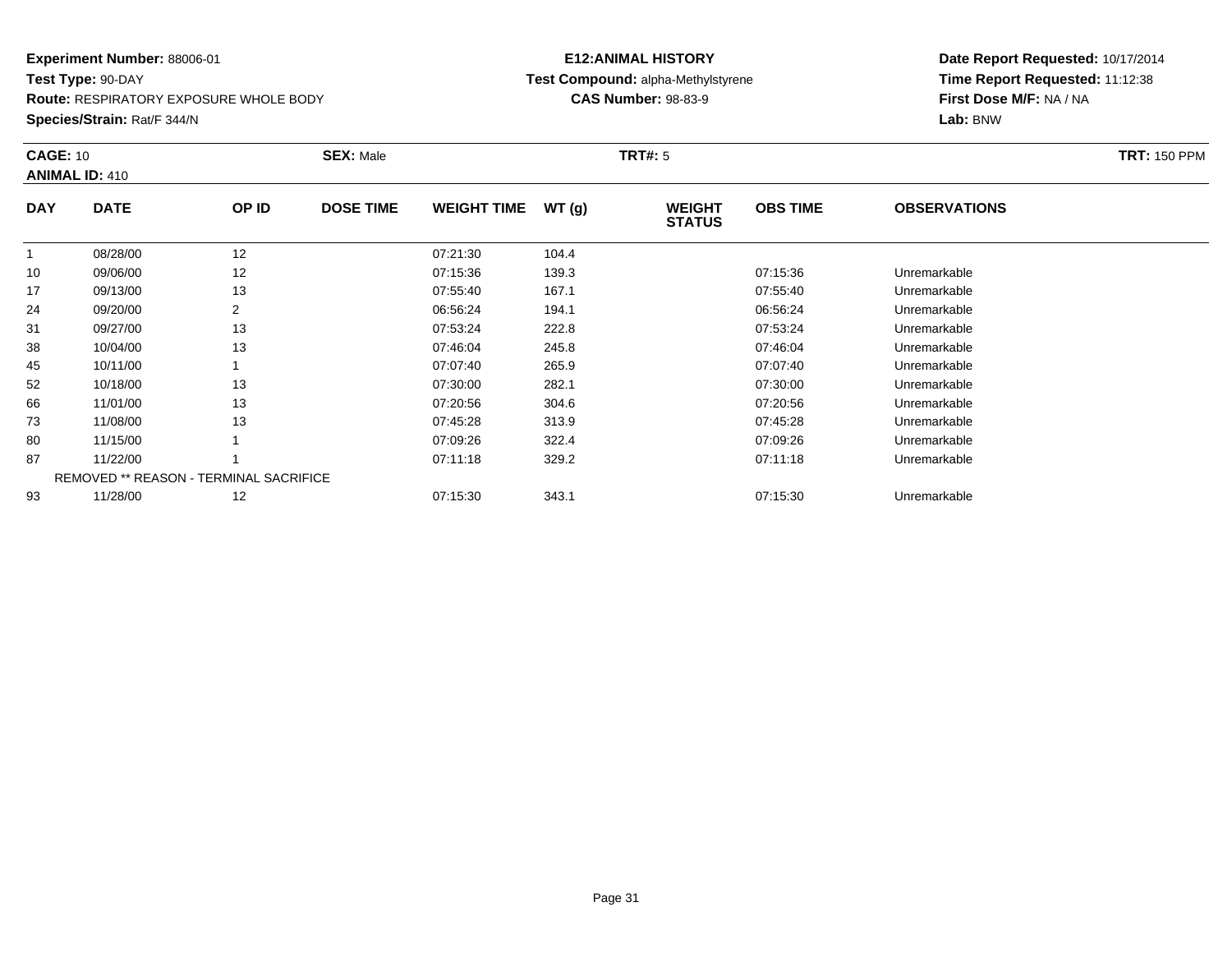**Test Type:** 90-DAY

**Route:** RESPIRATORY EXPOSURE WHOLE BODY

**Species/Strain:** Rat/F 344/N

# **E12:ANIMAL HISTORY Test Compound:** alpha-Methylstyrene**CAS Number:** 98-83-9

| <b>CAGE: 13</b> | <b>ANIMAL ID: 601</b>                         |       | <b>SEX: Male</b> |                    |       | <b>TRT#: 7</b>                 |                 |                     | <b>TRT: 300 PPM</b> |
|-----------------|-----------------------------------------------|-------|------------------|--------------------|-------|--------------------------------|-----------------|---------------------|---------------------|
| <b>DAY</b>      | <b>DATE</b>                                   | OP ID | <b>DOSE TIME</b> | <b>WEIGHT TIME</b> | WT(g) | <b>WEIGHT</b><br><b>STATUS</b> | <b>OBS TIME</b> | <b>OBSERVATIONS</b> |                     |
|                 | 08/28/00                                      | 12    |                  | 07:39:04           | 91.3  |                                |                 |                     |                     |
| 10              | 09/06/00                                      | 12    |                  | 07:31:38           | 127.3 |                                | 07:31:38        | Unremarkable        |                     |
| 17              | 09/13/00                                      | 13    |                  | 08:13:20           | 159.6 |                                | 08:13:20        | Unremarkable        |                     |
| 24              | 09/20/00                                      | 2     |                  | 07:11:10           | 184.8 |                                | 07:11:10        | Unremarkable        |                     |
| 31              | 09/27/00                                      | 13    |                  | 08:09:42           | 205.6 |                                | 08:09:42        | Unremarkable        |                     |
| 38              | 10/04/00                                      | 13    |                  | 07:52:30           | 230.1 |                                | 07:52:30        | Unremarkable        |                     |
| 45              | 10/11/00                                      |       |                  | 07:27:52           | 246.7 |                                | 07:27:52        | Unremarkable        |                     |
| 52              | 10/18/00                                      | 13    |                  | 07:56:58           | 260.5 |                                | 07:56:58        | Unremarkable        |                     |
| 66              | 11/01/00                                      | 13    |                  | 07:37:46           | 289.1 |                                | 07:37:46        | Unremarkable        |                     |
| 73              | 11/08/00                                      | 13    |                  | 08:00:06           | 303.8 |                                | 08:00:06        | Unremarkable        |                     |
| 80              | 11/15/00                                      |       |                  | 07:27:14           | 315.9 |                                | 07:27:14        | Unremarkable        |                     |
| 87              | 11/22/00                                      |       |                  | 07:24:18           | 313.1 |                                | 07:24:18        | Unremarkable        |                     |
|                 | <b>REMOVED ** REASON - TERMINAL SACRIFICE</b> |       |                  |                    |       |                                |                 |                     |                     |
| 93              | 11/28/00                                      | 12    |                  | 07:20:00           | 321.7 |                                | 07:20:00        | Unremarkable        |                     |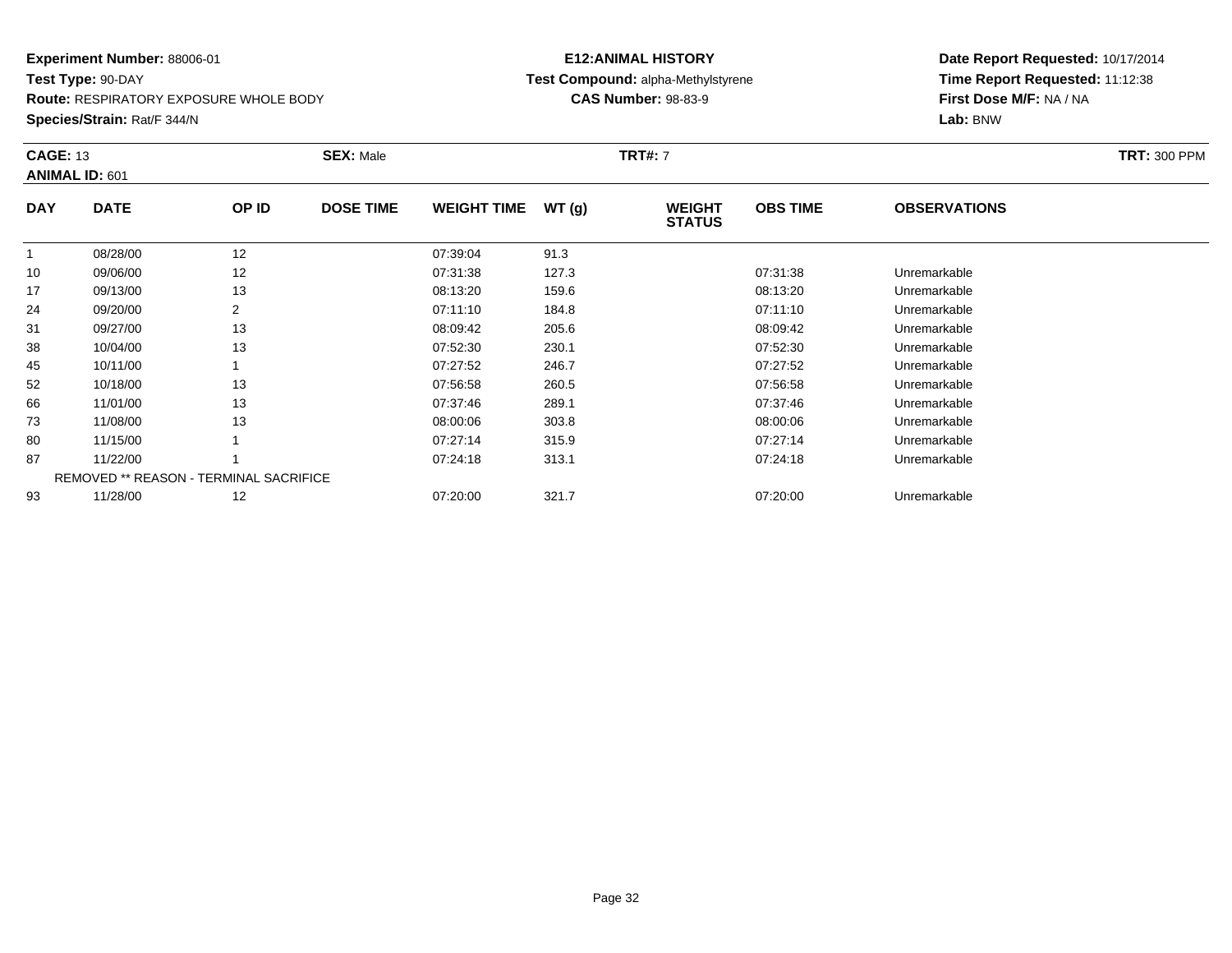**Test Type:** 90-DAY

**Route:** RESPIRATORY EXPOSURE WHOLE BODY

**Species/Strain:** Rat/F 344/N

# **E12:ANIMAL HISTORY Test Compound:** alpha-Methylstyrene**CAS Number:** 98-83-9

| <b>CAGE: 13</b> | <b>ANIMAL ID: 602</b> |                                        | <b>SEX: Male</b> |                    |       | <b>TRT#: 7</b>                 |                 |                     | <b>TRT: 300 PPM</b> |
|-----------------|-----------------------|----------------------------------------|------------------|--------------------|-------|--------------------------------|-----------------|---------------------|---------------------|
| <b>DAY</b>      | <b>DATE</b>           | OP ID                                  | <b>DOSE TIME</b> | <b>WEIGHT TIME</b> | WT(g) | <b>WEIGHT</b><br><b>STATUS</b> | <b>OBS TIME</b> | <b>OBSERVATIONS</b> |                     |
| $\mathbf{1}$    | 08/28/00              | 12                                     |                  | 07:39:04           | 110.7 |                                |                 |                     |                     |
| 10              | 09/06/00              | 12                                     |                  | 07:31:38           | 146.1 |                                | 07:31:38        | Unremarkable        |                     |
| 17              | 09/13/00              | 13                                     |                  | 08:13:20           | 176.5 |                                | 08:13:20        | Unremarkable        |                     |
| 24              | 09/20/00              | 2                                      |                  | 07:11:10           | 200.7 |                                | 07:11:10        | Unremarkable        |                     |
| 31              | 09/27/00              | 13                                     |                  | 08:09:42           | 227.5 |                                | 08:09:42        | Unremarkable        |                     |
| 38              | 10/04/00              | 13                                     |                  | 07:52:30           | 253.5 |                                | 07:52:30        | Unremarkable        |                     |
| 45              | 10/11/00              |                                        |                  | 07:27:52           | 275.8 |                                | 07:27:52        | Unremarkable        |                     |
| 52              | 10/18/00              | 13                                     |                  | 07:56:58           | 293.0 |                                | 07:56:58        | Unremarkable        |                     |
| 66              | 11/01/00              | 13                                     |                  | 07:37:46           | 324.4 |                                | 07:37:46        | Unremarkable        |                     |
| 73              | 11/08/00              | 13                                     |                  | 08:00:06           | 334.0 |                                | 08:00:06        | Unremarkable        |                     |
| 80              | 11/15/00              |                                        |                  | 07:27:14           | 349.1 |                                | 07:27:14        | Unremarkable        |                     |
| 87              | 11/22/00              |                                        |                  | 07:24:18           | 346.9 |                                | 07:24:18        | Unremarkable        |                     |
|                 |                       | REMOVED ** REASON - TERMINAL SACRIFICE |                  |                    |       |                                |                 |                     |                     |
| 93              | 11/28/00              | 12                                     |                  | 07:20:00           | 356.2 |                                | 07:20:00        | Unremarkable        |                     |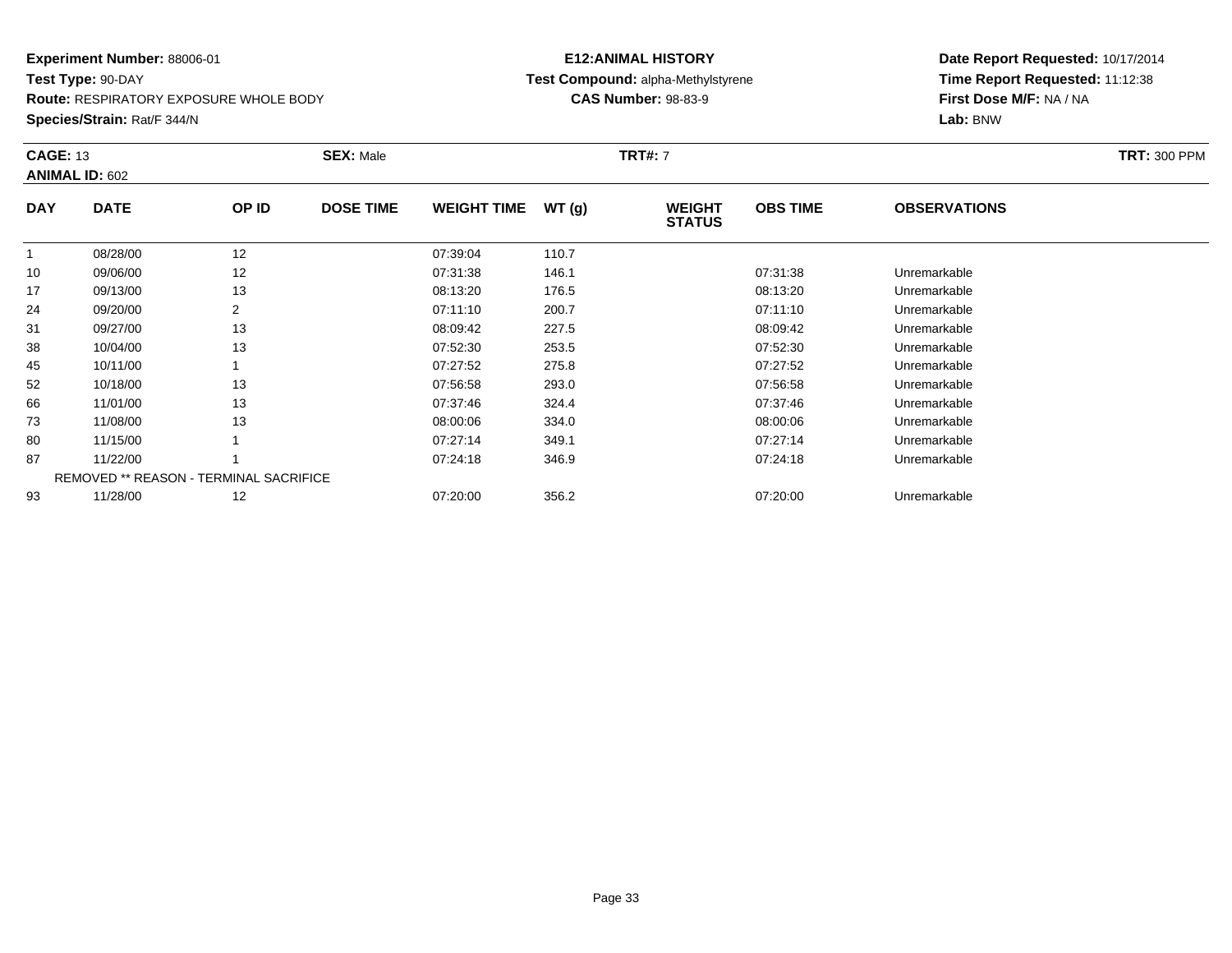**Test Type:** 90-DAY

**Route:** RESPIRATORY EXPOSURE WHOLE BODY

**Species/Strain:** Rat/F 344/N

# **E12:ANIMAL HISTORY Test Compound:** alpha-Methylstyrene**CAS Number:** 98-83-9

| <b>CAGE: 13</b> | ANIMAL ID: 603                                |       | <b>SEX: Male</b> |                    |       | <b>TRT#: 7</b>                 |                 |                     | <b>TRT: 300 PPM</b> |
|-----------------|-----------------------------------------------|-------|------------------|--------------------|-------|--------------------------------|-----------------|---------------------|---------------------|
| <b>DAY</b>      | <b>DATE</b>                                   | OP ID | <b>DOSE TIME</b> | <b>WEIGHT TIME</b> | WT(g) | <b>WEIGHT</b><br><b>STATUS</b> | <b>OBS TIME</b> | <b>OBSERVATIONS</b> |                     |
|                 | 08/28/00                                      | 12    |                  | 07:39:04           | 96.7  |                                |                 |                     |                     |
| 10              | 09/06/00                                      | 12    |                  | 07:31:38           | 128.7 |                                | 07:31:38        | Unremarkable        |                     |
| 17              | 09/13/00                                      | 13    |                  | 08:13:20           | 164.6 |                                | 08:13:20        | Unremarkable        |                     |
| 24              | 09/20/00                                      |       |                  | 07:11:10           | 188.0 |                                | 07:11:10        | Unremarkable        |                     |
| 31              | 09/27/00                                      | 13    |                  | 08:09:42           | 205.3 |                                | 08:09:42        | Unremarkable        |                     |
| 38              | 10/04/00                                      | 13    |                  | 07:52:30           | 226.5 |                                | 07:52:30        | Unremarkable        |                     |
| 45              | 10/11/00                                      |       |                  | 07:27:52           | 244.7 |                                | 07:27:52        | Unremarkable        |                     |
| 52              | 10/18/00                                      | 13    |                  | 07:56:58           | 258.5 |                                | 07:56:58        | Unremarkable        |                     |
| 66              | 11/01/00                                      | 13    |                  | 07:37:46           | 281.3 |                                | 07:37:46        | Unremarkable        |                     |
| 73              | 11/08/00                                      | 13    |                  | 08:00:06           | 292.5 |                                | 08:00:06        | Unremarkable        |                     |
| 80              | 11/15/00                                      |       |                  | 07:27:14           | 298.7 |                                | 07:27:14        | Unremarkable        |                     |
| 87              | 11/22/00                                      |       |                  | 07:24:18           | 306.7 |                                | 07:24:18        | Unremarkable        |                     |
|                 | <b>REMOVED ** REASON - TERMINAL SACRIFICE</b> |       |                  |                    |       |                                |                 |                     |                     |
| 93              | 11/28/00                                      | 12    |                  | 07:20:00           | 317.4 |                                | 07:20:00        | Unremarkable        |                     |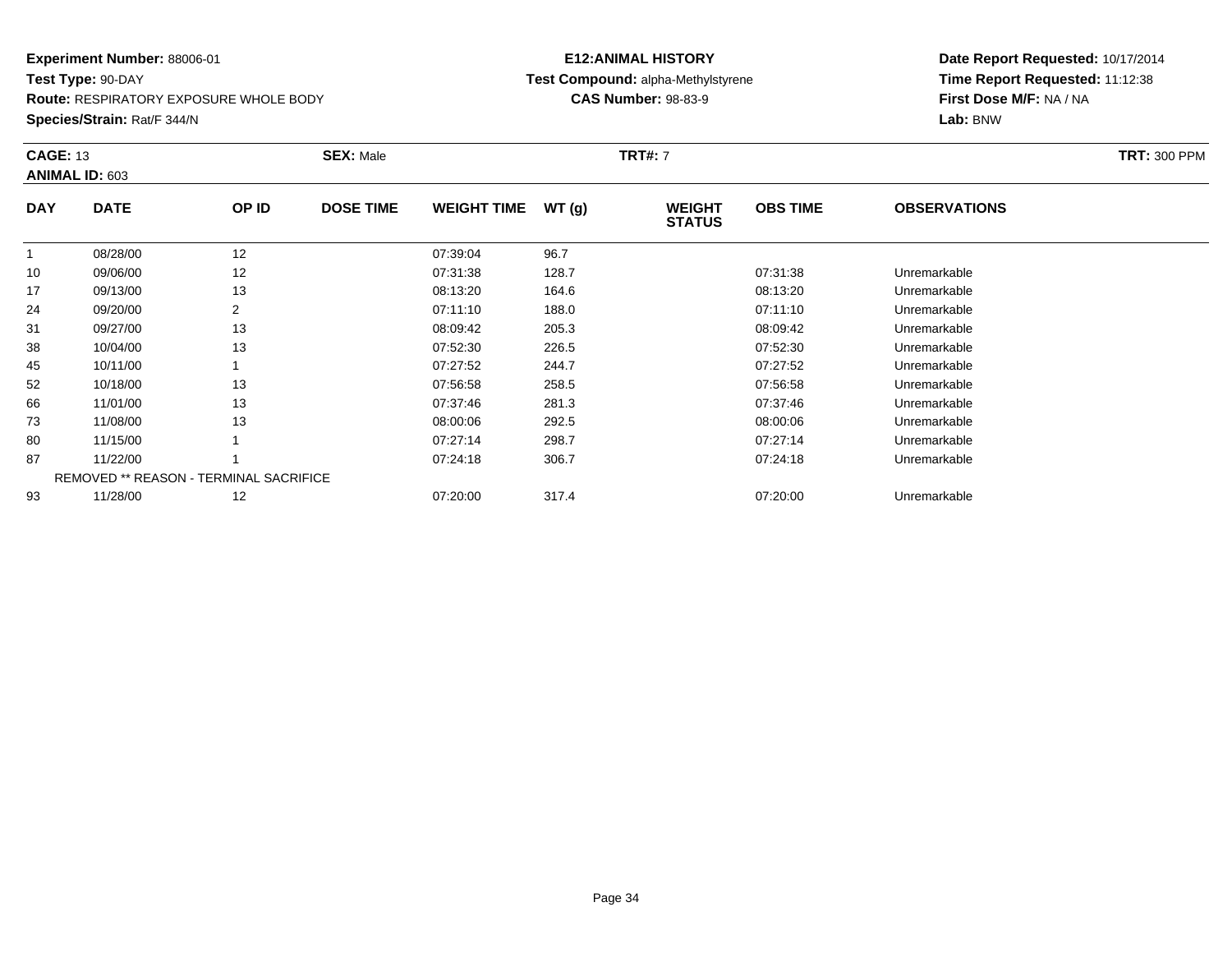**Test Type:** 90-DAY

**Route:** RESPIRATORY EXPOSURE WHOLE BODY

**Species/Strain:** Rat/F 344/N

# **E12:ANIMAL HISTORY Test Compound:** alpha-Methylstyrene**CAS Number:** 98-83-9

| <b>CAGE: 13</b> | <b>ANIMAL ID: 604</b>                         |       | <b>SEX: Male</b> |                    |       | <b>TRT#: 7</b>                 |                 |                     | <b>TRT: 300 PPM</b> |
|-----------------|-----------------------------------------------|-------|------------------|--------------------|-------|--------------------------------|-----------------|---------------------|---------------------|
| <b>DAY</b>      | <b>DATE</b>                                   | OP ID | <b>DOSE TIME</b> | <b>WEIGHT TIME</b> | WT(g) | <b>WEIGHT</b><br><b>STATUS</b> | <b>OBS TIME</b> | <b>OBSERVATIONS</b> |                     |
|                 | 08/28/00                                      | 12    |                  | 07:39:04           | 79.3  |                                |                 |                     |                     |
| 10              | 09/06/00                                      | 12    |                  | 07:31:38           | 111.8 |                                | 07:31:38        | Unremarkable        |                     |
| 17              | 09/13/00                                      | 13    |                  | 08:13:20           | 133.6 |                                | 08:13:20        | Unremarkable        |                     |
| 24              | 09/20/00                                      |       |                  | 07:11:10           | 156.1 |                                | 07:11:10        | Unremarkable        |                     |
| 31              | 09/27/00                                      | 13    |                  | 08:09:42           | 174.2 |                                | 08:09:42        | Unremarkable        |                     |
| 38              | 10/04/00                                      | 13    |                  | 07:52:30           | 194.8 |                                | 07:52:30        | Unremarkable        |                     |
| 45              | 10/11/00                                      |       |                  | 07:27:52           | 210.5 |                                | 07:27:52        | Unremarkable        |                     |
| 52              | 10/18/00                                      | 13    |                  | 07:56:58           | 223.6 |                                | 07:56:58        | Unremarkable        |                     |
| 66              | 11/01/00                                      | 13    |                  | 07:37:46           | 252.5 |                                | 07:37:46        | Unremarkable        |                     |
| 73              | 11/08/00                                      | 13    |                  | 08:00:06           | 266.3 |                                | 08:00:06        | Unremarkable        |                     |
| 80              | 11/15/00                                      |       |                  | 07:27:14           | 277.7 |                                | 07:27:14        | Unremarkable        |                     |
| 87              | 11/22/00                                      |       |                  | 07:24:18           | 280.6 |                                | 07:24:18        | Unremarkable        |                     |
|                 | <b>REMOVED ** REASON - TERMINAL SACRIFICE</b> |       |                  |                    |       |                                |                 |                     |                     |
| 93              | 11/28/00                                      | 12    |                  | 07:20:00           | 293.9 |                                | 07:20:00        | Unremarkable        |                     |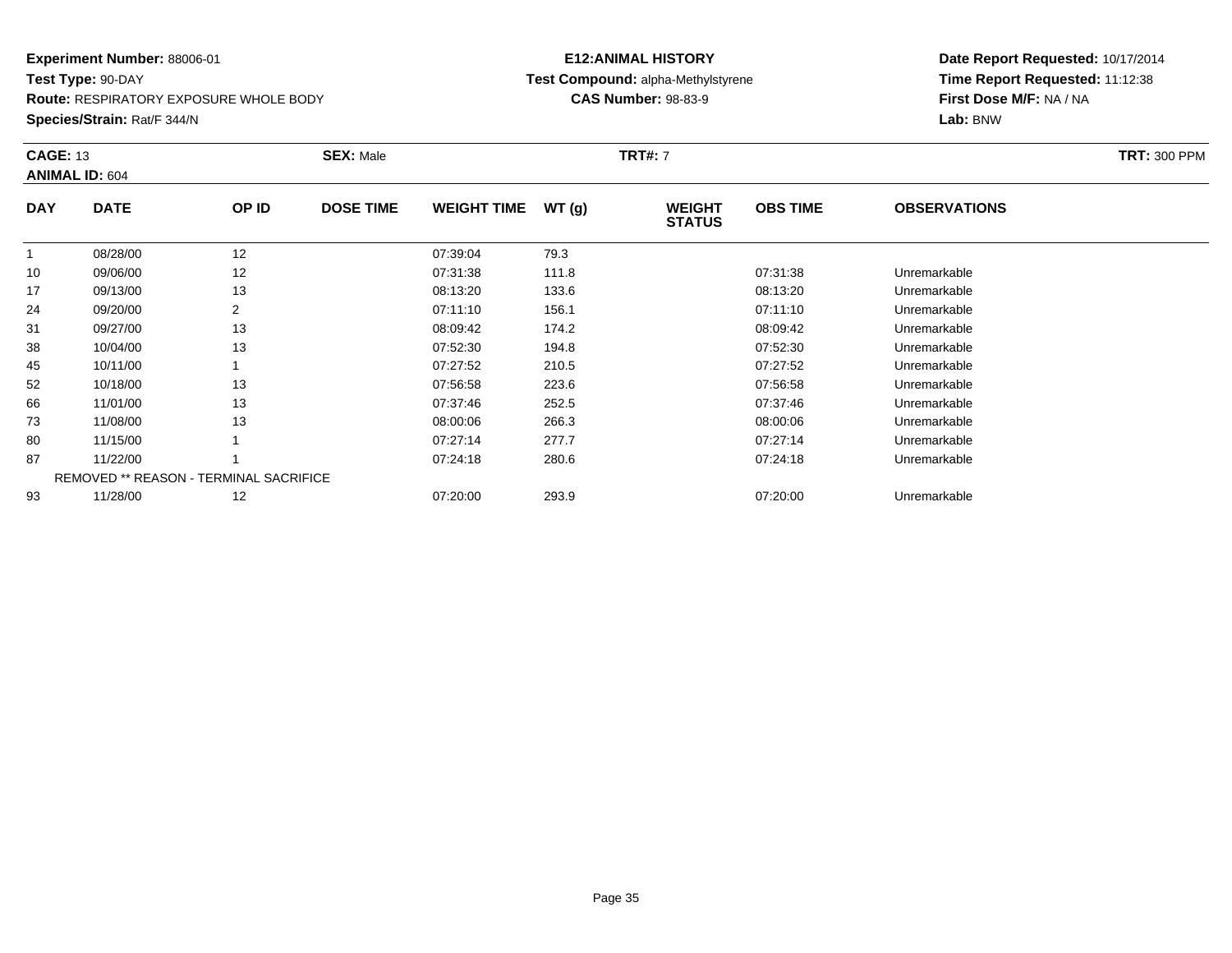**Test Type:** 90-DAY

**Route:** RESPIRATORY EXPOSURE WHOLE BODY

**Species/Strain:** Rat/F 344/N

# **E12:ANIMAL HISTORY Test Compound:** alpha-Methylstyrene**CAS Number:** 98-83-9

| <b>CAGE: 13</b><br><b>ANIMAL ID: 605</b> |                                               |       | <b>SEX: Male</b> | <b>TRT#:</b> 7     |       |                                |                 |                     | <b>TRT: 300 PPM</b> |
|------------------------------------------|-----------------------------------------------|-------|------------------|--------------------|-------|--------------------------------|-----------------|---------------------|---------------------|
| <b>DAY</b>                               | <b>DATE</b>                                   | OP ID | <b>DOSE TIME</b> | <b>WEIGHT TIME</b> | WT(g) | <b>WEIGHT</b><br><b>STATUS</b> | <b>OBS TIME</b> | <b>OBSERVATIONS</b> |                     |
| 1                                        | 08/28/00                                      | 12    |                  | 07:39:04           | 102.3 |                                |                 |                     |                     |
| 10                                       | 09/06/00                                      | 12    |                  | 07:31:38           | 142.0 |                                | 07:31:38        | Unremarkable        |                     |
| 17                                       | 09/13/00                                      | 13    |                  | 08:13:20           | 172.9 |                                | 08:13:20        | Unremarkable        |                     |
| 24                                       | 09/20/00                                      |       |                  | 07:11:10           | 203.7 |                                | 07:11:10        | Unremarkable        |                     |
| 31                                       | 09/27/00                                      | 13    |                  | 08:09:42           | 219.6 |                                | 08:09:42        | Unremarkable        |                     |
| 38                                       | 10/04/00                                      | 13    |                  | 07:52:30           | 242.1 |                                | 07:52:30        | Unremarkable        |                     |
| 45                                       | 10/11/00                                      |       |                  | 07:27:52           | 253.8 |                                | 07:27:52        | Unremarkable        |                     |
| 52                                       | 10/18/00                                      | 13    |                  | 07:56:58           | 272.0 |                                | 07:56:58        | Unremarkable        |                     |
| 66                                       | 11/01/00                                      | 13    |                  | 07:37:46           | 294.9 |                                | 07:37:46        | Unremarkable        |                     |
| 73                                       | 11/08/00                                      | 13    |                  | 08:00:06           | 303.7 |                                | 08:00:06        | Unremarkable        |                     |
| 80                                       | 11/15/00                                      |       |                  | 07:27:14           | 317.6 |                                | 07:27:14        | Unremarkable        |                     |
| 87                                       | 11/22/00                                      |       |                  | 07:24:18           | 320.5 |                                | 07:24:18        | Unremarkable        |                     |
|                                          | <b>REMOVED ** REASON - TERMINAL SACRIFICE</b> |       |                  |                    |       |                                |                 |                     |                     |
| 93                                       | 11/28/00                                      | 12    |                  | 07:20:00           | 331.4 |                                | 07:20:00        | Unremarkable        |                     |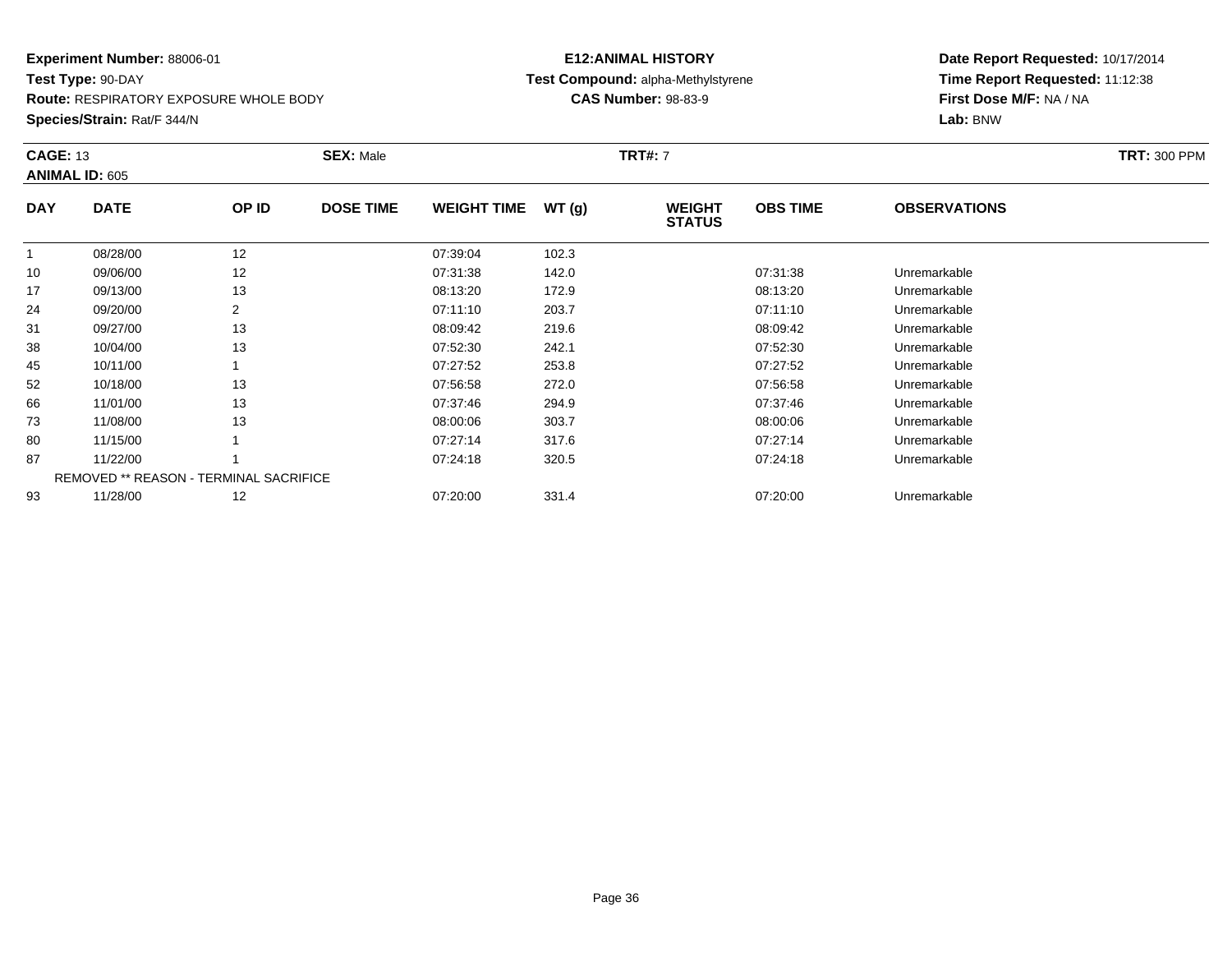**Test Type:** 90-DAY

**Route:** RESPIRATORY EXPOSURE WHOLE BODY

**Species/Strain:** Rat/F 344/N

#### **E12:ANIMAL HISTORY Test Compound:** alpha-Methylstyrene**CAS Number:** 98-83-9

| <b>CAGE: 14</b> | <b>ANIMAL ID: 606</b>                  |       | <b>SEX: Male</b> |                    |       | <b>TRT#: 7</b>                 |                 |                     | <b>TRT: 300 PPM</b> |
|-----------------|----------------------------------------|-------|------------------|--------------------|-------|--------------------------------|-----------------|---------------------|---------------------|
| <b>DAY</b>      | <b>DATE</b>                            | OP ID | <b>DOSE TIME</b> | <b>WEIGHT TIME</b> | WT(g) | <b>WEIGHT</b><br><b>STATUS</b> | <b>OBS TIME</b> | <b>OBSERVATIONS</b> |                     |
|                 | 08/28/00                               | 12    |                  | 07:40:34           | 102.7 |                                |                 |                     |                     |
| 10              | 09/06/00                               | 12    |                  | 07:32:42           | 141.5 |                                | 07:32:42        | Unremarkable        |                     |
| 17              | 09/13/00                               | 13    |                  | 08:14:10           | 173.0 |                                | 08:14:10        | Unremarkable        |                     |
| 24              | 09/20/00                               | 2     |                  | 07:12:00           | 200.4 |                                | 07:12:00        | Unremarkable        |                     |
| 31              | 09/27/00                               | 13    |                  | 08:10:42           | 224.0 |                                | 08:10:42        | Unremarkable        |                     |
| 38              | 10/04/00                               | 13    |                  | 07:53:34           | 246.0 |                                | 07:53:34        | Unremarkable        |                     |
| 45              | 10/11/00                               |       |                  | 07:29:08           | 259.5 |                                | 07:29:08        | Unremarkable        |                     |
| 52              | 10/18/00                               | 13    |                  | 07:57:48           | 278.7 |                                | 07:57:48        | Unremarkable        |                     |
| 66              | 11/01/00                               | 13    |                  | 07:38:38           | 308.8 |                                | 07:38:38        | Unremarkable        |                     |
| 73              | 11/08/00                               | 13    |                  | 08:00:54           | 315.5 |                                | 08:00:54        | Unremarkable        |                     |
| 80              | 11/15/00                               |       |                  | 07:28:04           | 328.5 |                                | 07:28:04        | Unremarkable        |                     |
| 87              | 11/22/00                               |       |                  | 07:25:06           | 334.2 |                                | 07:25:06        | Unremarkable        |                     |
|                 | REMOVED ** REASON - TERMINAL SACRIFICE |       |                  |                    |       |                                |                 |                     |                     |
| 93              | 11/28/00                               | 12    |                  | 07:21:54           | 348.0 |                                | 07:21:54        | Unremarkable        |                     |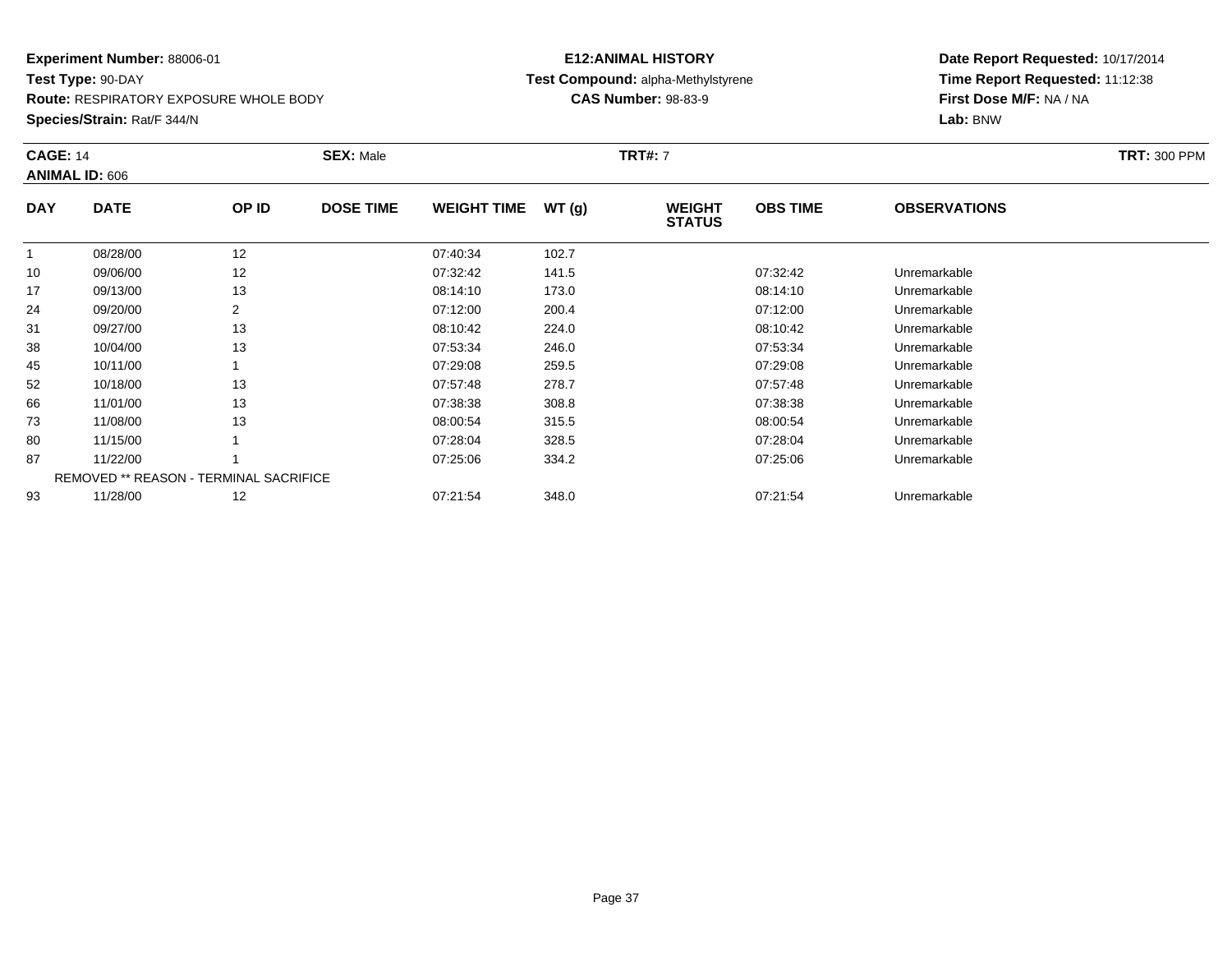**Test Type:** 90-DAY

**Route:** RESPIRATORY EXPOSURE WHOLE BODY

**Species/Strain:** Rat/F 344/N

#### **E12:ANIMAL HISTORY Test Compound:** alpha-Methylstyrene**CAS Number:** 98-83-9

| <b>CAGE: 14</b> | <b>ANIMAL ID: 607</b>                         |                | <b>SEX: Male</b> |                    |       | <b>TRT#:</b> 7                 |                 |                     | <b>TRT: 300 PPM</b> |
|-----------------|-----------------------------------------------|----------------|------------------|--------------------|-------|--------------------------------|-----------------|---------------------|---------------------|
| <b>DAY</b>      | <b>DATE</b>                                   | OP ID          | <b>DOSE TIME</b> | <b>WEIGHT TIME</b> | WT(g) | <b>WEIGHT</b><br><b>STATUS</b> | <b>OBS TIME</b> | <b>OBSERVATIONS</b> |                     |
|                 | 08/28/00                                      | 12             |                  | 07:40:34           | 75.4  |                                |                 |                     |                     |
| 10              | 09/06/00                                      | 12             |                  | 07:32:42           | 113.4 |                                | 07:32:42        | Unremarkable        |                     |
| 17              | 09/13/00                                      | 13             |                  | 08:14:10           | 138.4 |                                | 08:14:10        | Unremarkable        |                     |
| 24              | 09/20/00                                      | $\overline{2}$ |                  | 07:12:00           | 162.8 |                                | 07:12:00        | Unremarkable        |                     |
| 31              | 09/27/00                                      | 13             |                  | 08:10:42           | 185.1 |                                | 08:10:42        | Unremarkable        |                     |
| 38              | 10/04/00                                      | 13             |                  | 07:53:34           | 212.5 |                                | 07:53:34        | Unremarkable        |                     |
| 45              | 10/11/00                                      |                |                  | 07:29:08           | 234.7 |                                | 07:29:08        | Unremarkable        |                     |
| 52              | 10/18/00                                      | 13             |                  | 07:57:48           | 258.5 |                                | 07:57:48        | Unremarkable        |                     |
| 66              | 11/01/00                                      | 13             |                  | 07:38:38           | 289.3 |                                | 07:38:38        | Unremarkable        |                     |
| 73              | 11/08/00                                      | 13             |                  | 08:00:54           | 297.7 |                                | 08:00:54        | Unremarkable        |                     |
| 80              | 11/15/00                                      |                |                  | 07:28:04           | 313.3 |                                | 07:28:04        | Unremarkable        |                     |
| 87              | 11/22/00                                      |                |                  | 07:25:06           | 317.2 |                                | 07:25:06        | Unremarkable        |                     |
|                 | <b>REMOVED ** REASON - TERMINAL SACRIFICE</b> |                |                  |                    |       |                                |                 |                     |                     |
| 93              | 11/28/00                                      | 12             |                  | 07:21:54           | 329.1 |                                | 07:21:54        | Unremarkable        |                     |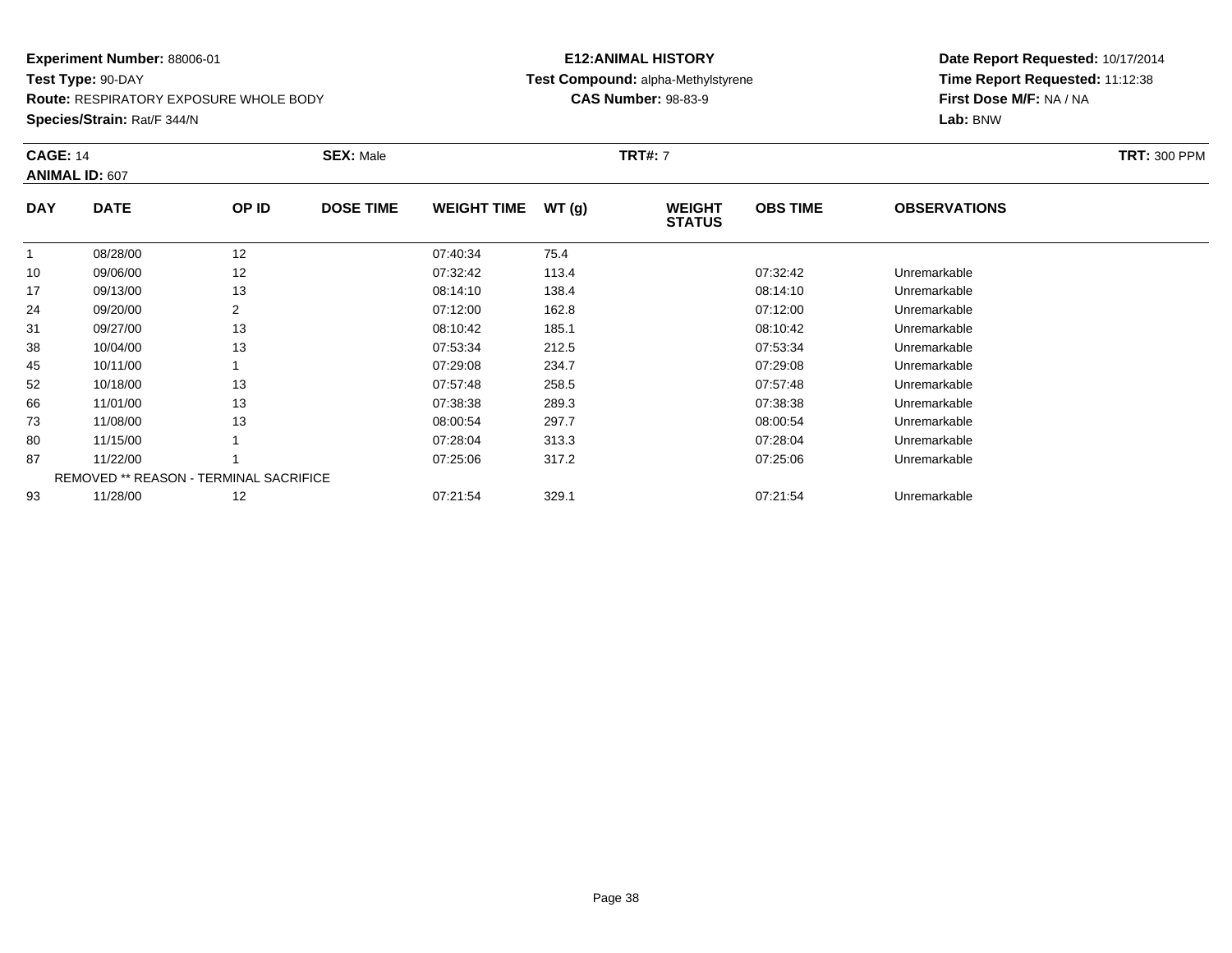**Test Type:** 90-DAY

**Route:** RESPIRATORY EXPOSURE WHOLE BODY

**Species/Strain:** Rat/F 344/N

#### **E12:ANIMAL HISTORY Test Compound:** alpha-Methylstyrene**CAS Number:** 98-83-9

|            | <b>CAGE: 14</b><br><b>ANIMAL ID: 608</b>      |       | <b>SEX: Male</b> |                    |       | <b>TRT#: 7</b>                 | <b>TRT: 300 PPM</b> |                     |  |
|------------|-----------------------------------------------|-------|------------------|--------------------|-------|--------------------------------|---------------------|---------------------|--|
| <b>DAY</b> | <b>DATE</b>                                   | OP ID | <b>DOSE TIME</b> | <b>WEIGHT TIME</b> | WT(g) | <b>WEIGHT</b><br><b>STATUS</b> | <b>OBS TIME</b>     | <b>OBSERVATIONS</b> |  |
|            | 08/28/00                                      | 12    |                  | 07:40:34           | 99.4  |                                |                     |                     |  |
| 10         | 09/06/00                                      | 12    |                  | 07:32:42           | 131.1 |                                | 07:32:42            | Unremarkable        |  |
| 17         | 09/13/00                                      | 13    |                  | 08:14:10           | 158.6 |                                | 08:14:10            | Unremarkable        |  |
| 24         | 09/20/00                                      | 2     |                  | 07:12:00           | 186.4 |                                | 07:12:00            | Unremarkable        |  |
| 31         | 09/27/00                                      | 13    |                  | 08:10:42           | 211.9 |                                | 08:10:42            | Unremarkable        |  |
| 38         | 10/04/00                                      | 13    |                  | 07:53:34           | 233.1 |                                | 07:53:34            | Unremarkable        |  |
| 45         | 10/11/00                                      |       |                  | 07:29:08           | 251.5 |                                | 07:29:08            | Unremarkable        |  |
| 52         | 10/18/00                                      | 13    |                  | 07:57:48           | 267.5 |                                | 07:57:48            | Unremarkable        |  |
| 66         | 11/01/00                                      | 13    |                  | 07:38:38           | 299.4 |                                | 07:38:38            | Unremarkable        |  |
| 73         | 11/08/00                                      | 13    |                  | 08:00:54           | 303.0 |                                | 08:00:54            | Unremarkable        |  |
| 80         | 11/15/00                                      |       |                  | 07:28:04           | 316.3 |                                | 07:28:04            | Unremarkable        |  |
| 87         | 11/22/00                                      |       |                  | 07:25:06           | 319.3 |                                | 07:25:06            | Unremarkable        |  |
|            | <b>REMOVED ** REASON - TERMINAL SACRIFICE</b> |       |                  |                    |       |                                |                     |                     |  |
| 93         | 11/28/00                                      | 12    |                  | 07:21:54           | 333.6 |                                | 07:21:54            | Unremarkable        |  |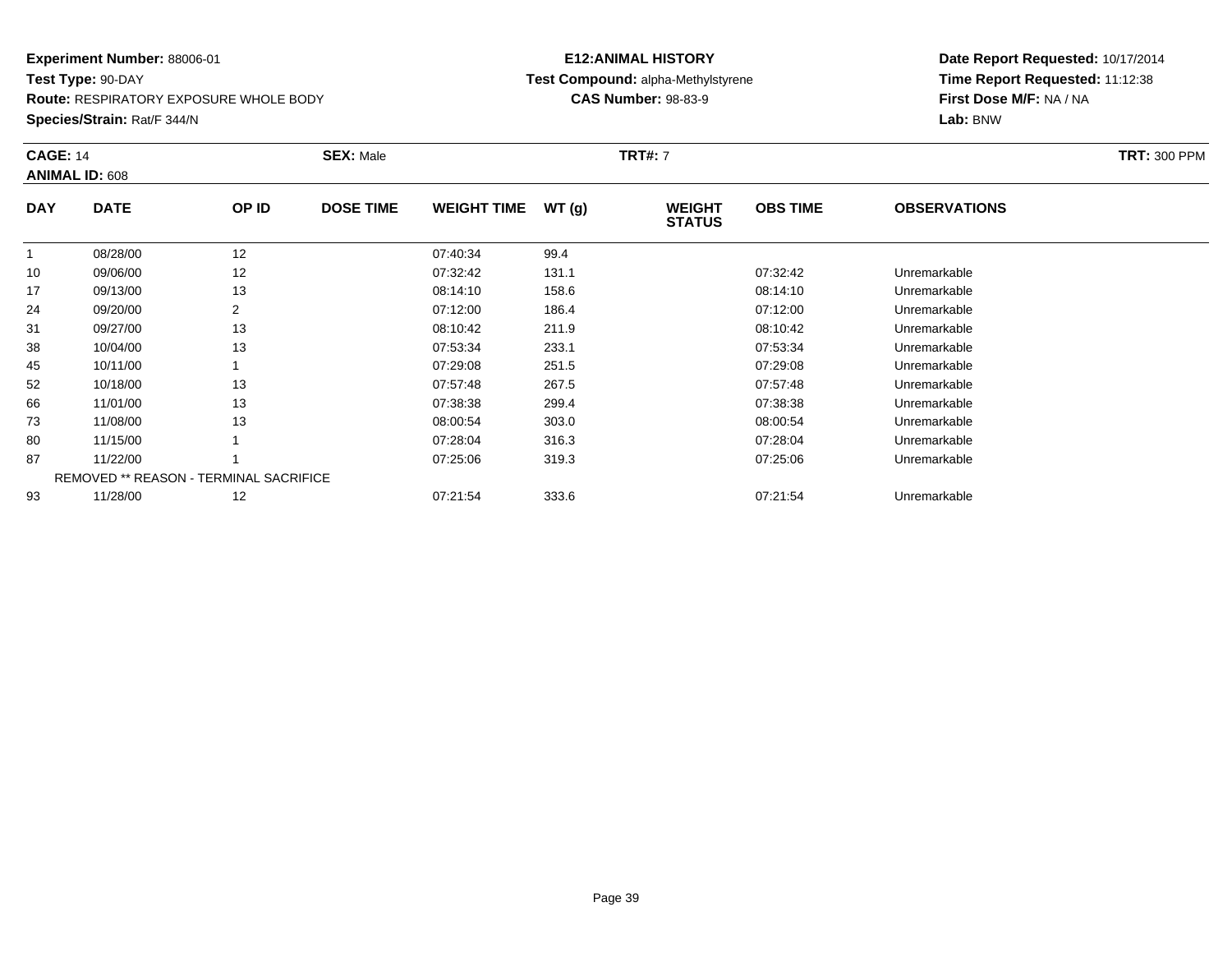**Test Type:** 90-DAY

**Route:** RESPIRATORY EXPOSURE WHOLE BODY

**Species/Strain:** Rat/F 344/N

#### **E12:ANIMAL HISTORY Test Compound:** alpha-Methylstyrene**CAS Number:** 98-83-9

|            | <b>CAGE: 14</b><br>ANIMAL ID: 609             |       | <b>SEX: Male</b> |                    |       | <b>TRT#: 7</b>                 | <b>TRT: 300 PPM</b> |                     |  |
|------------|-----------------------------------------------|-------|------------------|--------------------|-------|--------------------------------|---------------------|---------------------|--|
| <b>DAY</b> | <b>DATE</b>                                   | OP ID | <b>DOSE TIME</b> | <b>WEIGHT TIME</b> | WT(g) | <b>WEIGHT</b><br><b>STATUS</b> | <b>OBS TIME</b>     | <b>OBSERVATIONS</b> |  |
|            | 08/28/00                                      | 12    |                  | 07:40:34           | 72.1  |                                |                     |                     |  |
| 10         | 09/06/00                                      | 12    |                  | 07:32:42           | 111.3 |                                | 07:32:42            | Unremarkable        |  |
| 17         | 09/13/00                                      | 13    |                  | 08:14:10           | 138.6 |                                | 08:14:10            | Unremarkable        |  |
| 24         | 09/20/00                                      | 2     |                  | 07:12:00           | 166.2 |                                | 07:12:00            | Unremarkable        |  |
| 31         | 09/27/00                                      | 13    |                  | 08:10:42           | 195.2 |                                | 08:10:42            | Unremarkable        |  |
| 38         | 10/04/00                                      | 13    |                  | 07:53:34           | 216.9 |                                | 07:53:34            | Unremarkable        |  |
| 45         | 10/11/00                                      |       |                  | 07:29:08           | 235.2 |                                | 07:29:08            | Unremarkable        |  |
| 52         | 10/18/00                                      | 13    |                  | 07:57:48           | 248.1 |                                | 07:57:48            | Unremarkable        |  |
| 66         | 11/01/00                                      | 13    |                  | 07:38:38           | 279.2 |                                | 07:38:38            | Unremarkable        |  |
| 73         | 11/08/00                                      | 13    |                  | 08:00:54           | 286.8 |                                | 08:00:54            | Unremarkable        |  |
| 80         | 11/15/00                                      |       |                  | 07:28:04           | 298.9 |                                | 07:28:04            | Unremarkable        |  |
| 87         | 11/22/00                                      |       |                  | 07:25:06           | 305.4 |                                | 07:25:06            | Unremarkable        |  |
|            | <b>REMOVED ** REASON - TERMINAL SACRIFICE</b> |       |                  |                    |       |                                |                     |                     |  |
| 93         | 11/28/00                                      | 12    |                  | 07:21:54           | 314.1 |                                | 07:21:54            | Unremarkable        |  |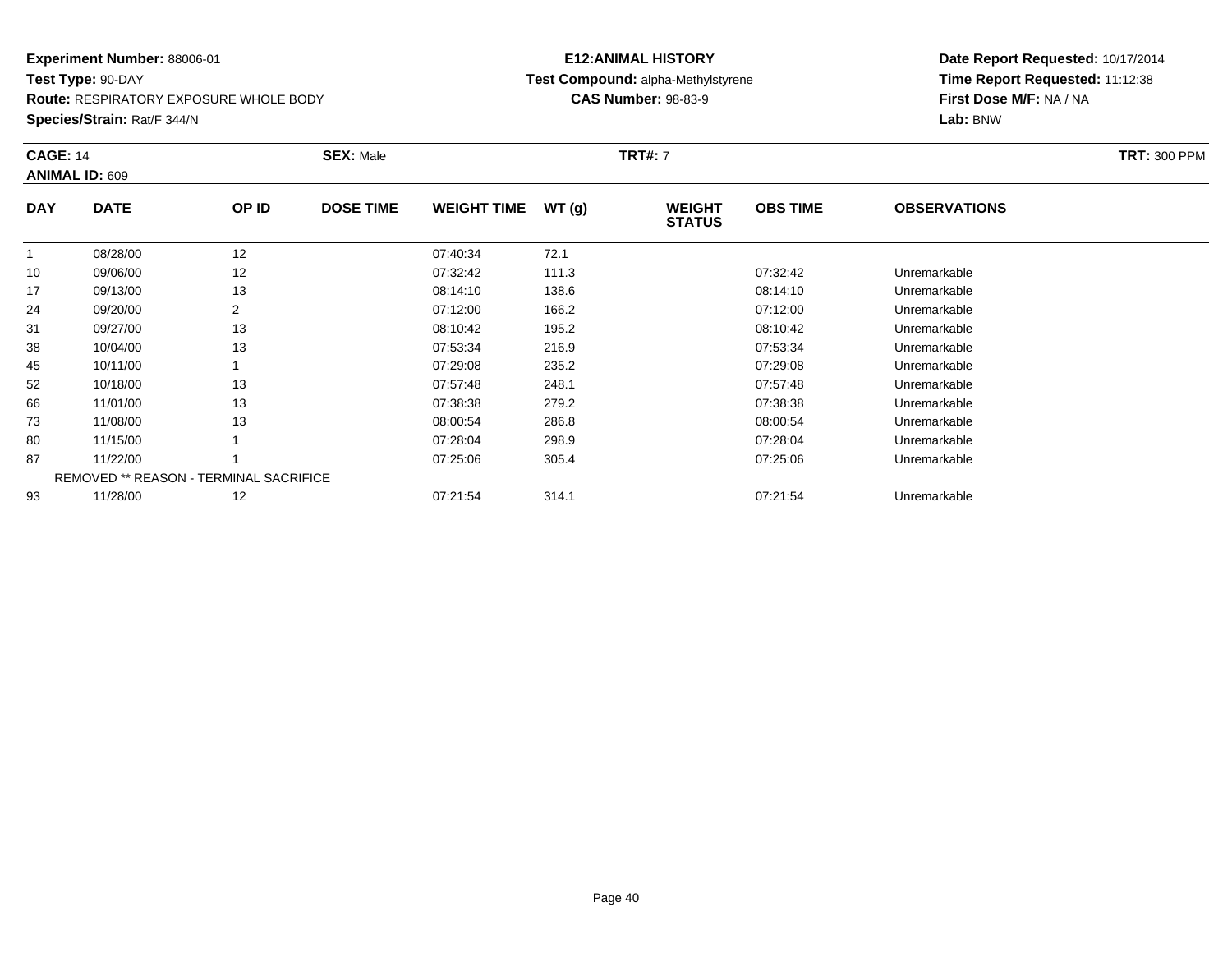**Test Type:** 90-DAY

**Route:** RESPIRATORY EXPOSURE WHOLE BODY

**Species/Strain:** Rat/F 344/N

#### **E12:ANIMAL HISTORY Test Compound:** alpha-Methylstyrene**CAS Number:** 98-83-9

| <b>CAGE: 14</b> | <b>ANIMAL ID: 610</b>                  |       | <b>SEX: Male</b> |                    |       | <b>TRT#: 7</b>                 |                 |                     | <b>TRT: 300 PPM</b> |
|-----------------|----------------------------------------|-------|------------------|--------------------|-------|--------------------------------|-----------------|---------------------|---------------------|
| <b>DAY</b>      | <b>DATE</b>                            | OP ID | <b>DOSE TIME</b> | <b>WEIGHT TIME</b> | WT(g) | <b>WEIGHT</b><br><b>STATUS</b> | <b>OBS TIME</b> | <b>OBSERVATIONS</b> |                     |
|                 | 08/28/00                               | 12    |                  | 07:40:34           | 80.2  |                                |                 |                     |                     |
| 10              | 09/06/00                               | 12    |                  | 07:32:42           | 123.9 |                                | 07:32:42        | Unremarkable        |                     |
| 17              | 09/13/00                               | 13    |                  | 08:14:10           | 157.8 |                                | 08:14:10        | Unremarkable        |                     |
| 24              | 09/20/00                               | 2     |                  | 07:12:00           | 189.1 |                                | 07:12:00        | Unremarkable        |                     |
| 31              | 09/27/00                               | 13    |                  | 08:10:42           | 215.3 |                                | 08:10:42        | Unremarkable        |                     |
| 38              | 10/04/00                               | 13    |                  | 07:53:34           | 240.7 |                                | 07:53:34        | Unremarkable        |                     |
| 45              | 10/11/00                               |       |                  | 07:29:08           | 256.0 |                                | 07:29:08        | Unremarkable        |                     |
| 52              | 10/18/00                               | 13    |                  | 07:57:48           | 272.3 |                                | 07:57:48        | Unremarkable        |                     |
| 66              | 11/01/00                               | 13    |                  | 07:38:38           | 299.3 |                                | 07:38:38        | Unremarkable        |                     |
| 73              | 11/08/00                               | 13    |                  | 08:00:54           | 308.0 |                                | 08:00:54        | Unremarkable        |                     |
| 80              | 11/15/00                               |       |                  | 07:28:04           | 325.4 |                                | 07:28:04        | Unremarkable        |                     |
| 87              | 11/22/00                               |       |                  | 07:25:06           | 331.5 |                                | 07:25:06        | Unremarkable        |                     |
|                 | REMOVED ** REASON - TERMINAL SACRIFICE |       |                  |                    |       |                                |                 |                     |                     |
| 93              | 11/28/00                               | 12    |                  | 07:21:54           | 341.1 |                                | 07:21:54        | Unremarkable        |                     |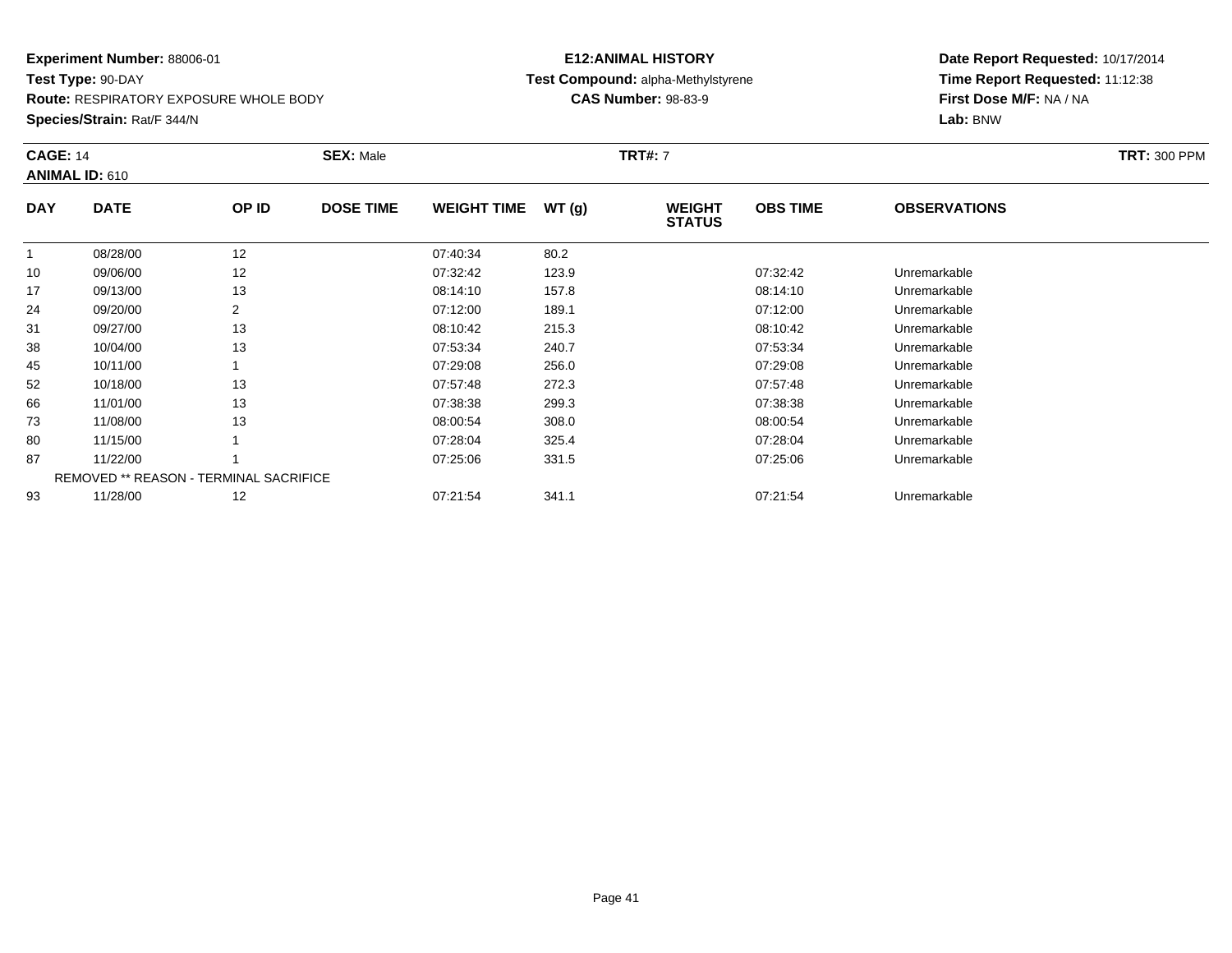**Test Type:** 90-DAY

**Route:** RESPIRATORY EXPOSURE WHOLE BODY

**Species/Strain:** Rat/F 344/N

#### **E12:ANIMAL HISTORY Test Compound:** alpha-Methylstyrene**CAS Number:** 98-83-9

| <b>CAGE: 17</b> | <b>ANIMAL ID: 801</b>                         |                | <b>SEX: Male</b> |                    |       | <b>TRT#: 9</b>          |                 |                     | <b>TRT: 600 PPM</b> |
|-----------------|-----------------------------------------------|----------------|------------------|--------------------|-------|-------------------------|-----------------|---------------------|---------------------|
| <b>DAY</b>      | <b>DATE</b>                                   | OP ID          | <b>DOSE TIME</b> | <b>WEIGHT TIME</b> | WT(g) | WEIGHT<br><b>STATUS</b> | <b>OBS TIME</b> | <b>OBSERVATIONS</b> |                     |
| $\mathbf{1}$    | 08/28/00                                      | 12             |                  | 07:43:56           | 93.8  |                         |                 |                     |                     |
| 10              | 09/06/00                                      | 12             |                  | 07:37:14           | 132.2 |                         | 07:37:14        | Unremarkable        |                     |
| 17              | 09/13/00                                      | 13             |                  | 08:21:00           | 166.2 |                         | 08:21:00        | Unremarkable        |                     |
| 24              | 09/20/00                                      | $\overline{2}$ |                  | 07:15:58           | 198.0 |                         | 07:15:58        | Unremarkable        |                     |
| 31              | 09/27/00                                      | 13             |                  | 08:14:54           | 222.9 |                         | 08:14:54        | Unremarkable        |                     |
| 38              | 10/04/00                                      | 13             |                  | 08:11:24           | 245.2 |                         | 08:11:24        | Unremarkable        |                     |
| 45              | 10/11/00                                      |                |                  | 07:34:28           | 261.8 |                         | 07:34:28        | Unremarkable        |                     |
| 52              | 10/18/00                                      | 13             |                  | 08:02:16           | 278.2 |                         | 08:02:16        | Unremarkable        |                     |
| 66              | 11/01/00                                      | 13             |                  | 07:42:22           | 307.0 |                         | 07:42:22        | Unremarkable        |                     |
| 73              | 11/08/00                                      | 13             |                  | 08:04:20           | 314.4 |                         | 08:04:20        | Unremarkable        |                     |
| 80              | 11/15/00                                      |                |                  | 07:34:02           | 323.0 |                         | 07:34:02        | Unremarkable        |                     |
| 87              | 11/22/00                                      |                |                  | 07:29:54           | 320.6 |                         | 07:29:54        | Unremarkable        |                     |
|                 | <b>REMOVED ** REASON - TERMINAL SACRIFICE</b> |                |                  |                    |       |                         |                 |                     |                     |
| 93              | 11/28/00                                      | 12             |                  | 07:24:56           | 331.2 |                         | 07:24:56        | Unremarkable        |                     |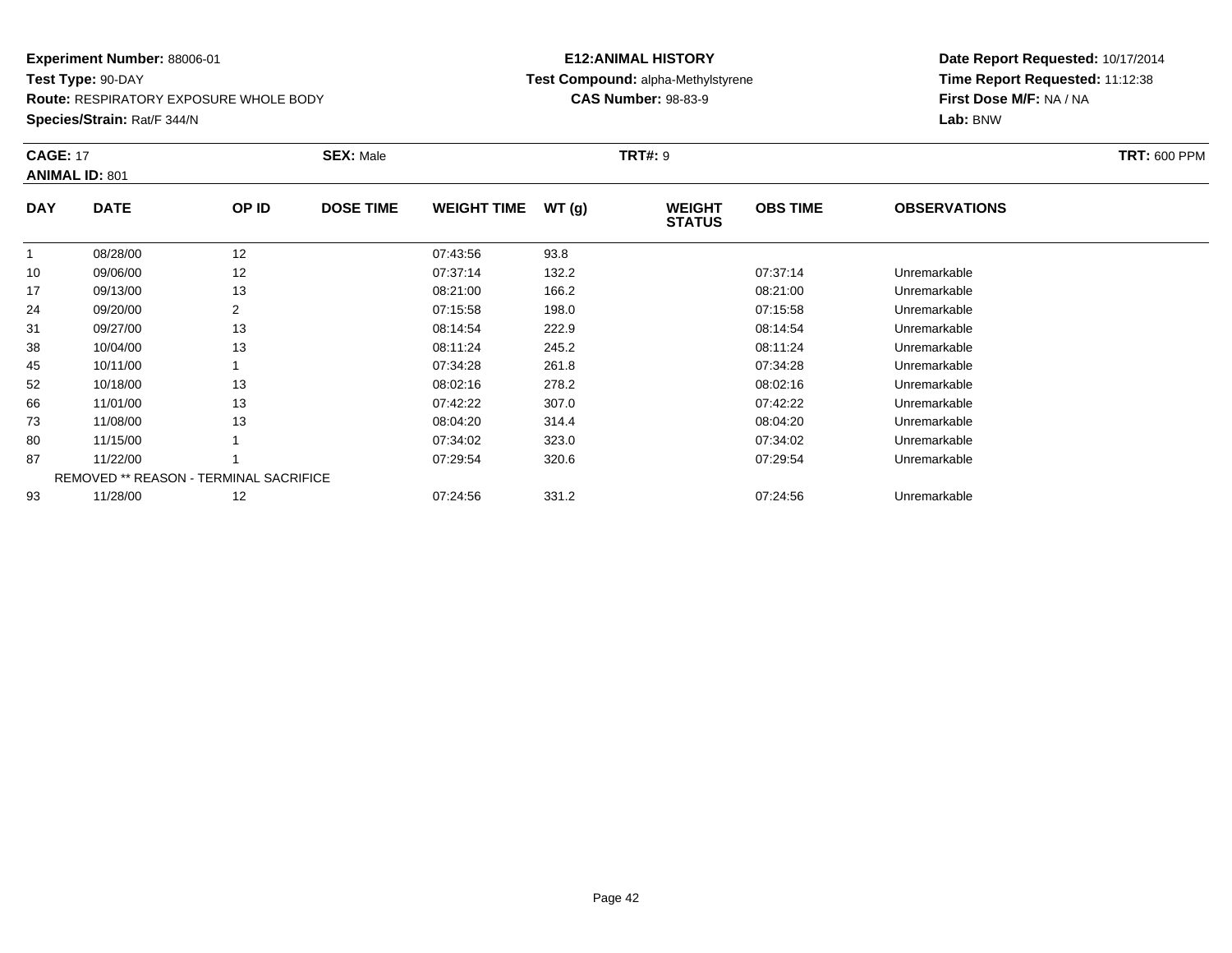**Test Type:** 90-DAY

**Route:** RESPIRATORY EXPOSURE WHOLE BODY

**Species/Strain:** Rat/F 344/N

#### **E12:ANIMAL HISTORY Test Compound:** alpha-Methylstyrene**CAS Number:** 98-83-9

| <b>CAGE: 17</b> | <b>ANIMAL ID: 802</b>                         |                | <b>SEX: Male</b> |                    |       | <b>TRT#: 9</b>                 |                 |                     | <b>TRT: 600 PPM</b> |
|-----------------|-----------------------------------------------|----------------|------------------|--------------------|-------|--------------------------------|-----------------|---------------------|---------------------|
| <b>DAY</b>      | <b>DATE</b>                                   | OP ID          | <b>DOSE TIME</b> | <b>WEIGHT TIME</b> | WT(g) | <b>WEIGHT</b><br><b>STATUS</b> | <b>OBS TIME</b> | <b>OBSERVATIONS</b> |                     |
| $\mathbf{1}$    | 08/28/00                                      | 12             |                  | 07:43:56           | 107.6 |                                |                 |                     |                     |
| 10              | 09/06/00                                      | 12             |                  | 07:37:14           | 144.3 |                                | 07:37:14        | Unremarkable        |                     |
| 17              | 09/13/00                                      | 13             |                  | 08:21:00           | 177.9 |                                | 08:21:00        | Unremarkable        |                     |
| 24              | 09/20/00                                      | $\overline{2}$ |                  | 07:15:58           | 208.9 |                                | 07:15:58        | Unremarkable        |                     |
| 31              | 09/27/00                                      | 13             |                  | 08:14:54           | 232.0 |                                | 08:14:54        | Unremarkable        |                     |
| 38              | 10/04/00                                      | 13             |                  | 08:11:24           | 253.0 |                                | 08:11:24        | Unremarkable        |                     |
| 45              | 10/11/00                                      |                |                  | 07:34:28           | 268.3 |                                | 07:34:28        | Unremarkable        |                     |
| 52              | 10/18/00                                      | 13             |                  | 08:02:16           | 287.1 |                                | 08:02:16        | Unremarkable        |                     |
| 66              | 11/01/00                                      | 13             |                  | 07:42:22           | 319.2 |                                | 07:42:22        | Unremarkable        |                     |
| 73              | 11/08/00                                      | 13             |                  | 08:04:20           | 323.4 |                                | 08:04:20        | Unremarkable        |                     |
| 80              | 11/15/00                                      |                |                  | 07:34:02           | 333.5 |                                | 07:34:02        | Unremarkable        |                     |
| 87              | 11/22/00                                      |                |                  | 07:29:54           | 335.9 |                                | 07:29:54        | Unremarkable        |                     |
|                 | <b>REMOVED ** REASON - TERMINAL SACRIFICE</b> |                |                  |                    |       |                                |                 |                     |                     |
| 93              | 11/28/00                                      | 12             |                  | 07:24:56           | 344.9 |                                | 07:24:56        | Unremarkable        |                     |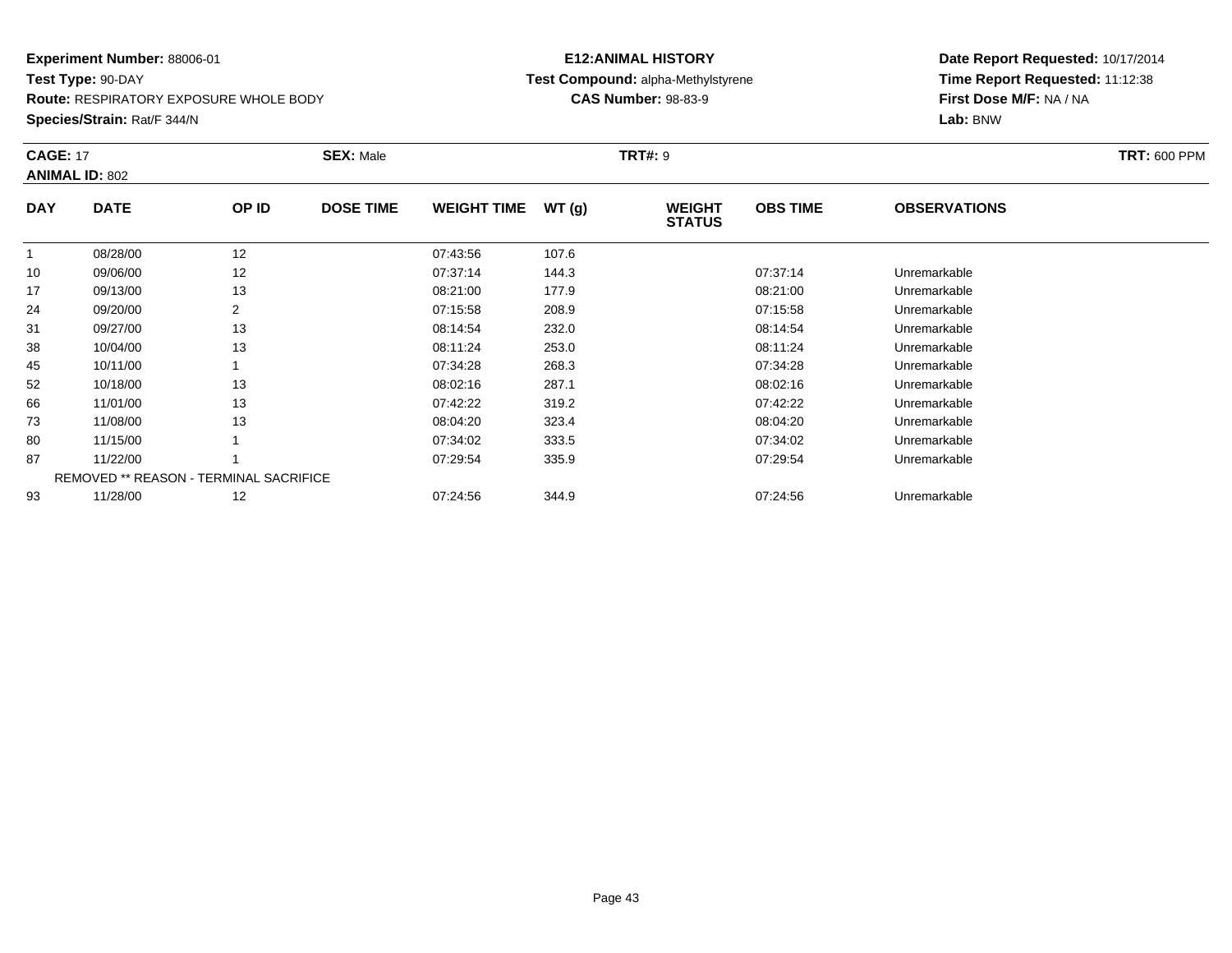**Test Type:** 90-DAY

**Route:** RESPIRATORY EXPOSURE WHOLE BODY

**Species/Strain:** Rat/F 344/N

#### **E12:ANIMAL HISTORY Test Compound:** alpha-Methylstyrene**CAS Number:** 98-83-9

| <b>CAGE: 17</b> | <b>ANIMAL ID: 803</b>                  |       | <b>SEX: Male</b> |                    |       | <b>TRT#: 9</b>                 |                 |                     | <b>TRT: 600 PPM</b> |
|-----------------|----------------------------------------|-------|------------------|--------------------|-------|--------------------------------|-----------------|---------------------|---------------------|
| <b>DAY</b>      | <b>DATE</b>                            | OP ID | <b>DOSE TIME</b> | <b>WEIGHT TIME</b> | WT(g) | <b>WEIGHT</b><br><b>STATUS</b> | <b>OBS TIME</b> | <b>OBSERVATIONS</b> |                     |
|                 | 08/28/00                               | 12    |                  | 07:43:56           | 82.3  |                                |                 |                     |                     |
| 10              | 09/06/00                               | 12    |                  | 07:37:14           | 116.4 |                                | 07:37:14        | Unremarkable        |                     |
| 17              | 09/13/00                               | 13    |                  | 08:21:00           | 141.5 |                                | 08:21:00        | Unremarkable        |                     |
| 24              | 09/20/00                               | 2     |                  | 07:15:58           | 170.1 |                                | 07:15:58        | Unremarkable        |                     |
| 31              | 09/27/00                               | 13    |                  | 08:14:54           | 195.1 |                                | 08:14:54        | Unremarkable        |                     |
| 38              | 10/04/00                               | 13    |                  | 08:11:24           | 219.7 |                                | 08:11:24        | Unremarkable        |                     |
| 45              | 10/11/00                               |       |                  | 07:34:28           | 236.5 |                                | 07:34:28        | Unremarkable        |                     |
| 52              | 10/18/00                               | 13    |                  | 08:02:16           | 253.9 |                                | 08:02:16        | Unremarkable        |                     |
| 66              | 11/01/00                               | 13    |                  | 07:42:22           | 280.8 |                                | 07:42:22        | Unremarkable        |                     |
| 73              | 11/08/00                               | 13    |                  | 08:04:20           | 296.9 |                                | 08:04:20        | Unremarkable        |                     |
| 80              | 11/15/00                               |       |                  | 07:34:02           | 309.6 |                                | 07:34:02        | Unremarkable        |                     |
| 87              | 11/22/00                               |       |                  | 07:29:54           | 303.5 |                                | 07:29:54        | Unremarkable        |                     |
|                 | REMOVED ** REASON - TERMINAL SACRIFICE |       |                  |                    |       |                                |                 |                     |                     |
| 93              | 11/28/00                               | 12    |                  | 07:24:56           | 315.8 |                                | 07:24:56        | Unremarkable        |                     |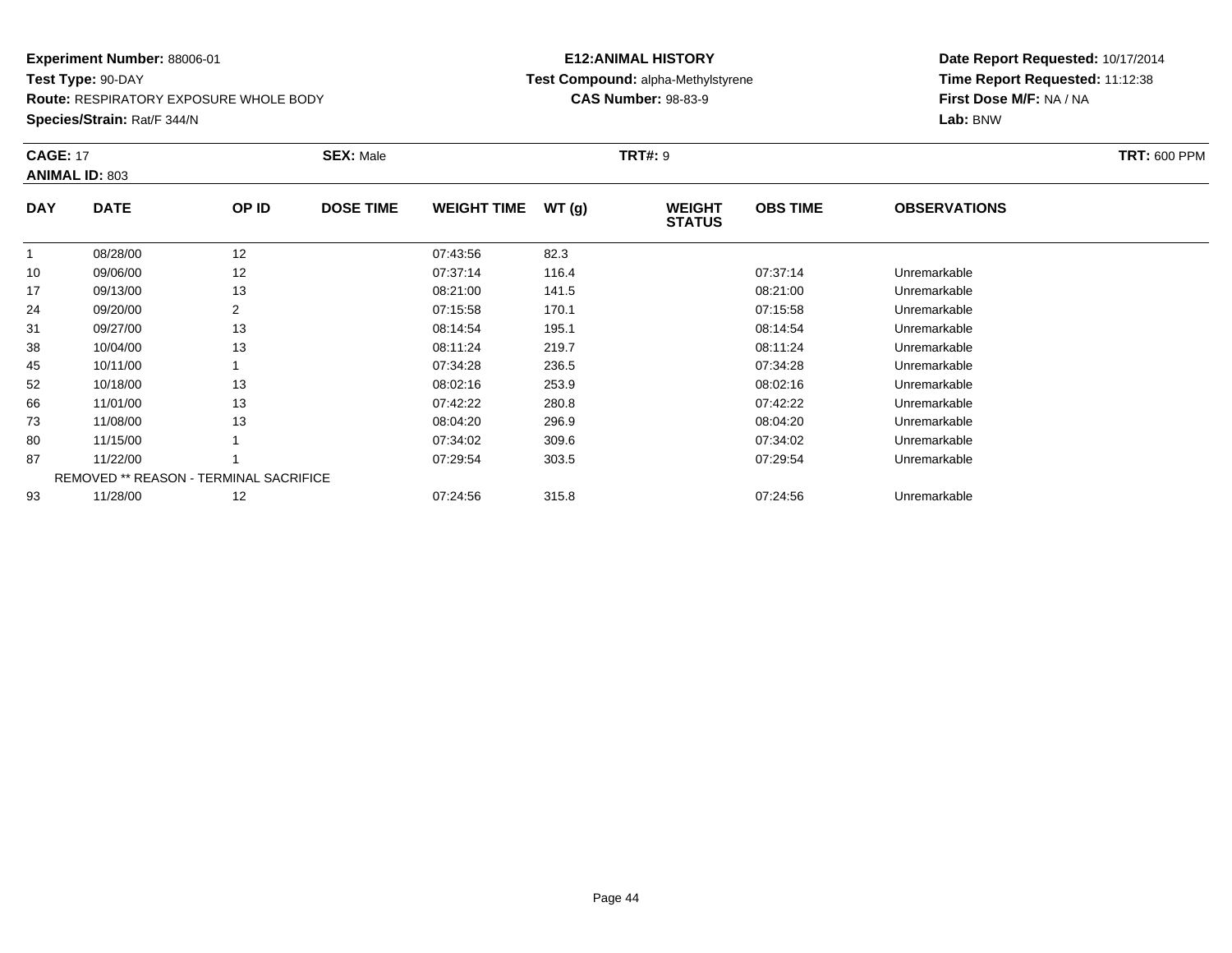**Test Type:** 90-DAY

**Route:** RESPIRATORY EXPOSURE WHOLE BODY

**Species/Strain:** Rat/F 344/N

#### **E12:ANIMAL HISTORY Test Compound:** alpha-Methylstyrene**CAS Number:** 98-83-9

| <b>CAGE: 17</b> | <b>ANIMAL ID: 804</b>                  |       | <b>SEX: Male</b> |                    |       | <b>TRT#: 9</b>                 |                 |                     | <b>TRT: 600 PPM</b> |
|-----------------|----------------------------------------|-------|------------------|--------------------|-------|--------------------------------|-----------------|---------------------|---------------------|
| <b>DAY</b>      | <b>DATE</b>                            | OP ID | <b>DOSE TIME</b> | <b>WEIGHT TIME</b> | WT(g) | <b>WEIGHT</b><br><b>STATUS</b> | <b>OBS TIME</b> | <b>OBSERVATIONS</b> |                     |
|                 | 08/28/00                               | 12    |                  | 07:43:56           | 77.3  |                                |                 |                     |                     |
| 10              | 09/06/00                               | 12    |                  | 07:37:14           | 116.3 |                                | 07:37:14        | Unremarkable        |                     |
| 17              | 09/13/00                               | 13    |                  | 08:21:00           | 146.4 |                                | 08:21:00        | Unremarkable        |                     |
| 24              | 09/20/00                               | 2     |                  | 07:15:58           | 175.9 |                                | 07:15:58        | Unremarkable        |                     |
| 31              | 09/27/00                               | 13    |                  | 08:14:54           | 201.7 |                                | 08:14:54        | Unremarkable        |                     |
| 38              | 10/04/00                               | 13    |                  | 08:11:24           | 221.6 |                                | 08:11:24        | Unremarkable        |                     |
| 45              | 10/11/00                               |       |                  | 07:34:28           | 241.2 |                                | 07:34:28        | Unremarkable        |                     |
| 52              | 10/18/00                               | 13    |                  | 08:02:16           | 258.1 |                                | 08:02:16        | Unremarkable        |                     |
| 66              | 11/01/00                               | 13    |                  | 07:42:22           | 290.4 |                                | 07:42:22        | Unremarkable        |                     |
| 73              | 11/08/00                               | 13    |                  | 08:04:20           | 301.2 |                                | 08:04:20        | Unremarkable        |                     |
| 80              | 11/15/00                               |       |                  | 07:34:02           | 313.7 |                                | 07:34:02        | Unremarkable        |                     |
| 87              | 11/22/00                               |       |                  | 07:29:54           | 314.1 |                                | 07:29:54        | Unremarkable        |                     |
|                 | REMOVED ** REASON - TERMINAL SACRIFICE |       |                  |                    |       |                                |                 |                     |                     |
| 93              | 11/28/00                               | 12    |                  | 07:24:56           | 329.1 |                                | 07:24:56        | Unremarkable        |                     |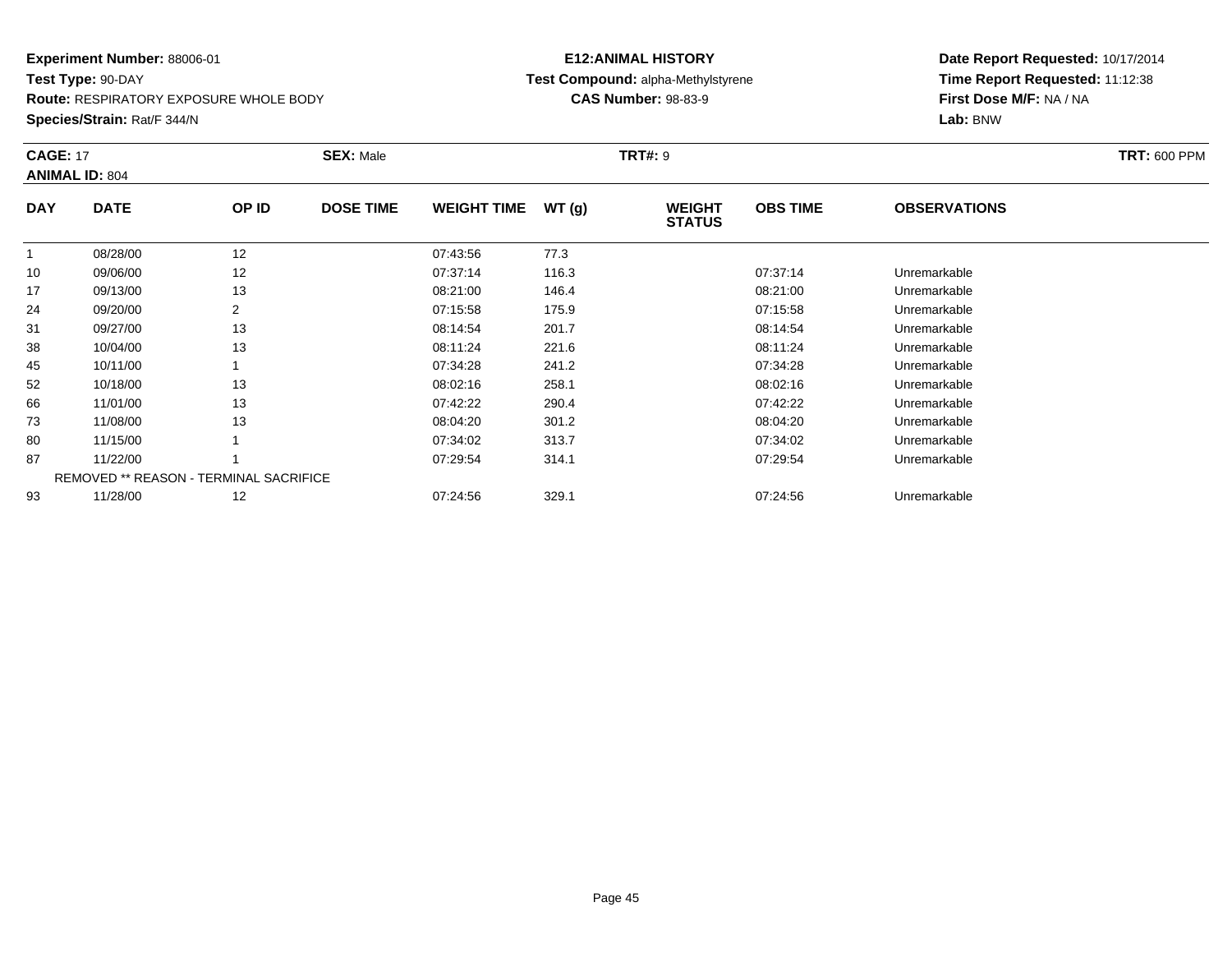**Test Type:** 90-DAY

**Route:** RESPIRATORY EXPOSURE WHOLE BODY

**Species/Strain:** Rat/F 344/N

#### **E12:ANIMAL HISTORY Test Compound:** alpha-Methylstyrene**CAS Number:** 98-83-9

| <b>CAGE: 17</b> | <b>ANIMAL ID: 805</b>                         |       | <b>SEX: Male</b> |                    |       | <b>TRT#: 9</b>                 |                 |                     | <b>TRT: 600 PPM</b> |
|-----------------|-----------------------------------------------|-------|------------------|--------------------|-------|--------------------------------|-----------------|---------------------|---------------------|
| <b>DAY</b>      | <b>DATE</b>                                   | OP ID | <b>DOSE TIME</b> | <b>WEIGHT TIME</b> | WT(g) | <b>WEIGHT</b><br><b>STATUS</b> | <b>OBS TIME</b> | <b>OBSERVATIONS</b> |                     |
|                 | 08/28/00                                      | 12    |                  | 07:43:56           | 76.5  |                                |                 |                     |                     |
| 10              | 09/06/00                                      | 12    |                  | 07:37:14           | 113.8 |                                | 07:37:14        | Unremarkable        |                     |
| 17              | 09/13/00                                      | 13    |                  | 08:21:00           | 146.7 |                                | 08:21:00        | Unremarkable        |                     |
| 24              | 09/20/00                                      | 2     |                  | 07:15:58           | 182.8 |                                | 07:15:58        | Unremarkable        |                     |
| 31              | 09/27/00                                      | 13    |                  | 08:14:54           | 212.2 |                                | 08:14:54        | Unremarkable        |                     |
| 38              | 10/04/00                                      | 13    |                  | 08:11:24           | 237.7 |                                | 08:11:24        | Unremarkable        |                     |
| 45              | 10/11/00                                      |       |                  | 07:34:28           | 259.7 |                                | 07:34:28        | Unremarkable        |                     |
| 52              | 10/18/00                                      | 13    |                  | 08:02:16           | 277.5 |                                | 08:02:16        | Unremarkable        |                     |
| 66              | 11/01/00                                      | 13    |                  | 07:42:22           | 308.8 |                                | 07:42:22        | Unremarkable        |                     |
| 73              | 11/08/00                                      | 13    |                  | 08:04:20           | 315.7 |                                | 08:04:20        | Unremarkable        |                     |
| 80              | 11/15/00                                      |       |                  | 07:34:02           | 328.7 |                                | 07:34:02        | Unremarkable        |                     |
| 87              | 11/22/00                                      |       |                  | 07:29:54           | 332.1 |                                | 07:29:54        | Unremarkable        |                     |
|                 | <b>REMOVED ** REASON - TERMINAL SACRIFICE</b> |       |                  |                    |       |                                |                 |                     |                     |
| 93              | 11/28/00                                      | 12    |                  | 07:24:56           | 347.0 |                                | 07:24:56        | Unremarkable        |                     |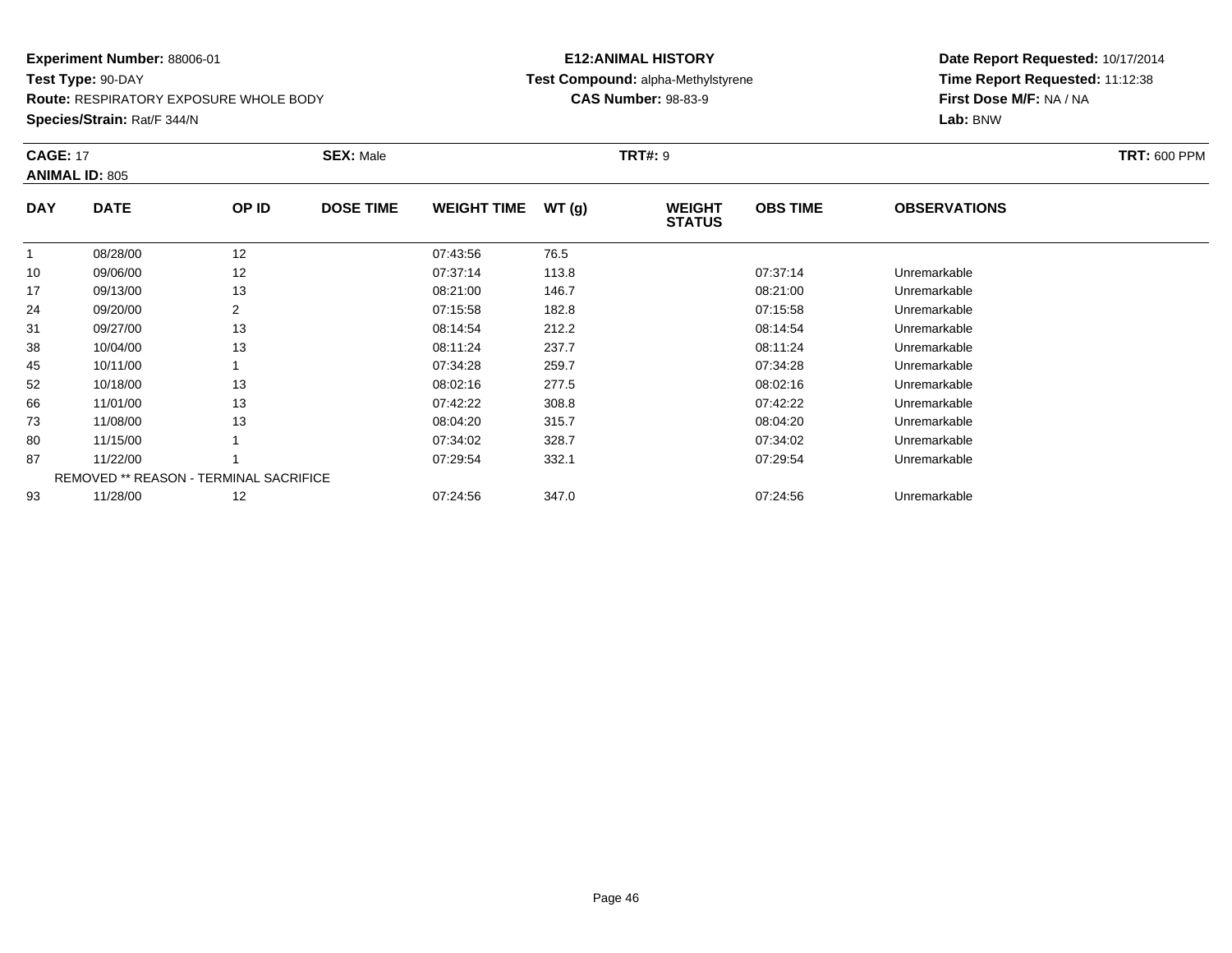**Test Type:** 90-DAY

**Route:** RESPIRATORY EXPOSURE WHOLE BODY

**Species/Strain:** Rat/F 344/N

#### **E12:ANIMAL HISTORY Test Compound:** alpha-Methylstyrene**CAS Number:** 98-83-9

| <b>CAGE: 18</b> | <b>ANIMAL ID: 806</b> |                                               | <b>SEX: Male</b> |                    |       | <b>TRT#: 9</b>                 |                 |                     | <b>TRT: 600 PPM</b> |
|-----------------|-----------------------|-----------------------------------------------|------------------|--------------------|-------|--------------------------------|-----------------|---------------------|---------------------|
| <b>DAY</b>      | <b>DATE</b>           | OP ID                                         | <b>DOSE TIME</b> | <b>WEIGHT TIME</b> | WT(g) | <b>WEIGHT</b><br><b>STATUS</b> | <b>OBS TIME</b> | <b>OBSERVATIONS</b> |                     |
| $\mathbf{1}$    | 08/28/00              | 12                                            |                  | 07:44:58           | 72.7  |                                |                 |                     |                     |
| 10              | 09/06/00              | 12                                            |                  | 07:38:08           | 110.5 |                                | 07:38:08        | Unremarkable        |                     |
| 17              | 09/13/00              | 13                                            |                  | 08:21:46           | 140.3 |                                | 08:21:46        | Unremarkable        |                     |
| 24              | 09/20/00              | $\overline{2}$                                |                  | 07:16:50           | 178.0 |                                | 07:16:50        | Unremarkable        |                     |
| 31              | 09/27/00              | 13                                            |                  | 08:15:44           | 205.3 |                                | 08:15:44        | Unremarkable        |                     |
| 38              | 10/04/00              | 13                                            |                  | 08:12:22           | 232.5 |                                | 08:12:22        | Unremarkable        |                     |
| 45              | 10/11/00              |                                               |                  | 07:35:52           | 256.0 |                                | 07:35:52        | Unremarkable        |                     |
| 52              | 10/18/00              | 13                                            |                  | 08:03:02           | 273.9 |                                | 08:03:02        | Unremarkable        |                     |
| 66              | 11/01/00              | 13                                            |                  | 07:43:10           | 305.2 |                                | 07:43:10        | Unremarkable        |                     |
| 73              | 11/08/00              | 13                                            |                  | 08:05:04           | 316.4 |                                | 08:05:04        | Unremarkable        |                     |
| 80              | 11/15/00              |                                               |                  | 07:34:52           | 328.4 |                                | 07:34:52        | Unremarkable        |                     |
| 87              | 11/22/00              |                                               |                  | 07:30:38           | 333.9 |                                | 07:30:38        | Unremarkable        |                     |
|                 |                       | <b>REMOVED ** REASON - TERMINAL SACRIFICE</b> |                  |                    |       |                                |                 |                     |                     |
| 93              | 11/28/00              | 12                                            |                  | 07:26:34           | 342.9 |                                | 07:26:34        | Unremarkable        |                     |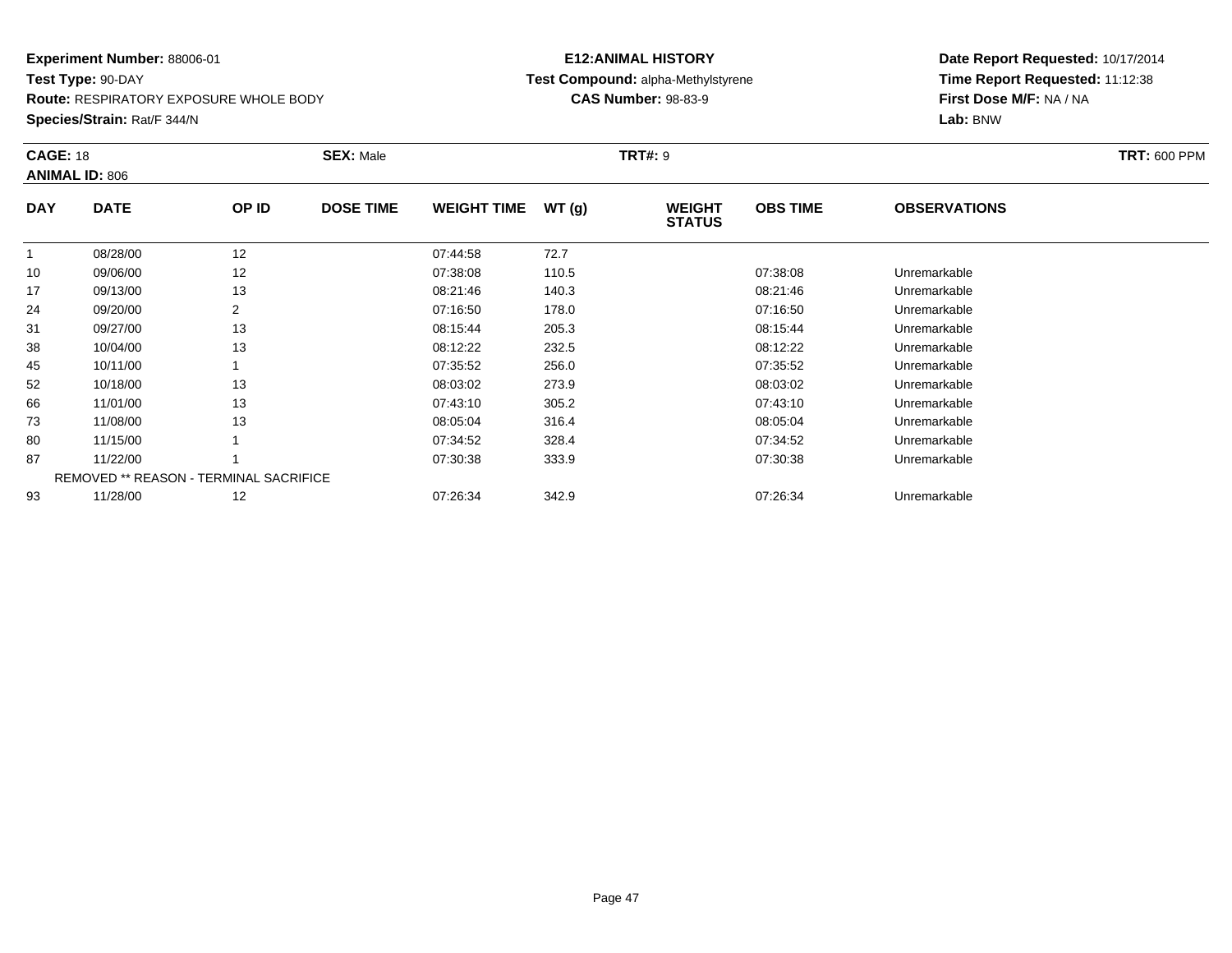**Test Type:** 90-DAY

**Route:** RESPIRATORY EXPOSURE WHOLE BODY

**Species/Strain:** Rat/F 344/N

#### **E12:ANIMAL HISTORY Test Compound:** alpha-Methylstyrene**CAS Number:** 98-83-9

| <b>CAGE: 18</b> | <b>ANIMAL ID: 807</b>                  |                | <b>SEX: Male</b> |                    |       | <b>TRT#: 9</b>          |                 |                     | <b>TRT: 600 PPM</b> |
|-----------------|----------------------------------------|----------------|------------------|--------------------|-------|-------------------------|-----------------|---------------------|---------------------|
| <b>DAY</b>      | <b>DATE</b>                            | OP ID          | <b>DOSE TIME</b> | <b>WEIGHT TIME</b> | WT(g) | WEIGHT<br><b>STATUS</b> | <b>OBS TIME</b> | <b>OBSERVATIONS</b> |                     |
| $\mathbf{1}$    | 08/28/00                               | 12             |                  | 07:44:58           | 84.9  |                         |                 |                     |                     |
| 10              | 09/06/00                               | 12             |                  | 07:38:08           | 119.2 |                         | 07:38:08        | Unremarkable        |                     |
| 17              | 09/13/00                               | 13             |                  | 08:21:46           | 145.2 |                         | 08:21:46        | Unremarkable        |                     |
| 24              | 09/20/00                               | $\overline{2}$ |                  | 07:16:50           | 170.7 |                         | 07:16:50        | Unremarkable        |                     |
| 31              | 09/27/00                               | 13             |                  | 08:15:44           | 190.3 |                         | 08:15:44        | Unremarkable        |                     |
| 38              | 10/04/00                               | 13             |                  | 08:12:22           | 217.5 |                         | 08:12:22        | Unremarkable        |                     |
| 45              | 10/11/00                               |                |                  | 07:35:52           | 237.0 |                         | 07:35:52        | Unremarkable        |                     |
| 52              | 10/18/00                               | 13             |                  | 08:03:02           | 252.9 |                         | 08:03:02        | Unremarkable        |                     |
| 66              | 11/01/00                               | 13             |                  | 07:43:10           | 287.4 |                         | 07:43:10        | Unremarkable        |                     |
| 73              | 11/08/00                               | 13             |                  | 08:05:04           | 297.2 |                         | 08:05:04        | Unremarkable        |                     |
| 80              | 11/15/00                               |                |                  | 07:34:52           | 307.3 |                         | 07:34:52        | Unremarkable        |                     |
| 87              | 11/22/00                               |                |                  | 07:30:38           | 308.8 |                         | 07:30:38        | Unremarkable        |                     |
|                 | REMOVED ** REASON - TERMINAL SACRIFICE |                |                  |                    |       |                         |                 |                     |                     |
| 93              | 11/28/00                               | 12             |                  | 07:26:34           | 320.5 |                         | 07:26:34        | Unremarkable        |                     |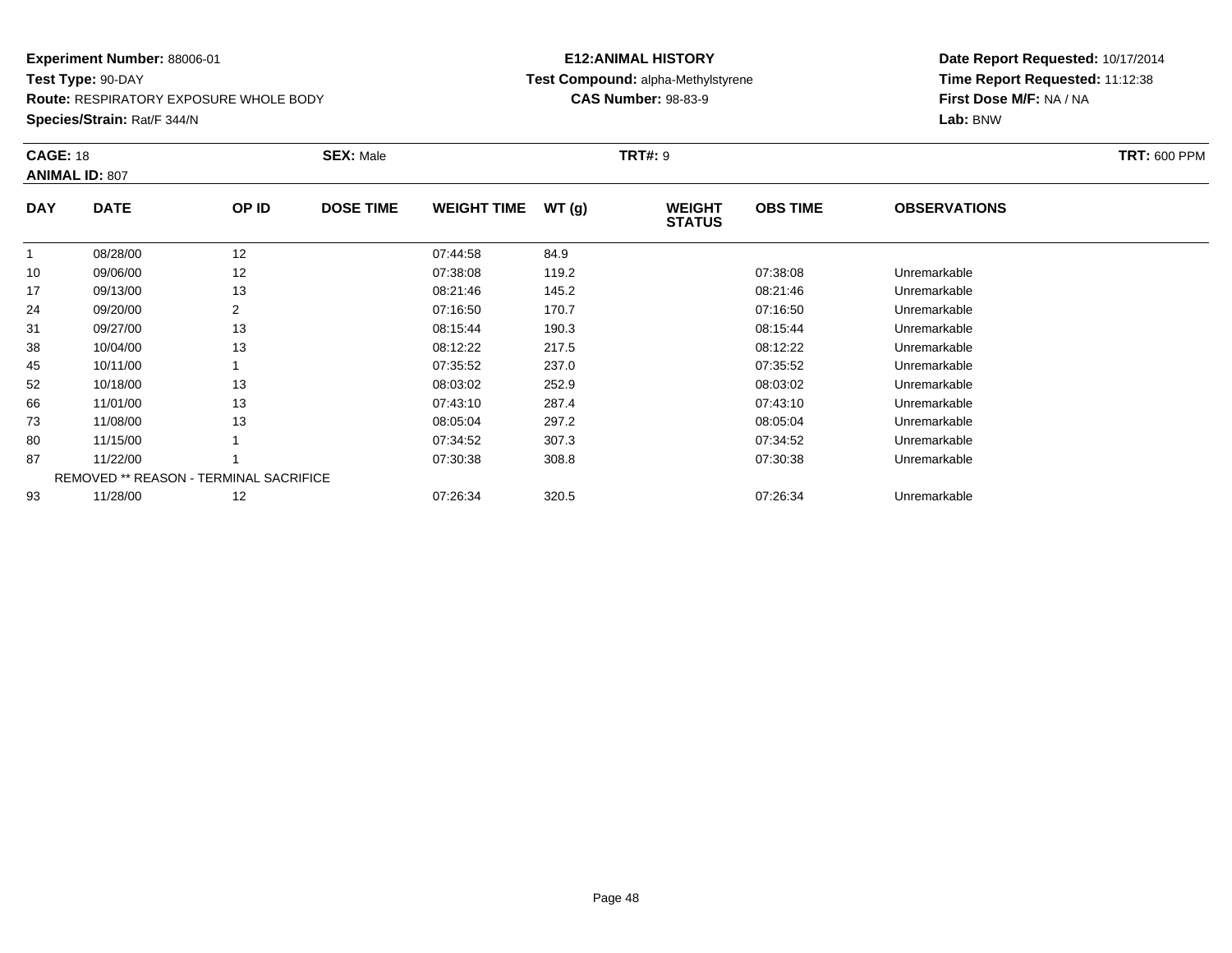**Test Type:** 90-DAY

**Route:** RESPIRATORY EXPOSURE WHOLE BODY

**Species/Strain:** Rat/F 344/N

#### **E12:ANIMAL HISTORY Test Compound:** alpha-Methylstyrene**CAS Number:** 98-83-9

| <b>CAGE: 18</b> | <b>ANIMAL ID: 808</b>                         |                | <b>SEX: Male</b> |                    |       | <b>TRT#: 9</b>                 |                 |                     | <b>TRT: 600 PPM</b> |
|-----------------|-----------------------------------------------|----------------|------------------|--------------------|-------|--------------------------------|-----------------|---------------------|---------------------|
| <b>DAY</b>      | <b>DATE</b>                                   | OP ID          | <b>DOSE TIME</b> | <b>WEIGHT TIME</b> | WT(g) | <b>WEIGHT</b><br><b>STATUS</b> | <b>OBS TIME</b> | <b>OBSERVATIONS</b> |                     |
|                 | 08/28/00                                      | 12             |                  | 07:44:58           | 100.2 |                                |                 |                     |                     |
| 10              | 09/06/00                                      | 12             |                  | 07:38:08           | 127.8 |                                | 07:38:08        | Unremarkable        |                     |
| 17              | 09/13/00                                      | 13             |                  | 08:21:46           | 151.0 |                                | 08:21:46        | Unremarkable        |                     |
| 24              | 09/20/00                                      | $\overline{2}$ |                  | 07:16:50           | 177.8 |                                | 07:16:50        | Unremarkable        |                     |
| 31              | 09/27/00                                      | 13             |                  | 08:15:44           | 197.4 |                                | 08:15:44        | Unremarkable        |                     |
| 38              | 10/04/00                                      | 13             |                  | 08:12:22           | 218.0 |                                | 08:12:22        | Unremarkable        |                     |
| 45              | 10/11/00                                      |                |                  | 07:35:52           | 227.6 |                                | 07:35:52        | Unremarkable        |                     |
| 52              | 10/18/00                                      | 13             |                  | 08:03:02           | 241.4 |                                | 08:03:02        | Unremarkable        |                     |
| 66              | 11/01/00                                      | 13             |                  | 07:43:10           | 263.6 |                                | 07:43:10        | Unremarkable        |                     |
| 73              | 11/08/00                                      | 13             |                  | 08:05:04           | 267.7 |                                | 08:05:04        | Unremarkable        |                     |
| 80              | 11/15/00                                      |                |                  | 07:34:52           | 279.1 |                                | 07:34:52        | Unremarkable        |                     |
| 87              | 11/22/00                                      |                |                  | 07:30:38           | 280.3 |                                | 07:30:38        | Unremarkable        |                     |
|                 | <b>REMOVED ** REASON - TERMINAL SACRIFICE</b> |                |                  |                    |       |                                |                 |                     |                     |
| 93              | 11/28/00                                      | 12             |                  | 07:26:34           | 292.5 |                                | 07:26:34        | Unremarkable        |                     |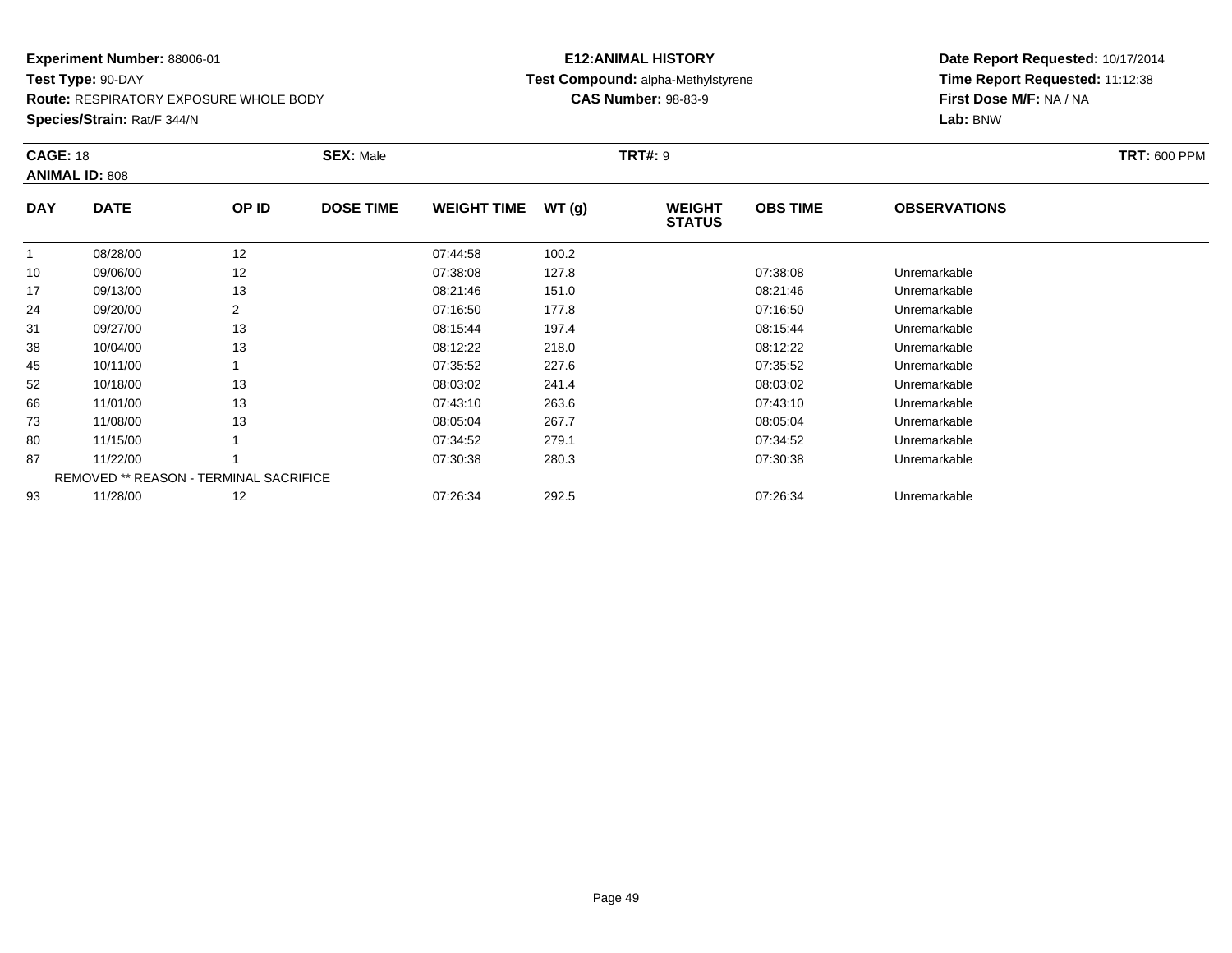**Test Type:** 90-DAY

**Route:** RESPIRATORY EXPOSURE WHOLE BODY

**Species/Strain:** Rat/F 344/N

#### **E12:ANIMAL HISTORY Test Compound:** alpha-Methylstyrene**CAS Number:** 98-83-9

| <b>CAGE: 18</b> | <b>ANIMAL ID: 809</b>                         |                | <b>SEX: Male</b> |                    |       | <b>TRT#: 9</b>                 |                 |                     | <b>TRT: 600 PPM</b> |
|-----------------|-----------------------------------------------|----------------|------------------|--------------------|-------|--------------------------------|-----------------|---------------------|---------------------|
| <b>DAY</b>      | <b>DATE</b>                                   | OP ID          | <b>DOSE TIME</b> | <b>WEIGHT TIME</b> | WT(g) | <b>WEIGHT</b><br><b>STATUS</b> | <b>OBS TIME</b> | <b>OBSERVATIONS</b> |                     |
|                 | 08/28/00                                      | 12             |                  | 07:44:58           | 82.0  |                                |                 |                     |                     |
| 10              | 09/06/00                                      | 12             |                  | 07:38:08           | 115.8 |                                | 07:38:08        | Unremarkable        |                     |
| 17              | 09/13/00                                      | 13             |                  | 08:21:46           | 144.3 |                                | 08:21:46        | Unremarkable        |                     |
| 24              | 09/20/00                                      | $\overline{2}$ |                  | 07:16:50           | 175.5 |                                | 07:16:50        | Unremarkable        |                     |
| 31              | 09/27/00                                      | 13             |                  | 08:15:44           | 199.5 |                                | 08:15:44        | Unremarkable        |                     |
| 38              | 10/04/00                                      | 13             |                  | 08:12:22           | 217.5 |                                | 08:12:22        | Unremarkable        |                     |
| 45              | 10/11/00                                      |                |                  | 07:35:52           | 240.3 |                                | 07:35:52        | Unremarkable        |                     |
| 52              | 10/18/00                                      | 13             |                  | 08:03:02           | 256.5 |                                | 08:03:02        | Unremarkable        |                     |
| 66              | 11/01/00                                      | 13             |                  | 07:43:10           | 281.5 |                                | 07:43:10        | Unremarkable        |                     |
| 73              | 11/08/00                                      | 13             |                  | 08:05:04           | 290.7 |                                | 08:05:04        | Unremarkable        |                     |
| 80              | 11/15/00                                      |                |                  | 07:34:52           | 302.5 |                                | 07:34:52        | Unremarkable        |                     |
| 87              | 11/22/00                                      |                |                  | 07:30:38           | 299.9 |                                | 07:30:38        | Unremarkable        |                     |
|                 | <b>REMOVED ** REASON - TERMINAL SACRIFICE</b> |                |                  |                    |       |                                |                 |                     |                     |
| 93              | 11/28/00                                      | 12             |                  | 07:26:34           | 313.1 |                                | 07:26:34        | Unremarkable        |                     |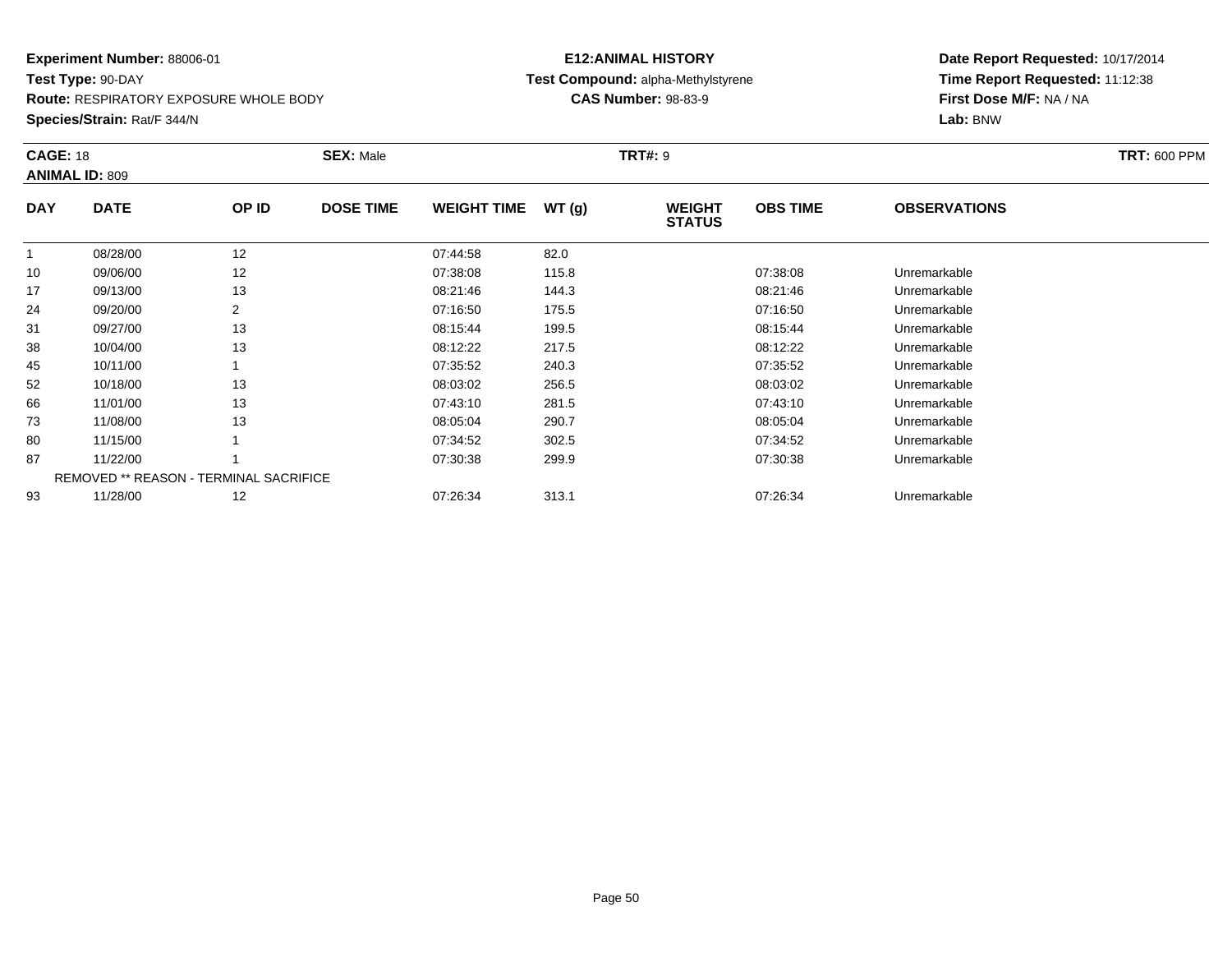**Test Type:** 90-DAY

**Route:** RESPIRATORY EXPOSURE WHOLE BODY

**Species/Strain:** Rat/F 344/N

#### **E12:ANIMAL HISTORY Test Compound:** alpha-Methylstyrene**CAS Number:** 98-83-9

| <b>CAGE: 18</b> | <b>ANIMAL ID: 810</b> |                                               | <b>SEX: Male</b> |                    |       | <b>TRT#: 9</b>                 |                 |                     | <b>TRT: 600 PPM</b> |
|-----------------|-----------------------|-----------------------------------------------|------------------|--------------------|-------|--------------------------------|-----------------|---------------------|---------------------|
| <b>DAY</b>      | <b>DATE</b>           | OP ID                                         | <b>DOSE TIME</b> | <b>WEIGHT TIME</b> | WT(g) | <b>WEIGHT</b><br><b>STATUS</b> | <b>OBS TIME</b> | <b>OBSERVATIONS</b> |                     |
| $\mathbf{1}$    | 08/28/00              | 12                                            |                  | 07:44:58           | 98.8  |                                |                 |                     |                     |
| 10              | 09/06/00              | 12                                            |                  | 07:38:08           | 132.9 |                                | 07:38:08        | Unremarkable        |                     |
| 17              | 09/13/00              | 13                                            |                  | 08:21:46           | 163.2 |                                | 08:21:46        | Unremarkable        |                     |
| 24              | 09/20/00              | $\overline{2}$                                |                  | 07:16:50           | 190.3 |                                | 07:16:50        | Unremarkable        |                     |
| 31              | 09/27/00              | 13                                            |                  | 08:15:44           | 217.7 |                                | 08:15:44        | Unremarkable        |                     |
| 38              | 10/04/00              | 13                                            |                  | 08:12:22           | 235.1 |                                | 08:12:22        | Unremarkable        |                     |
| 45              | 10/11/00              |                                               |                  | 07:35:52           | 253.3 |                                | 07:35:52        | Unremarkable        |                     |
| 52              | 10/18/00              | 13                                            |                  | 08:03:02           | 269.2 |                                | 08:03:02        | Unremarkable        |                     |
| 66              | 11/01/00              | 13                                            |                  | 07:43:10           | 295.4 |                                | 07:43:10        | Unremarkable        |                     |
| 73              | 11/08/00              | 13                                            |                  | 08:05:04           | 307.0 |                                | 08:05:04        | Unremarkable        |                     |
| 80              | 11/15/00              |                                               |                  | 07:34:52           | 320.6 |                                | 07:34:52        | Unremarkable        |                     |
| 87              | 11/22/00              |                                               |                  | 07:30:38           | 318.2 |                                | 07:30:38        | Unremarkable        |                     |
|                 |                       | <b>REMOVED ** REASON - TERMINAL SACRIFICE</b> |                  |                    |       |                                |                 |                     |                     |
| 93              | 11/28/00              | 12                                            |                  | 07:26:34           | 335.0 |                                | 07:26:34        | Unremarkable        |                     |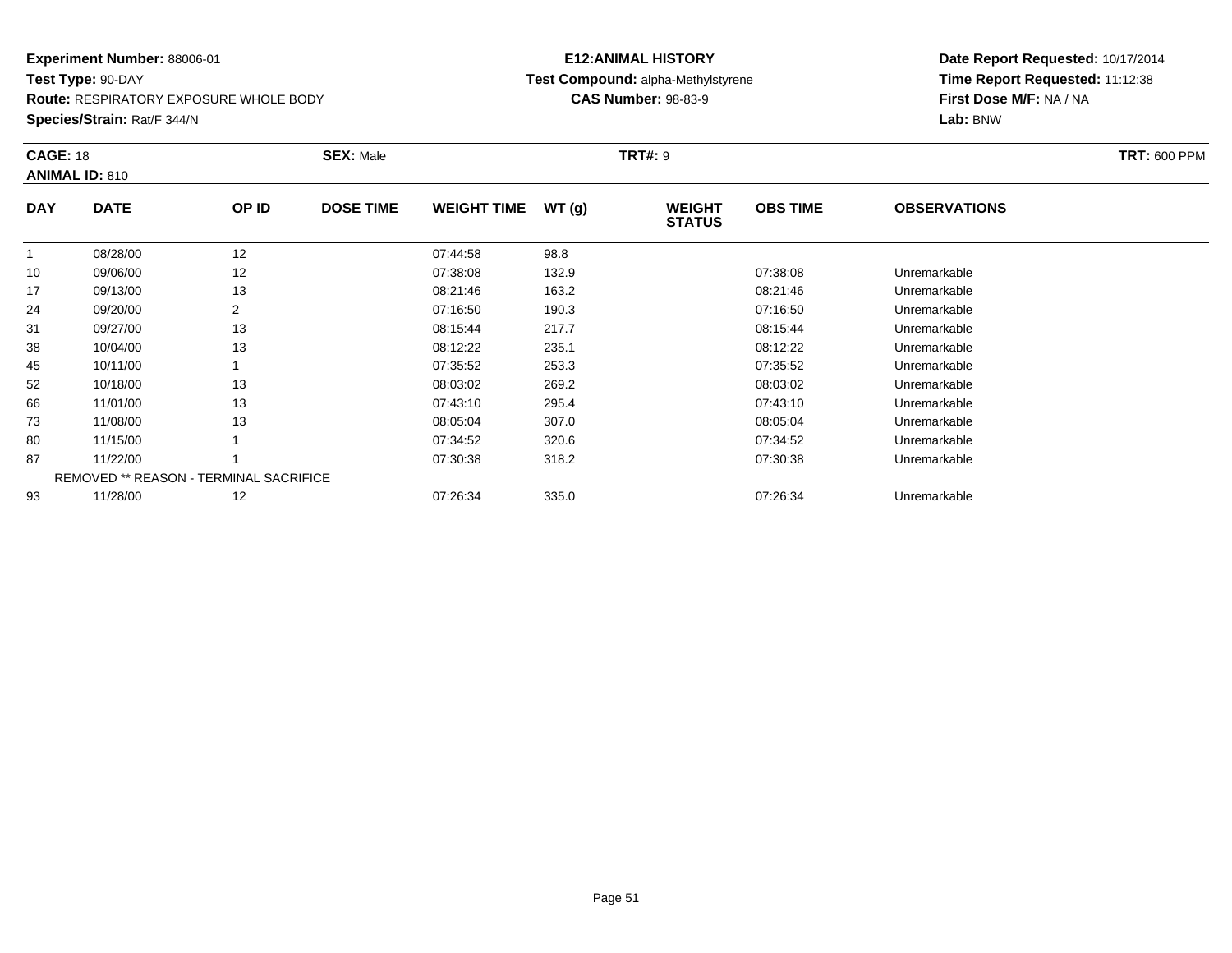**Test Type:** 90-DAY

**Route:** RESPIRATORY EXPOSURE WHOLE BODY

**Species/Strain:** Rat/F 344/N

#### **E12:ANIMAL HISTORY Test Compound:** alpha-Methylstyrene**CAS Number:** 98-83-9

| <b>CAGE: 21</b> | <b>ANIMAL ID: 1001</b> |                                               | <b>SEX: Male</b> |                    |       | <b>TRT#: 11</b>                |                 |                     | <b>TRT: 1000 PPM</b> |
|-----------------|------------------------|-----------------------------------------------|------------------|--------------------|-------|--------------------------------|-----------------|---------------------|----------------------|
| <b>DAY</b>      | <b>DATE</b>            | OP ID                                         | <b>DOSE TIME</b> | <b>WEIGHT TIME</b> | WT(g) | <b>WEIGHT</b><br><b>STATUS</b> | <b>OBS TIME</b> | <b>OBSERVATIONS</b> |                      |
| $\mathbf{1}$    | 08/28/00               | 12                                            |                  | 08:02:36           | 87.6  |                                |                 |                     |                      |
| 10              | 09/06/00               | 12                                            |                  | 07:52:30           | 123.4 |                                | 07:52:30        | Unremarkable        |                      |
| 17              | 09/13/00               | 13                                            |                  | 08:40:50           | 152.3 |                                | 08:40:50        | Unremarkable        |                      |
| 24              | 09/20/00               | 2                                             |                  | 07:31:50           | 181.8 |                                | 07:31:50        | Unremarkable        |                      |
| 31              | 09/27/00               | 13                                            |                  | 08:32:18           | 205.7 |                                | 08:32:18        | Unremarkable        |                      |
| 38              | 10/04/00               | 13                                            |                  | 08:21:48           | 227.1 |                                | 08:21:48        | Unremarkable        |                      |
| 45              | 10/11/00               |                                               |                  | 07:55:32           | 241.6 |                                | 07:55:32        | Unremarkable        |                      |
| 52              | 10/18/00               | 13                                            |                  | 08:15:14           | 256.9 |                                | 08:15:14        | Unremarkable        |                      |
| 66              | 11/01/00               | 13                                            |                  | 07:54:56           | 280.9 |                                | 07:54:56        | Unremarkable        |                      |
| 73              | 11/08/00               | 13                                            |                  | 08:17:40           | 290.4 |                                | 08:17:40        | Unremarkable        |                      |
| 80              | 11/15/00               |                                               |                  | 07:51:48           | 302.7 |                                | 07:51:48        | Unremarkable        |                      |
| 87              | 11/22/00               |                                               |                  | 07:47:14           | 303.4 |                                | 07:47:14        | Unremarkable        |                      |
|                 |                        | <b>REMOVED ** REASON - TERMINAL SACRIFICE</b> |                  |                    |       |                                |                 |                     |                      |
| 93              | 11/28/00               | 12                                            |                  | 07:29:24           | 313.2 |                                | 07:29:24        | Unremarkable        |                      |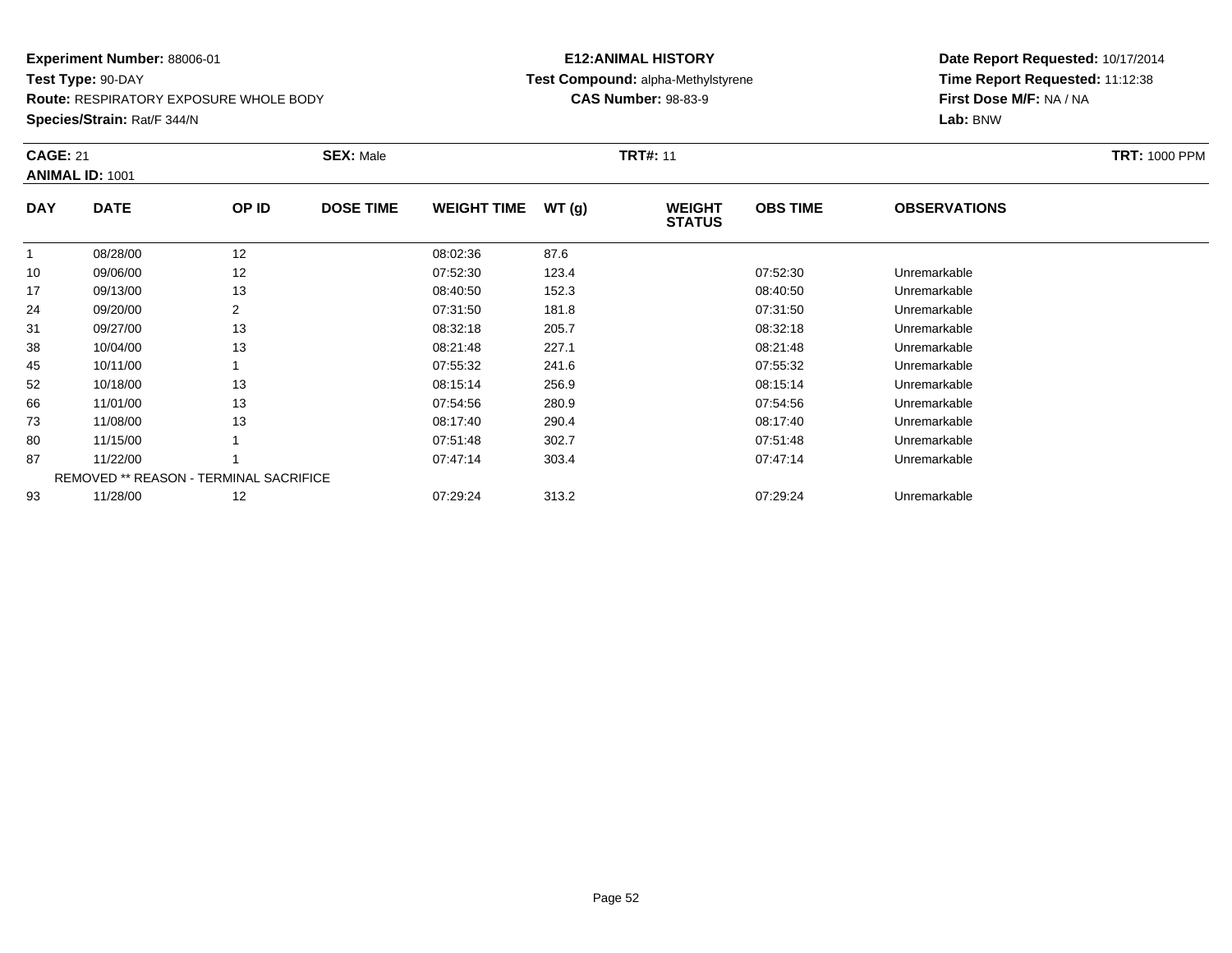**Test Type:** 90-DAY

**Route:** RESPIRATORY EXPOSURE WHOLE BODY

**Species/Strain:** Rat/F 344/N

#### **E12:ANIMAL HISTORY Test Compound:** alpha-Methylstyrene**CAS Number:** 98-83-9

| <b>CAGE: 21</b> | <b>ANIMAL ID: 1002</b>                 |                | <b>SEX: Male</b> |                    |       | <b>TRT#: 11</b>                |                 |                     | <b>TRT: 1000 PPM</b> |
|-----------------|----------------------------------------|----------------|------------------|--------------------|-------|--------------------------------|-----------------|---------------------|----------------------|
| <b>DAY</b>      | <b>DATE</b>                            | OP ID          | <b>DOSE TIME</b> | <b>WEIGHT TIME</b> | WT(g) | <b>WEIGHT</b><br><b>STATUS</b> | <b>OBS TIME</b> | <b>OBSERVATIONS</b> |                      |
| $\mathbf{1}$    | 08/28/00                               | 12             |                  | 08:02:36           | 98.9  |                                |                 |                     |                      |
| 10              | 09/06/00                               | 12             |                  | 07:52:30           | 126.5 |                                | 07:52:30        | Unremarkable        |                      |
| 17              | 09/13/00                               | 13             |                  | 08:40:50           | 149.2 |                                | 08:40:50        | Unremarkable        |                      |
| 24              | 09/20/00                               | $\overline{2}$ |                  | 07:31:50           | 173.1 |                                | 07:31:50        | Unremarkable        |                      |
| 31              | 09/27/00                               | 13             |                  | 08:32:18           | 190.6 |                                | 08:32:18        | Unremarkable        |                      |
| 38              | 10/04/00                               | 13             |                  | 08:21:48           | 208.6 |                                | 08:21:48        | Unremarkable        |                      |
| 45              | 10/11/00                               |                |                  | 07:55:32           | 217.5 |                                | 07:55:32        | Unremarkable        |                      |
| 52              | 10/18/00                               | 13             |                  | 08:15:14           | 235.6 |                                | 08:15:14        | Unremarkable        |                      |
| 66              | 11/01/00                               | 13             |                  | 07:54:56           | 258.1 |                                | 07:54:56        | Unremarkable        |                      |
| 73              | 11/08/00                               | 13             |                  | 08:17:40           | 262.9 |                                | 08:17:40        | Unremarkable        |                      |
| 80              | 11/15/00                               |                |                  | 07:51:48           | 273.6 |                                | 07:51:48        | Unremarkable        |                      |
| 87              | 11/22/00                               |                |                  | 07:47:14           | 275.2 |                                | 07:47:14        | Unremarkable        |                      |
|                 | REMOVED ** REASON - TERMINAL SACRIFICE |                |                  |                    |       |                                |                 |                     |                      |
| 93              | 11/28/00                               | 12             |                  | 07:29:24           | 285.7 |                                | 07:29:24        | Unremarkable        |                      |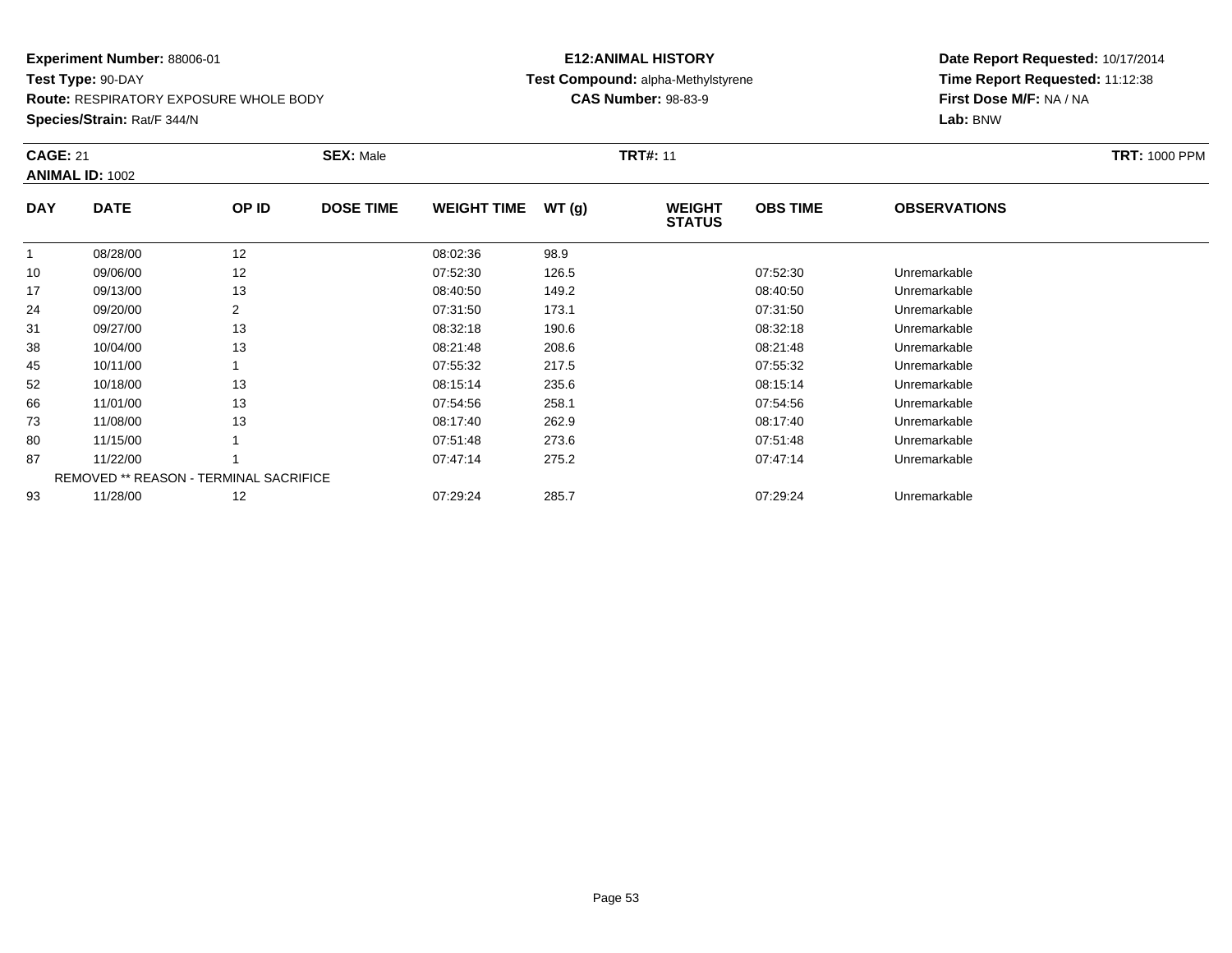**Test Type:** 90-DAY

**Route:** RESPIRATORY EXPOSURE WHOLE BODY

**Species/Strain:** Rat/F 344/N

#### **E12:ANIMAL HISTORY Test Compound:** alpha-Methylstyrene**CAS Number:** 98-83-9

| <b>CAGE: 21</b> | <b>ANIMAL ID: 1003</b>                 |       | <b>SEX: Male</b> |                    |       | <b>TRT#: 11</b>                |                 |                     | <b>TRT: 1000 PPM</b> |
|-----------------|----------------------------------------|-------|------------------|--------------------|-------|--------------------------------|-----------------|---------------------|----------------------|
| <b>DAY</b>      | <b>DATE</b>                            | OP ID | <b>DOSE TIME</b> | <b>WEIGHT TIME</b> | WT(g) | <b>WEIGHT</b><br><b>STATUS</b> | <b>OBS TIME</b> | <b>OBSERVATIONS</b> |                      |
|                 | 08/28/00                               | 12    |                  | 08:02:36           | 104.9 |                                |                 |                     |                      |
| 10              | 09/06/00                               | 12    |                  | 07:52:30           | 129.9 |                                | 07:52:30        | Unremarkable        |                      |
| 17              | 09/13/00                               | 13    |                  | 08:40:50           | 152.2 |                                | 08:40:50        | Unremarkable        |                      |
| 24              | 09/20/00                               | 2     |                  | 07:31:50           | 173.4 |                                | 07:31:50        | Unremarkable        |                      |
| 31              | 09/27/00                               | 13    |                  | 08:32:18           | 189.6 |                                | 08:32:18        | Unremarkable        |                      |
| 38              | 10/04/00                               | 13    |                  | 08:21:48           | 212.2 |                                | 08:21:48        | Unremarkable        |                      |
| 45              | 10/11/00                               |       |                  | 07:55:32           | 236.9 |                                | 07:55:32        | Unremarkable        |                      |
| 52              | 10/18/00                               | 13    |                  | 08:15:14           | 253.8 |                                | 08:15:14        | Unremarkable        |                      |
| 66              | 11/01/00                               | 13    |                  | 07:54:56           | 282.3 |                                | 07:54:56        | Unremarkable        |                      |
| 73              | 11/08/00                               | 13    |                  | 08:17:40           | 294.9 |                                | 08:17:40        | Unremarkable        |                      |
| 80              | 11/15/00                               |       |                  | 07:51:48           | 307.5 |                                | 07:51:48        | Unremarkable        |                      |
| 87              | 11/22/00                               |       |                  | 07:47:14           | 309.1 |                                | 07:47:14        | Unremarkable        |                      |
|                 | REMOVED ** REASON - TERMINAL SACRIFICE |       |                  |                    |       |                                |                 |                     |                      |
| 93              | 11/28/00                               | 12    |                  | 07:29:24           | 321.5 |                                | 07:29:24        | Unremarkable        |                      |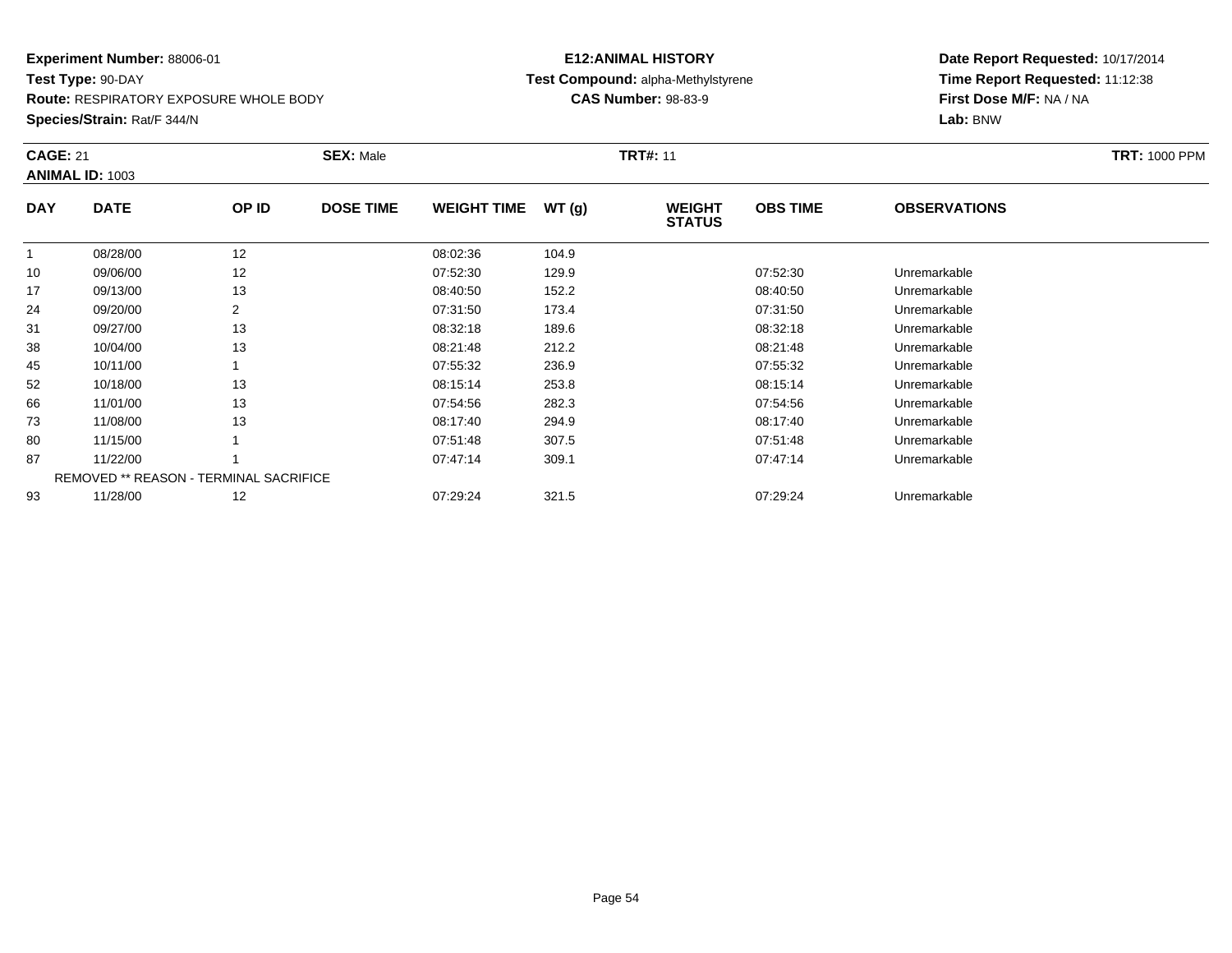**Test Type:** 90-DAY**Route:** RESPIRATORY EXPOSURE WHOLE BODY

**Species/Strain:** Rat/F 344/N

#### **E12:ANIMAL HISTORY Test Compound:** alpha-Methylstyrene**CAS Number:** 98-83-9

| <b>CAGE: 21</b> | <b>ANIMAL ID: 1004</b>                        |                | <b>SEX: Male</b> |                    |       | <b>TRT#: 11</b>                |                 |                     | <b>TRT: 1000 PPM</b> |
|-----------------|-----------------------------------------------|----------------|------------------|--------------------|-------|--------------------------------|-----------------|---------------------|----------------------|
| <b>DAY</b>      | <b>DATE</b>                                   | OP ID          | <b>DOSE TIME</b> | <b>WEIGHT TIME</b> | WT(g) | <b>WEIGHT</b><br><b>STATUS</b> | <b>OBS TIME</b> | <b>OBSERVATIONS</b> |                      |
|                 | 08/28/00                                      | 12             |                  | 08:02:36           | 79.0  |                                |                 |                     |                      |
| 10              | 09/06/00                                      | 12             |                  | 07:52:30           | 110.1 |                                | 07:52:30        | Unremarkable        |                      |
| 17              | 09/13/00                                      | 13             |                  | 08:40:50           | 132.8 |                                | 08:40:50        | Unremarkable        |                      |
| 24              | 09/20/00                                      | $\overline{2}$ |                  | 07:31:50           | 154.5 |                                | 07:31:50        | Unremarkable        |                      |
| 31              | 09/27/00                                      | 13             |                  | 08:32:18           | 182.8 |                                | 08:32:18        | Unremarkable        |                      |
| 38              | 10/04/00                                      | 13             |                  | 08:21:48           | 200.1 |                                | 08:21:48        | Unremarkable        |                      |
| 45              | 10/11/00                                      |                |                  | 07:55:32           | 213.9 |                                | 07:55:32        | Unremarkable        |                      |
| 52              | 10/18/00                                      | 13             |                  | 08:15:14           | 228.4 |                                | 08:15:14        | Unremarkable        |                      |
| 66              | 11/01/00                                      | 13             |                  | 07:54:56           | 253.2 |                                | 07:54:56        | Unremarkable        |                      |
| 73              | 11/08/00                                      | 13             |                  | 08:17:40           | 268.4 |                                | 08:17:40        | Unremarkable        |                      |
| 80              | 11/15/00                                      |                |                  | 07:51:48           | 280.6 |                                | 07:51:48        | Unremarkable        |                      |
| 87              | 11/22/00                                      |                |                  | 07:47:14           | 283.8 |                                | 07:47:14        | Unremarkable        |                      |
|                 | <b>REMOVED ** REASON - TERMINAL SACRIFICE</b> |                |                  |                    |       |                                |                 |                     |                      |
| 93              | 11/28/00                                      | 12             |                  | 07:29:24           | 298.5 |                                | 07:29:24        | Unremarkable        |                      |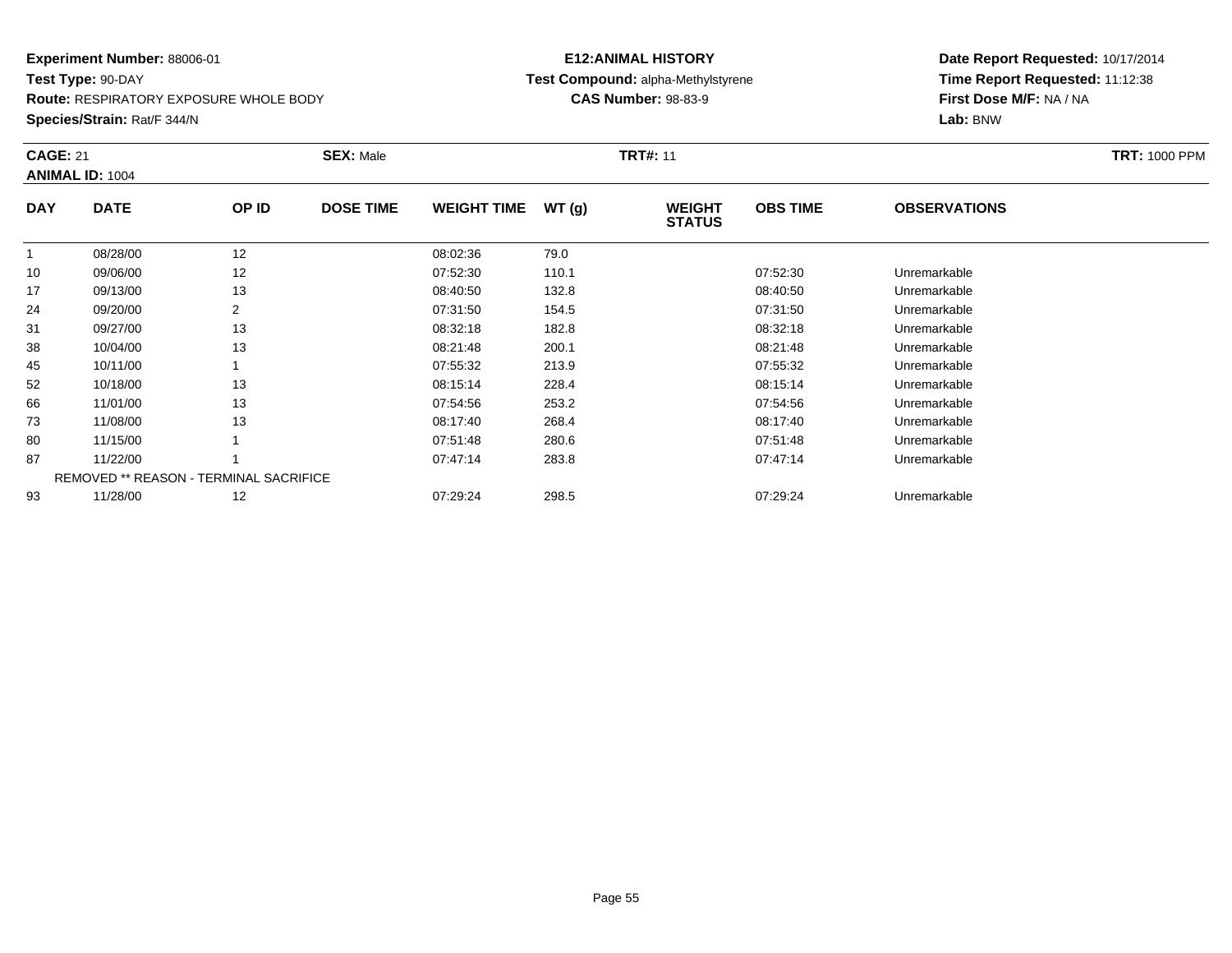**Test Type:** 90-DAY

**Route:** RESPIRATORY EXPOSURE WHOLE BODY

**Species/Strain:** Rat/F 344/N

#### **E12:ANIMAL HISTORY Test Compound:** alpha-Methylstyrene**CAS Number:** 98-83-9

| <b>CAGE: 21</b> | <b>ANIMAL ID: 1005</b>                 |                | <b>SEX: Male</b> |                    |       | <b>TRT#: 11</b>                |                 |                     | <b>TRT: 1000 PPM</b> |
|-----------------|----------------------------------------|----------------|------------------|--------------------|-------|--------------------------------|-----------------|---------------------|----------------------|
| <b>DAY</b>      | <b>DATE</b>                            | OP ID          | <b>DOSE TIME</b> | <b>WEIGHT TIME</b> | WT(g) | <b>WEIGHT</b><br><b>STATUS</b> | <b>OBS TIME</b> | <b>OBSERVATIONS</b> |                      |
| $\mathbf{1}$    | 08/28/00                               | 12             |                  | 08:02:36           | 77.1  |                                |                 |                     |                      |
| 10              | 09/06/00                               | 12             |                  | 07:52:30           | 105.3 |                                | 07:52:30        | Unremarkable        |                      |
| 17              | 09/13/00                               | 13             |                  | 08:40:50           | 134.7 |                                | 08:40:50        | Unremarkable        |                      |
| 24              | 09/20/00                               | $\overline{2}$ |                  | 07:31:50           | 161.3 |                                | 07:31:50        | Unremarkable        |                      |
| 31              | 09/27/00                               | 13             |                  | 08:32:18           | 182.3 |                                | 08:32:18        | Unremarkable        |                      |
| 38              | 10/04/00                               | 13             |                  | 08:21:48           | 199.5 |                                | 08:21:48        | Unremarkable        |                      |
| 45              | 10/11/00                               |                |                  | 07:55:32           | 215.2 |                                | 07:55:32        | Unremarkable        |                      |
| 52              | 10/18/00                               | 13             |                  | 08:15:14           | 227.2 |                                | 08:15:14        | Unremarkable        |                      |
| 66              | 11/01/00                               | 13             |                  | 07:54:56           | 261.9 |                                | 07:54:56        | Unremarkable        |                      |
| 73              | 11/08/00                               | 13             |                  | 08:17:40           | 273.8 |                                | 08:17:40        | Unremarkable        |                      |
| 80              | 11/15/00                               |                |                  | 07:51:48           | 284.1 |                                | 07:51:48        | Unremarkable        |                      |
| 87              | 11/22/00                               |                |                  | 07:47:14           | 285.6 |                                | 07:47:14        | Unremarkable        |                      |
|                 | REMOVED ** REASON - TERMINAL SACRIFICE |                |                  |                    |       |                                |                 |                     |                      |
| 93              | 11/28/00                               | 12             |                  | 07:29:24           | 300.4 |                                | 07:29:24        | Unremarkable        |                      |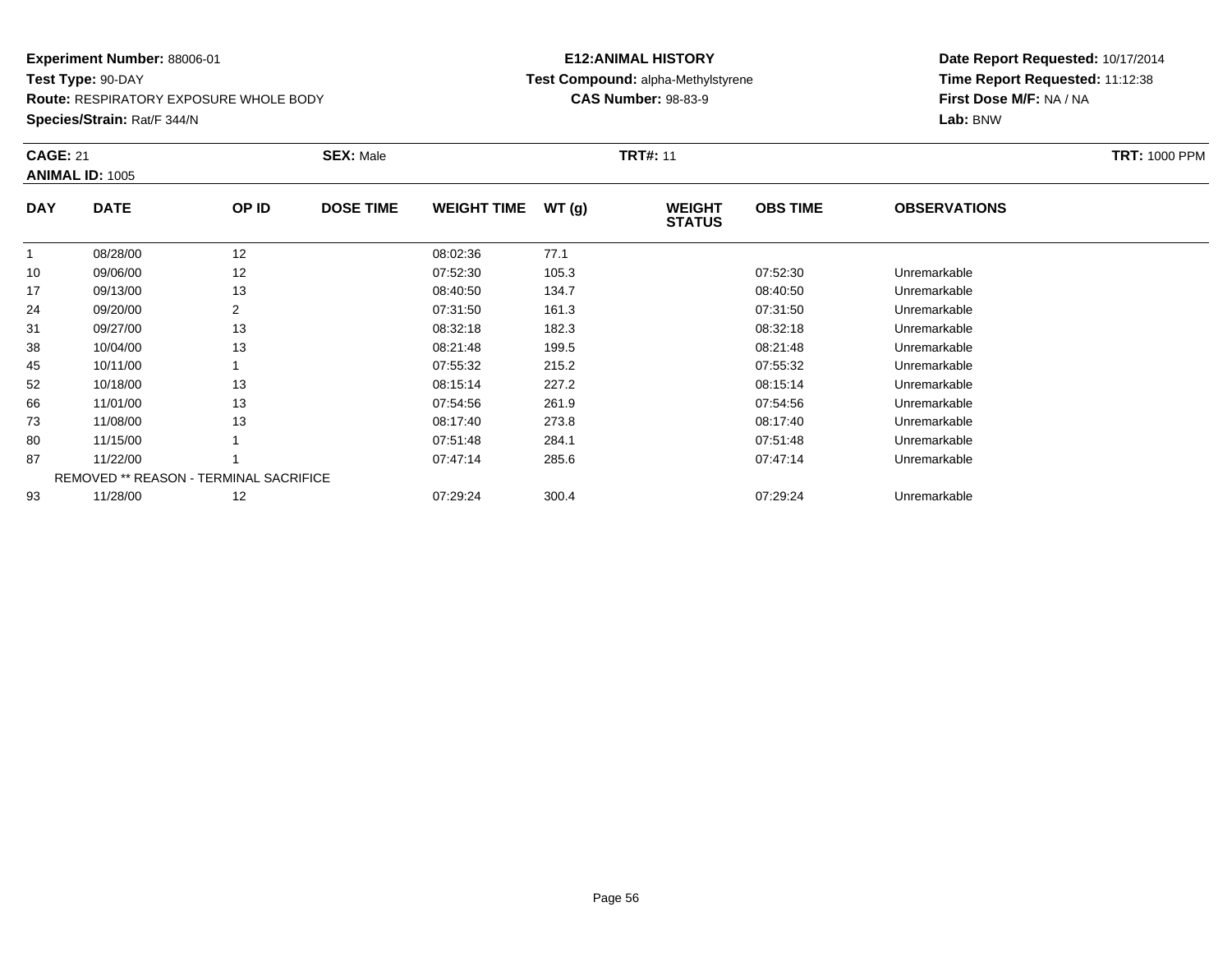**Test Type:** 90-DAY**Route:** RESPIRATORY EXPOSURE WHOLE BODY

**Species/Strain:** Rat/F 344/N

#### **E12:ANIMAL HISTORY Test Compound:** alpha-Methylstyrene**CAS Number:** 98-83-9

| <b>CAGE: 22</b> |                                               |       | <b>SEX: Male</b> |                    |       | <b>TRT#: 11</b>                |                 |                     | <b>TRT: 1000 PPM</b> |
|-----------------|-----------------------------------------------|-------|------------------|--------------------|-------|--------------------------------|-----------------|---------------------|----------------------|
| <b>DAY</b>      | <b>ANIMAL ID: 1006</b><br><b>DATE</b>         | OP ID | <b>DOSE TIME</b> | <b>WEIGHT TIME</b> | WT(g) | <b>WEIGHT</b><br><b>STATUS</b> | <b>OBS TIME</b> | <b>OBSERVATIONS</b> |                      |
| $\mathbf{1}$    | 08/28/00                                      | 12    |                  | 08:03:44           | 100.1 |                                |                 |                     |                      |
| 10              | 09/06/00                                      | 12    |                  | 07:53:14           | 132.6 |                                | 07:53:14        | Unremarkable        |                      |
| 17              | 09/13/00                                      | 13    |                  | 08:41:44           | 162.8 |                                | 08:41:44        | Unremarkable        |                      |
| 24              | 09/20/00                                      |       |                  | 07:32:32           | 189.1 |                                | 07:32:32        | Unremarkable        |                      |
| 31              | 09/27/00                                      | 13    |                  | 08:33:06           | 213.4 |                                | 08:33:06        | Unremarkable        |                      |
| 38              | 10/04/00                                      | 13    |                  | 08:22:54           | 230.5 |                                | 08:22:54        | Unremarkable        |                      |
| 45              | 10/11/00                                      |       |                  | 07:56:18           | 246.5 |                                | 07:56:18        | Unremarkable        |                      |
| 52              | 10/18/00                                      | 13    |                  | 08:16:22           | 261.5 |                                | 08:16:22        | Unremarkable        |                      |
| 66              | 11/01/00                                      | 13    |                  | 07:55:42           | 286.7 |                                | 07:55:42        | Unremarkable        |                      |
| 73              | 11/08/00                                      | 13    |                  | 08:18:28           | 296.8 |                                | 08:18:28        | Unremarkable        |                      |
| 80              | 11/15/00                                      |       |                  | 07:52:32           | 308.6 |                                | 07:52:32        | Unremarkable        |                      |
| 87              | 11/22/00                                      |       |                  | 07:48:02           | 304.6 |                                | 07:48:02        | Unremarkable        |                      |
|                 | <b>REMOVED ** REASON - TERMINAL SACRIFICE</b> |       |                  |                    |       |                                |                 |                     |                      |
| 93              | 11/28/00                                      | 12    |                  | 07:31:30           | 318.6 |                                | 07:31:30        | Unremarkable        |                      |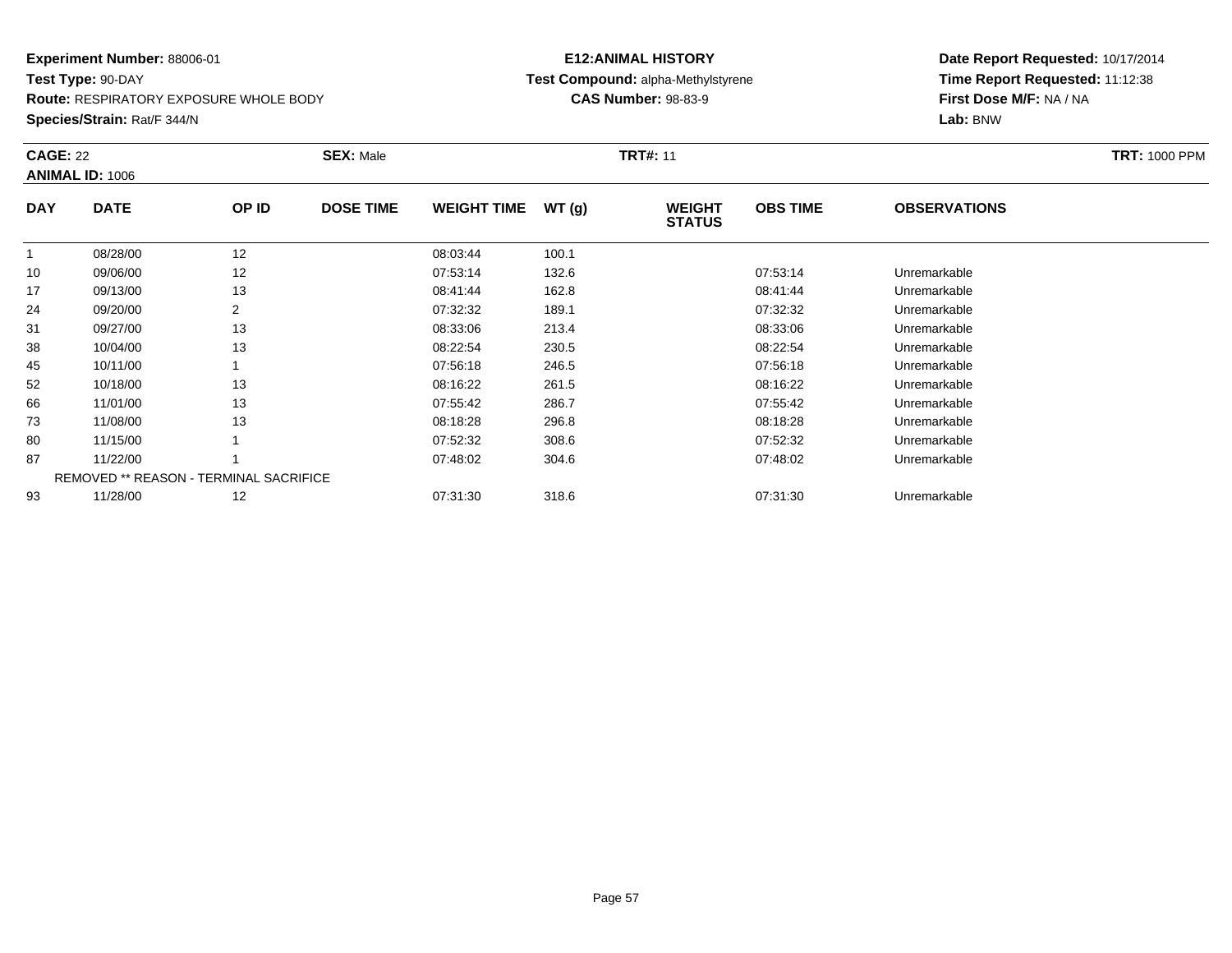**Test Type:** 90-DAY**Route:** RESPIRATORY EXPOSURE WHOLE BODY

**Species/Strain:** Rat/F 344/N

#### **E12:ANIMAL HISTORY Test Compound:** alpha-Methylstyrene**CAS Number:** 98-83-9

| <b>CAGE: 22</b> |                                               |       | <b>SEX: Male</b> |                    |       | <b>TRT#: 11</b>                |                 |                     | <b>TRT: 1000 PPM</b> |
|-----------------|-----------------------------------------------|-------|------------------|--------------------|-------|--------------------------------|-----------------|---------------------|----------------------|
|                 | <b>ANIMAL ID: 1007</b>                        |       |                  |                    |       |                                |                 |                     |                      |
| <b>DAY</b>      | <b>DATE</b>                                   | OP ID | <b>DOSE TIME</b> | <b>WEIGHT TIME</b> | WT(g) | <b>WEIGHT</b><br><b>STATUS</b> | <b>OBS TIME</b> | <b>OBSERVATIONS</b> |                      |
| $\mathbf{1}$    | 08/28/00                                      | 12    |                  | 08:03:44           | 99.2  |                                |                 |                     |                      |
| 10              | 09/06/00                                      | 12    |                  | 07:53:14           | 121.5 |                                | 07:53:14        | Unremarkable        |                      |
| 17              | 09/13/00                                      | 13    |                  | 08:41:44           | 146.1 |                                | 08:41:44        | Unremarkable        |                      |
| 24              | 09/20/00                                      |       |                  | 07:32:32           | 165.2 |                                | 07:32:32        | Unremarkable        |                      |
| 31              | 09/27/00                                      | 13    |                  | 08:33:06           | 188.2 |                                | 08:33:06        | Unremarkable        |                      |
| 38              | 10/04/00                                      | 13    |                  | 08:22:54           | 209.8 |                                | 08:22:54        | Unremarkable        |                      |
| 45              | 10/11/00                                      |       |                  | 07:56:18           | 229.1 |                                | 07:56:18        | Unremarkable        |                      |
| 52              | 10/18/00                                      | 13    |                  | 08:16:22           | 245.5 |                                | 08:16:22        | Unremarkable        |                      |
| 66              | 11/01/00                                      | 13    |                  | 07:55:42           | 272.8 |                                | 07:55:42        | Unremarkable        |                      |
| 73              | 11/08/00                                      | 13    |                  | 08:18:28           | 289.3 |                                | 08:18:28        | Unremarkable        |                      |
| 80              | 11/15/00                                      |       |                  | 07:52:32           | 295.4 |                                | 07:52:32        | Unremarkable        |                      |
| 87              | 11/22/00                                      |       |                  | 07:48:02           | 296.5 |                                | 07:48:02        | Unremarkable        |                      |
|                 | <b>REMOVED ** REASON - TERMINAL SACRIFICE</b> |       |                  |                    |       |                                |                 |                     |                      |
| 93              | 11/28/00                                      | 12    |                  | 07:31:30           | 310.2 |                                | 07:31:30        | Unremarkable        |                      |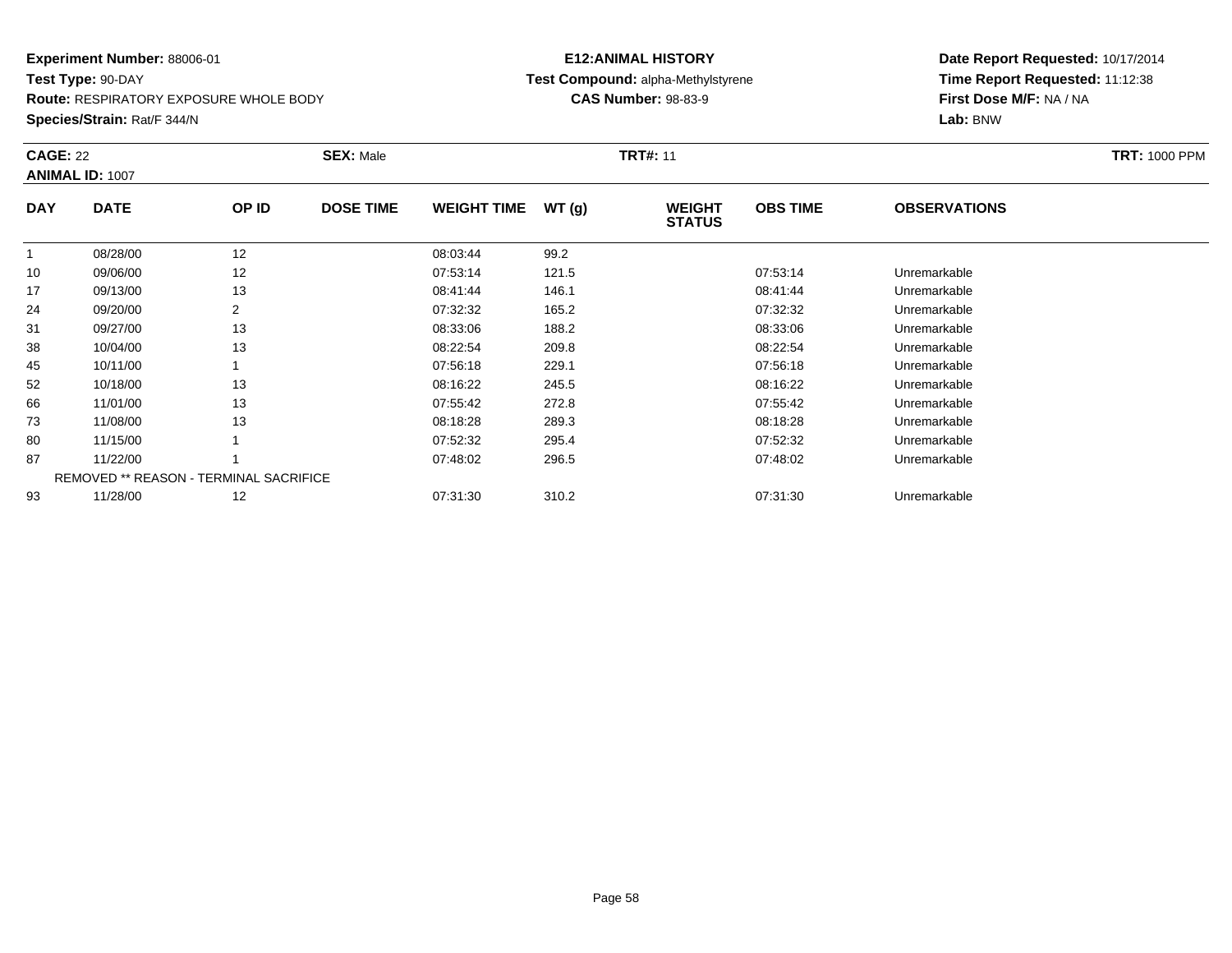**Test Type:** 90-DAY**Route:** RESPIRATORY EXPOSURE WHOLE BODY

**Species/Strain:** Rat/F 344/N

#### **E12:ANIMAL HISTORY Test Compound:** alpha-Methylstyrene**CAS Number:** 98-83-9

| <b>CAGE: 22</b> |                                        |       | <b>SEX: Male</b> |                    |       | <b>TRT#: 11</b>                |                 |                     | <b>TRT: 1000 PPM</b> |
|-----------------|----------------------------------------|-------|------------------|--------------------|-------|--------------------------------|-----------------|---------------------|----------------------|
|                 | <b>ANIMAL ID: 1008</b>                 |       |                  |                    |       |                                |                 |                     |                      |
| <b>DAY</b>      | <b>DATE</b>                            | OP ID | <b>DOSE TIME</b> | <b>WEIGHT TIME</b> | WT(g) | <b>WEIGHT</b><br><b>STATUS</b> | <b>OBS TIME</b> | <b>OBSERVATIONS</b> |                      |
|                 | 08/28/00                               | 12    |                  | 08:03:44           | 113.2 |                                |                 |                     |                      |
| 10              | 09/06/00                               | 12    |                  | 07:53:14           | 138.7 |                                | 07:53:14        | Unremarkable        |                      |
| 17              | 09/13/00                               | 13    |                  | 08:41:44           | 162.8 |                                | 08:41:44        | Unremarkable        |                      |
| 24              | 09/20/00                               | 2     |                  | 07:32:32           | 189.6 |                                | 07:32:32        | Unremarkable        |                      |
| 31              | 09/27/00                               | 13    |                  | 08:33:06           | 216.5 |                                | 08:33:06        | Unremarkable        |                      |
| 38              | 10/04/00                               | 13    |                  | 08:22:54           | 244.6 |                                | 08:22:54        | Unremarkable        |                      |
| 45              | 10/11/00                               |       |                  | 07:56:18           | 260.2 |                                | 07:56:18        | Unremarkable        |                      |
| 52              | 10/18/00                               | 13    |                  | 08:16:22           | 278.0 |                                | 08:16:22        | Unremarkable        |                      |
| 66              | 11/01/00                               | 13    |                  | 07:55:42           | 309.2 |                                | 07:55:42        | Unremarkable        |                      |
| 73              | 11/08/00                               | 13    |                  | 08:18:28           | 322.0 |                                | 08:18:28        | Unremarkable        |                      |
| 80              | 11/15/00                               |       |                  | 07:52:32           | 332.8 |                                | 07:52:32        | Unremarkable        |                      |
| 87              | 11/22/00                               |       |                  | 07:48:02           | 334.9 |                                | 07:48:02        | Unremarkable        |                      |
|                 | REMOVED ** REASON - TERMINAL SACRIFICE |       |                  |                    |       |                                |                 |                     |                      |
| 93              | 11/28/00                               | 12    |                  | 07:31:30           | 347.5 |                                | 07:31:30        | Unremarkable        |                      |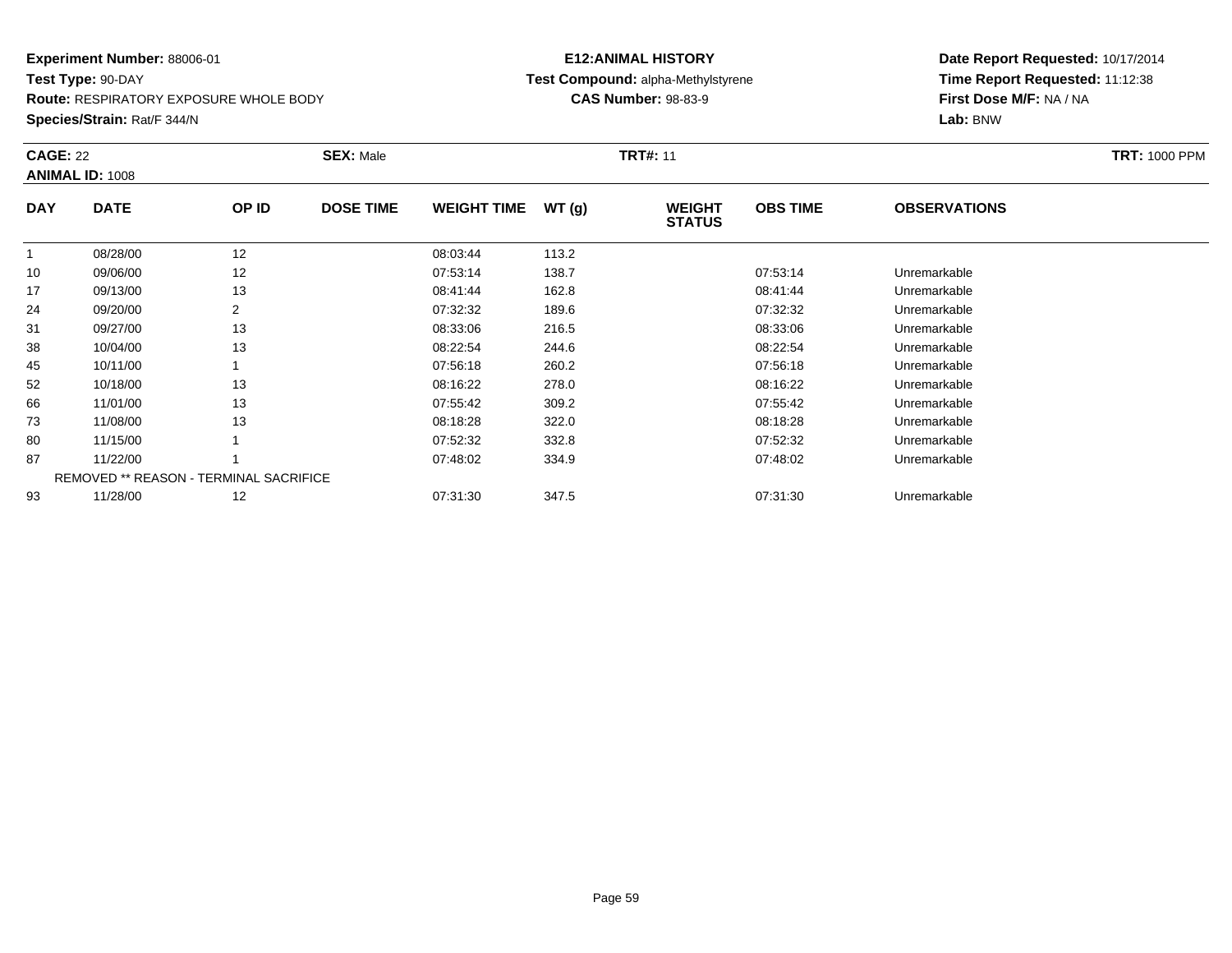**Test Type:** 90-DAY**Route:** RESPIRATORY EXPOSURE WHOLE BODY

**Species/Strain:** Rat/F 344/N

#### **E12:ANIMAL HISTORY Test Compound:** alpha-Methylstyrene**CAS Number:** 98-83-9

| <b>CAGE: 22</b> | <b>ANIMAL ID: 1009</b>                        |       | <b>SEX: Male</b> |                    |       | <b>TRT#: 11</b>                |                 |                     | <b>TRT: 1000 PPM</b> |
|-----------------|-----------------------------------------------|-------|------------------|--------------------|-------|--------------------------------|-----------------|---------------------|----------------------|
| <b>DAY</b>      | <b>DATE</b>                                   | OP ID | <b>DOSE TIME</b> | <b>WEIGHT TIME</b> | WT(g) | <b>WEIGHT</b><br><b>STATUS</b> | <b>OBS TIME</b> | <b>OBSERVATIONS</b> |                      |
| $\mathbf{1}$    | 08/28/00                                      | 12    |                  | 08:03:44           | 72.8  |                                |                 |                     |                      |
| 10              | 09/06/00                                      | 12    |                  | 07:53:14           | 103.0 |                                | 07:53:14        | Unremarkable        |                      |
| 17              | 09/13/00                                      | 13    |                  | 08:41:44           | 126.4 |                                | 08:41:44        | Unremarkable        |                      |
| 24              | 09/20/00                                      |       |                  | 07:32:32           | 155.8 |                                | 07:32:32        | Unremarkable        |                      |
| 31              | 09/27/00                                      | 13    |                  | 08:33:06           | 184.4 |                                | 08:33:06        | Unremarkable        |                      |
| 38              | 10/04/00                                      | 13    |                  | 08:22:54           | 214.6 |                                | 08:22:54        | Unremarkable        |                      |
| 45              | 10/11/00                                      |       |                  | 07:56:18           | 236.3 |                                | 07:56:18        | Unremarkable        |                      |
| 52              | 10/18/00                                      | 13    |                  | 08:16:22           | 249.9 |                                | 08:16:22        | Unremarkable        |                      |
| 66              | 11/01/00                                      | 13    |                  | 07:55:42           | 277.7 |                                | 07:55:42        | Unremarkable        |                      |
| 73              | 11/08/00                                      | 13    |                  | 08:18:28           | 289.0 |                                | 08:18:28        | Unremarkable        |                      |
| 80              | 11/15/00                                      |       |                  | 07:52:32           | 304.7 |                                | 07:52:32        | Unremarkable        |                      |
| 87              | 11/22/00                                      |       |                  | 07:48:02           | 306.4 |                                | 07:48:02        | Unremarkable        |                      |
|                 | <b>REMOVED ** REASON - TERMINAL SACRIFICE</b> |       |                  |                    |       |                                |                 |                     |                      |
| 93              | 11/28/00                                      | 12    |                  | 07:31:30           | 318.8 |                                | 07:31:30        | Unremarkable        |                      |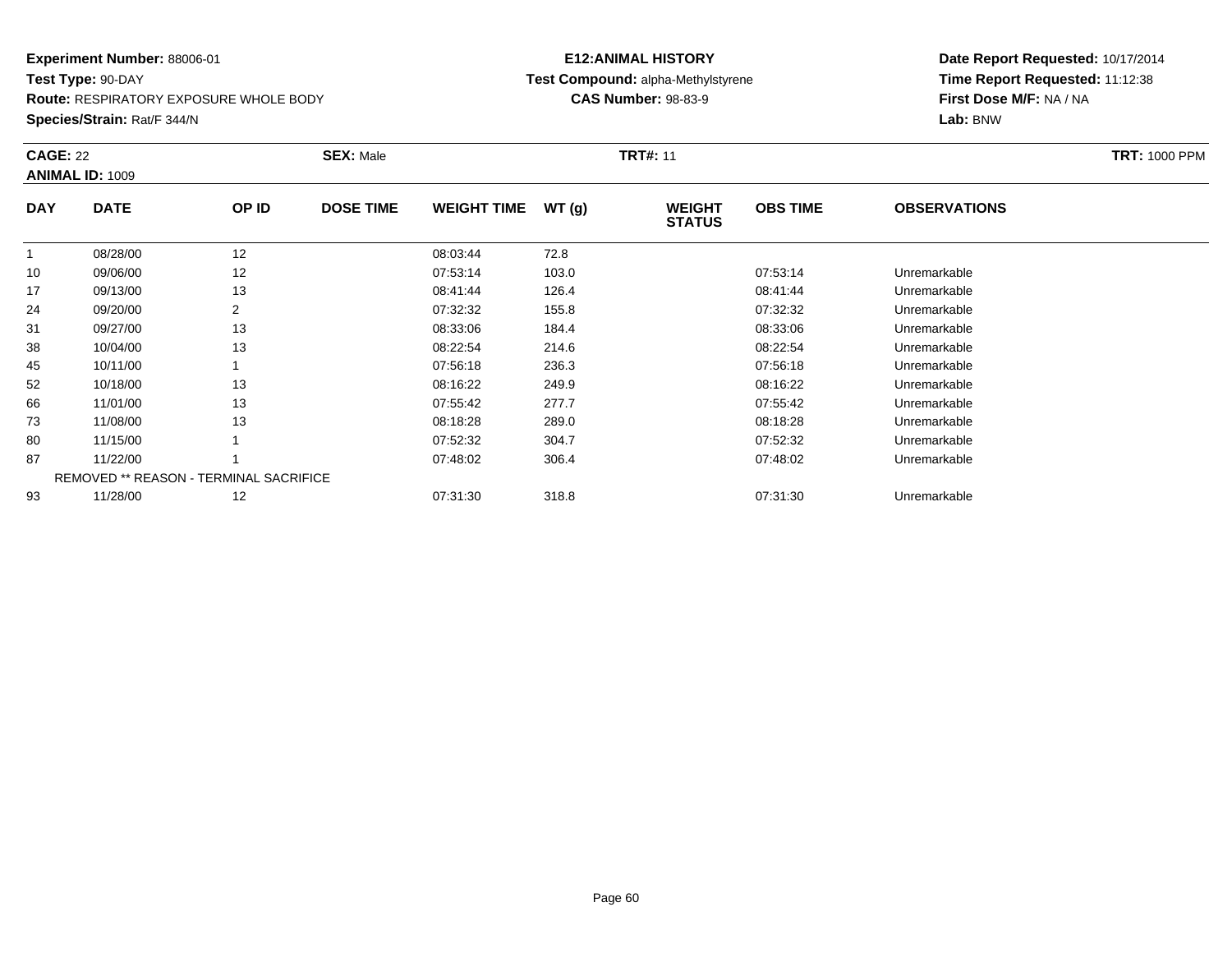**Test Type:** 90-DAY**Route:** RESPIRATORY EXPOSURE WHOLE BODY

**Species/Strain:** Rat/F 344/N

#### **E12:ANIMAL HISTORY Test Compound:** alpha-Methylstyrene**CAS Number:** 98-83-9

| <b>CAGE: 22</b> | <b>ANIMAL ID: 1010</b> |                                               | <b>SEX: Male</b> |                    |       | <b>TRT#: 11</b>                |                 |                     | <b>TRT: 1000 PPM</b> |
|-----------------|------------------------|-----------------------------------------------|------------------|--------------------|-------|--------------------------------|-----------------|---------------------|----------------------|
| <b>DAY</b>      | <b>DATE</b>            | OP ID                                         | <b>DOSE TIME</b> | <b>WEIGHT TIME</b> | WT(g) | <b>WEIGHT</b><br><b>STATUS</b> | <b>OBS TIME</b> | <b>OBSERVATIONS</b> |                      |
|                 | 08/28/00               | 12                                            |                  | 08:03:44           | 71.9  |                                |                 |                     |                      |
| 10              | 09/06/00               | 12                                            |                  | 07:53:14           | 105.8 |                                | 07:53:14        | Unremarkable        |                      |
| 17              | 09/13/00               | 13                                            |                  | 08:41:44           | 139.0 |                                | 08:41:44        | Unremarkable        |                      |
| 24              | 09/20/00               | 2                                             |                  | 07:32:32           | 167.4 |                                | 07:32:32        | Unremarkable        |                      |
| 31              | 09/27/00               | 13                                            |                  | 08:33:06           | 197.6 |                                | 08:33:06        | Unremarkable        |                      |
| 38              | 10/04/00               | 13                                            |                  | 08:22:54           | 218.3 |                                | 08:22:54        | Unremarkable        |                      |
| 45              | 10/11/00               |                                               |                  | 07:56:18           | 232.4 |                                | 07:56:18        | Unremarkable        |                      |
| 52              | 10/18/00               | 13                                            |                  | 08:16:22           | 245.5 |                                | 08:16:22        | Unremarkable        |                      |
| 66              | 11/01/00               | 13                                            |                  | 07:55:42           | 275.8 |                                | 07:55:42        | Unremarkable        |                      |
| 73              | 11/08/00               | 13                                            |                  | 08:18:28           | 290.4 |                                | 08:18:28        | Unremarkable        |                      |
| 80              | 11/15/00               |                                               |                  | 07:52:32           | 298.7 |                                | 07:52:32        | Unremarkable        |                      |
| 87              | 11/22/00               |                                               |                  | 07:48:02           | 302.8 |                                | 07:48:02        | Unremarkable        |                      |
|                 |                        | <b>REMOVED ** REASON - TERMINAL SACRIFICE</b> |                  |                    |       |                                |                 |                     |                      |
| 93              | 11/28/00               | 12                                            |                  | 07:31:30           | 317.3 |                                | 07:31:30        | Unremarkable        |                      |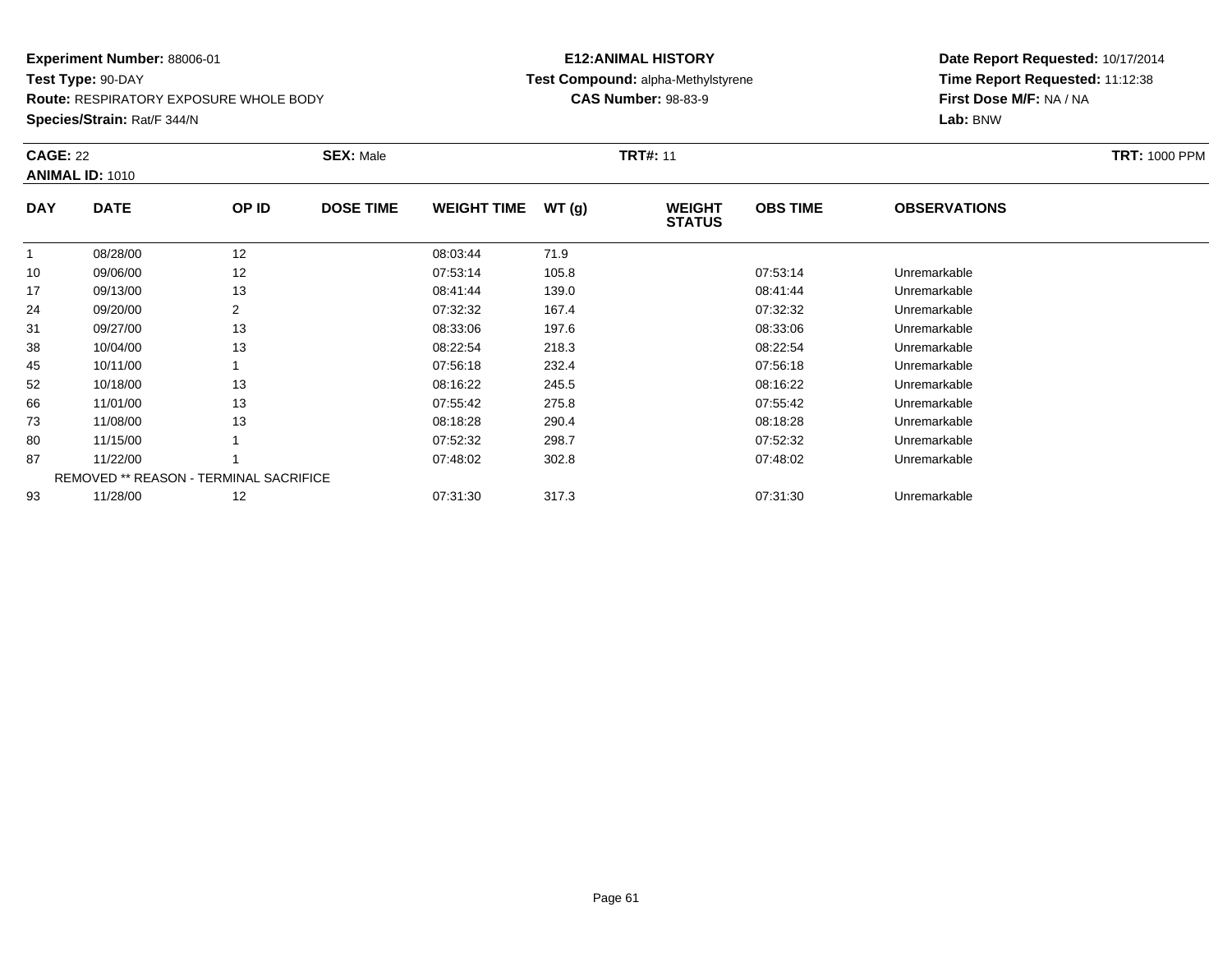**Test Type:** 90-DAY**Route:** RESPIRATORY EXPOSURE WHOLE BODY

**Species/Strain:** Rat/F 344/N

#### **E12:ANIMAL HISTORY Test Compound:** alpha-Methylstyrene**CAS Number:** 98-83-9

|              | CAGE: 3<br><b>ANIMAL ID: 101</b>       |       | <b>SEX: Female</b> |                    |       |                                | <b>TRT#:</b> 2  |                     |  |  |
|--------------|----------------------------------------|-------|--------------------|--------------------|-------|--------------------------------|-----------------|---------------------|--|--|
| <b>DAY</b>   | <b>DATE</b>                            | OP ID | <b>DOSE TIME</b>   | <b>WEIGHT TIME</b> | WT(g) | <b>WEIGHT</b><br><b>STATUS</b> | <b>OBS TIME</b> | <b>OBSERVATIONS</b> |  |  |
| $\mathbf{1}$ | 08/29/00                               | 12    |                    | 06:42:00           | 101.1 |                                |                 |                     |  |  |
| 9            | 09/06/00                               | 12    |                    | 06:50:40           | 122.0 |                                | 06:50:40        | Unremarkable        |  |  |
| 16           | 09/13/00                               | 13    |                    | 07:32:36           | 135.0 |                                | 07:32:36        | Unremarkable        |  |  |
| 23           | 09/20/00                               | 2     |                    | 06:36:38           | 153.9 |                                | 06:36:38        | Unremarkable        |  |  |
| 30           | 09/27/00                               | 13    |                    | 07:19:48           | 164.1 |                                | 07:19:48        | Unremarkable        |  |  |
| 37           | 10/04/00                               | 13    |                    | 07:17:06           | 177.6 |                                | 07:17:06        | Unremarkable        |  |  |
| 44           | 10/11/00                               |       |                    | 06:39:22           | 185.3 |                                | 06:39:22        | Unremarkable        |  |  |
| 51           | 10/18/00                               | 13    |                    | 06:42:00           | 191.9 |                                | 06:42:00        | Unremarkable        |  |  |
| 65           | 11/01/00                               | 13    |                    | 06:54:22           | 196.0 |                                | 06:54:22        | Unremarkable        |  |  |
| 72           | 11/08/00                               | 13    |                    | 07:24:24           | 205.0 |                                | 07:24:24        | Unremarkable        |  |  |
| 79           | 11/15/00                               |       |                    | 06:47:00           | 206.8 |                                | 06:47:00        | Unremarkable        |  |  |
| 86           | 11/22/00                               |       |                    | 06:52:44           | 209.2 |                                | 06:52:44        | Unremarkable        |  |  |
|              | REMOVED ** REASON - TERMINAL SACRIFICE |       |                    |                    |       |                                |                 |                     |  |  |
| 93           | 11/29/00                               | 12    |                    | 06:54:18           | 217.8 |                                | 06:54:18        | Unremarkable        |  |  |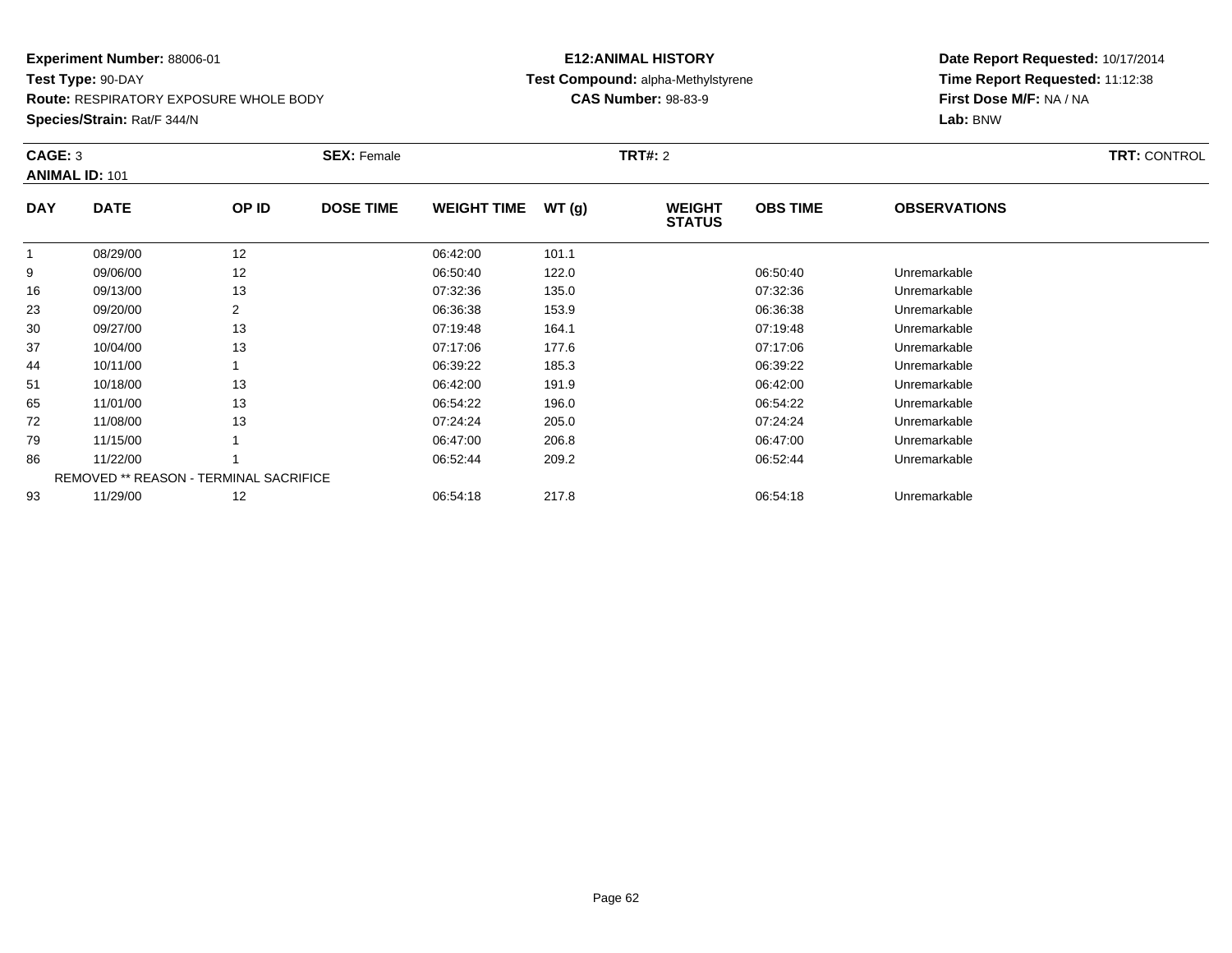**Test Type:** 90-DAY**Route:** RESPIRATORY EXPOSURE WHOLE BODY

#### **Species/Strain:** Rat/F 344/N

#### **E12:ANIMAL HISTORY Test Compound:** alpha-Methylstyrene**CAS Number:** 98-83-9

|            | CAGE: 3<br><b>ANIMAL ID: 102</b>              |       | <b>SEX: Female</b> |                    |       | <b>TRT#:</b> 2                 | <b>TRT: CONTROL</b> |                     |  |
|------------|-----------------------------------------------|-------|--------------------|--------------------|-------|--------------------------------|---------------------|---------------------|--|
| <b>DAY</b> | <b>DATE</b>                                   | OP ID | <b>DOSE TIME</b>   | <b>WEIGHT TIME</b> | WT(g) | <b>WEIGHT</b><br><b>STATUS</b> | <b>OBS TIME</b>     | <b>OBSERVATIONS</b> |  |
|            | 08/29/00                                      | 12    |                    | 06:42:00           | 74.7  |                                |                     |                     |  |
| 9          | 09/06/00                                      | 12    |                    | 06:50:40           | 96.4  |                                | 06:50:40            | Unremarkable        |  |
| 16         | 09/13/00                                      | 13    |                    | 07:32:36           | 111.8 |                                | 07:32:36            | Unremarkable        |  |
| 23         | 09/20/00                                      | 2     |                    | 06:36:38           | 127.2 |                                | 06:36:38            | Unremarkable        |  |
| 30         | 09/27/00                                      | 13    |                    | 07:19:48           | 136.9 |                                | 07:19:48            | Unremarkable        |  |
| 37         | 10/04/00                                      | 13    |                    | 07:17:06           | 144.8 |                                | 07:17:06            | Unremarkable        |  |
| 44         | 10/11/00                                      |       |                    | 06:39:22           | 154.3 |                                | 06:39:22            | Unremarkable        |  |
| 51         | 10/18/00                                      | 13    |                    | 06:42:00           | 162.8 |                                | 06:42:00            | Unremarkable        |  |
| 65         | 11/01/00                                      | 13    |                    | 06:54:22           | 172.3 |                                | 06:54:22            | Unremarkable        |  |
| 72         | 11/08/00                                      | 13    |                    | 07:24:24           | 175.8 |                                | 07:24:24            | Unremarkable        |  |
| 79         | 11/15/00                                      |       |                    | 06:47:00           | 183.8 |                                | 06:47:00            | Unremarkable        |  |
| 86         | 11/22/00                                      |       |                    | 06:52:44           | 180.4 |                                | 06:52:44            | Unremarkable        |  |
|            | <b>REMOVED ** REASON - TERMINAL SACRIFICE</b> |       |                    |                    |       |                                |                     |                     |  |
| 93         | 11/29/00                                      | 12    |                    | 06:54:18           | 193.2 |                                | 06:54:18            | Unremarkable        |  |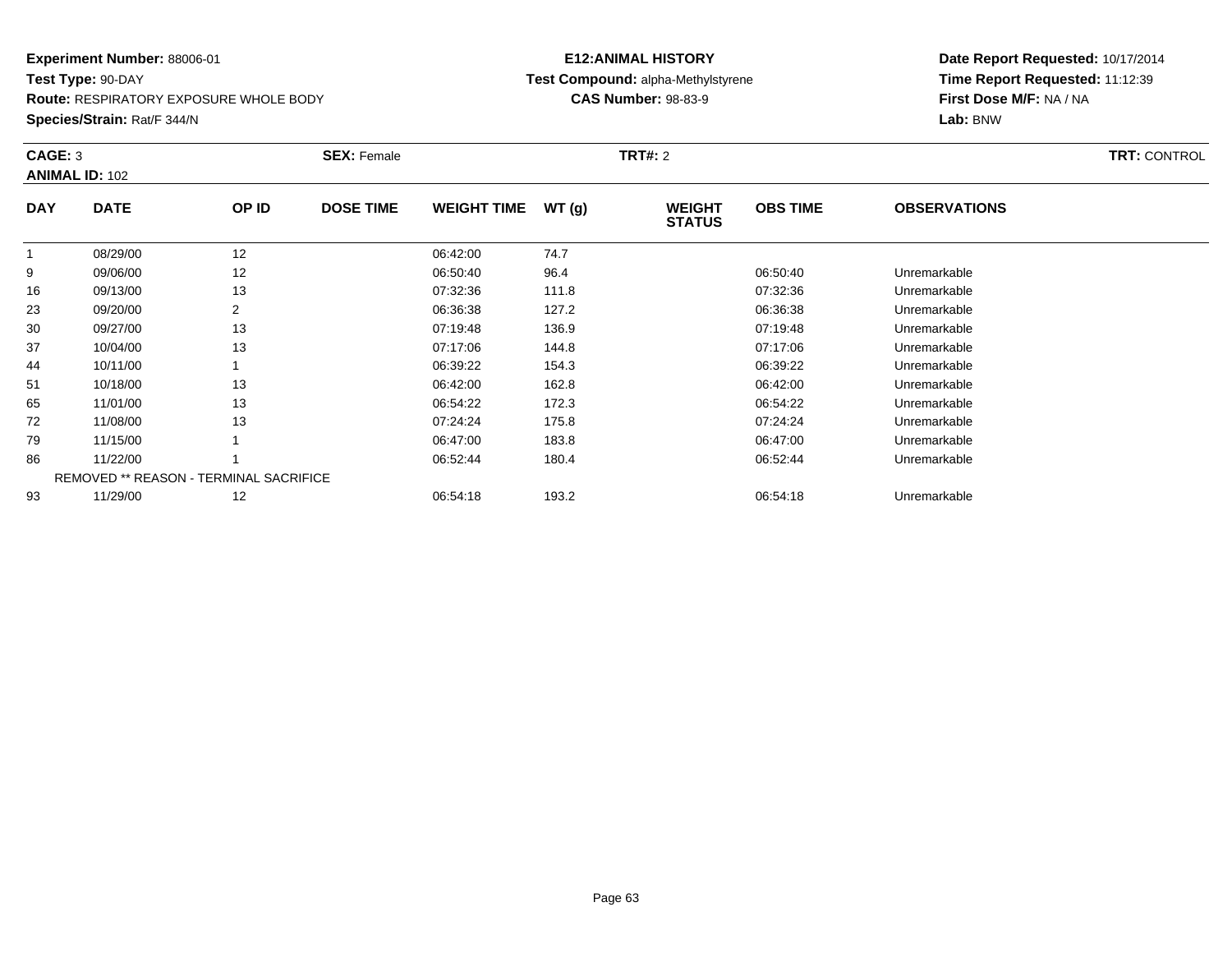**Test Type:** 90-DAY**Route:** RESPIRATORY EXPOSURE WHOLE BODY

#### **Species/Strain:** Rat/F 344/N

#### **E12:ANIMAL HISTORY Test Compound:** alpha-Methylstyrene**CAS Number:** 98-83-9

|            | CAGE: 3                                |       | <b>SEX: Female</b> |                    | <b>TRT: CONTROL</b> |                                |                 |                     |  |
|------------|----------------------------------------|-------|--------------------|--------------------|---------------------|--------------------------------|-----------------|---------------------|--|
|            | <b>ANIMAL ID: 103</b>                  |       |                    |                    |                     |                                |                 |                     |  |
| <b>DAY</b> | <b>DATE</b>                            | OP ID | <b>DOSE TIME</b>   | <b>WEIGHT TIME</b> | WT(g)               | <b>WEIGHT</b><br><b>STATUS</b> | <b>OBS TIME</b> | <b>OBSERVATIONS</b> |  |
|            | 08/29/00                               | 12    |                    | 06:42:00           | 86.3                |                                |                 |                     |  |
| 9          | 09/06/00                               | 12    |                    | 06:50:40           | 111.4               |                                | 06:50:40        | Unremarkable        |  |
| 16         | 09/13/00                               | 13    |                    | 07:32:36           | 130.1               |                                | 07:32:36        | Unremarkable        |  |
| 23         | 09/20/00                               | 2     |                    | 06:36:38           | 142.0               |                                | 06:36:38        | Unremarkable        |  |
| 30         | 09/27/00                               | 13    |                    | 07:19:48           | 156.7               |                                | 07:19:48        | Unremarkable        |  |
| 37         | 10/04/00                               | 13    |                    | 07:17:06           | 172.2               |                                | 07:17:06        | Unremarkable        |  |
| 44         | 10/11/00                               |       |                    | 06:39:22           | 181.9               |                                | 06:39:22        | Unremarkable        |  |
| 51         | 10/18/00                               | 13    |                    | 06:42:00           | 193.2               |                                | 06:42:00        | Unremarkable        |  |
| 65         | 11/01/00                               | 13    |                    | 06:54:22           | 202.3               |                                | 06:54:22        | Unremarkable        |  |
| 72         | 11/08/00                               | 13    |                    | 07:24:24           | 207.6               |                                | 07:24:24        | Unremarkable        |  |
| 79         | 11/15/00                               |       |                    | 06:47:00           | 210.1               |                                | 06:47:00        | Unremarkable        |  |
| 86         | 11/22/00                               |       |                    | 06:52:44           | 209.9               |                                | 06:52:44        | Unremarkable        |  |
|            | REMOVED ** REASON - TERMINAL SACRIFICE |       |                    |                    |                     |                                |                 |                     |  |
| 93         | 11/29/00                               | 12    |                    | 06:54:18           | 216.5               |                                | 06:54:18        | Unremarkable        |  |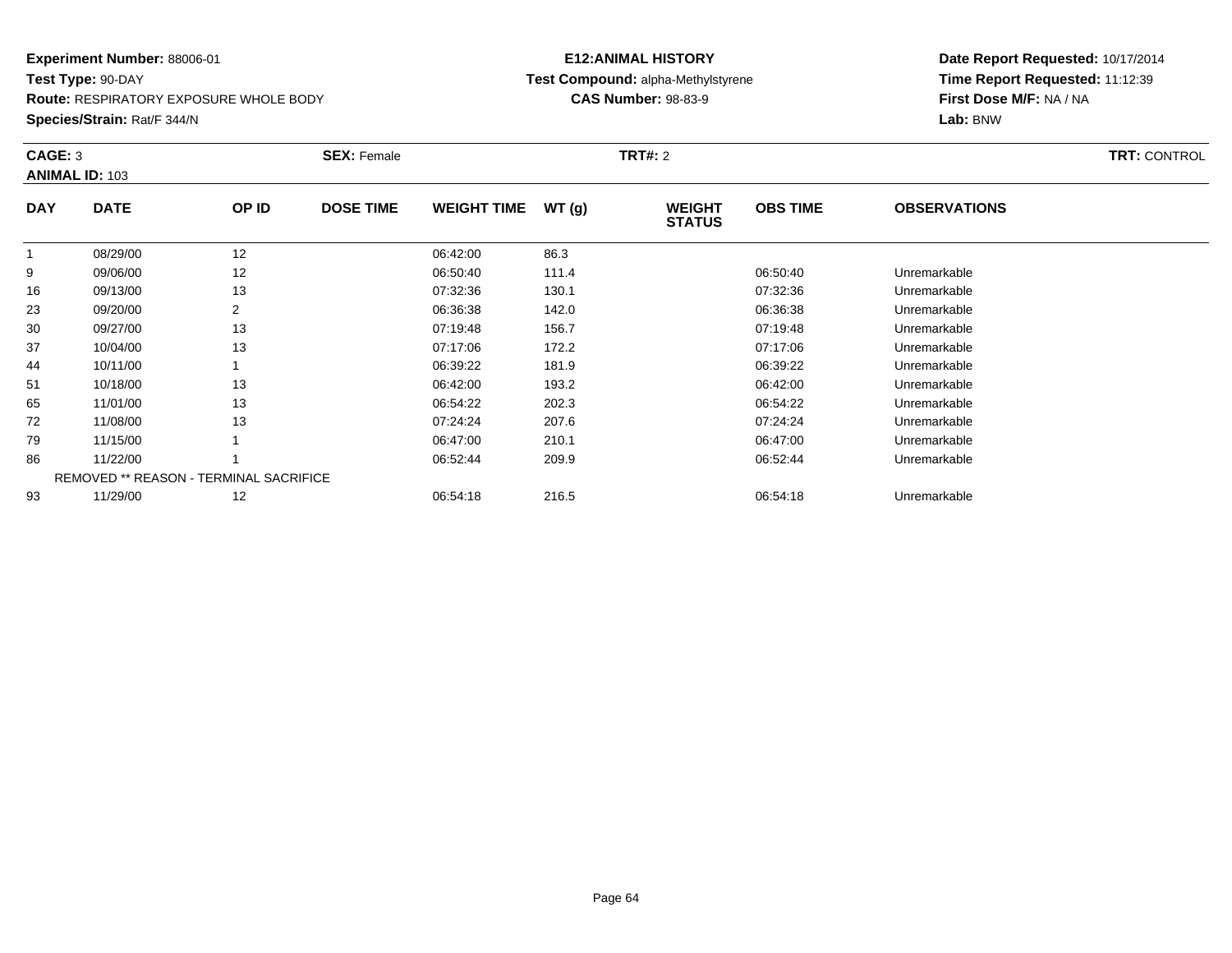**Test Type:** 90-DAY**Route:** RESPIRATORY EXPOSURE WHOLE BODY

#### **Species/Strain:** Rat/F 344/N

#### **E12:ANIMAL HISTORY Test Compound:** alpha-Methylstyrene**CAS Number:** 98-83-9

|            | CAGE: 3                                       |                | <b>SEX: Female</b> |                    | <b>TRT: CONTROL</b> |                                |                 |                     |  |
|------------|-----------------------------------------------|----------------|--------------------|--------------------|---------------------|--------------------------------|-----------------|---------------------|--|
|            | <b>ANIMAL ID: 104</b>                         |                |                    |                    |                     |                                |                 |                     |  |
| <b>DAY</b> | <b>DATE</b>                                   | OP ID          | <b>DOSE TIME</b>   | <b>WEIGHT TIME</b> | WT(g)               | <b>WEIGHT</b><br><b>STATUS</b> | <b>OBS TIME</b> | <b>OBSERVATIONS</b> |  |
|            | 08/29/00                                      | 12             |                    | 06:42:00           | 84.5                |                                |                 |                     |  |
| 9          | 09/06/00                                      | 12             |                    | 06:50:40           | 107.0               |                                | 06:50:40        | Unremarkable        |  |
| 16         | 09/13/00                                      | 13             |                    | 07:32:36           | 118.1               |                                | 07:32:36        | Unremarkable        |  |
| 23         | 09/20/00                                      | $\overline{2}$ |                    | 06:36:38           | 132.2               |                                | 06:36:38        | Unremarkable        |  |
| 30         | 09/27/00                                      | 13             |                    | 07:19:48           | 142.2               |                                | 07:19:48        | Unremarkable        |  |
| 37         | 10/04/00                                      | 13             |                    | 07:17:06           | 141.0               |                                | 07:17:06        | Unremarkable        |  |
| 44         | 10/11/00                                      |                |                    | 06:39:22           | 160.3               |                                | 06:39:22        | Unremarkable        |  |
| 51         | 10/18/00                                      | 13             |                    | 06:42:00           | 158.3               |                                | 06:42:00        | Unremarkable        |  |
| 65         | 11/01/00                                      | 13             |                    | 06:54:22           | 177.0               |                                | 06:54:22        | Unremarkable        |  |
| 72         | 11/08/00                                      | 13             |                    | 07:24:24           | 181.5               |                                | 07:24:24        | Unremarkable        |  |
| 79         | 11/15/00                                      |                |                    | 06:47:00           | 188.0               |                                | 06:47:00        | Unremarkable        |  |
| 86         | 11/22/00                                      |                |                    | 06:52:44           | 180.7               |                                | 06:52:44        | Unremarkable        |  |
|            | <b>REMOVED ** REASON - TERMINAL SACRIFICE</b> |                |                    |                    |                     |                                |                 |                     |  |
| 93         | 11/29/00                                      | 12             |                    | 06:54:18           | 187.0               |                                | 06:54:18        | Unremarkable        |  |
|            |                                               |                |                    |                    |                     |                                |                 |                     |  |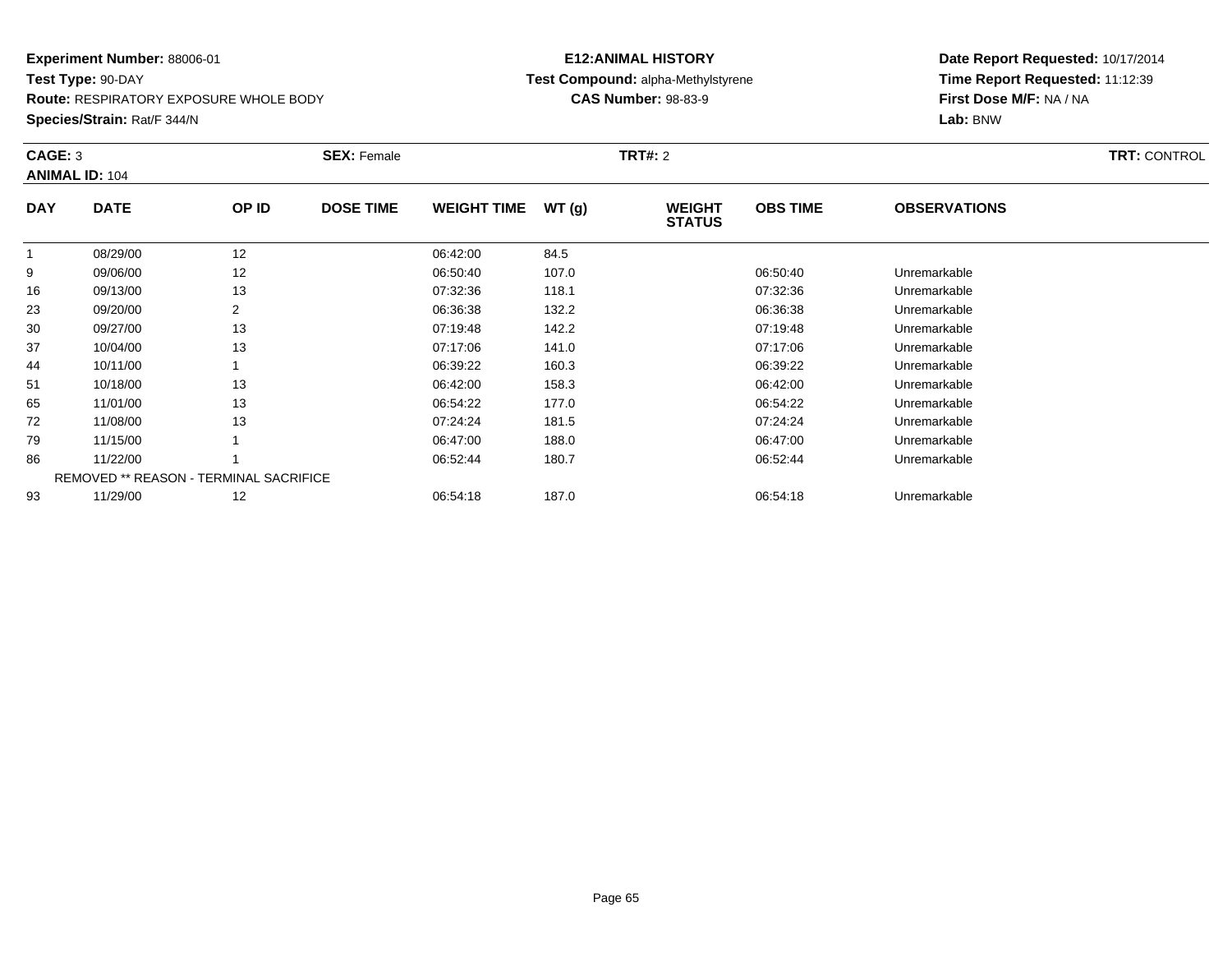**Test Type:** 90-DAY**Route:** RESPIRATORY EXPOSURE WHOLE BODY

#### **Species/Strain:** Rat/F 344/N

#### **E12:ANIMAL HISTORY Test Compound:** alpha-Methylstyrene**CAS Number:** 98-83-9

| CAGE: 3    | <b>ANIMAL ID: 105</b>                  |       | <b>SEX: Female</b> |                    |       | <b>TRT#: 2</b>                 |                 |                     | <b>TRT: CONTROL</b> |
|------------|----------------------------------------|-------|--------------------|--------------------|-------|--------------------------------|-----------------|---------------------|---------------------|
| <b>DAY</b> | <b>DATE</b>                            | OP ID | <b>DOSE TIME</b>   | <b>WEIGHT TIME</b> | WT(g) | <b>WEIGHT</b><br><b>STATUS</b> | <b>OBS TIME</b> | <b>OBSERVATIONS</b> |                     |
|            | 08/29/00                               | 12    |                    | 06:42:00           | 104.6 |                                |                 |                     |                     |
| 9          | 09/06/00                               | 12    |                    | 06:50:40           | 123.8 |                                | 06:50:40        | Unremarkable        |                     |
| 16         | 09/13/00                               | 13    |                    | 07:32:36           | 135.3 |                                | 07:32:36        | Unremarkable        |                     |
| 23         | 09/20/00                               | 2     |                    | 06:36:38           | 146.8 |                                | 06:36:38        | Unremarkable        |                     |
| 30         | 09/27/00                               | 13    |                    | 07:19:48           | 160.8 |                                | 07:19:48        | Unremarkable        |                     |
| 37         | 10/04/00                               | 13    |                    | 07:17:06           | 165.3 |                                | 07:17:06        | Unremarkable        |                     |
| 44         | 10/11/00                               |       |                    | 06:39:22           | 175.5 |                                | 06:39:22        | Unremarkable        |                     |
| 51         | 10/18/00                               | 13    |                    | 06:42:00           | 180.2 |                                | 06:42:00        | Unremarkable        |                     |
| 65         | 11/01/00                               | 13    |                    | 06:54:22           | 195.0 |                                | 06:54:22        | Unremarkable        |                     |
| 72         | 11/08/00                               | 13    |                    | 07:24:24           | 198.5 |                                | 07:24:24        | Unremarkable        |                     |
| 79         | 11/15/00                               |       |                    | 06:47:00           | 203.4 |                                | 06:47:00        | Unremarkable        |                     |
| 86         | 11/22/00                               |       |                    | 06:52:44           | 204.4 |                                | 06:52:44        | Unremarkable        |                     |
|            | REMOVED ** REASON - TERMINAL SACRIFICE |       |                    |                    |       |                                |                 |                     |                     |
| 93         | 11/29/00                               | 12    |                    | 06:54:18           | 204.3 |                                | 06:54:18        | Unremarkable        |                     |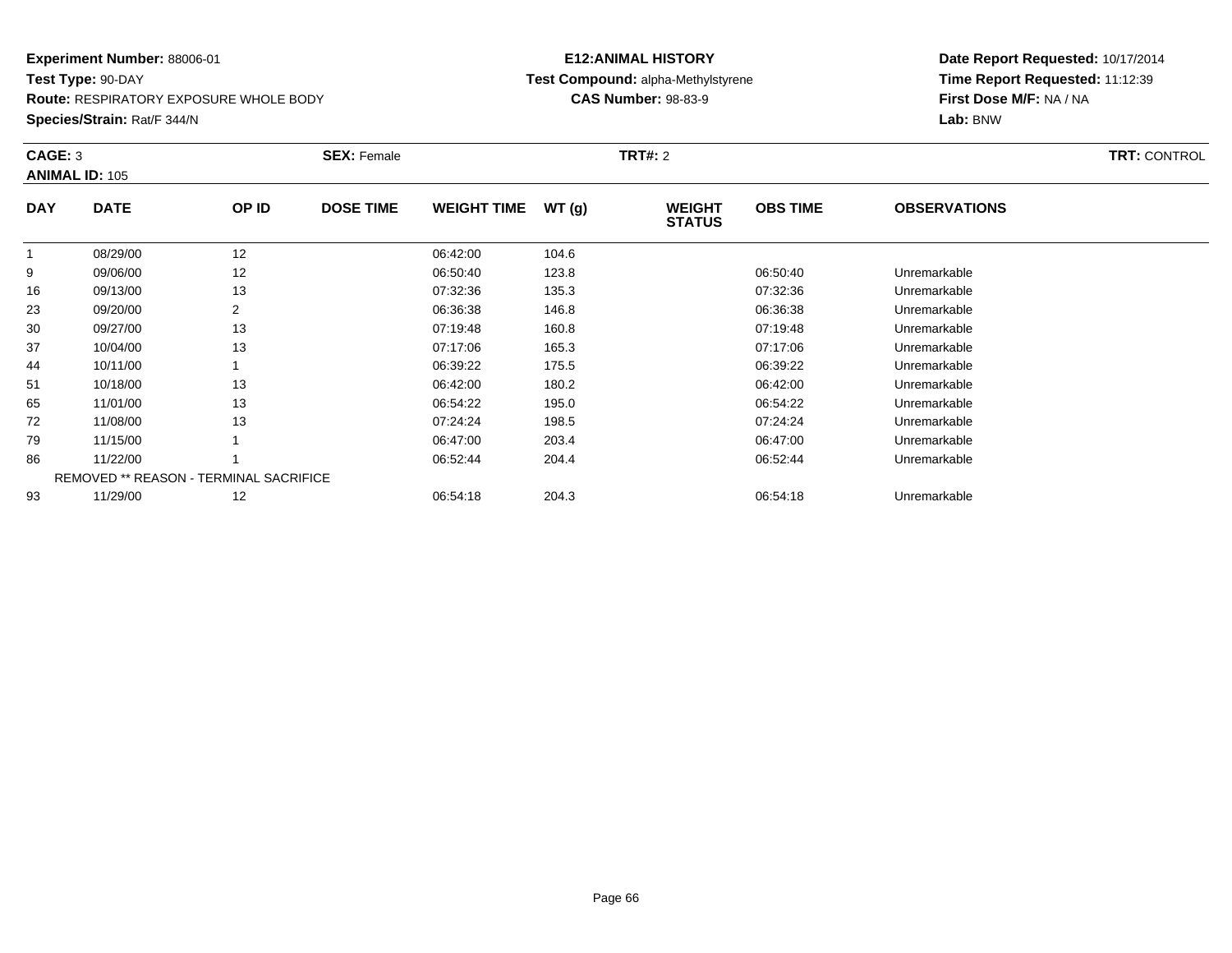#### **Experiment Number:** 88006-01**Test Type:** 90-DAY

**Route:** RESPIRATORY EXPOSURE WHOLE BODY

**Species/Strain:** Rat/F 344/N

#### **E12:ANIMAL HISTORY Test Compound:** alpha-Methylstyrene**CAS Number:** 98-83-9

| <b>CAGE: 4</b> | <b>ANIMAL ID: 106</b>                         |                | <b>SEX: Female</b> |                    |       | <b>TRT#: 2</b>                 |                 |                     | <b>TRT: CONTROL</b> |
|----------------|-----------------------------------------------|----------------|--------------------|--------------------|-------|--------------------------------|-----------------|---------------------|---------------------|
| <b>DAY</b>     | <b>DATE</b>                                   | OP ID          | <b>DOSE TIME</b>   | <b>WEIGHT TIME</b> | WT(g) | <b>WEIGHT</b><br><b>STATUS</b> | <b>OBS TIME</b> | <b>OBSERVATIONS</b> |                     |
|                | 08/29/00                                      | 12             |                    | 06:43:06           | 95.0  |                                |                 |                     |                     |
| 9              | 09/06/00                                      | 12             |                    | 06:51:40           | 116.1 |                                | 06:51:40        | Unremarkable        |                     |
| 16             | 09/13/00                                      | 13             |                    | 07:33:32           | 128.9 |                                | 07:33:32        | Unremarkable        |                     |
| 23             | 09/20/00                                      | $\overline{2}$ |                    | 06:37:40           | 143.2 |                                | 06:37:40        | Unremarkable        |                     |
| 30             | 09/27/00                                      | 13             |                    | 07:21:30           | 155.4 |                                | 07:21:30        | Unremarkable        |                     |
| 37             | 10/04/00                                      | 13             |                    | 07:18:08           | 160.3 |                                | 07:18:08        | Unremarkable        |                     |
| 44             | 10/11/00                                      |                |                    | 06:40:50           | 175.9 |                                | 06:40:50        | Unremarkable        |                     |
| 51             | 10/18/00                                      | 13             |                    | 06:43:28           | 181.0 |                                | 06:43:28        | Unremarkable        |                     |
| 65             | 11/01/00                                      | 13             |                    | 06:55:52           | 193.2 |                                | 06:55:52        | Unremarkable        |                     |
| 72             | 11/08/00                                      | 13             |                    | 07:25:14           | 195.0 |                                | 07:25:14        | Unremarkable        |                     |
| 79             | 11/15/00                                      |                |                    | 06:48:44           | 209.3 |                                | 06:48:44        | Unremarkable        |                     |
| 86             | 11/22/00                                      |                |                    | 06:53:50           | 205.7 |                                | 06:53:50        | Unremarkable        |                     |
|                | <b>REMOVED ** REASON - TERMINAL SACRIFICE</b> |                |                    |                    |       |                                |                 |                     |                     |
| 93             | 11/29/00                                      | 12             |                    | 06:55:42           | 210.7 |                                | 06:55:42        | Unremarkable        |                     |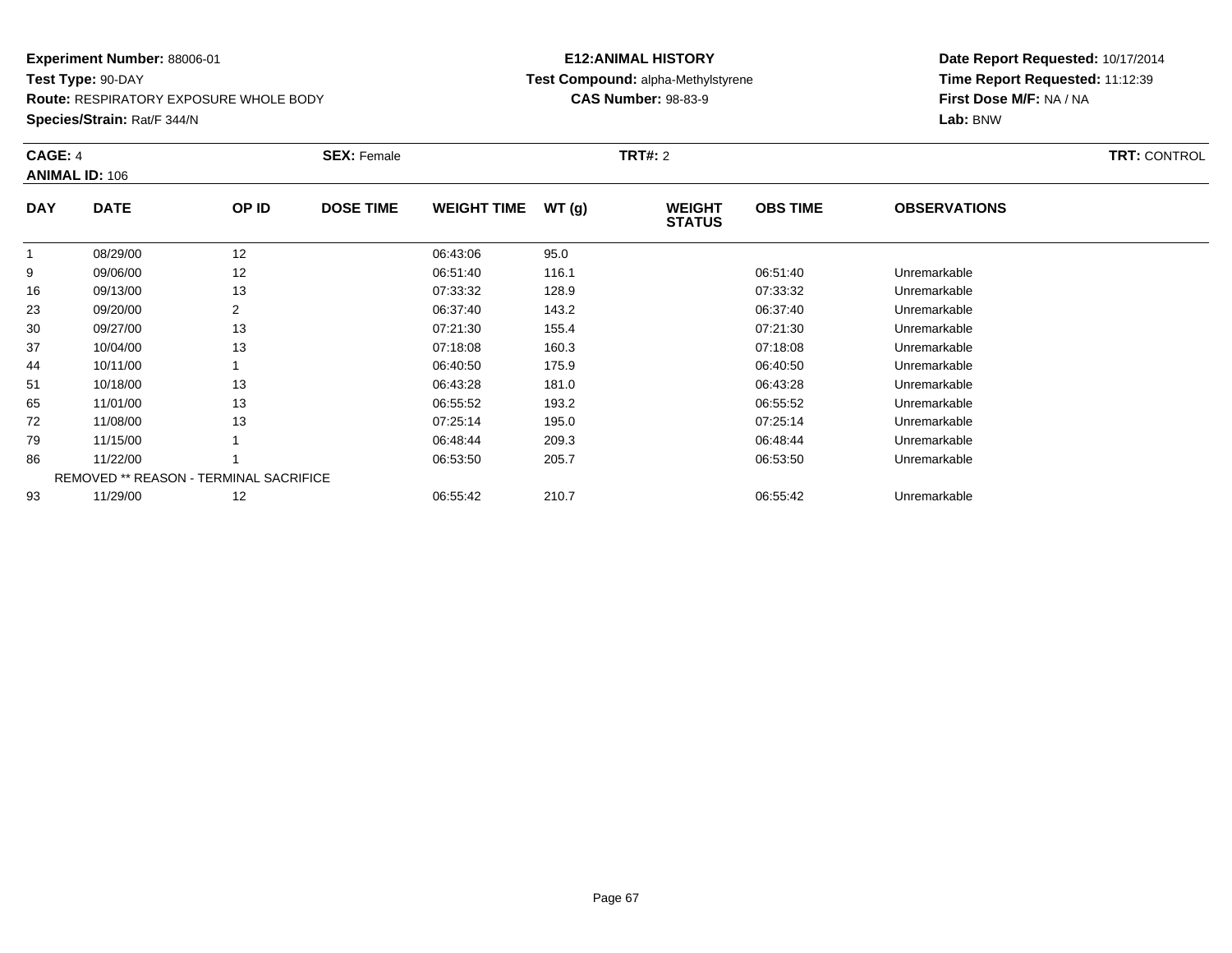**Test Type:** 90-DAY**Route:** RESPIRATORY EXPOSURE WHOLE BODY

**Species/Strain:** Rat/F 344/N

#### **E12:ANIMAL HISTORY Test Compound:** alpha-Methylstyrene**CAS Number:** 98-83-9

| CAGE: 4    | <b>ANIMAL ID: 107</b>                         |                | <b>SEX: Female</b> |                    |       | <b>TRT#: 2</b>                 |                 |                     | TRT: CONTROL |
|------------|-----------------------------------------------|----------------|--------------------|--------------------|-------|--------------------------------|-----------------|---------------------|--------------|
| <b>DAY</b> | <b>DATE</b>                                   | OP ID          | <b>DOSE TIME</b>   | <b>WEIGHT TIME</b> | WT(g) | <b>WEIGHT</b><br><b>STATUS</b> | <b>OBS TIME</b> | <b>OBSERVATIONS</b> |              |
|            | 08/29/00                                      | 12             |                    | 06:43:06           | 76.4  |                                |                 |                     |              |
| 9          | 09/06/00                                      | 12             |                    | 06:51:40           | 91.1  |                                | 06:51:40        | Unremarkable        |              |
| 16         | 09/13/00                                      | 13             |                    | 07:33:32           | 108.0 |                                | 07:33:32        | Unremarkable        |              |
| 23         | 09/20/00                                      | $\overline{2}$ |                    | 06:37:40           | 117.7 |                                | 06:37:40        | Unremarkable        |              |
| 30         | 09/27/00                                      | 13             |                    | 07:21:30           | 127.4 |                                | 07:21:30        | Unremarkable        |              |
| 37         | 10/04/00                                      | 13             |                    | 07:18:08           | 131.5 |                                | 07:18:08        | Unremarkable        |              |
| 44         | 10/11/00                                      |                |                    | 06:40:50           | 142.7 |                                | 06:40:50        | Unremarkable        |              |
| 51         | 10/18/00                                      | 13             |                    | 06:43:28           | 144.8 |                                | 06:43:28        | Unremarkable        |              |
| 65         | 11/01/00                                      | 13             |                    | 06:55:52           | 155.3 |                                | 06:55:52        | Unremarkable        |              |
| 72         | 11/08/00                                      | 13             |                    | 07:25:14           | 159.2 |                                | 07:25:14        | Unremarkable        |              |
| 79         | 11/15/00                                      |                |                    | 06:48:44           | 171.4 |                                | 06:48:44        | Unremarkable        |              |
| 86         | 11/22/00                                      |                |                    | 06:53:50           | 168.5 |                                | 06:53:50        | Unremarkable        |              |
|            | <b>REMOVED ** REASON - TERMINAL SACRIFICE</b> |                |                    |                    |       |                                |                 |                     |              |
| 93         | 11/29/00                                      | 12             |                    | 06:55:42           | 169.2 |                                | 06:55:42        | Unremarkable        |              |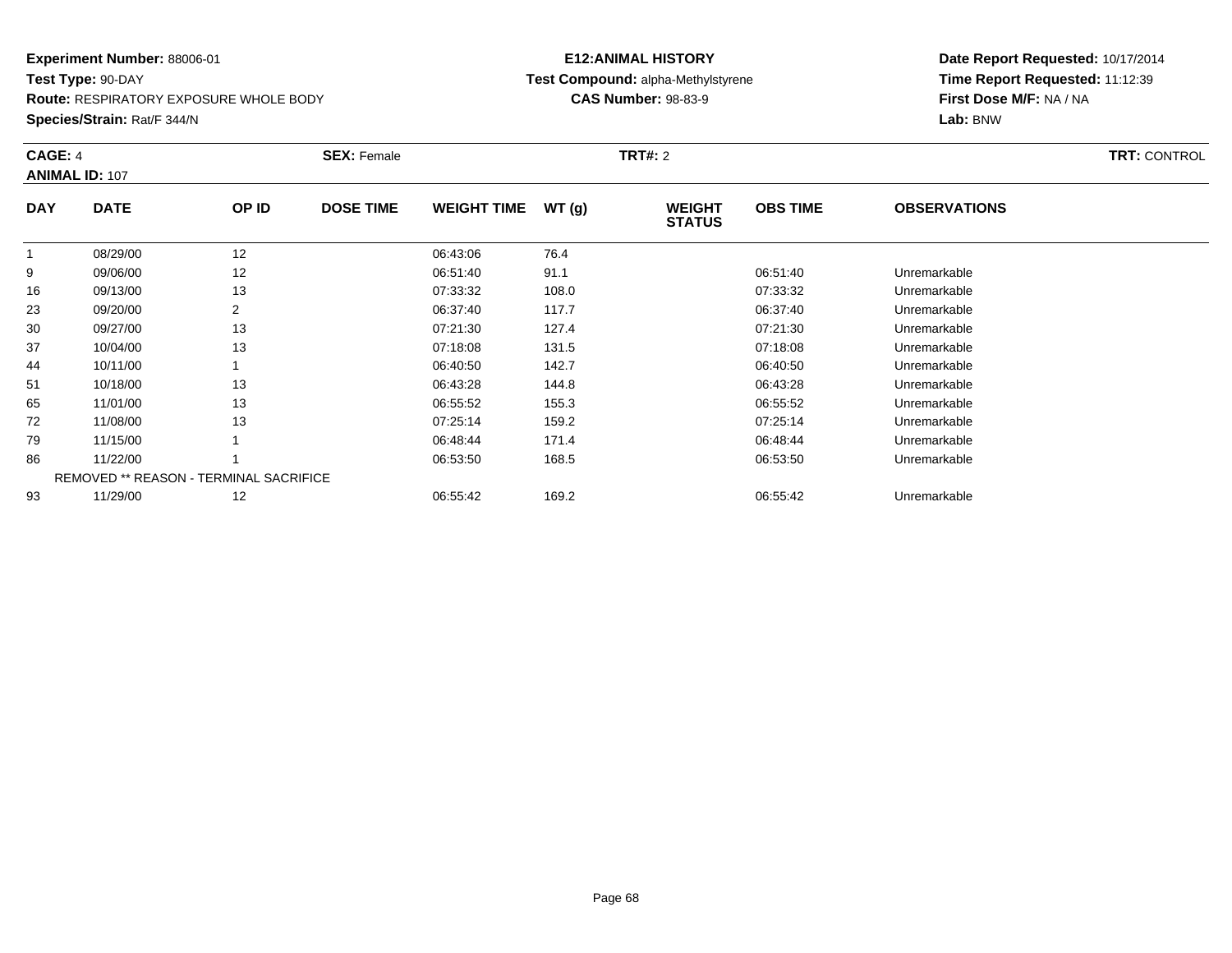#### **Experiment Number:** 88006-01**Test Type:** 90-DAY

**Route:** RESPIRATORY EXPOSURE WHOLE BODY

**Species/Strain:** Rat/F 344/N

#### **E12:ANIMAL HISTORY Test Compound:** alpha-Methylstyrene**CAS Number:** 98-83-9

| CAGE: 4    | <b>ANIMAL ID: 108</b>                         |                | <b>SEX: Female</b> |                    |       | <b>TRT#: 2</b>                 |                 |                     | TRT: CONTROL |
|------------|-----------------------------------------------|----------------|--------------------|--------------------|-------|--------------------------------|-----------------|---------------------|--------------|
| <b>DAY</b> | <b>DATE</b>                                   | OP ID          | <b>DOSE TIME</b>   | <b>WEIGHT TIME</b> | WT(g) | <b>WEIGHT</b><br><b>STATUS</b> | <b>OBS TIME</b> | <b>OBSERVATIONS</b> |              |
|            | 08/29/00                                      | 12             |                    | 06:43:06           | 82.6  |                                |                 |                     |              |
| 9          | 09/06/00                                      | 12             |                    | 06:51:40           | 106.6 |                                | 06:51:40        | Unremarkable        |              |
| 16         | 09/13/00                                      | 13             |                    | 07:33:32           | 119.7 |                                | 07:33:32        | Unremarkable        |              |
| 23         | 09/20/00                                      | $\overline{2}$ |                    | 06:37:40           | 133.3 |                                | 06:37:40        | Unremarkable        |              |
| 30         | 09/27/00                                      | 13             |                    | 07:21:30           | 149.8 |                                | 07:21:30        | Unremarkable        |              |
| 37         | 10/04/00                                      | 13             |                    | 07:18:08           | 160.9 |                                | 07:18:08        | Unremarkable        |              |
| 44         | 10/11/00                                      |                |                    | 06:40:50           | 171.9 |                                | 06:40:50        | Unremarkable        |              |
| 51         | 10/18/00                                      | 13             |                    | 06:43:28           | 177.0 |                                | 06:43:28        | Unremarkable        |              |
| 65         | 11/01/00                                      | 13             |                    | 06:55:52           | 190.3 |                                | 06:55:52        | Unremarkable        |              |
| 72         | 11/08/00                                      | 13             |                    | 07:25:14           | 194.7 |                                | 07:25:14        | Unremarkable        |              |
| 79         | 11/15/00                                      |                |                    | 06:48:44           | 201.4 |                                | 06:48:44        | Unremarkable        |              |
| 86         | 11/22/00                                      |                |                    | 06:53:50           | 200.7 |                                | 06:53:50        | Unremarkable        |              |
|            | <b>REMOVED ** REASON - TERMINAL SACRIFICE</b> |                |                    |                    |       |                                |                 |                     |              |
| 93         | 11/29/00                                      | 12             |                    | 06:55:42           | 206.4 |                                | 06:55:42        | Unremarkable        |              |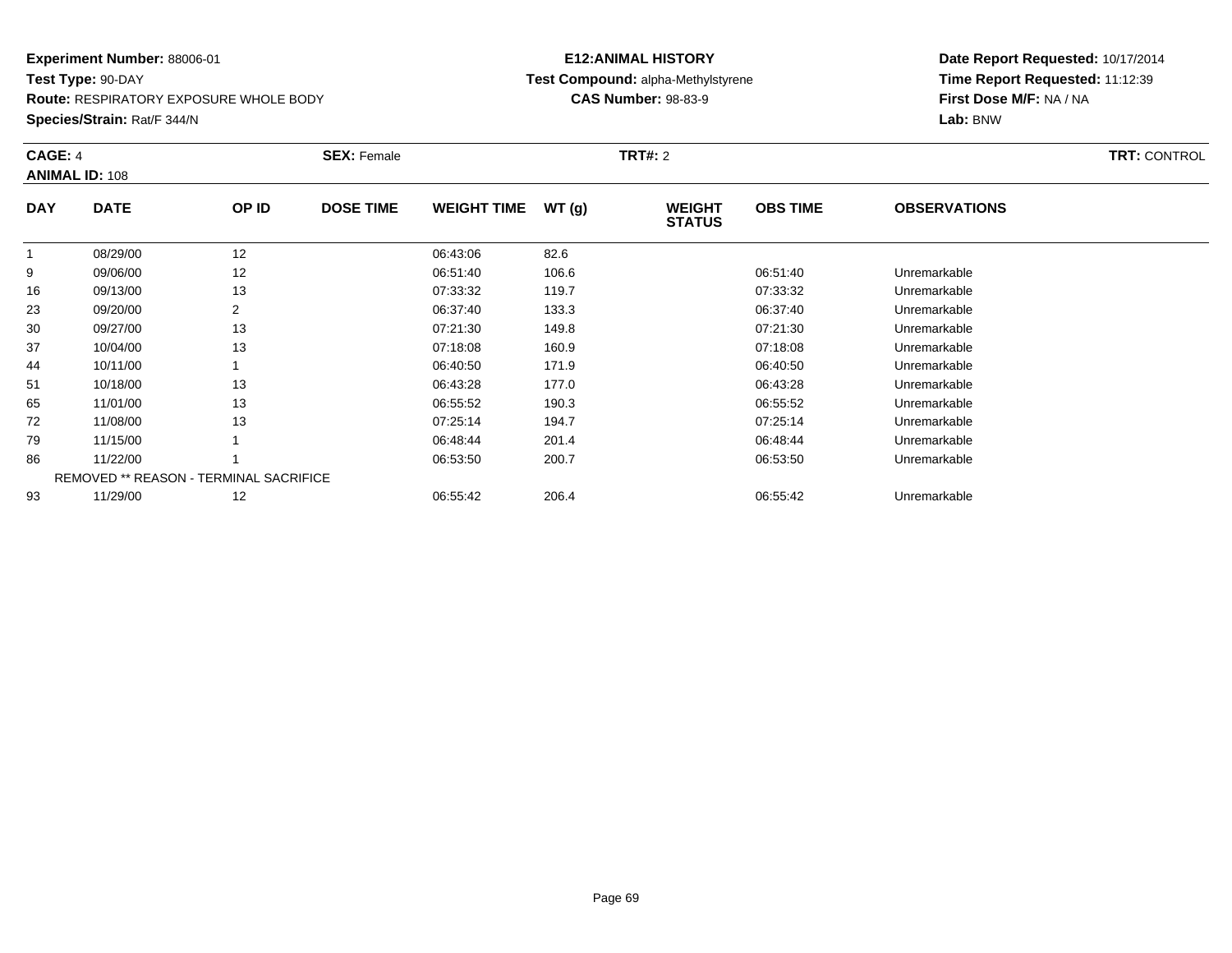#### **Experiment Number:** 88006-01**Test Type:** 90-DAY

**Route:** RESPIRATORY EXPOSURE WHOLE BODY

**Species/Strain:** Rat/F 344/N

#### **E12:ANIMAL HISTORY Test Compound:** alpha-Methylstyrene**CAS Number:** 98-83-9

|            | CAGE: 4<br><b>ANIMAL ID: 109</b>              |                | <b>SEX: Female</b> |                    |       |                                | <b>TRT#: 2</b>  |                     |  |  |  |
|------------|-----------------------------------------------|----------------|--------------------|--------------------|-------|--------------------------------|-----------------|---------------------|--|--|--|
| <b>DAY</b> | <b>DATE</b>                                   | OP ID          | <b>DOSE TIME</b>   | <b>WEIGHT TIME</b> | WT(g) | <b>WEIGHT</b><br><b>STATUS</b> | <b>OBS TIME</b> | <b>OBSERVATIONS</b> |  |  |  |
|            | 08/29/00                                      | 12             |                    | 06:43:06           | 95.7  |                                |                 |                     |  |  |  |
| 9          | 09/06/00                                      | 12             |                    | 06:51:40           | 120.0 |                                | 06:51:40        | Unremarkable        |  |  |  |
| 16         | 09/13/00                                      | 13             |                    | 07:33:32           | 132.2 |                                | 07:33:32        | Unremarkable        |  |  |  |
| 23         | 09/20/00                                      | $\overline{2}$ |                    | 06:37:40           | 141.7 |                                | 06:37:40        | Unremarkable        |  |  |  |
| 30         | 09/27/00                                      | 13             |                    | 07:21:30           | 152.9 |                                | 07:21:30        | Unremarkable        |  |  |  |
| 37         | 10/04/00                                      | 13             |                    | 07:18:08           | 160.7 |                                | 07:18:08        | Unremarkable        |  |  |  |
| 44         | 10/11/00                                      |                |                    | 06:40:50           | 169.6 |                                | 06:40:50        | Unremarkable        |  |  |  |
| 51         | 10/18/00                                      | 13             |                    | 06:43:28           | 176.1 |                                | 06:43:28        | Unremarkable        |  |  |  |
| 65         | 11/01/00                                      | 13             |                    | 06:55:52           | 191.0 |                                | 06:55:52        | Unremarkable        |  |  |  |
| 72         | 11/08/00                                      | 13             |                    | 07:25:14           | 189.1 |                                | 07:25:14        | Unremarkable        |  |  |  |
| 79         | 11/15/00                                      |                |                    | 06:48:44           | 193.7 |                                | 06:48:44        | Unremarkable        |  |  |  |
| 86         | 11/22/00                                      |                |                    | 06:53:50           | 194.8 |                                | 06:53:50        | Unremarkable        |  |  |  |
|            | <b>REMOVED ** REASON - TERMINAL SACRIFICE</b> |                |                    |                    |       |                                |                 |                     |  |  |  |
| 93         | 11/29/00                                      | 12             |                    | 06:55:42           | 193.6 |                                | 06:55:42        | Unremarkable        |  |  |  |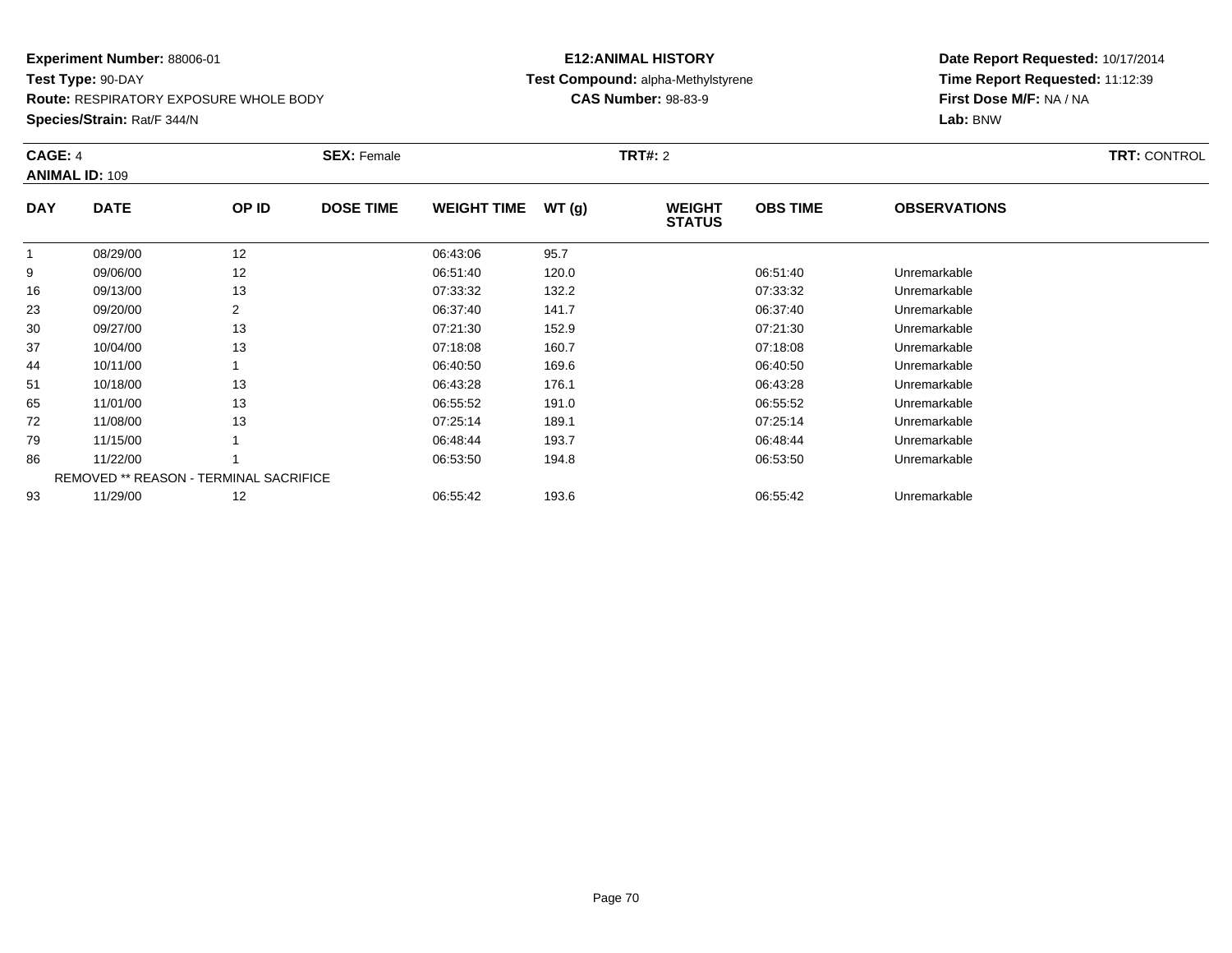**Test Type:** 90-DAY**Route:** RESPIRATORY EXPOSURE WHOLE BODY

**Species/Strain:** Rat/F 344/N

#### **E12:ANIMAL HISTORY Test Compound:** alpha-Methylstyrene**CAS Number:** 98-83-9

|            | <b>CAGE: 4</b><br><b>ANIMAL ID: 110</b> |       | <b>SEX: Female</b> |                    |       | <b>TRT#: 2</b>                 | <b>TRT: CONTROL</b> |                     |  |
|------------|-----------------------------------------|-------|--------------------|--------------------|-------|--------------------------------|---------------------|---------------------|--|
| <b>DAY</b> | <b>DATE</b>                             | OP ID | <b>DOSE TIME</b>   | <b>WEIGHT TIME</b> | WT(g) | <b>WEIGHT</b><br><b>STATUS</b> | <b>OBS TIME</b>     | <b>OBSERVATIONS</b> |  |
|            | 08/29/00                                | 12    |                    | 06:43:06           | 95.3  |                                |                     |                     |  |
| 9          | 09/06/00                                | 12    |                    | 06:51:40           | 116.3 |                                | 06:51:40            | Unremarkable        |  |
| 16         | 09/13/00                                | 13    |                    | 07:33:32           | 133.5 |                                | 07:33:32            | Unremarkable        |  |
| 23         | 09/20/00                                | 2     |                    | 06:37:40           | 148.7 |                                | 06:37:40            | Unremarkable        |  |
| 30         | 09/27/00                                | 13    |                    | 07:21:30           | 155.2 |                                | 07:21:30            | Unremarkable        |  |
| 37         | 10/04/00                                | 13    |                    | 07:18:08           | 172.7 |                                | 07:18:08            | Unremarkable        |  |
| 44         | 10/11/00                                |       |                    | 06:40:50           | 179.8 |                                | 06:40:50            | Unremarkable        |  |
| 51         | 10/18/00                                | 13    |                    | 06:43:28           | 188.2 |                                | 06:43:28            | Unremarkable        |  |
| 65         | 11/01/00                                | 13    |                    | 06:55:52           | 198.4 |                                | 06:55:52            | Unremarkable        |  |
| 72         | 11/08/00                                | 13    |                    | 07:25:14           | 195.5 |                                | 07:25:14            | Unremarkable        |  |
| 79         | 11/15/00                                |       |                    | 06:48:44           | 204.7 |                                | 06:48:44            | Unremarkable        |  |
| 86         | 11/22/00                                |       |                    | 06:53:50           | 207.9 |                                | 06:53:50            | Unremarkable        |  |
|            | REMOVED ** REASON - TERMINAL SACRIFICE  |       |                    |                    |       |                                |                     |                     |  |
| 93         | 11/29/00                                | 12    |                    | 06:55:42           | 211.7 |                                | 06:55:42            | Unremarkable        |  |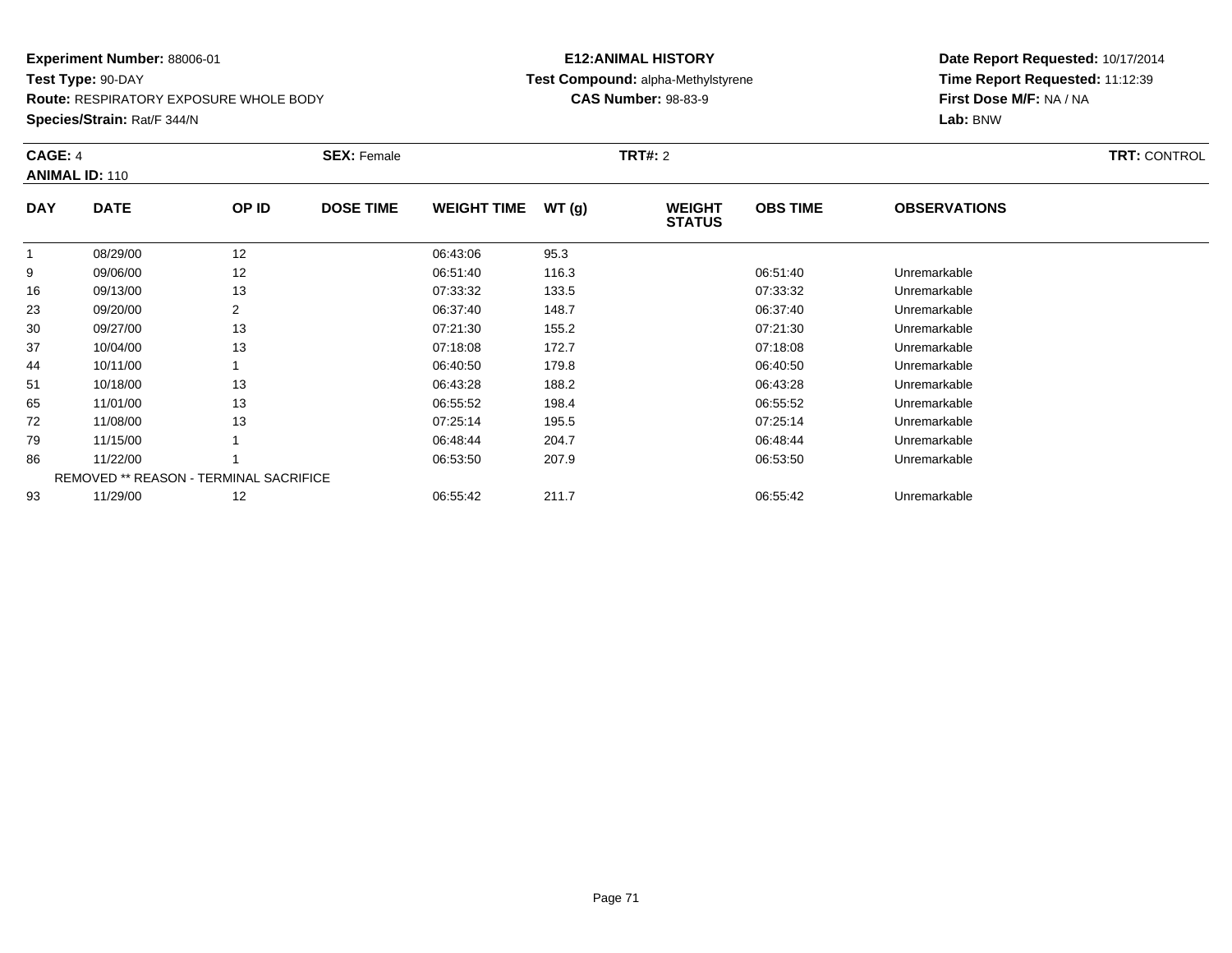**Test Type:** 90-DAY**Route:** RESPIRATORY EXPOSURE WHOLE BODY

**Species/Strain:** Rat/F 344/N

#### **E12:ANIMAL HISTORY Test Compound:** alpha-Methylstyrene**CAS Number:** 98-83-9

| <b>CAGE: 7</b> | <b>ANIMAL ID: 301</b>                  |       | <b>SEX: Female</b> |                    |       | <b>TRT#: 4</b>                 |                 |                     | <b>TRT: 75 PPM</b> |
|----------------|----------------------------------------|-------|--------------------|--------------------|-------|--------------------------------|-----------------|---------------------|--------------------|
| <b>DAY</b>     | <b>DATE</b>                            | OP ID | <b>DOSE TIME</b>   | <b>WEIGHT TIME</b> | WT(g) | <b>WEIGHT</b><br><b>STATUS</b> | <b>OBS TIME</b> | <b>OBSERVATIONS</b> |                    |
|                | 08/29/00                               | 12    |                    | 06:47:38           | 104.2 |                                |                 |                     |                    |
| 9              | 09/06/00                               | 12    |                    | 07:09:50           | 121.5 |                                | 07:09:50        | Unremarkable        |                    |
| 16             | 09/13/00                               | 13    |                    | 07:48:34           | 136.4 |                                | 07:48:34        | Unremarkable        |                    |
| 23             | 09/20/00                               |       |                    | 06:52:24           | 147.6 |                                | 06:52:24        | Unremarkable        |                    |
| 30             | 09/27/00                               | 13    |                    | 07:49:04           | 160.4 |                                | 07:49:04        | Unremarkable        |                    |
| 37             | 10/04/00                               | 13    |                    | 07:23:28           | 165.8 |                                | 07:23:28        | Unremarkable        |                    |
| 44             | 10/11/00                               |       |                    | 07:02:00           | 176.2 |                                | 07:02:00        | Unremarkable        |                    |
| 51             | 10/18/00                               | 13    |                    | 07:21:42           | 180.6 |                                | 07:21:42        | Unremarkable        |                    |
| 65             | 11/01/00                               | 13    |                    | 07:14:54           | 187.9 |                                | 07:14:54        | Unremarkable        |                    |
| 72             | 11/08/00                               | 13    |                    | 07:40:52           | 195.0 |                                | 07:40:52        | Unremarkable        |                    |
| 79             | 11/15/00                               |       |                    | 07:05:40           | 197.6 |                                | 07:05:40        | Unremarkable        |                    |
| 86             | 11/22/00                               |       |                    | 07:07:22           | 200.2 |                                | 07:07:22        | Unremarkable        |                    |
|                | REMOVED ** REASON - TERMINAL SACRIFICE |       |                    |                    |       |                                |                 |                     |                    |
| 93             | 11/29/00                               | 12    |                    | 06:58:48           | 208.7 |                                | 06:58:48        | Unremarkable        |                    |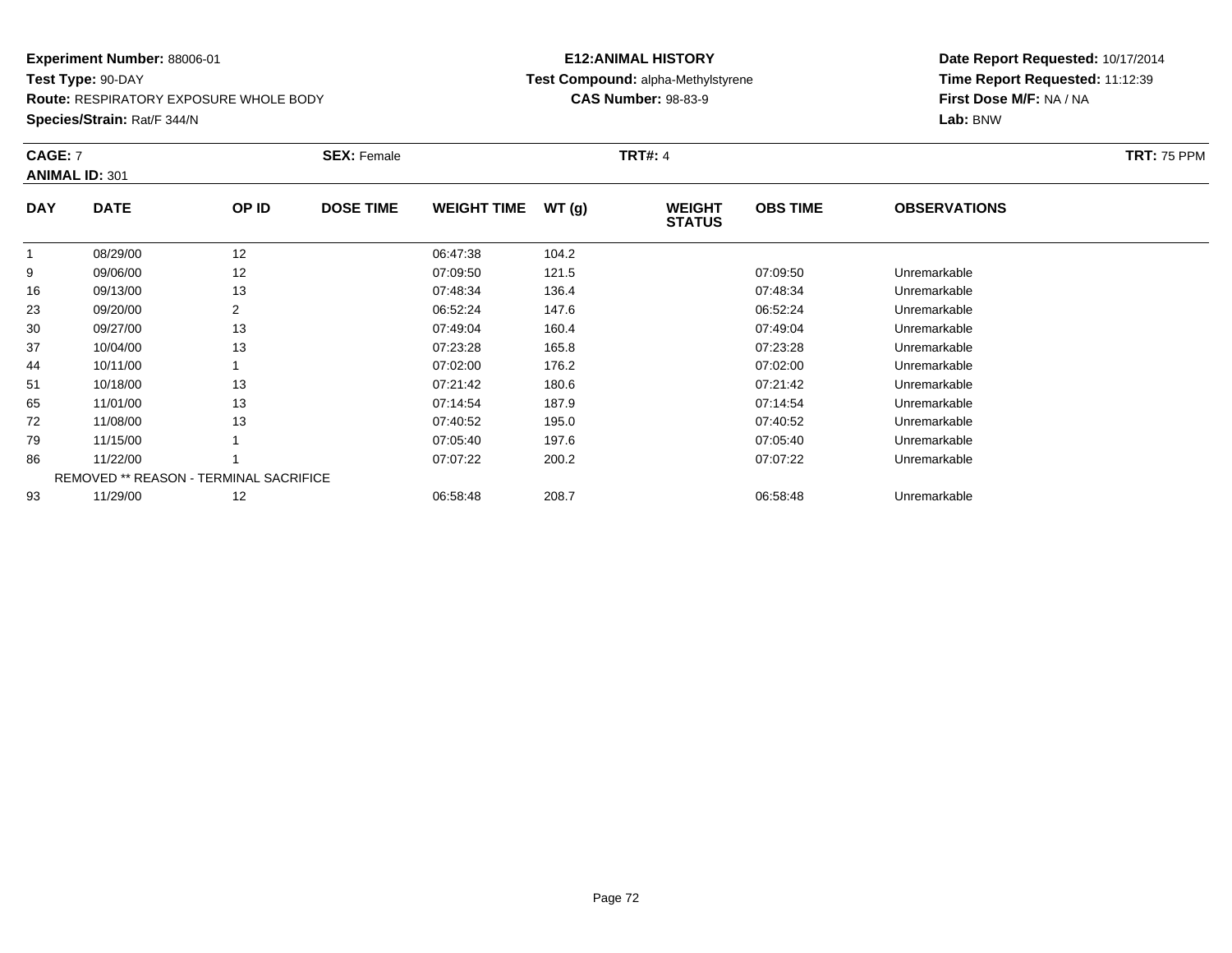**Test Type:** 90-DAY**Route:** RESPIRATORY EXPOSURE WHOLE BODY

**Species/Strain:** Rat/F 344/N

## **E12:ANIMAL HISTORY Test Compound:** alpha-Methylstyrene**CAS Number:** 98-83-9

| <b>CAGE: 7</b> | <b>ANIMAL ID: 302</b>                         |                | <b>SEX: Female</b> |                    |       | <b>TRT#: 4</b>                 |                 |                     | <b>TRT: 75 PPM</b> |
|----------------|-----------------------------------------------|----------------|--------------------|--------------------|-------|--------------------------------|-----------------|---------------------|--------------------|
| <b>DAY</b>     | <b>DATE</b>                                   | OP ID          | <b>DOSE TIME</b>   | <b>WEIGHT TIME</b> | WT(g) | <b>WEIGHT</b><br><b>STATUS</b> | <b>OBS TIME</b> | <b>OBSERVATIONS</b> |                    |
|                | 08/29/00                                      | 12             |                    | 06:47:38           | 95.1  |                                |                 |                     |                    |
| 9              | 09/06/00                                      | 12             |                    | 07:09:50           | 115.3 |                                | 07:09:50        | Unremarkable        |                    |
| 16             | 09/13/00                                      | 13             |                    | 07:48:34           | 130.5 |                                | 07:48:34        | Unremarkable        |                    |
| 23             | 09/20/00                                      | $\overline{2}$ |                    | 06:52:24           | 144.6 |                                | 06:52:24        | Unremarkable        |                    |
| 30             | 09/27/00                                      | 13             |                    | 07:49:04           | 161.3 |                                | 07:49:04        | Unremarkable        |                    |
| 37             | 10/04/00                                      | 13             |                    | 07:23:28           | 169.9 |                                | 07:23:28        | Unremarkable        |                    |
| 44             | 10/11/00                                      |                |                    | 07:02:00           | 185.0 |                                | 07:02:00        | Unremarkable        |                    |
| 51             | 10/18/00                                      | 13             |                    | 07:21:42           | 193.3 |                                | 07:21:42        | Unremarkable        |                    |
| 65             | 11/01/00                                      | 13             |                    | 07:14:54           | 212.1 |                                | 07:14:54        | Unremarkable        |                    |
| 72             | 11/08/00                                      | 13             |                    | 07:40:52           | 218.6 |                                | 07:40:52        | Unremarkable        |                    |
| 79             | 11/15/00                                      |                |                    | 07:05:40           | 226.5 |                                | 07:05:40        | Unremarkable        |                    |
| 86             | 11/22/00                                      |                |                    | 07:07:22           | 220.6 |                                | 07:07:22        | Unremarkable        |                    |
|                | <b>REMOVED ** REASON - TERMINAL SACRIFICE</b> |                |                    |                    |       |                                |                 |                     |                    |
| 93             | 11/29/00                                      | 12             |                    | 06:58:48           | 229.8 |                                | 06:58:48        | Unremarkable        |                    |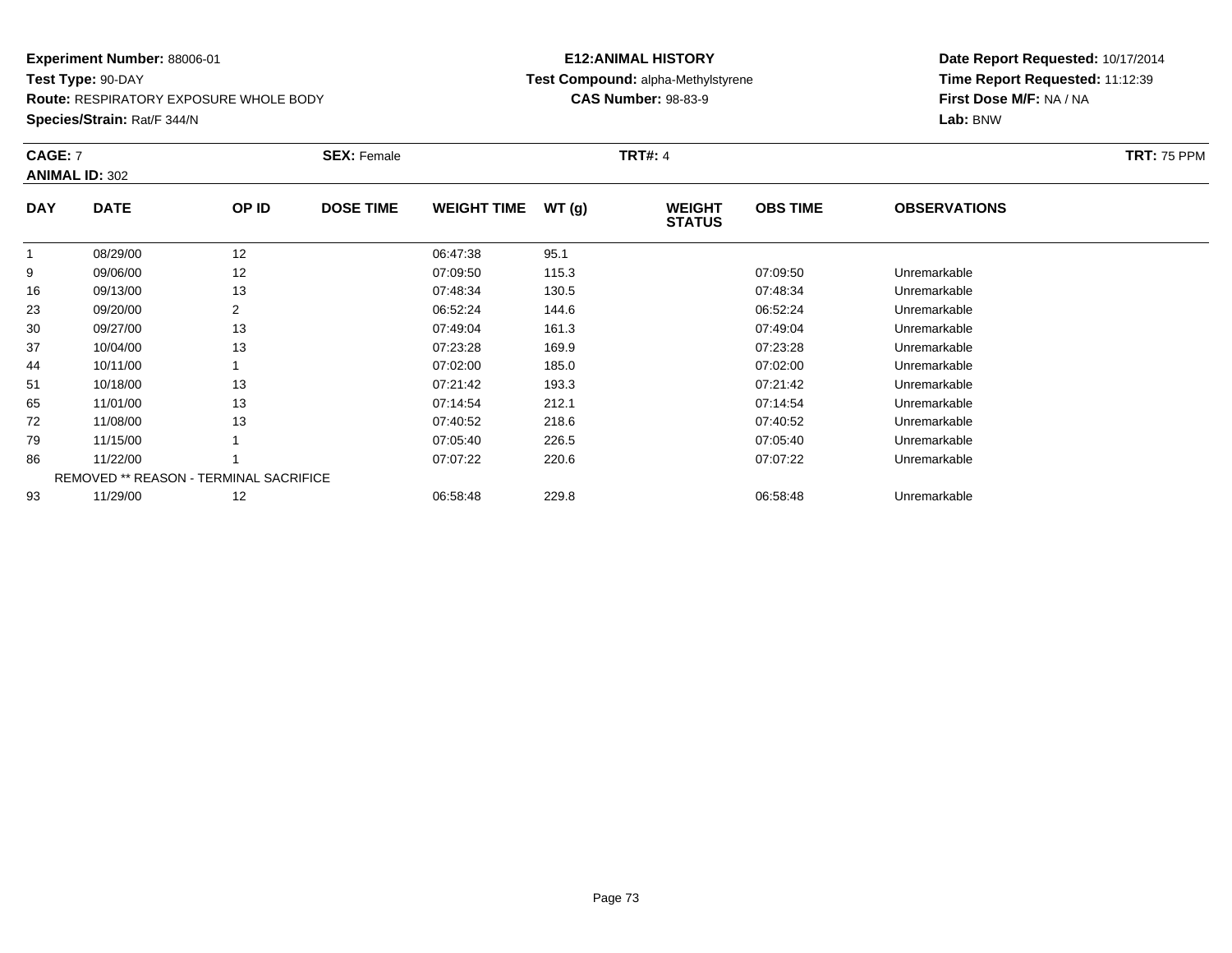**Route:** RESPIRATORY EXPOSURE WHOLE BODY

**Species/Strain:** Rat/F 344/N

## **E12:ANIMAL HISTORY Test Compound:** alpha-Methylstyrene**CAS Number:** 98-83-9

| <b>CAGE: 7</b> | <b>ANIMAL ID: 303</b>                         |                | <b>SEX: Female</b> |                    |       | <b>TRT#: 4</b>                 |                 |                     | <b>TRT: 75 PPM</b> |
|----------------|-----------------------------------------------|----------------|--------------------|--------------------|-------|--------------------------------|-----------------|---------------------|--------------------|
| <b>DAY</b>     | <b>DATE</b>                                   | OP ID          | <b>DOSE TIME</b>   | <b>WEIGHT TIME</b> | WT(g) | <b>WEIGHT</b><br><b>STATUS</b> | <b>OBS TIME</b> | <b>OBSERVATIONS</b> |                    |
|                | 08/29/00                                      | 12             |                    | 06:47:38           | 98.3  |                                |                 |                     |                    |
| 9              | 09/06/00                                      | 12             |                    | 07:09:50           | 121.3 |                                | 07:09:50        | Unremarkable        |                    |
| 16             | 09/13/00                                      | 13             |                    | 07:48:34           | 133.4 |                                | 07:48:34        | Unremarkable        |                    |
| 23             | 09/20/00                                      | $\overline{2}$ |                    | 06:52:24           | 151.6 |                                | 06:52:24        | Unremarkable        |                    |
| 30             | 09/27/00                                      | 13             |                    | 07:49:04           | 160.4 |                                | 07:49:04        | Unremarkable        |                    |
| 37             | 10/04/00                                      | 13             |                    | 07:23:28           | 172.8 |                                | 07:23:28        | Unremarkable        |                    |
| 44             | 10/11/00                                      |                |                    | 07:02:00           | 179.5 |                                | 07:02:00        | Unremarkable        |                    |
| 51             | 10/18/00                                      | 13             |                    | 07:21:42           | 185.5 |                                | 07:21:42        | Unremarkable        |                    |
| 65             | 11/01/00                                      | 13             |                    | 07:14:54           | 189.7 |                                | 07:14:54        | Unremarkable        |                    |
| 72             | 11/08/00                                      | 13             |                    | 07:40:52           | 198.3 |                                | 07:40:52        | Unremarkable        |                    |
| 79             | 11/15/00                                      |                |                    | 07:05:40           | 199.3 |                                | 07:05:40        | Unremarkable        |                    |
| 86             | 11/22/00                                      |                |                    | 07:07:22           | 200.6 |                                | 07:07:22        | Unremarkable        |                    |
|                | <b>REMOVED ** REASON - TERMINAL SACRIFICE</b> |                |                    |                    |       |                                |                 |                     |                    |
| 93             | 11/29/00                                      | 12             |                    | 06:58:48           | 204.0 |                                | 06:58:48        | Unremarkable        |                    |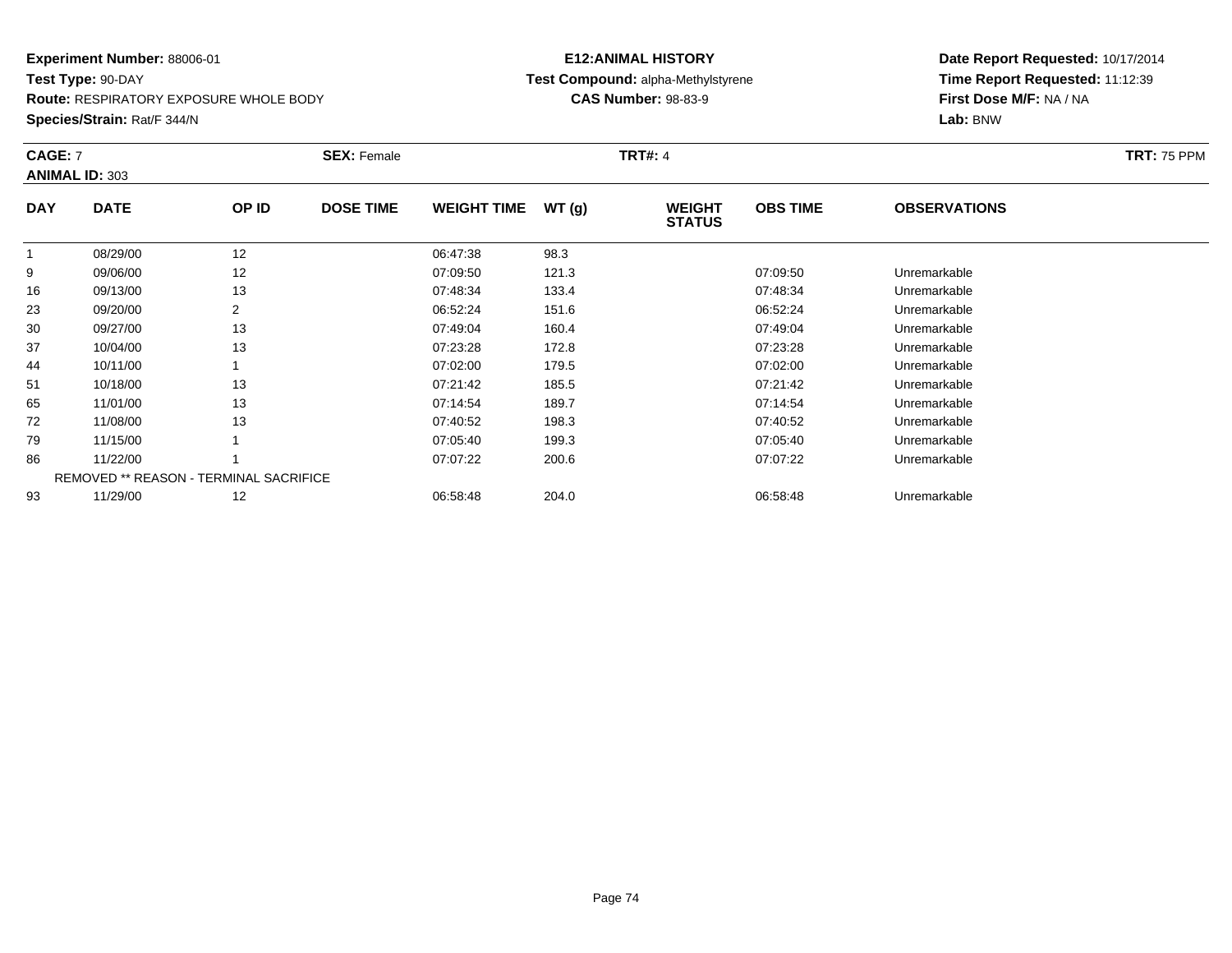**Route:** RESPIRATORY EXPOSURE WHOLE BODY

**Species/Strain:** Rat/F 344/N

## **E12:ANIMAL HISTORY Test Compound:** alpha-Methylstyrene**CAS Number:** 98-83-9

| <b>CAGE: 7</b> | <b>ANIMAL ID: 304</b>                         |                | <b>SEX: Female</b> |                    |       | <b>TRT#: 4</b>                 |                 |                     | <b>TRT: 75 PPM</b> |
|----------------|-----------------------------------------------|----------------|--------------------|--------------------|-------|--------------------------------|-----------------|---------------------|--------------------|
| <b>DAY</b>     | <b>DATE</b>                                   | OP ID          | <b>DOSE TIME</b>   | <b>WEIGHT TIME</b> | WT(g) | <b>WEIGHT</b><br><b>STATUS</b> | <b>OBS TIME</b> | <b>OBSERVATIONS</b> |                    |
|                | 08/29/00                                      | 12             |                    | 06:47:38           | 86.9  |                                |                 |                     |                    |
| 9              | 09/06/00                                      | 12             |                    | 07:09:50           | 102.6 |                                | 07:09:50        | Unremarkable        |                    |
| 16             | 09/13/00                                      | 13             |                    | 07:48:34           | 121.0 |                                | 07:48:34        | Unremarkable        |                    |
| 23             | 09/20/00                                      | $\overline{2}$ |                    | 06:52:24           | 132.6 |                                | 06:52:24        | Unremarkable        |                    |
| 30             | 09/27/00                                      | 13             |                    | 07:49:04           | 144.4 |                                | 07:49:04        | Unremarkable        |                    |
| 37             | 10/04/00                                      | 13             |                    | 07:23:28           | 162.1 |                                | 07:23:28        | Unremarkable        |                    |
| 44             | 10/11/00                                      |                |                    | 07:02:00           | 160.3 |                                | 07:02:00        | Unremarkable        |                    |
| 51             | 10/18/00                                      | 13             |                    | 07:21:42           | 167.6 |                                | 07:21:42        | Unremarkable        |                    |
| 65             | 11/01/00                                      | 13             |                    | 07:14:54           | 178.2 |                                | 07:14:54        | Unremarkable        |                    |
| 72             | 11/08/00                                      | 13             |                    | 07:40:52           | 184.1 |                                | 07:40:52        | Unremarkable        |                    |
| 79             | 11/15/00                                      |                |                    | 07:05:40           | 180.8 |                                | 07:05:40        | Unremarkable        |                    |
| 86             | 11/22/00                                      |                |                    | 07:07:22           | 183.3 |                                | 07:07:22        | Unremarkable        |                    |
|                | <b>REMOVED ** REASON - TERMINAL SACRIFICE</b> |                |                    |                    |       |                                |                 |                     |                    |
| 93             | 11/29/00                                      | 12             |                    | 06:58:48           | 192.4 |                                | 06:58:48        | Unremarkable        |                    |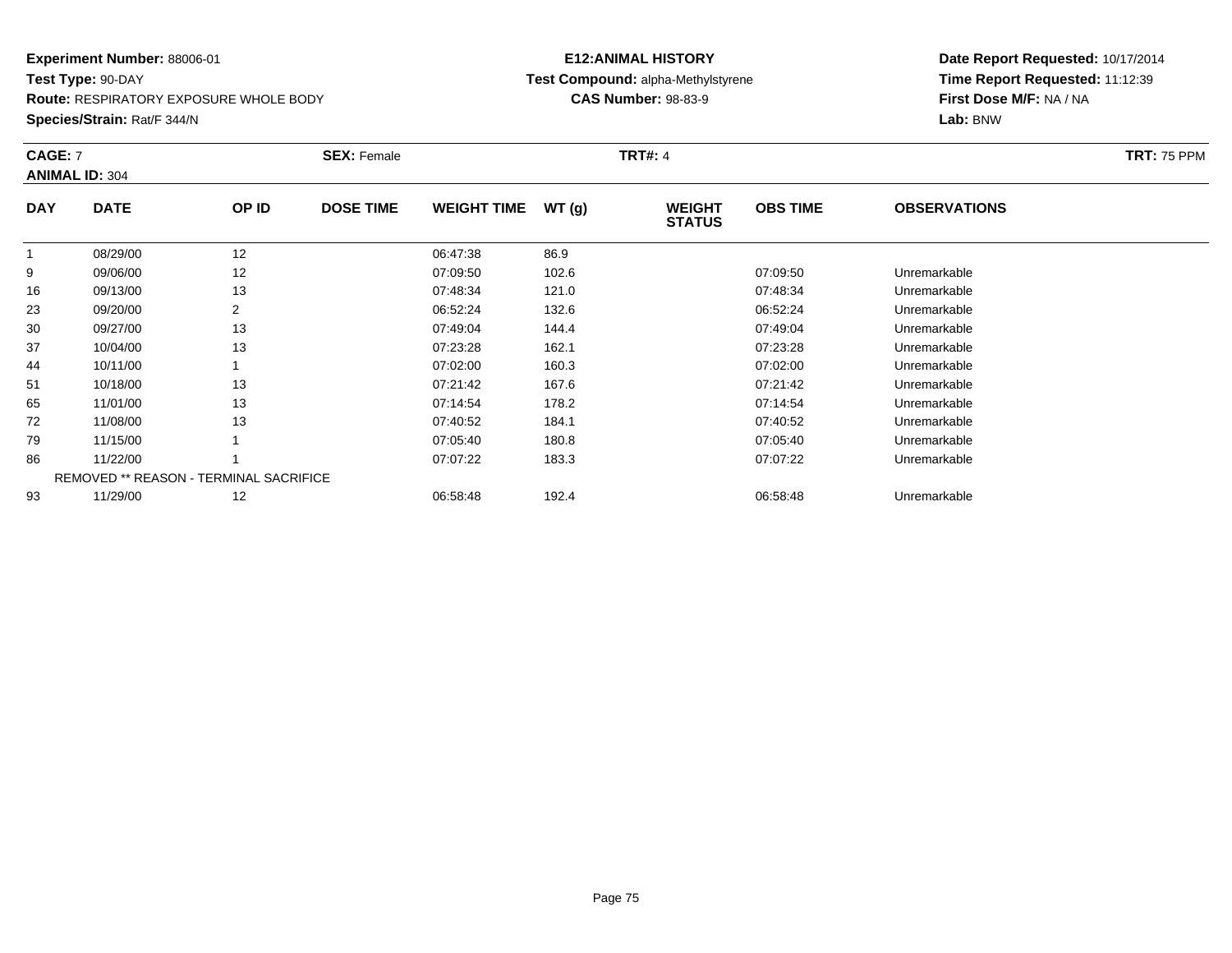**Test Type:** 90-DAY**Route:** RESPIRATORY EXPOSURE WHOLE BODY

**Species/Strain:** Rat/F 344/N

## **E12:ANIMAL HISTORY Test Compound:** alpha-Methylstyrene**CAS Number:** 98-83-9

| <b>CAGE: 7</b> | <b>ANIMAL ID: 305</b>                         |       | <b>SEX: Female</b> |                    |       | <b>TRT#: 4</b>                 |                 |                     | <b>TRT: 75 PPM</b> |
|----------------|-----------------------------------------------|-------|--------------------|--------------------|-------|--------------------------------|-----------------|---------------------|--------------------|
| <b>DAY</b>     | <b>DATE</b>                                   | OP ID | <b>DOSE TIME</b>   | <b>WEIGHT TIME</b> | WT(g) | <b>WEIGHT</b><br><b>STATUS</b> | <b>OBS TIME</b> | <b>OBSERVATIONS</b> |                    |
|                | 08/29/00                                      | 12    |                    | 06:47:38           | 76.6  |                                |                 |                     |                    |
| 9              | 09/06/00                                      | 12    |                    | 07:09:50           | 97.7  |                                | 07:09:50        | Unremarkable        |                    |
| 16             | 09/13/00                                      | 13    |                    | 07:48:34           | 110.5 |                                | 07:48:34        | Unremarkable        |                    |
| 23             | 09/20/00                                      | 2     |                    | 06:52:24           | 125.8 |                                | 06:52:24        | Unremarkable        |                    |
| 30             | 09/27/00                                      | 13    |                    | 07:49:04           | 140.1 |                                | 07:49:04        | Unremarkable        |                    |
| 37             | 10/04/00                                      | 13    |                    | 07:23:28           | 153.8 |                                | 07:23:28        | Unremarkable        |                    |
| 44             | 10/11/00                                      |       |                    | 07:02:00           | 162.0 |                                | 07:02:00        | Unremarkable        |                    |
| 51             | 10/18/00                                      | 13    |                    | 07:21:42           | 170.3 |                                | 07:21:42        | Unremarkable        |                    |
| 65             | 11/01/00                                      | 13    |                    | 07:14:54           | 174.1 |                                | 07:14:54        | Unremarkable        |                    |
| 72             | 11/08/00                                      | 13    |                    | 07:40:52           | 174.2 |                                | 07:40:52        | Unremarkable        |                    |
| 79             | 11/15/00                                      |       |                    | 07:05:40           | 177.5 |                                | 07:05:40        | Unremarkable        |                    |
| 86             | 11/22/00                                      |       |                    | 07:07:22           | 179.0 |                                | 07:07:22        | Unremarkable        |                    |
|                | <b>REMOVED ** REASON - TERMINAL SACRIFICE</b> |       |                    |                    |       |                                |                 |                     |                    |
| 93             | 11/29/00                                      | 12    |                    | 06:58:48           | 178.3 |                                | 06:58:48        | Unremarkable        |                    |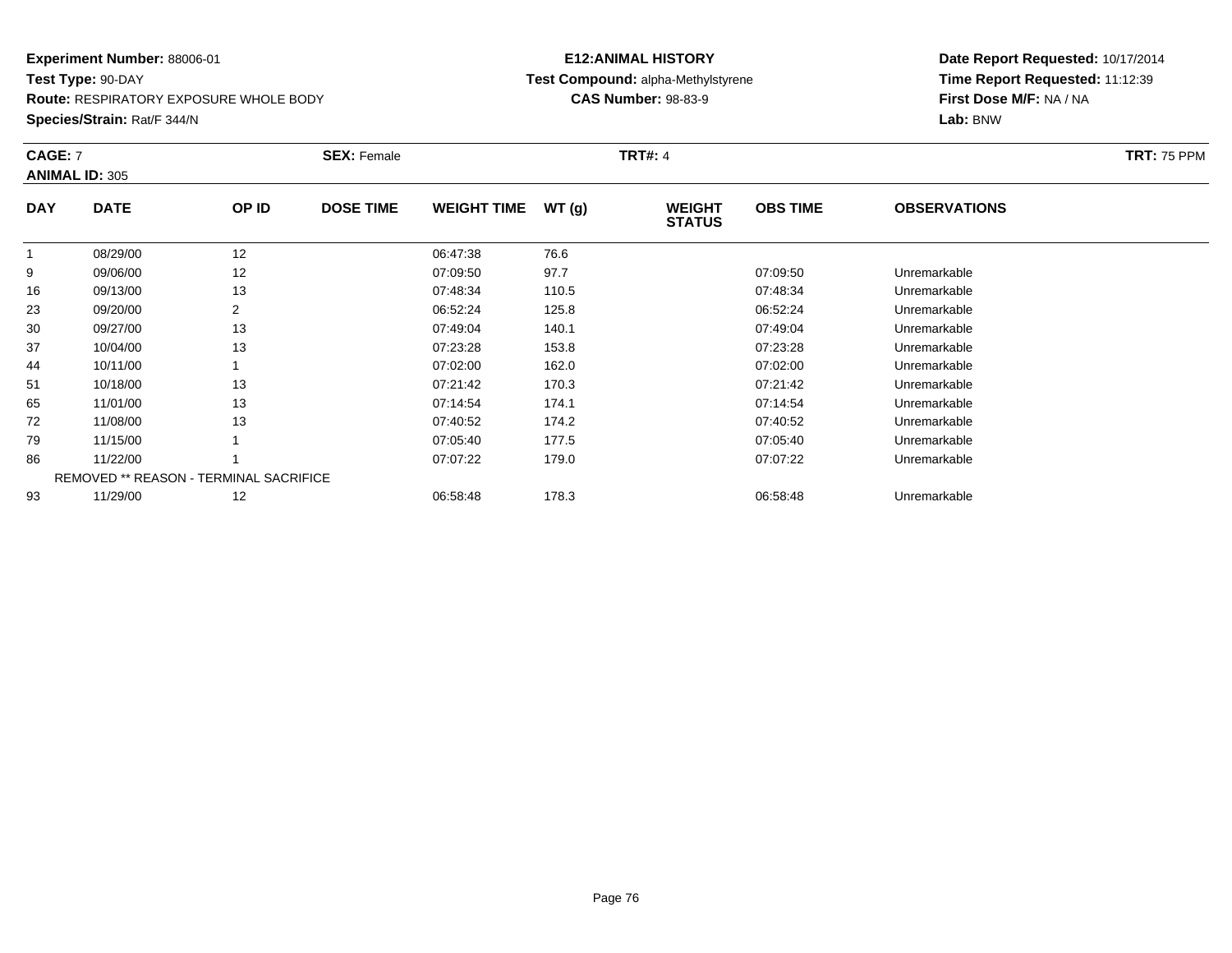**Route:** RESPIRATORY EXPOSURE WHOLE BODY

**Species/Strain:** Rat/F 344/N

## **E12:ANIMAL HISTORY Test Compound:** alpha-Methylstyrene**CAS Number:** 98-83-9

| CAGE: 8    | <b>ANIMAL ID: 306</b>                         |       | <b>SEX: Female</b> |                    |       | <b>TRT#: 4</b>                 |                 |                     | <b>TRT: 75 PPM</b> |
|------------|-----------------------------------------------|-------|--------------------|--------------------|-------|--------------------------------|-----------------|---------------------|--------------------|
| <b>DAY</b> | <b>DATE</b>                                   | OP ID | <b>DOSE TIME</b>   | <b>WEIGHT TIME</b> | WT(g) | <b>WEIGHT</b><br><b>STATUS</b> | <b>OBS TIME</b> | <b>OBSERVATIONS</b> |                    |
|            | 08/29/00                                      | 12    |                    | 06:49:24           | 90.6  |                                |                 |                     |                    |
| 9          | 09/06/00                                      | 12    |                    | 07:10:58           | 108.6 |                                | 07:10:58        | Unremarkable        |                    |
| 16         | 09/13/00                                      | 13    |                    | 07:49:34           | 126.3 |                                | 07:49:34        | Unremarkable        |                    |
| 23         | 09/20/00                                      | 2     |                    | 06:53:12           | 138.0 |                                | 06:53:12        | Unremarkable        |                    |
| 30         | 09/27/00                                      | 13    |                    | 07:49:56           | 146.6 |                                | 07:49:56        | Unremarkable        |                    |
| 37         | 10/04/00                                      | 13    |                    | 07:24:26           | 159.6 |                                | 07:24:26        | Unremarkable        |                    |
| 44         | 10/11/00                                      |       |                    | 07:03:48           | 166.0 |                                | 07:03:48        | Unremarkable        |                    |
| 51         | 10/18/00                                      | 13    |                    | 07:23:10           | 168.2 |                                | 07:23:10        | Unremarkable        |                    |
| 65         | 11/01/00                                      | 13    |                    | 07:15:42           | 181.6 |                                | 07:15:42        | Unremarkable        |                    |
| 72         | 11/08/00                                      | 13    |                    | 07:41:44           | 187.4 |                                | 07:41:44        | Unremarkable        |                    |
| 79         | 11/15/00                                      |       |                    | 07:06:34           | 194.2 |                                | 07:06:34        | Unremarkable        |                    |
| 86         | 11/22/00                                      |       |                    | 07:08:46           | 188.3 |                                | 07:08:46        | Unremarkable        |                    |
|            | <b>REMOVED ** REASON - TERMINAL SACRIFICE</b> |       |                    |                    |       |                                |                 |                     |                    |
| 93         | 11/29/00                                      | 12    |                    | 07:00:48           | 193.6 |                                | 07:00:48        | Unremarkable        |                    |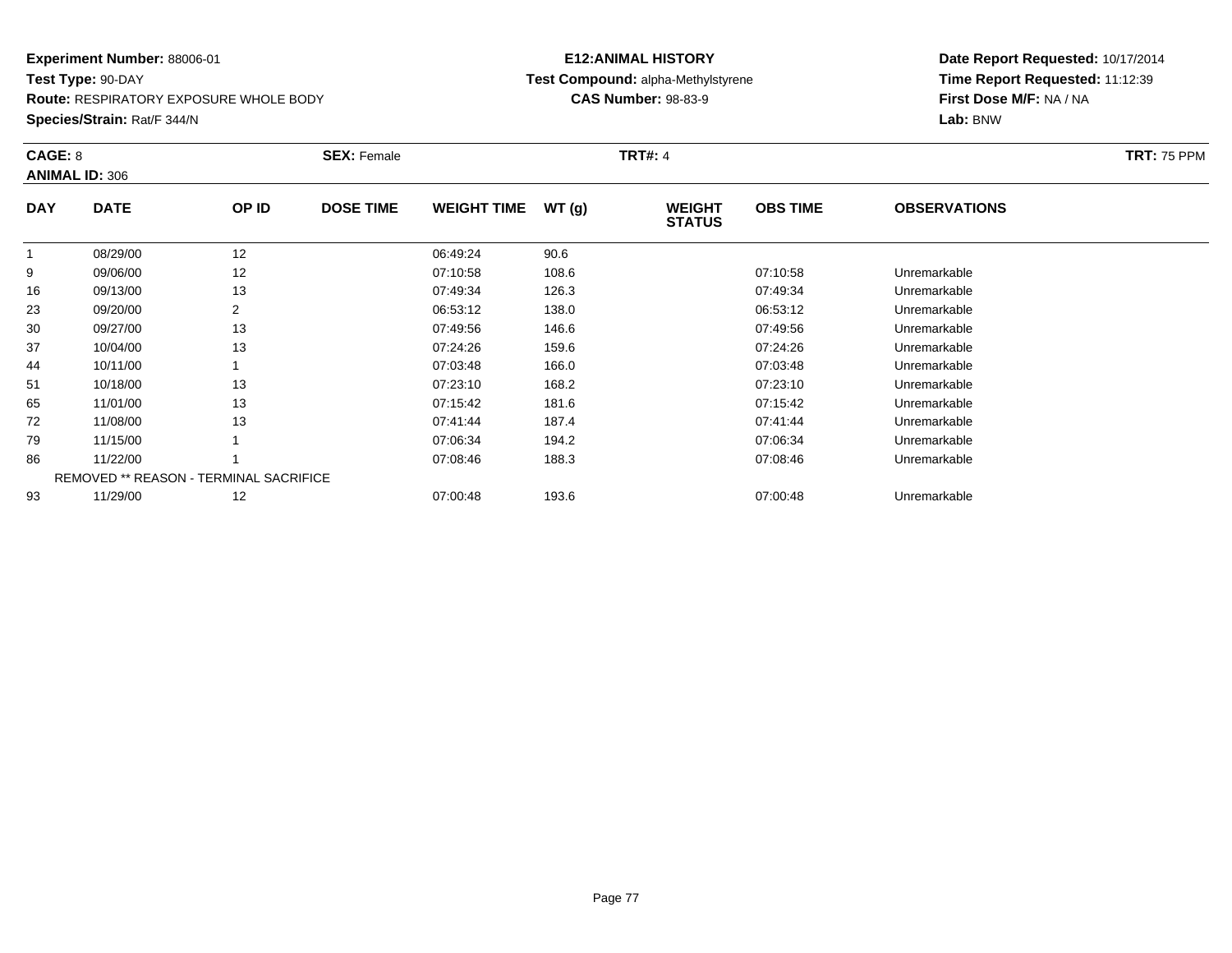**Route:** RESPIRATORY EXPOSURE WHOLE BODY

**Species/Strain:** Rat/F 344/N

## **E12:ANIMAL HISTORY Test Compound:** alpha-Methylstyrene**CAS Number:** 98-83-9

| CAGE: 8    | <b>ANIMAL ID: 307</b>                         |       | <b>SEX: Female</b> |                    |       | <b>TRT#: 4</b>                 |                 |                     | <b>TRT: 75 PPM</b> |
|------------|-----------------------------------------------|-------|--------------------|--------------------|-------|--------------------------------|-----------------|---------------------|--------------------|
| <b>DAY</b> | <b>DATE</b>                                   | OP ID | <b>DOSE TIME</b>   | <b>WEIGHT TIME</b> | WT(g) | <b>WEIGHT</b><br><b>STATUS</b> | <b>OBS TIME</b> | <b>OBSERVATIONS</b> |                    |
|            | 08/29/00                                      | 12    |                    | 06:49:24           | 107.0 |                                |                 |                     |                    |
| 9          | 09/06/00                                      | 12    |                    | 07:10:58           | 115.3 |                                | 07:10:58        | Unremarkable        |                    |
| 16         | 09/13/00                                      | 13    |                    | 07:49:34           | 131.7 |                                | 07:49:34        | Unremarkable        |                    |
| 23         | 09/20/00                                      | 2     |                    | 06:53:12           | 149.4 |                                | 06:53:12        | Unremarkable        |                    |
| 30         | 09/27/00                                      | 13    |                    | 07:49:56           | 159.5 |                                | 07:49:56        | Unremarkable        |                    |
| 37         | 10/04/00                                      | 13    |                    | 07:24:26           | 176.7 |                                | 07:24:26        | Unremarkable        |                    |
| 44         | 10/11/00                                      |       |                    | 07:03:48           | 183.4 |                                | 07:03:48        | Unremarkable        |                    |
| 51         | 10/18/00                                      | 13    |                    | 07:23:10           | 188.0 |                                | 07:23:10        | Unremarkable        |                    |
| 65         | 11/01/00                                      | 13    |                    | 07:15:42           | 191.7 |                                | 07:15:42        | Unremarkable        |                    |
| 72         | 11/08/00                                      | 13    |                    | 07:41:44           | 200.3 |                                | 07:41:44        | Unremarkable        |                    |
| 79         | 11/15/00                                      |       |                    | 07:06:34           | 202.7 |                                | 07:06:34        | Unremarkable        |                    |
| 86         | 11/22/00                                      |       |                    | 07:08:46           | 199.3 |                                | 07:08:46        | Unremarkable        |                    |
|            | <b>REMOVED ** REASON - TERMINAL SACRIFICE</b> |       |                    |                    |       |                                |                 |                     |                    |
| 93         | 11/29/00                                      | 12    |                    | 07:00:48           | 213.2 |                                | 07:00:48        | Unremarkable        |                    |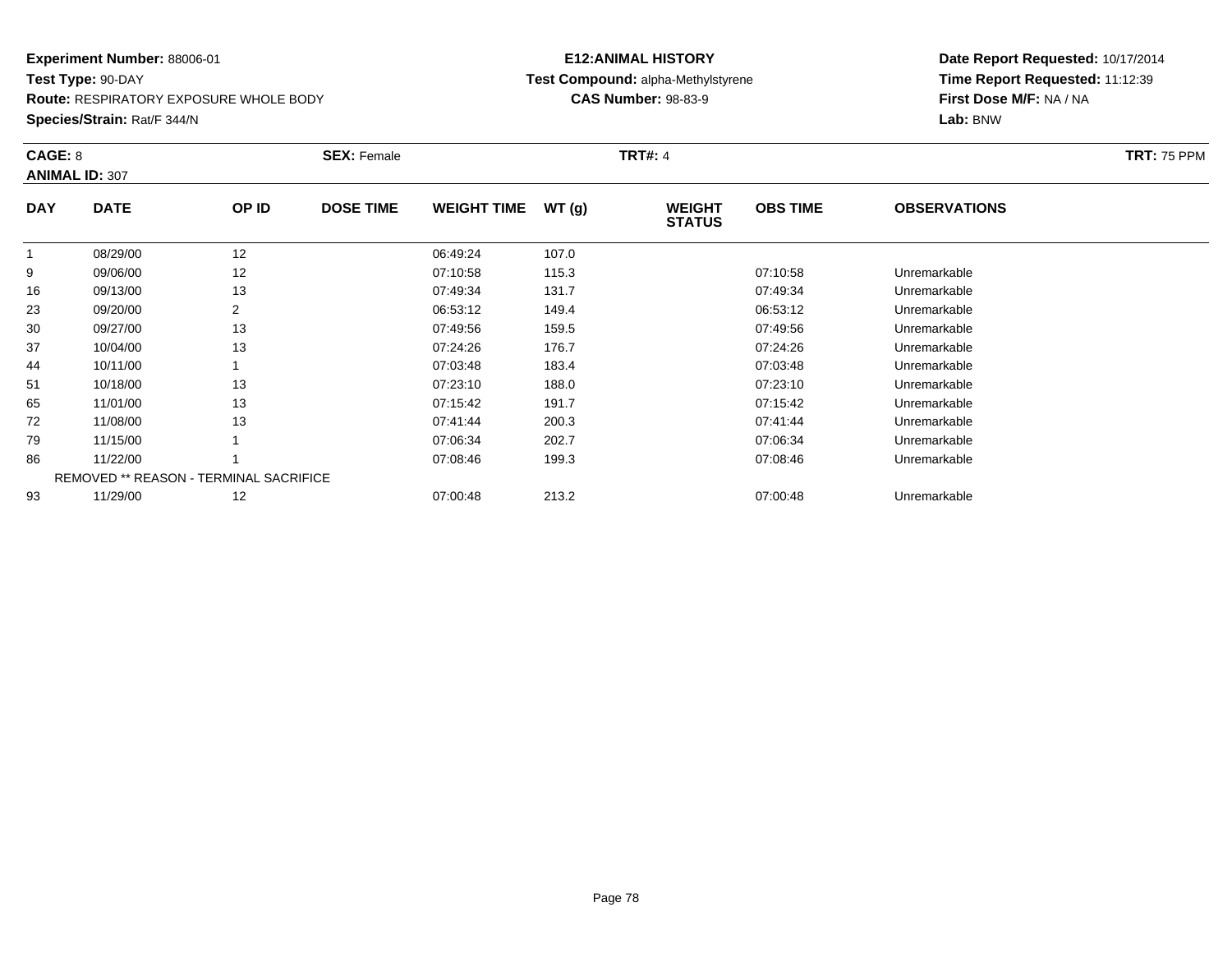**Route:** RESPIRATORY EXPOSURE WHOLE BODY

**Species/Strain:** Rat/F 344/N

## **E12:ANIMAL HISTORY Test Compound:** alpha-Methylstyrene**CAS Number:** 98-83-9

|            | CAGE: 8<br><b>ANIMAL ID: 308</b>              |       | <b>SEX: Female</b> |                    |       | <b>TRT#: 4</b>                 | <b>TRT: 75 PPM</b> |                     |  |
|------------|-----------------------------------------------|-------|--------------------|--------------------|-------|--------------------------------|--------------------|---------------------|--|
| <b>DAY</b> | <b>DATE</b>                                   | OP ID | <b>DOSE TIME</b>   | <b>WEIGHT TIME</b> | WT(g) | <b>WEIGHT</b><br><b>STATUS</b> | <b>OBS TIME</b>    | <b>OBSERVATIONS</b> |  |
|            | 08/29/00                                      | 12    |                    | 06:49:24           | 75.9  |                                |                    |                     |  |
| 9          | 09/06/00                                      | 12    |                    | 07:10:58           | 98.1  |                                | 07:10:58           | Unremarkable        |  |
| 16         | 09/13/00                                      | 13    |                    | 07:49:34           | 113.1 |                                | 07:49:34           | Unremarkable        |  |
| 23         | 09/20/00                                      | 2     |                    | 06:53:12           | 133.1 |                                | 06:53:12           | Unremarkable        |  |
| 30         | 09/27/00                                      | 13    |                    | 07:49:56           | 144.5 |                                | 07:49:56           | Unremarkable        |  |
| 37         | 10/04/00                                      | 13    |                    | 07:24:26           | 157.1 |                                | 07:24:26           | Unremarkable        |  |
| 44         | 10/11/00                                      |       |                    | 07:03:48           | 167.7 |                                | 07:03:48           | Unremarkable        |  |
| 51         | 10/18/00                                      | 13    |                    | 07:23:10           | 170.3 |                                | 07:23:10           | Unremarkable        |  |
| 65         | 11/01/00                                      | 13    |                    | 07:15:42           | 181.2 |                                | 07:15:42           | Unremarkable        |  |
| 72         | 11/08/00                                      | 13    |                    | 07:41:44           | 188.2 |                                | 07:41:44           | Unremarkable        |  |
| 79         | 11/15/00                                      |       |                    | 07:06:34           | 192.7 |                                | 07:06:34           | Unremarkable        |  |
| 86         | 11/22/00                                      |       |                    | 07:08:46           | 190.0 |                                | 07:08:46           | Unremarkable        |  |
|            | <b>REMOVED ** REASON - TERMINAL SACRIFICE</b> |       |                    |                    |       |                                |                    |                     |  |
| 93         | 11/29/00                                      | 12    |                    | 07:00:48           | 195.6 |                                | 07:00:48           | Unremarkable        |  |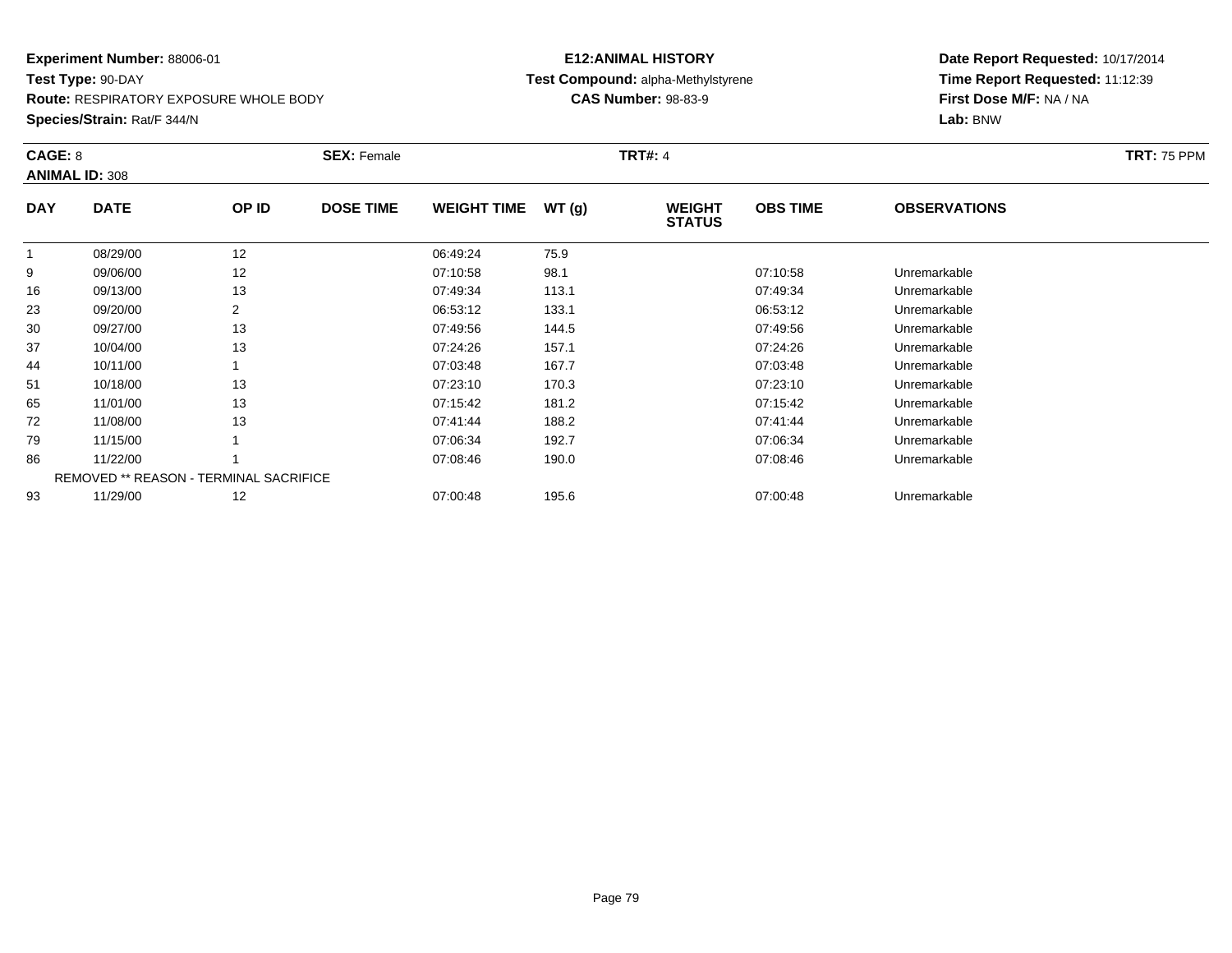**Route:** RESPIRATORY EXPOSURE WHOLE BODY

**Species/Strain:** Rat/F 344/N

## **E12:ANIMAL HISTORY Test Compound:** alpha-Methylstyrene**CAS Number:** 98-83-9

|            | CAGE: 8<br><b>ANIMAL ID: 309</b>              |       | <b>SEX: Female</b> |                    |       | <b>TRT#: 4</b>                 | <b>TRT: 75 PPM</b> |                     |  |
|------------|-----------------------------------------------|-------|--------------------|--------------------|-------|--------------------------------|--------------------|---------------------|--|
| <b>DAY</b> | <b>DATE</b>                                   | OP ID | <b>DOSE TIME</b>   | <b>WEIGHT TIME</b> | WT(g) | <b>WEIGHT</b><br><b>STATUS</b> | <b>OBS TIME</b>    | <b>OBSERVATIONS</b> |  |
| 1          | 08/29/00                                      | 12    |                    | 06:49:24           | 83.4  |                                |                    |                     |  |
| 9          | 09/06/00                                      | 12    |                    | 07:10:58           | 106.9 |                                | 07:10:58           | Unremarkable        |  |
| 16         | 09/13/00                                      | 13    |                    | 07:49:34           | 120.3 |                                | 07:49:34           | Unremarkable        |  |
| 23         | 09/20/00                                      | 2     |                    | 06:53:12           | 129.0 |                                | 06:53:12           | Unremarkable        |  |
| 30         | 09/27/00                                      | 13    |                    | 07:49:56           | 145.9 |                                | 07:49:56           | Unremarkable        |  |
| 37         | 10/04/00                                      | 13    |                    | 07:24:26           | 150.6 |                                | 07:24:26           | Unremarkable        |  |
| 44         | 10/11/00                                      |       |                    | 07:03:48           | 168.3 |                                | 07:03:48           | Unremarkable        |  |
| 51         | 10/18/00                                      | 13    |                    | 07:23:10           | 173.5 |                                | 07:23:10           | Unremarkable        |  |
| 65         | 11/01/00                                      | 13    |                    | 07:15:42           | 196.1 |                                | 07:15:42           | Unremarkable        |  |
| 72         | 11/08/00                                      | 13    |                    | 07:41:44           | 200.8 |                                | 07:41:44           | Unremarkable        |  |
| 79         | 11/15/00                                      |       |                    | 07:06:34           | 208.6 |                                | 07:06:34           | Unremarkable        |  |
| 86         | 11/22/00                                      |       |                    | 07:08:46           | 202.5 |                                | 07:08:46           | Unremarkable        |  |
|            | <b>REMOVED ** REASON - TERMINAL SACRIFICE</b> |       |                    |                    |       |                                |                    |                     |  |
| 93         | 11/29/00                                      | 12    |                    | 07:00:48           | 213.9 |                                | 07:00:48           | Unremarkable        |  |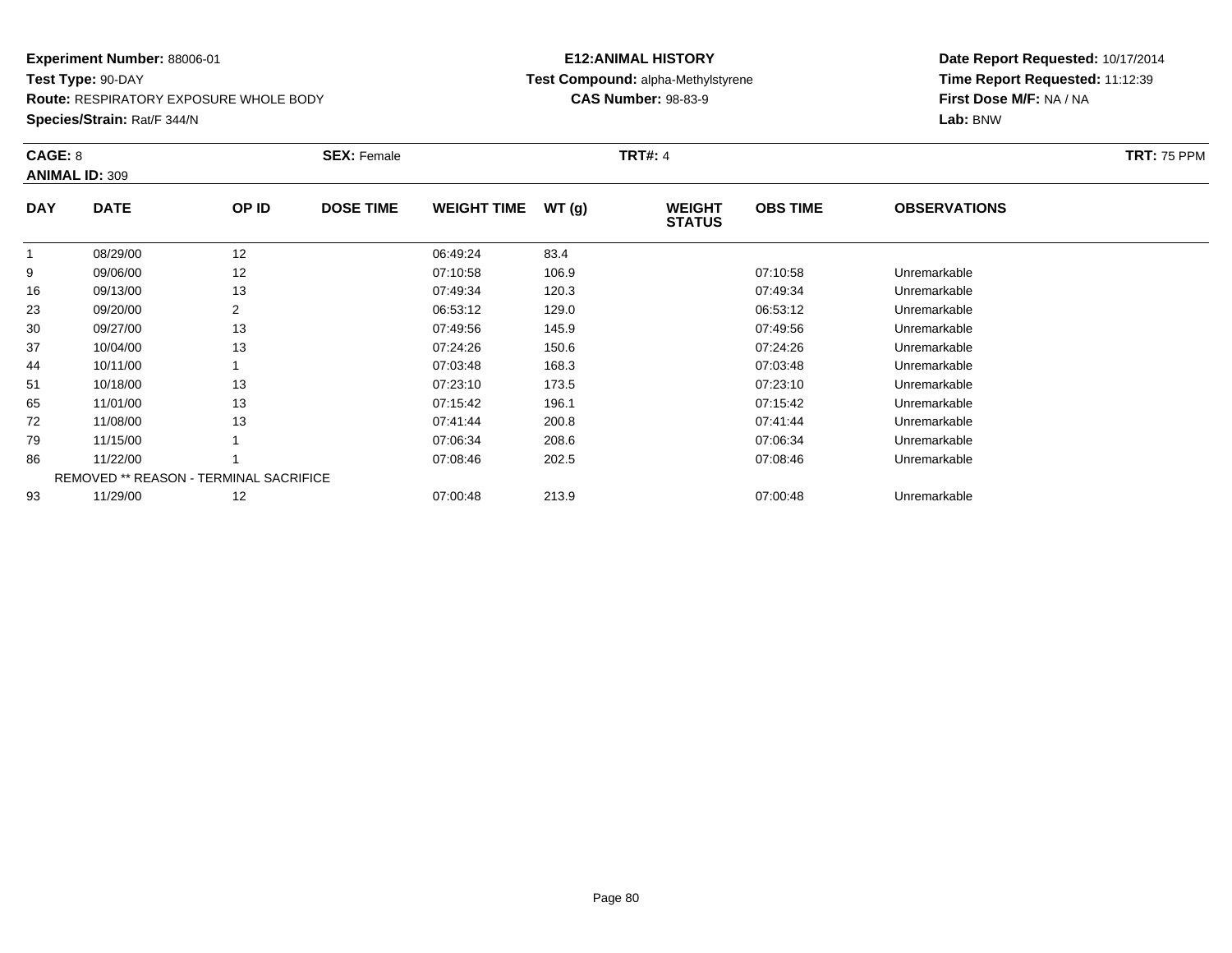**Route:** RESPIRATORY EXPOSURE WHOLE BODY

**Species/Strain:** Rat/F 344/N

## **E12:ANIMAL HISTORY Test Compound:** alpha-Methylstyrene**CAS Number:** 98-83-9

| CAGE: 8    | <b>ANIMAL ID: 310</b>                         |       | <b>SEX: Female</b> |                    |       | <b>TRT#: 4</b>                 |                 |                     | <b>TRT: 75 PPM</b> |
|------------|-----------------------------------------------|-------|--------------------|--------------------|-------|--------------------------------|-----------------|---------------------|--------------------|
| <b>DAY</b> | <b>DATE</b>                                   | OP ID | <b>DOSE TIME</b>   | <b>WEIGHT TIME</b> | WT(g) | <b>WEIGHT</b><br><b>STATUS</b> | <b>OBS TIME</b> | <b>OBSERVATIONS</b> |                    |
|            | 08/29/00                                      | 12    |                    | 06:49:24           | 77.1  |                                |                 |                     |                    |
| 9          | 09/06/00                                      | 12    |                    | 07:10:58           | 99.1  |                                | 07:10:58        | Unremarkable        |                    |
| 16         | 09/13/00                                      | 13    |                    | 07:49:34           | 114.6 |                                | 07:49:34        | Unremarkable        |                    |
| 23         | 09/20/00                                      | 2     |                    | 06:53:12           | 132.7 |                                | 06:53:12        | Unremarkable        |                    |
| 30         | 09/27/00                                      | 13    |                    | 07:49:56           | 144.2 |                                | 07:49:56        | Unremarkable        |                    |
| 37         | 10/04/00                                      | 13    |                    | 07:24:26           | 149.1 |                                | 07:24:26        | Unremarkable        |                    |
| 44         | 10/11/00                                      |       |                    | 07:03:48           | 170.2 |                                | 07:03:48        | Unremarkable        |                    |
| 51         | 10/18/00                                      | 13    |                    | 07:23:10           | 176.0 |                                | 07:23:10        | Unremarkable        |                    |
| 65         | 11/01/00                                      | 13    |                    | 07:15:42           | 187.2 |                                | 07:15:42        | Unremarkable        |                    |
| 72         | 11/08/00                                      | 13    |                    | 07:41:44           | 194.3 |                                | 07:41:44        | Unremarkable        |                    |
| 79         | 11/15/00                                      |       |                    | 07:06:34           | 203.5 |                                | 07:06:34        | Unremarkable        |                    |
| 86         | 11/22/00                                      |       |                    | 07:08:46           | 199.4 |                                | 07:08:46        | Unremarkable        |                    |
|            | <b>REMOVED ** REASON - TERMINAL SACRIFICE</b> |       |                    |                    |       |                                |                 |                     |                    |
| 93         | 11/29/00                                      | 12    |                    | 07:00:48           | 200.3 |                                | 07:00:48        | Unremarkable        |                    |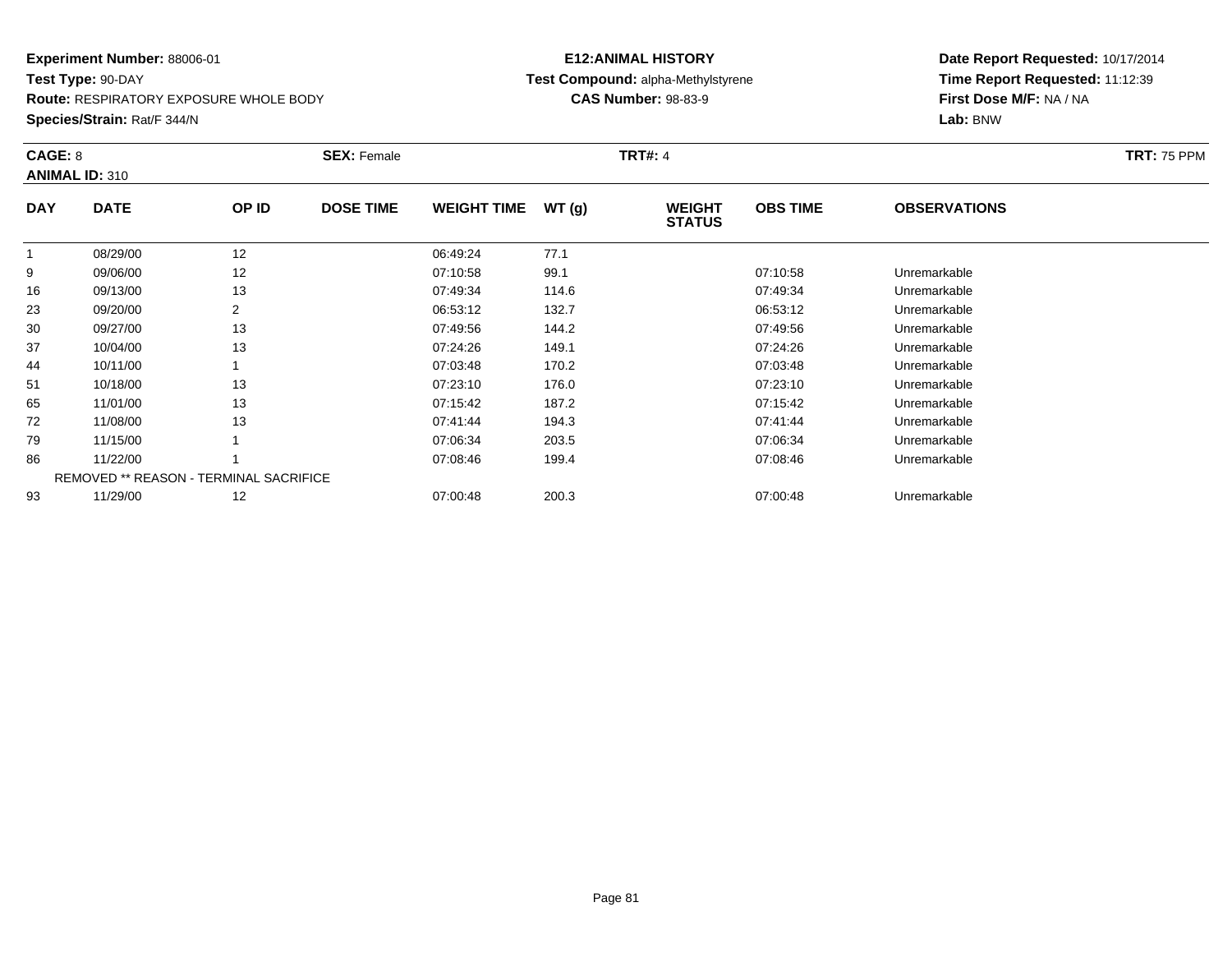**Test Type:** 90-DAY**Route:** RESPIRATORY EXPOSURE WHOLE BODY

**Species/Strain:** Rat/F 344/N

## **E12:ANIMAL HISTORY Test Compound:** alpha-Methylstyrene**CAS Number:** 98-83-9

| <b>CAGE: 11</b> | <b>ANIMAL ID: 501</b>                         |       | <b>SEX: Female</b> |                    |       | <b>TRT#: 6</b>                 |                 |                     | <b>TRT: 150 PPM</b> |
|-----------------|-----------------------------------------------|-------|--------------------|--------------------|-------|--------------------------------|-----------------|---------------------|---------------------|
| <b>DAY</b>      | <b>DATE</b>                                   | OP ID | <b>DOSE TIME</b>   | <b>WEIGHT TIME</b> | WT(g) | <b>WEIGHT</b><br><b>STATUS</b> | <b>OBS TIME</b> | <b>OBSERVATIONS</b> |                     |
|                 | 08/29/00                                      | 12    |                    | 06:51:46           | 74.1  |                                |                 |                     |                     |
| 9               | 09/06/00                                      | 12    |                    | 07:16:36           | 96.0  |                                | 07:16:36        | Unremarkable        |                     |
| 16              | 09/13/00                                      | 13    |                    | 07:56:44           | 113.0 |                                | 07:56:44        | Unremarkable        |                     |
| 23              | 09/20/00                                      | 2     |                    | 06:57:38           | 132.7 |                                | 06:57:38        | Unremarkable        |                     |
| 30              | 09/27/00                                      | 13    |                    | 07:54:32           | 141.6 |                                | 07:54:32        | Unremarkable        |                     |
| 37              | 10/04/00                                      | 13    |                    | 07:47:10           | 158.2 |                                | 07:47:10        | Unremarkable        |                     |
| 44              | 10/11/00                                      |       |                    | 07:08:48           | 165.7 |                                | 07:08:48        | Unremarkable        |                     |
| 51              | 10/18/00                                      | 13    |                    | 07:32:50           | 179.0 |                                | 07:32:50        | Unremarkable        |                     |
| 65              | 11/01/00                                      | 13    |                    | 07:21:52           | 182.6 |                                | 07:21:52        | Unremarkable        |                     |
| 72              | 11/08/00                                      | 13    |                    | 07:46:14           | 191.1 |                                | 07:46:14        | Unremarkable        |                     |
| 79              | 11/15/00                                      |       |                    | 07:11:12           | 197.8 |                                | 07:11:12        | Unremarkable        |                     |
| 86              | 11/22/00                                      |       |                    | 07:12:02           | 201.3 |                                | 07:12:02        | Unremarkable        |                     |
|                 | <b>REMOVED ** REASON - TERMINAL SACRIFICE</b> |       |                    |                    |       |                                |                 |                     |                     |
| 93              | 11/29/00                                      | 12    |                    | 07:03:10           | 208.6 |                                | 07:03:10        | Unremarkable        |                     |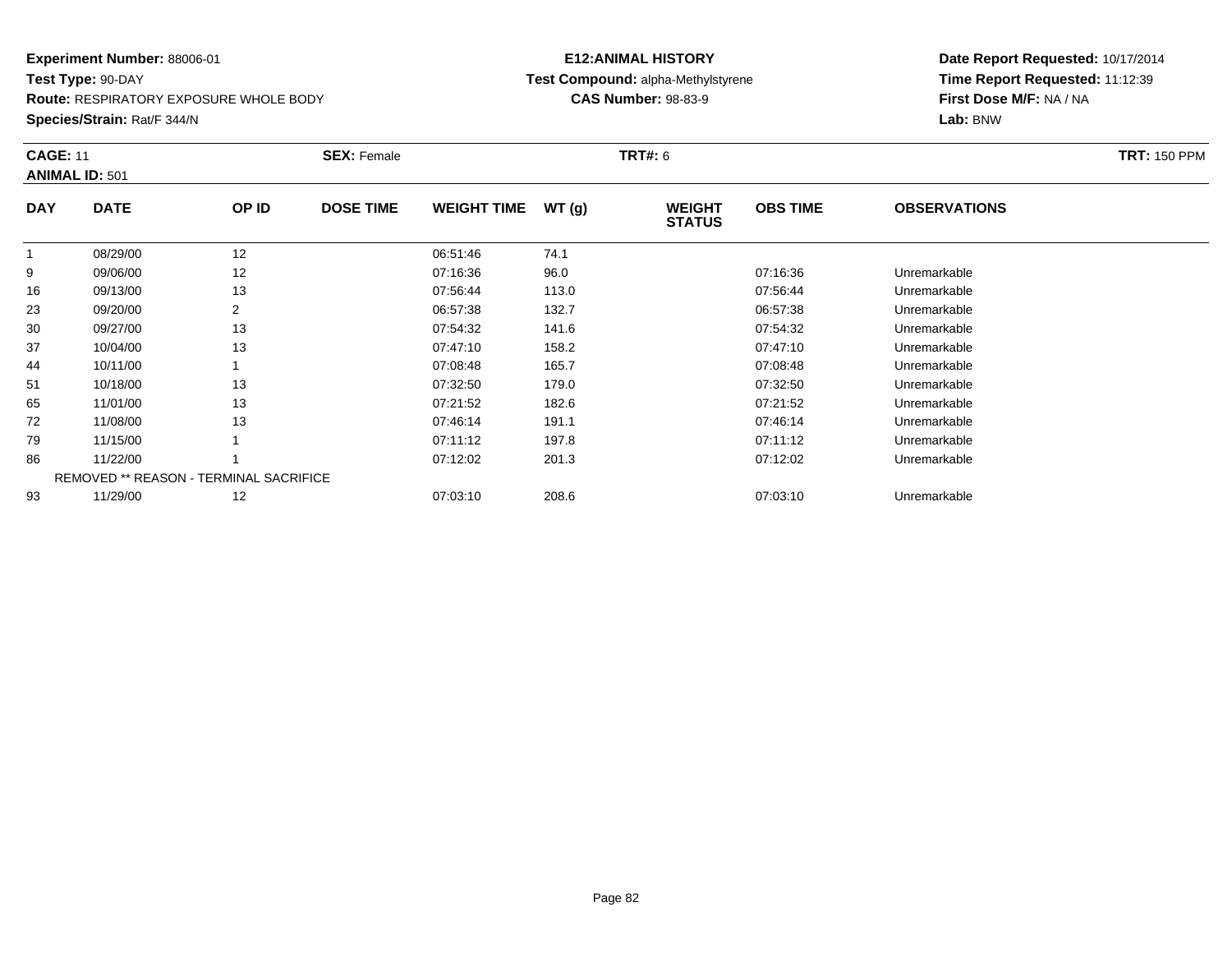**Test Type:** 90-DAY

**Route:** RESPIRATORY EXPOSURE WHOLE BODY

**Species/Strain:** Rat/F 344/N

## **E12:ANIMAL HISTORY Test Compound:** alpha-Methylstyrene**CAS Number:** 98-83-9

| <b>CAGE: 11</b> | <b>ANIMAL ID: 502</b>                         |       | <b>SEX: Female</b> |                    |       | <b>TRT#: 6</b>                 |                 |                     | <b>TRT: 150 PPM</b> |
|-----------------|-----------------------------------------------|-------|--------------------|--------------------|-------|--------------------------------|-----------------|---------------------|---------------------|
| <b>DAY</b>      | <b>DATE</b>                                   | OP ID | <b>DOSE TIME</b>   | <b>WEIGHT TIME</b> | WT(g) | <b>WEIGHT</b><br><b>STATUS</b> | <b>OBS TIME</b> | <b>OBSERVATIONS</b> |                     |
|                 | 08/29/00                                      | 12    |                    | 06:51:46           | 106.3 |                                |                 |                     |                     |
| 9               | 09/06/00                                      | 12    |                    | 07:16:36           | 123.6 |                                | 07:16:36        | Unremarkable        |                     |
| 16              | 09/13/00                                      | 13    |                    | 07:56:44           | 138.6 |                                | 07:56:44        | Unremarkable        |                     |
| 23              | 09/20/00                                      | 2     |                    | 06:57:38           | 155.8 |                                | 06:57:38        | Unremarkable        |                     |
| 30              | 09/27/00                                      | 13    |                    | 07:54:32           | 159.4 |                                | 07:54:32        | Unremarkable        |                     |
| 37              | 10/04/00                                      | 13    |                    | 07:47:10           | 178.9 |                                | 07:47:10        | Unremarkable        |                     |
| 44              | 10/11/00                                      |       |                    | 07:08:48           | 183.8 |                                | 07:08:48        | Unremarkable        |                     |
| 51              | 10/18/00                                      | 13    |                    | 07:32:50           | 195.5 |                                | 07:32:50        | Unremarkable        |                     |
| 65              | 11/01/00                                      | 13    |                    | 07:21:52           | 204.9 |                                | 07:21:52        | Unremarkable        |                     |
| 72              | 11/08/00                                      | 13    |                    | 07:46:14           | 207.9 |                                | 07:46:14        | Unremarkable        |                     |
| 79              | 11/15/00                                      |       |                    | 07:11:12           | 213.0 |                                | 07:11:12        | Unremarkable        |                     |
| 86              | 11/22/00                                      |       |                    | 07:12:02           | 212.1 |                                | 07:12:02        | Unremarkable        |                     |
|                 | <b>REMOVED ** REASON - TERMINAL SACRIFICE</b> |       |                    |                    |       |                                |                 |                     |                     |
| 93              | 11/29/00                                      | 12    |                    | 07:03:10           | 219.9 |                                | 07:03:10        | Unremarkable        |                     |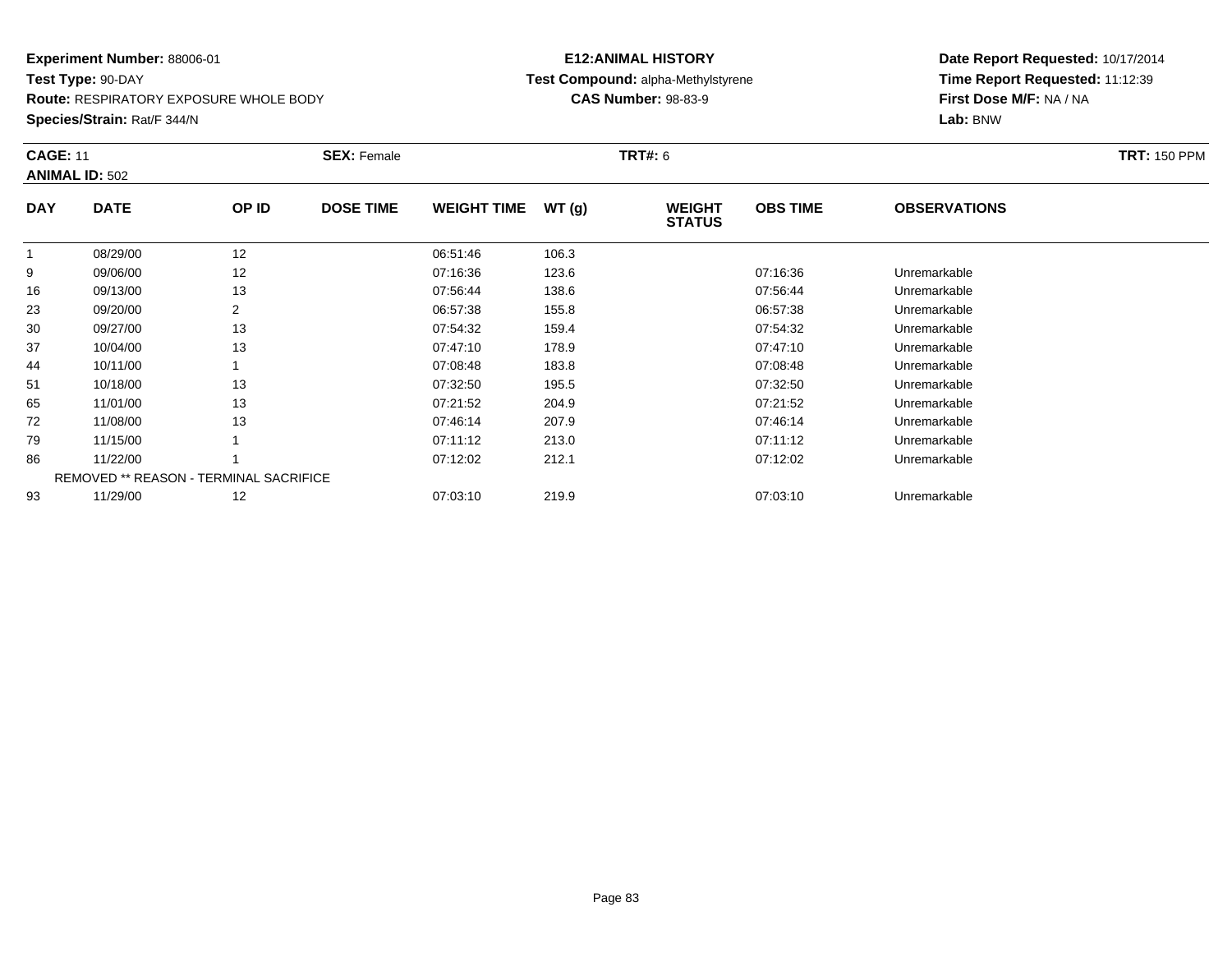**Test Type:** 90-DAY

**Route:** RESPIRATORY EXPOSURE WHOLE BODY

**Species/Strain:** Rat/F 344/N

## **E12:ANIMAL HISTORY Test Compound:** alpha-Methylstyrene**CAS Number:** 98-83-9

| <b>CAGE: 11</b> | <b>ANIMAL ID: 503</b>                  |       | <b>SEX: Female</b> |                    |       | <b>TRT#: 6</b>                 |                 |                     | <b>TRT: 150 PPM</b> |
|-----------------|----------------------------------------|-------|--------------------|--------------------|-------|--------------------------------|-----------------|---------------------|---------------------|
| <b>DAY</b>      | <b>DATE</b>                            | OP ID | <b>DOSE TIME</b>   | <b>WEIGHT TIME</b> | WT(g) | <b>WEIGHT</b><br><b>STATUS</b> | <b>OBS TIME</b> | <b>OBSERVATIONS</b> |                     |
|                 | 08/29/00                               | 12    |                    | 06:51:46           | 100.0 |                                |                 |                     |                     |
| 9               | 09/06/00                               | 12    |                    | 07:16:36           | 114.1 |                                | 07:16:36        | Unremarkable        |                     |
| 16              | 09/13/00                               | 13    |                    | 07:56:44           | 125.0 |                                | 07:56:44        | Unremarkable        |                     |
| 23              | 09/20/00                               | 2     |                    | 06:57:38           | 136.3 |                                | 06:57:38        | Unremarkable        |                     |
| 30              | 09/27/00                               | 13    |                    | 07:54:32           | 147.8 |                                | 07:54:32        | Unremarkable        |                     |
| 37              | 10/04/00                               | 13    |                    | 07:47:10           | 162.4 |                                | 07:47:10        | Unremarkable        |                     |
| 44              | 10/11/00                               |       |                    | 07:08:48           | 167.3 |                                | 07:08:48        | Unremarkable        |                     |
| 51              | 10/18/00                               | 13    |                    | 07:32:50           | 176.2 |                                | 07:32:50        | Unremarkable        |                     |
| 65              | 11/01/00                               | 13    |                    | 07:21:52           | 184.8 |                                | 07:21:52        | Unremarkable        |                     |
| 72              | 11/08/00                               | 13    |                    | 07:46:14           | 193.2 |                                | 07:46:14        | Unremarkable        |                     |
| 79              | 11/15/00                               |       |                    | 07:11:12           | 191.6 |                                | 07:11:12        | Unremarkable        |                     |
| 86              | 11/22/00                               |       |                    | 07:12:02           | 198.8 |                                | 07:12:02        | Unremarkable        |                     |
|                 | REMOVED ** REASON - TERMINAL SACRIFICE |       |                    |                    |       |                                |                 |                     |                     |
| 93              | 11/29/00                               | 12    |                    | 07:03:10           | 208.0 |                                | 07:03:10        | Unremarkable        |                     |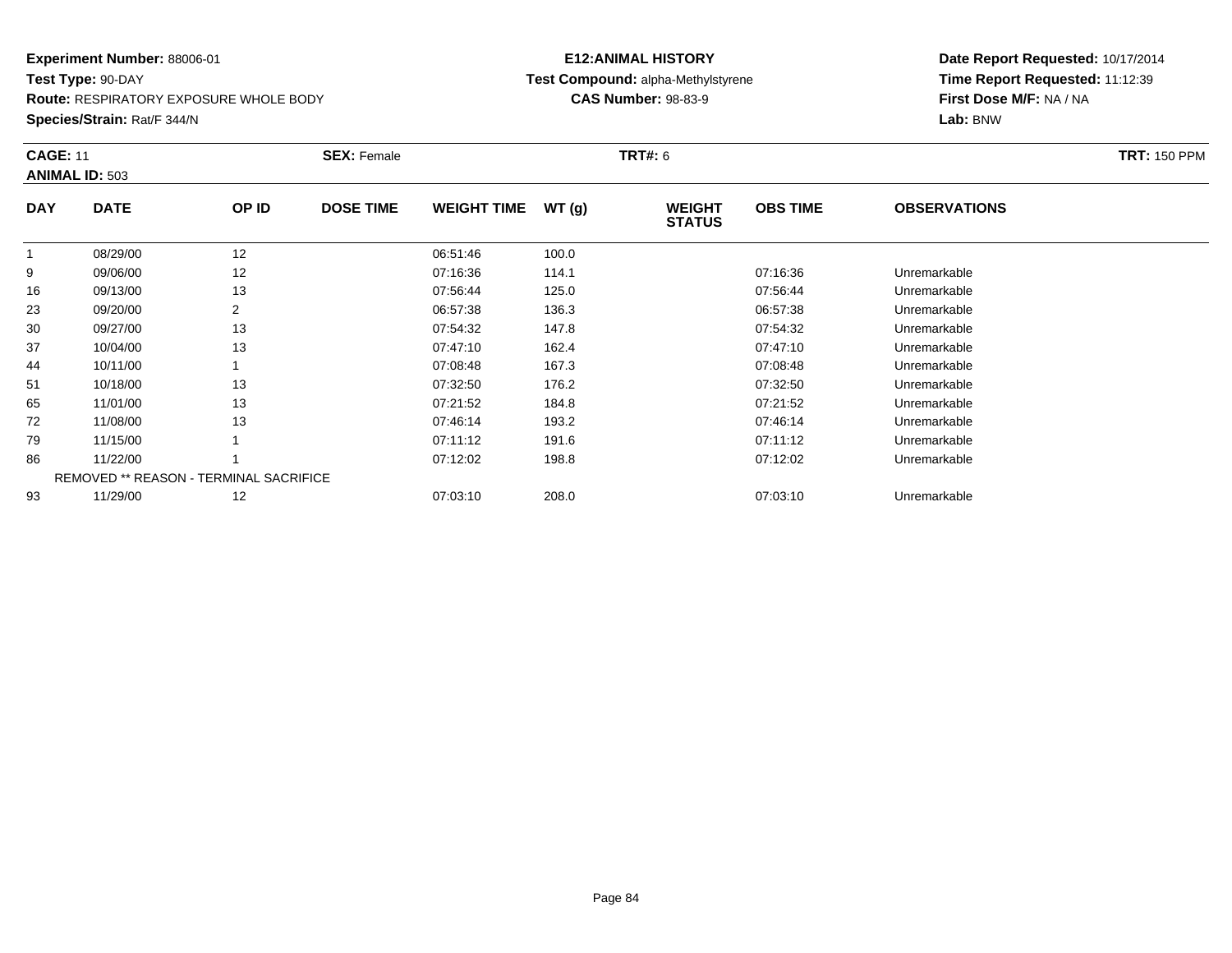**Test Type:** 90-DAY**Route:** RESPIRATORY EXPOSURE WHOLE BODY

**Species/Strain:** Rat/F 344/N

## **E12:ANIMAL HISTORY Test Compound:** alpha-Methylstyrene**CAS Number:** 98-83-9

| <b>CAGE: 11</b> | <b>ANIMAL ID: 504</b>                         |       | <b>SEX: Female</b> |                    |       | <b>TRT#: 6</b>                 |                 |                     | <b>TRT: 150 PPM</b> |
|-----------------|-----------------------------------------------|-------|--------------------|--------------------|-------|--------------------------------|-----------------|---------------------|---------------------|
| <b>DAY</b>      | <b>DATE</b>                                   | OP ID | <b>DOSE TIME</b>   | <b>WEIGHT TIME</b> | WT(g) | <b>WEIGHT</b><br><b>STATUS</b> | <b>OBS TIME</b> | <b>OBSERVATIONS</b> |                     |
|                 | 08/29/00                                      | 12    |                    | 06:51:46           | 79.9  |                                |                 |                     |                     |
| 9               | 09/06/00                                      | 12    |                    | 07:16:36           | 85.2  |                                | 07:16:36        | Unremarkable        |                     |
| 16              | 09/13/00                                      | 13    |                    | 07:56:44           | 100.9 |                                | 07:56:44        | Unremarkable        |                     |
| 23              | 09/20/00                                      | 2     |                    | 06:57:38           | 109.2 |                                | 06:57:38        | Unremarkable        |                     |
| 30              | 09/27/00                                      | 13    |                    | 07:54:32           | 123.0 |                                | 07:54:32        | Unremarkable        |                     |
| 37              | 10/04/00                                      | 13    |                    | 07:47:10           | 128.5 |                                | 07:47:10        | Unremarkable        |                     |
| 44              | 10/11/00                                      |       |                    | 07:08:48           | 132.8 |                                | 07:08:48        | Unremarkable        |                     |
| 51              | 10/18/00                                      | 13    |                    | 07:32:50           | 140.1 |                                | 07:32:50        | Unremarkable        |                     |
| 65              | 11/01/00                                      | 13    |                    | 07:21:52           | 148.6 |                                | 07:21:52        | Unremarkable        |                     |
| 72              | 11/08/00                                      | 13    |                    | 07:46:14           | 149.9 |                                | 07:46:14        | Unremarkable        |                     |
| 79              | 11/15/00                                      |       |                    | 07:11:12           | 154.2 |                                | 07:11:12        | Unremarkable        |                     |
| 86              | 11/22/00                                      |       |                    | 07:12:02           | 160.0 |                                | 07:12:02        | Unremarkable        |                     |
|                 | <b>REMOVED ** REASON - TERMINAL SACRIFICE</b> |       |                    |                    |       |                                |                 |                     |                     |
| 93              | 11/29/00                                      | 12    |                    | 07:03:10           | 161.5 |                                | 07:03:10        | Unremarkable        |                     |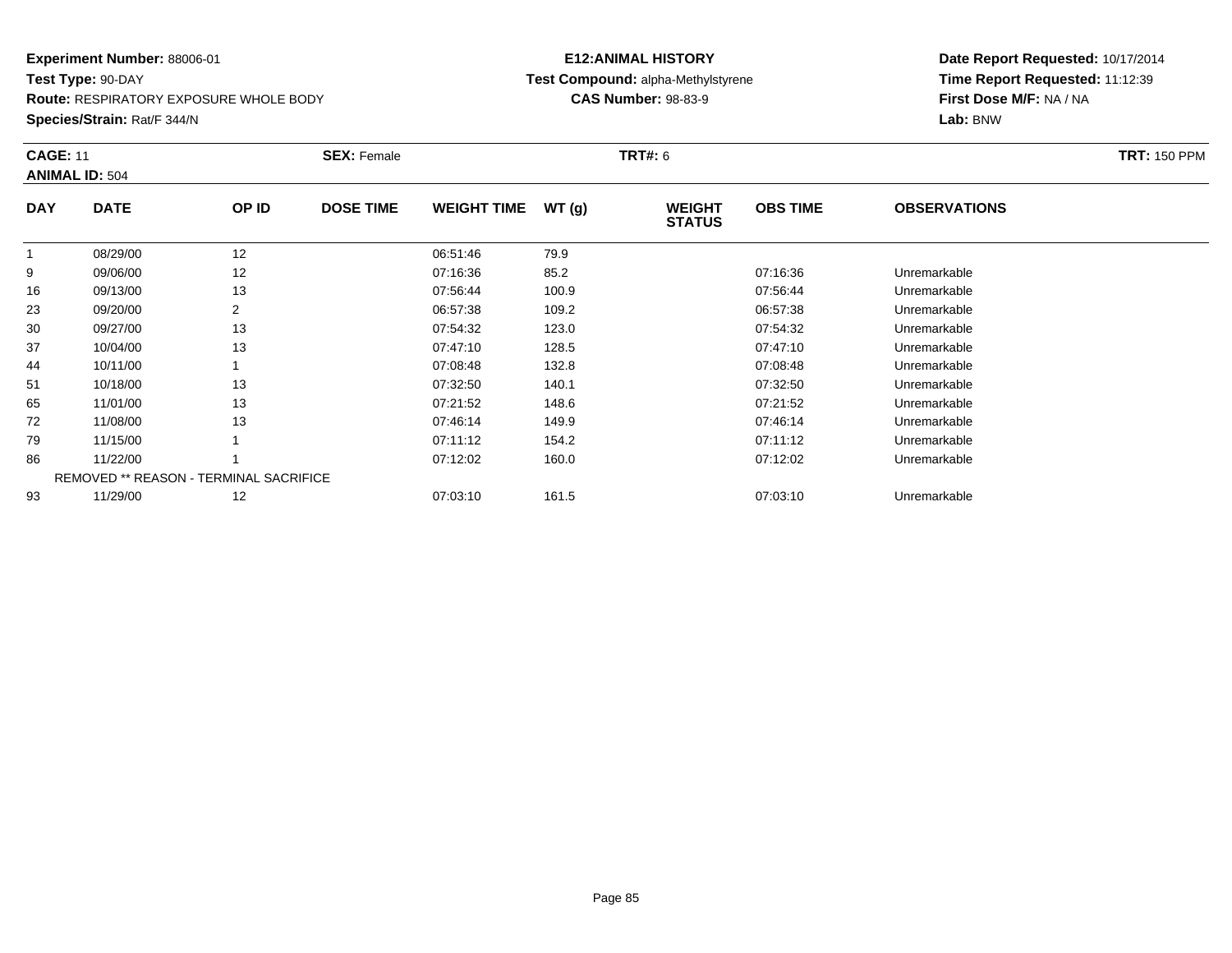**Test Type:** 90-DAY

**Route:** RESPIRATORY EXPOSURE WHOLE BODY

**Species/Strain:** Rat/F 344/N

## **E12:ANIMAL HISTORY Test Compound:** alpha-Methylstyrene**CAS Number:** 98-83-9

| <b>CAGE: 11</b> | <b>ANIMAL ID: 505</b>                         |       | <b>SEX: Female</b> |                    |       | <b>TRT#: 6</b>                 |                 |                     | <b>TRT: 150 PPM</b> |
|-----------------|-----------------------------------------------|-------|--------------------|--------------------|-------|--------------------------------|-----------------|---------------------|---------------------|
| <b>DAY</b>      | <b>DATE</b>                                   | OP ID | <b>DOSE TIME</b>   | <b>WEIGHT TIME</b> | WT(g) | <b>WEIGHT</b><br><b>STATUS</b> | <b>OBS TIME</b> | <b>OBSERVATIONS</b> |                     |
|                 | 08/29/00                                      | 12    |                    | 06:51:46           | 91.4  |                                |                 |                     |                     |
| 9               | 09/06/00                                      | 12    |                    | 07:16:36           | 110.6 |                                | 07:16:36        | Unremarkable        |                     |
| 16              | 09/13/00                                      | 13    |                    | 07:56:44           | 125.3 |                                | 07:56:44        | Unremarkable        |                     |
| 23              | 09/20/00                                      | 2     |                    | 06:57:38           | 140.7 |                                | 06:57:38        | Unremarkable        |                     |
| 30              | 09/27/00                                      | 13    |                    | 07:54:32           | 156.3 |                                | 07:54:32        | Unremarkable        |                     |
| 37              | 10/04/00                                      | 13    |                    | 07:47:10           | 162.5 |                                | 07:47:10        | Unremarkable        |                     |
| 44              | 10/11/00                                      |       |                    | 07:08:48           | 170.7 |                                | 07:08:48        | Unremarkable        |                     |
| 51              | 10/18/00                                      | 13    |                    | 07:32:50           | 179.1 |                                | 07:32:50        | Unremarkable        |                     |
| 65              | 11/01/00                                      | 13    |                    | 07:21:52           | 192.3 |                                | 07:21:52        | Unremarkable        |                     |
| 72              | 11/08/00                                      | 13    |                    | 07:46:14           | 196.5 |                                | 07:46:14        | Unremarkable        |                     |
| 79              | 11/15/00                                      |       |                    | 07:11:12           | 197.9 |                                | 07:11:12        | Unremarkable        |                     |
| 86              | 11/22/00                                      |       |                    | 07:12:02           | 196.5 |                                | 07:12:02        | Unremarkable        |                     |
|                 | <b>REMOVED ** REASON - TERMINAL SACRIFICE</b> |       |                    |                    |       |                                |                 |                     |                     |
| 93              | 11/29/00                                      | 12    |                    | 07:03:10           | 200.8 |                                | 07:03:10        | Unremarkable        |                     |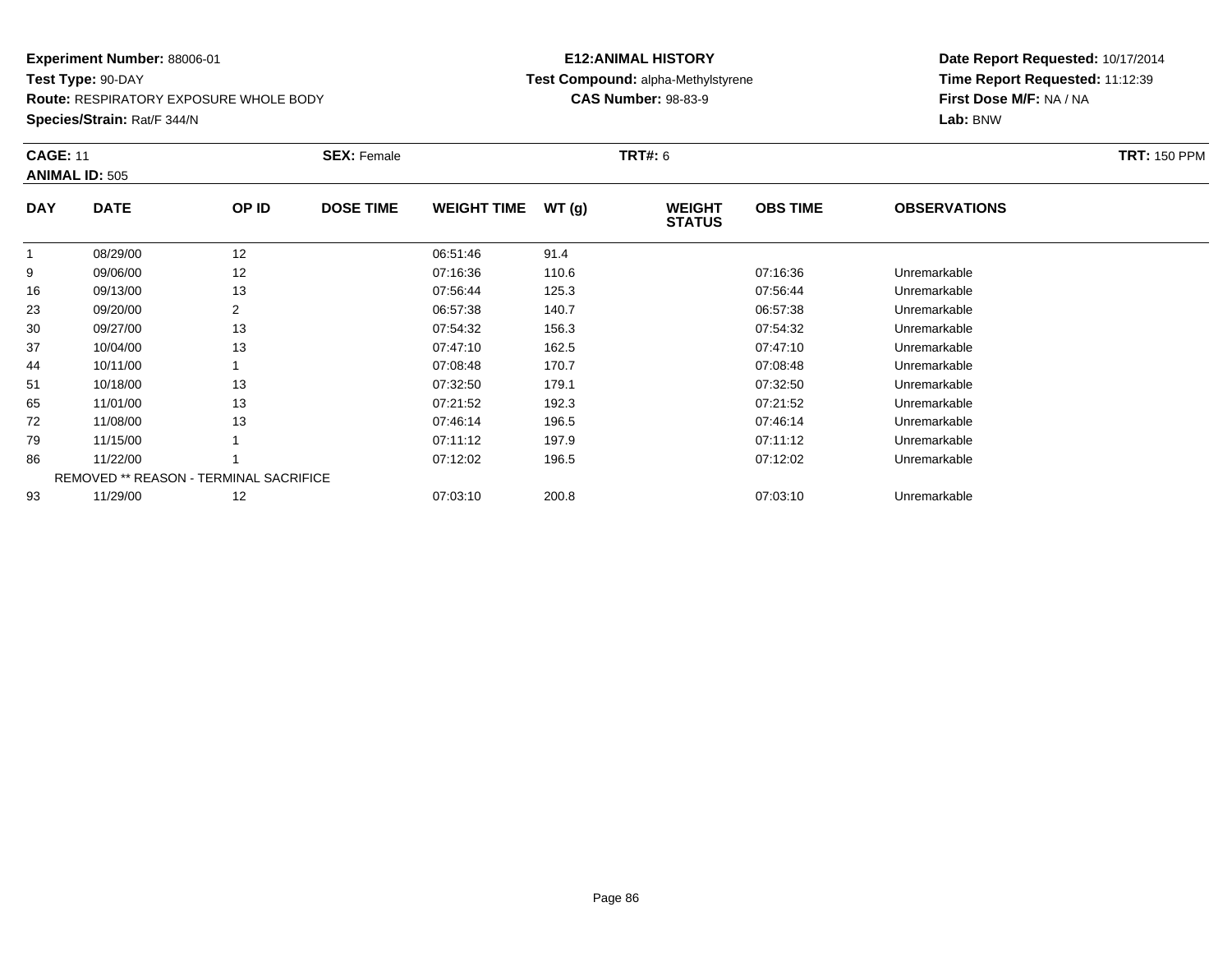**Test Type:** 90-DAY

**Route:** RESPIRATORY EXPOSURE WHOLE BODY

**Species/Strain:** Rat/F 344/N

## **E12:ANIMAL HISTORY Test Compound:** alpha-Methylstyrene**CAS Number:** 98-83-9

| <b>CAGE: 12</b> | <b>ANIMAL ID: 506</b>                         |       | <b>SEX: Female</b> |                    |       | <b>TRT#: 6</b>                 |                 |                     | <b>TRT: 150 PPM</b> |
|-----------------|-----------------------------------------------|-------|--------------------|--------------------|-------|--------------------------------|-----------------|---------------------|---------------------|
| <b>DAY</b>      | <b>DATE</b>                                   | OP ID | <b>DOSE TIME</b>   | <b>WEIGHT TIME</b> | WT(g) | <b>WEIGHT</b><br><b>STATUS</b> | <b>OBS TIME</b> | <b>OBSERVATIONS</b> |                     |
|                 | 08/29/00                                      | 12    |                    | 06:52:50           | 77.4  |                                |                 |                     |                     |
| 9               | 09/06/00                                      | 12    |                    | 07:17:24           | 101.9 |                                | 07:17:24        | Unremarkable        |                     |
| 16              | 09/13/00                                      | 13    |                    | 07:57:42           | 118.3 |                                | 07:57:42        | Unremarkable        |                     |
| 23              | 09/20/00                                      | 2     |                    | 06:58:28           | 133.6 |                                | 06:58:28        | Unremarkable        |                     |
| 30              | 09/27/00                                      | 13    |                    | 07:55:20           | 147.0 |                                | 07:55:20        | Unremarkable        |                     |
| 37              | 10/04/00                                      | 13    |                    | 07:49:08           | 163.2 |                                | 07:49:08        | Unremarkable        |                     |
| 44              | 10/11/00                                      |       |                    | 07:10:16           | 175.1 |                                | 07:10:16        | Unremarkable        |                     |
| 51              | 10/18/00                                      | 13    |                    | 07:34:06           | 186.0 |                                | 07:34:06        | Unremarkable        |                     |
| 65              | 11/01/00                                      | 13    |                    | 07:22:40           | 196.4 |                                | 07:22:40        | Unremarkable        |                     |
| 72              | 11/08/00                                      | 13    |                    | 07:47:04           | 204.3 |                                | 07:47:04        | Unremarkable        |                     |
| 79              | 11/15/00                                      |       |                    | 07:12:06           | 207.7 |                                | 07:12:06        | Unremarkable        |                     |
| 86              | 11/22/00                                      |       |                    | 07:12:54           | 205.4 |                                | 07:12:54        | Unremarkable        |                     |
|                 | <b>REMOVED ** REASON - TERMINAL SACRIFICE</b> |       |                    |                    |       |                                |                 |                     |                     |
| 93              | 11/29/00                                      | 12    |                    | 07:05:18           | 213.5 |                                | 07:05:18        | Unremarkable        |                     |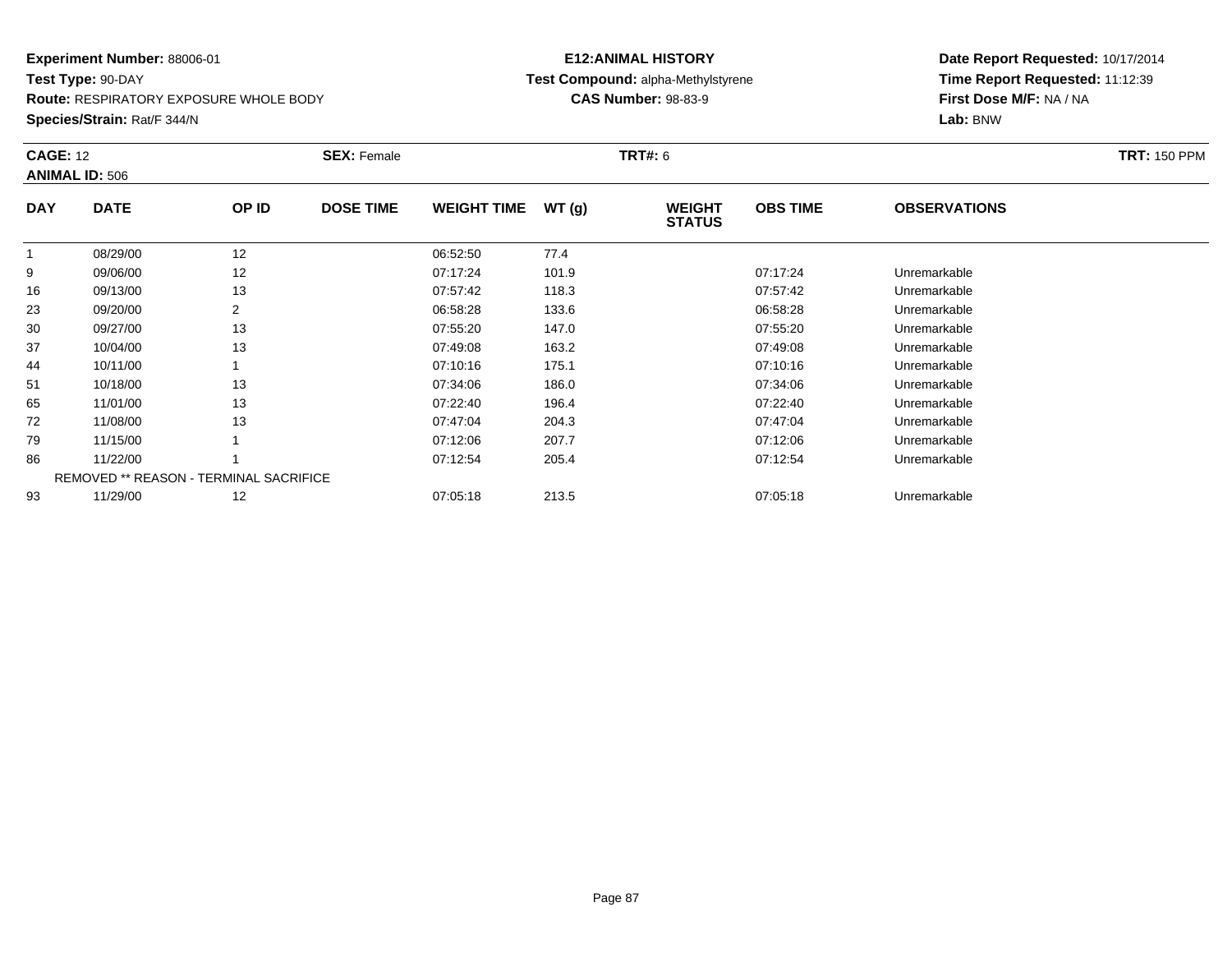**Test Type:** 90-DAY

**Route:** RESPIRATORY EXPOSURE WHOLE BODY

**Species/Strain:** Rat/F 344/N

## **E12:ANIMAL HISTORY Test Compound:** alpha-Methylstyrene**CAS Number:** 98-83-9

|            | <b>CAGE: 12</b><br><b>ANIMAL ID: 507</b> |       | <b>SEX: Female</b> |                    |       | <b>TRT#: 6</b>                 | <b>TRT: 150 PPM</b> |                     |  |
|------------|------------------------------------------|-------|--------------------|--------------------|-------|--------------------------------|---------------------|---------------------|--|
| <b>DAY</b> | <b>DATE</b>                              | OP ID | <b>DOSE TIME</b>   | <b>WEIGHT TIME</b> | WT(g) | <b>WEIGHT</b><br><b>STATUS</b> | <b>OBS TIME</b>     | <b>OBSERVATIONS</b> |  |
|            | 08/29/00                                 | 12    |                    | 06:52:50           | 93.1  |                                |                     |                     |  |
| 9          | 09/06/00                                 | 12    |                    | 07:17:24           | 113.4 |                                | 07:17:24            | Unremarkable        |  |
| 16         | 09/13/00                                 | 13    |                    | 07:57:42           | 129.0 |                                | 07:57:42            | Unremarkable        |  |
| 23         | 09/20/00                                 | 2     |                    | 06:58:28           | 142.8 |                                | 06:58:28            | Unremarkable        |  |
| 30         | 09/27/00                                 | 13    |                    | 07:55:20           | 151.2 |                                | 07:55:20            | Unremarkable        |  |
| 37         | 10/04/00                                 | 13    |                    | 07:49:08           | 166.2 |                                | 07:49:08            | Unremarkable        |  |
| 44         | 10/11/00                                 |       |                    | 07:10:16           | 171.2 |                                | 07:10:16            | Unremarkable        |  |
| 51         | 10/18/00                                 | 13    |                    | 07:34:06           | 175.2 |                                | 07:34:06            | Unremarkable        |  |
| 65         | 11/01/00                                 | 13    |                    | 07:22:40           | 188.2 |                                | 07:22:40            | Unremarkable        |  |
| 72         | 11/08/00                                 | 13    |                    | 07:47:04           | 194.8 |                                | 07:47:04            | Unremarkable        |  |
| 79         | 11/15/00                                 |       |                    | 07:12:06           | 194.1 |                                | 07:12:06            | Unremarkable        |  |
| 86         | 11/22/00                                 |       |                    | 07:12:54           | 198.6 |                                | 07:12:54            | Unremarkable        |  |
|            | REMOVED ** REASON - TERMINAL SACRIFICE   |       |                    |                    |       |                                |                     |                     |  |
| 93         | 11/29/00                                 | 12    |                    | 07:05:18           | 202.5 |                                | 07:05:18            | Unremarkable        |  |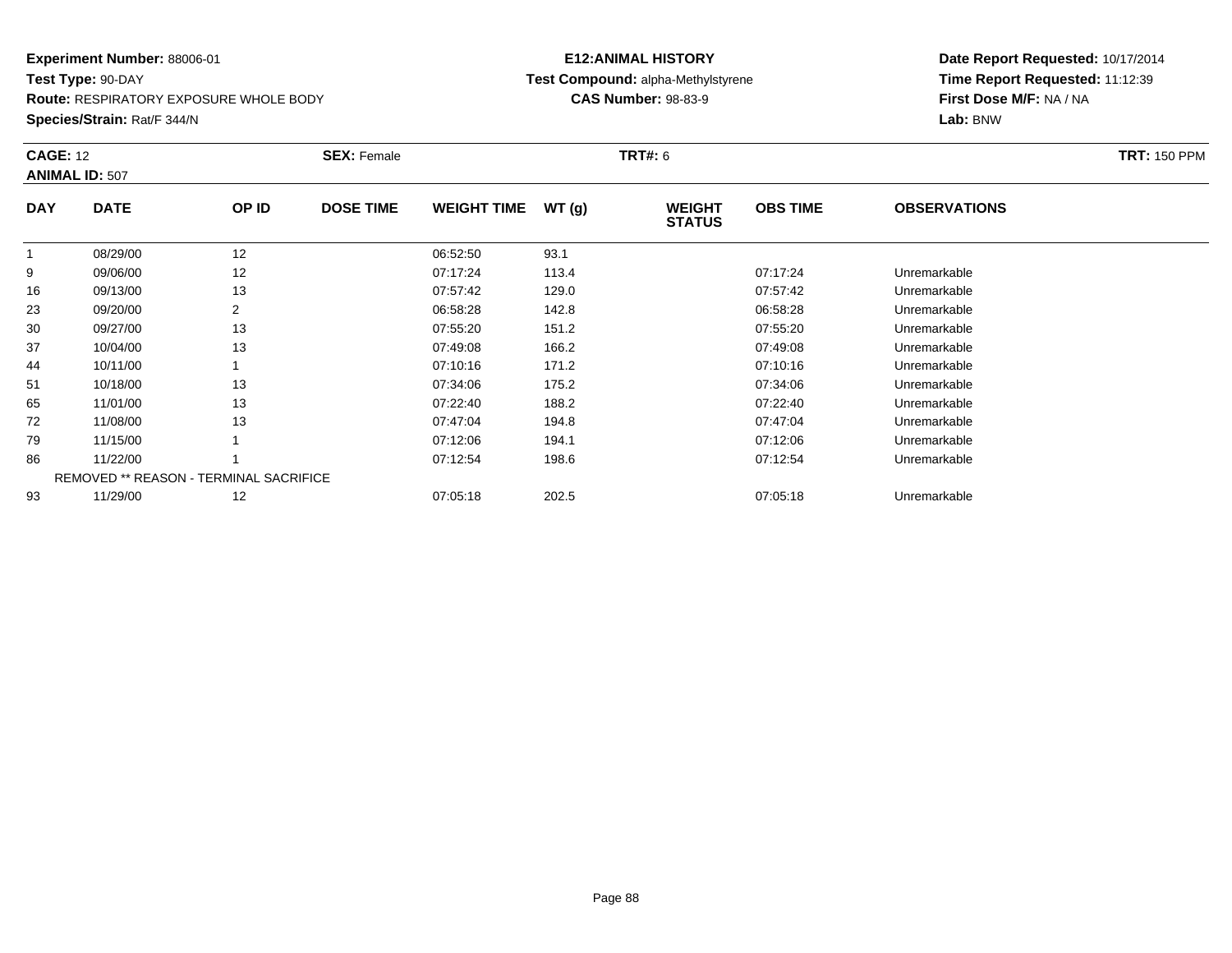**Test Type:** 90-DAY

**Route:** RESPIRATORY EXPOSURE WHOLE BODY

**Species/Strain:** Rat/F 344/N

## **E12:ANIMAL HISTORY Test Compound:** alpha-Methylstyrene**CAS Number:** 98-83-9

| <b>CAGE: 12</b> | <b>ANIMAL ID: 508</b>                         |       | <b>SEX: Female</b> |                    |       | <b>TRT#: 6</b>                 |                 |                     | <b>TRT: 150 PPM</b> |
|-----------------|-----------------------------------------------|-------|--------------------|--------------------|-------|--------------------------------|-----------------|---------------------|---------------------|
| <b>DAY</b>      | <b>DATE</b>                                   | OP ID | <b>DOSE TIME</b>   | <b>WEIGHT TIME</b> | WT(g) | <b>WEIGHT</b><br><b>STATUS</b> | <b>OBS TIME</b> | <b>OBSERVATIONS</b> |                     |
| 1               | 08/29/00                                      | 12    |                    | 06:52:50           | 103.2 |                                |                 |                     |                     |
| 9               | 09/06/00                                      | 12    |                    | 07:17:24           | 115.7 |                                | 07:17:24        | Unremarkable        |                     |
| 16              | 09/13/00                                      | 13    |                    | 07:57:42           | 134.0 |                                | 07:57:42        | Unremarkable        |                     |
| 23              | 09/20/00                                      | 2     |                    | 06:58:28           | 147.4 |                                | 06:58:28        | Unremarkable        |                     |
| 30              | 09/27/00                                      | 13    |                    | 07:55:20           | 157.4 |                                | 07:55:20        | Unremarkable        |                     |
| 37              | 10/04/00                                      | 13    |                    | 07:49:08           | 174.1 |                                | 07:49:08        | Unremarkable        |                     |
| 44              | 10/11/00                                      |       |                    | 07:10:16           | 179.6 |                                | 07:10:16        | Unremarkable        |                     |
| 51              | 10/18/00                                      | 13    |                    | 07:34:06           | 183.9 |                                | 07:34:06        | Unremarkable        |                     |
| 65              | 11/01/00                                      | 13    |                    | 07:22:40           | 189.4 |                                | 07:22:40        | Unremarkable        |                     |
| 72              | 11/08/00                                      | 13    |                    | 07:47:04           | 197.7 |                                | 07:47:04        | Unremarkable        |                     |
| 79              | 11/15/00                                      |       |                    | 07:12:06           | 195.9 |                                | 07:12:06        | Unremarkable        |                     |
| 86              | 11/22/00                                      |       |                    | 07:12:54           | 197.4 |                                | 07:12:54        | Unremarkable        |                     |
|                 | <b>REMOVED ** REASON - TERMINAL SACRIFICE</b> |       |                    |                    |       |                                |                 |                     |                     |
| 93              | 11/29/00                                      | 12    |                    | 07:05:18           | 205.5 |                                | 07:05:18        | Unremarkable        |                     |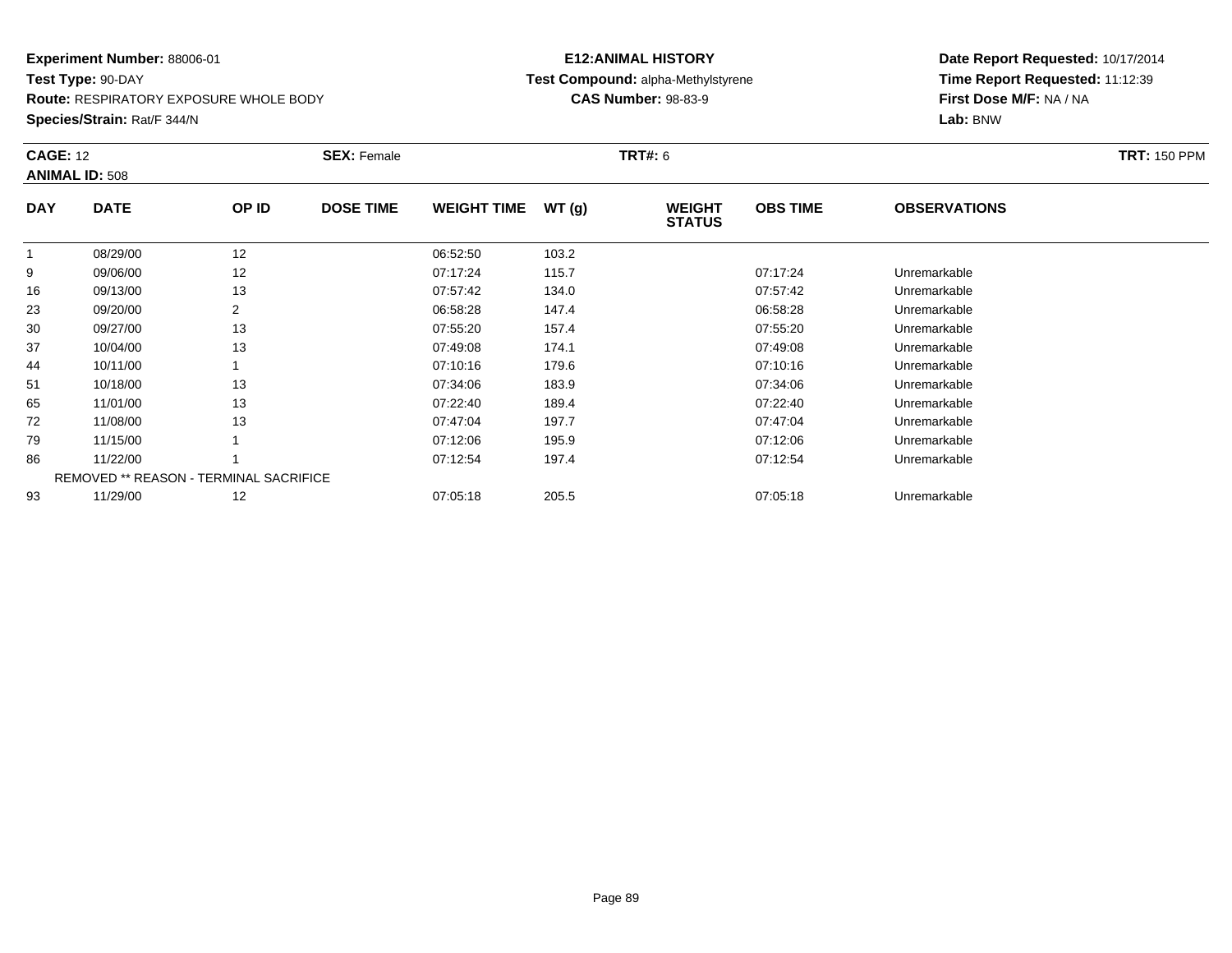**Test Type:** 90-DAY

**Route:** RESPIRATORY EXPOSURE WHOLE BODY

**Species/Strain:** Rat/F 344/N

## **E12:ANIMAL HISTORY Test Compound:** alpha-Methylstyrene**CAS Number:** 98-83-9

| <b>CAGE: 12</b> | <b>ANIMAL ID: 509</b>                  |       | <b>SEX: Female</b> |                    |       | <b>TRT#: 6</b>                 |                 |                     | <b>TRT: 150 PPM</b> |
|-----------------|----------------------------------------|-------|--------------------|--------------------|-------|--------------------------------|-----------------|---------------------|---------------------|
| <b>DAY</b>      | <b>DATE</b>                            | OP ID | <b>DOSE TIME</b>   | <b>WEIGHT TIME</b> | WT(g) | <b>WEIGHT</b><br><b>STATUS</b> | <b>OBS TIME</b> | <b>OBSERVATIONS</b> |                     |
|                 | 08/29/00                               | 12    |                    | 06:52:50           | 82.9  |                                |                 |                     |                     |
| 9               | 09/06/00                               | 12    |                    | 07:17:24           | 100.0 |                                | 07:17:24        | Unremarkable        |                     |
| 16              | 09/13/00                               | 13    |                    | 07:57:42           | 110.3 |                                | 07:57:42        | Unremarkable        |                     |
| 23              | 09/20/00                               | 2     |                    | 06:58:28           | 124.4 |                                | 06:58:28        | Unremarkable        |                     |
| 30              | 09/27/00                               | 13    |                    | 07:55:20           | 138.1 |                                | 07:55:20        | Unremarkable        |                     |
| 37              | 10/04/00                               | 13    |                    | 07:49:08           | 150.4 |                                | 07:49:08        | Unremarkable        |                     |
| 44              | 10/11/00                               |       |                    | 07:10:16           | 160.1 |                                | 07:10:16        | Unremarkable        |                     |
| 51              | 10/18/00                               | 13    |                    | 07:34:06           | 166.3 |                                | 07:34:06        | Unremarkable        |                     |
| 65              | 11/01/00                               | 13    |                    | 07:22:40           | 174.7 |                                | 07:22:40        | Unremarkable        |                     |
| 72              | 11/08/00                               | 13    |                    | 07:47:04           | 176.3 |                                | 07:47:04        | Unremarkable        |                     |
| 79              | 11/15/00                               |       |                    | 07:12:06           | 181.7 |                                | 07:12:06        | Unremarkable        |                     |
| 86              | 11/22/00                               |       |                    | 07:12:54           | 184.9 |                                | 07:12:54        | Unremarkable        |                     |
|                 | REMOVED ** REASON - TERMINAL SACRIFICE |       |                    |                    |       |                                |                 |                     |                     |
| 93              | 11/29/00                               | 12    |                    | 07:05:18           | 192.7 |                                | 07:05:18        | Unremarkable        |                     |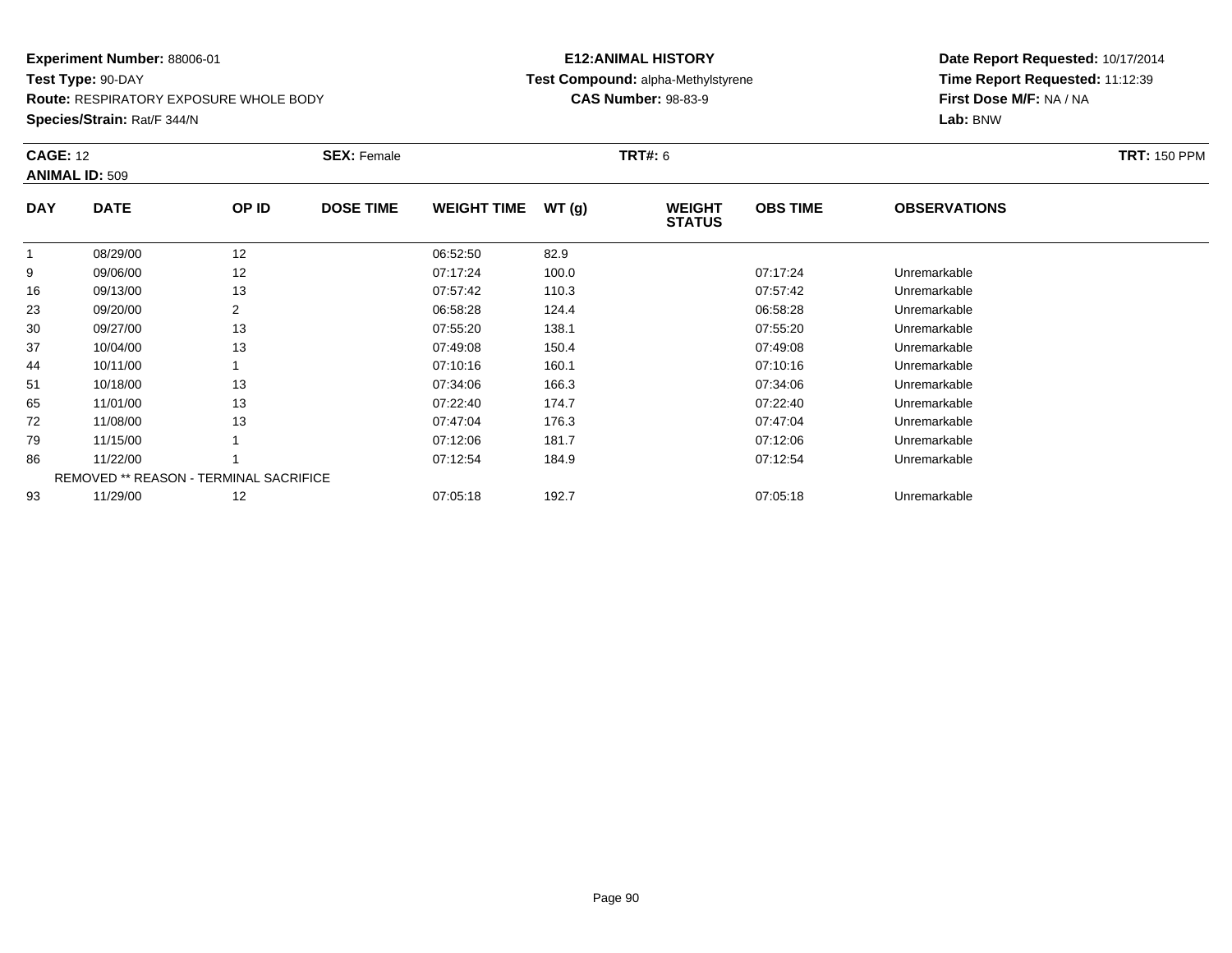**Test Type:** 90-DAY

**Route:** RESPIRATORY EXPOSURE WHOLE BODY

**Species/Strain:** Rat/F 344/N

## **E12:ANIMAL HISTORY Test Compound:** alpha-Methylstyrene**CAS Number:** 98-83-9

| <b>CAGE: 12</b> | <b>ANIMAL ID: 510</b>                  | <b>SEX: Female</b> |                  |                    |       | <b>TRT#: 6</b>                 |                 |                     | <b>TRT: 150 PPM</b> |
|-----------------|----------------------------------------|--------------------|------------------|--------------------|-------|--------------------------------|-----------------|---------------------|---------------------|
| <b>DAY</b>      | <b>DATE</b>                            | OP ID              | <b>DOSE TIME</b> | <b>WEIGHT TIME</b> | WT(g) | <b>WEIGHT</b><br><b>STATUS</b> | <b>OBS TIME</b> | <b>OBSERVATIONS</b> |                     |
|                 | 08/29/00                               | 12                 |                  | 06:52:50           | 87.5  |                                |                 |                     |                     |
| 9               | 09/06/00                               | 12                 |                  | 07:17:24           | 111.5 |                                | 07:17:24        | Unremarkable        |                     |
| 16              | 09/13/00                               | 13                 |                  | 07:57:42           | 129.4 |                                | 07:57:42        | Unremarkable        |                     |
| 23              | 09/20/00                               |                    |                  | 06:58:28           | 143.4 |                                | 06:58:28        | Unremarkable        |                     |
| 30              | 09/27/00                               | 13                 |                  | 07:55:20           | 157.1 |                                | 07:55:20        | Unremarkable        |                     |
| 37              | 10/04/00                               | 13                 |                  | 07:49:08           | 168.7 |                                | 07:49:08        | Unremarkable        |                     |
| 44              | 10/11/00                               |                    |                  | 07:10:16           | 180.0 |                                | 07:10:16        | Unremarkable        |                     |
| 51              | 10/18/00                               | 13                 |                  | 07:34:06           | 187.3 |                                | 07:34:06        | Unremarkable        |                     |
| 65              | 11/01/00                               | 13                 |                  | 07:22:40           | 200.8 |                                | 07:22:40        | Unremarkable        |                     |
| 72              | 11/08/00                               | 13                 |                  | 07:47:04           | 202.5 |                                | 07:47:04        | Unremarkable        |                     |
| 79              | 11/15/00                               |                    |                  | 07:12:06           | 208.9 |                                | 07:12:06        | Unremarkable        |                     |
| 86              | 11/22/00                               |                    |                  | 07:12:54           | 206.9 |                                | 07:12:54        | Unremarkable        |                     |
|                 | REMOVED ** REASON - TERMINAL SACRIFICE |                    |                  |                    |       |                                |                 |                     |                     |
| 93              | 11/29/00                               | 12                 |                  | 07:05:18           | 212.7 |                                | 07:05:18        | Unremarkable        |                     |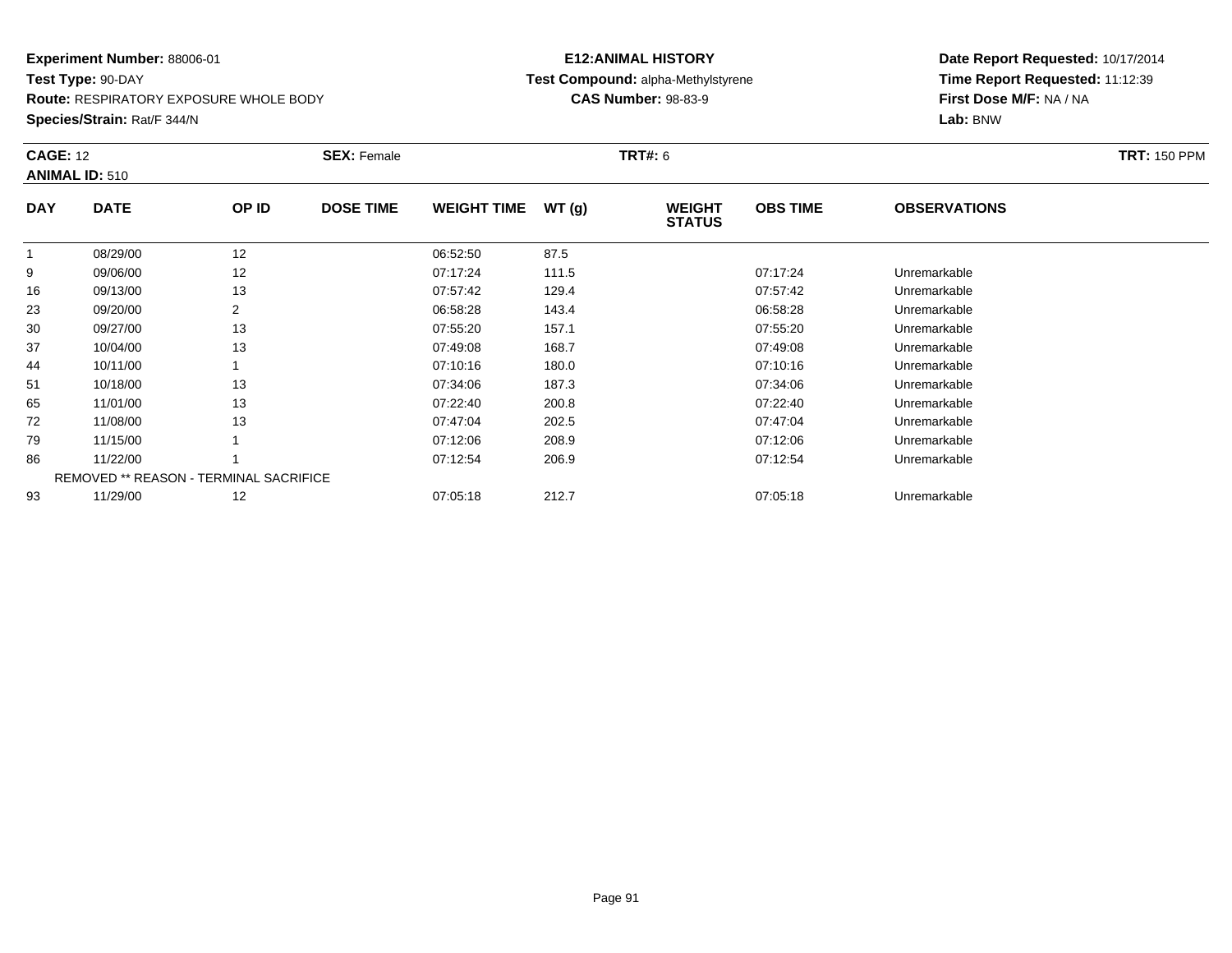**Test Type:** 90-DAY

**Route:** RESPIRATORY EXPOSURE WHOLE BODY

**Species/Strain:** Rat/F 344/N

## **E12:ANIMAL HISTORY Test Compound:** alpha-Methylstyrene**CAS Number:** 98-83-9

|            | <b>CAGE: 15</b><br><b>ANIMAL ID: 701</b>      |       | <b>SEX: Female</b> |                    |       | <b>TRT#: 8</b>                 | <b>TRT: 300 PPM</b> |                     |  |
|------------|-----------------------------------------------|-------|--------------------|--------------------|-------|--------------------------------|---------------------|---------------------|--|
| <b>DAY</b> | <b>DATE</b>                                   | OP ID | <b>DOSE TIME</b>   | <b>WEIGHT TIME</b> | WT(g) | <b>WEIGHT</b><br><b>STATUS</b> | <b>OBS TIME</b>     | <b>OBSERVATIONS</b> |  |
|            | 08/29/00                                      | 12    |                    | 06:54:36           | 104.5 |                                |                     |                     |  |
| 9          | 09/06/00                                      | 12    |                    | 07:33:40           | 117.4 |                                | 07:33:40            | Unremarkable        |  |
| 16         | 09/13/00                                      | 13    |                    | 08:16:08           | 132.7 |                                | 08:16:08            | Unremarkable        |  |
| 23         | 09/20/00                                      | 2     |                    | 07:12:52           | 146.7 |                                | 07:12:52            | Unremarkable        |  |
| 30         | 09/27/00                                      | 13    |                    | 08:11:34           | 159.2 |                                | 08:11:34            | Unremarkable        |  |
| 37         | 10/04/00                                      | 13    |                    | 07:54:38           | 173.5 |                                | 07:54:38            | Unremarkable        |  |
| 44         | 10/11/00                                      |       |                    | 07:30:14           | 181.4 |                                | 07:30:14            | Unremarkable        |  |
| 51         | 10/18/00                                      | 13    |                    | 07:58:44           | 186.4 |                                | 07:58:44            | Unremarkable        |  |
| 65         | 11/01/00                                      | 13    |                    | 07:39:26           | 199.3 |                                | 07:39:26            | Unremarkable        |  |
| 72         | 11/08/00                                      | 13    |                    | 08:01:44           | 200.6 |                                | 08:01:44            | Unremarkable        |  |
| 79         | 11/15/00                                      |       |                    | 07:29:26           | 201.8 |                                | 07:29:26            | Unremarkable        |  |
| 86         | 11/22/00                                      |       |                    | 07:26:10           | 202.2 |                                | 07:26:10            | Unremarkable        |  |
|            | <b>REMOVED ** REASON - TERMINAL SACRIFICE</b> |       |                    |                    |       |                                |                     |                     |  |
| 93         | 11/29/00                                      | 12    |                    | 07:07:24           | 212.6 |                                | 07:07:24            | Unremarkable        |  |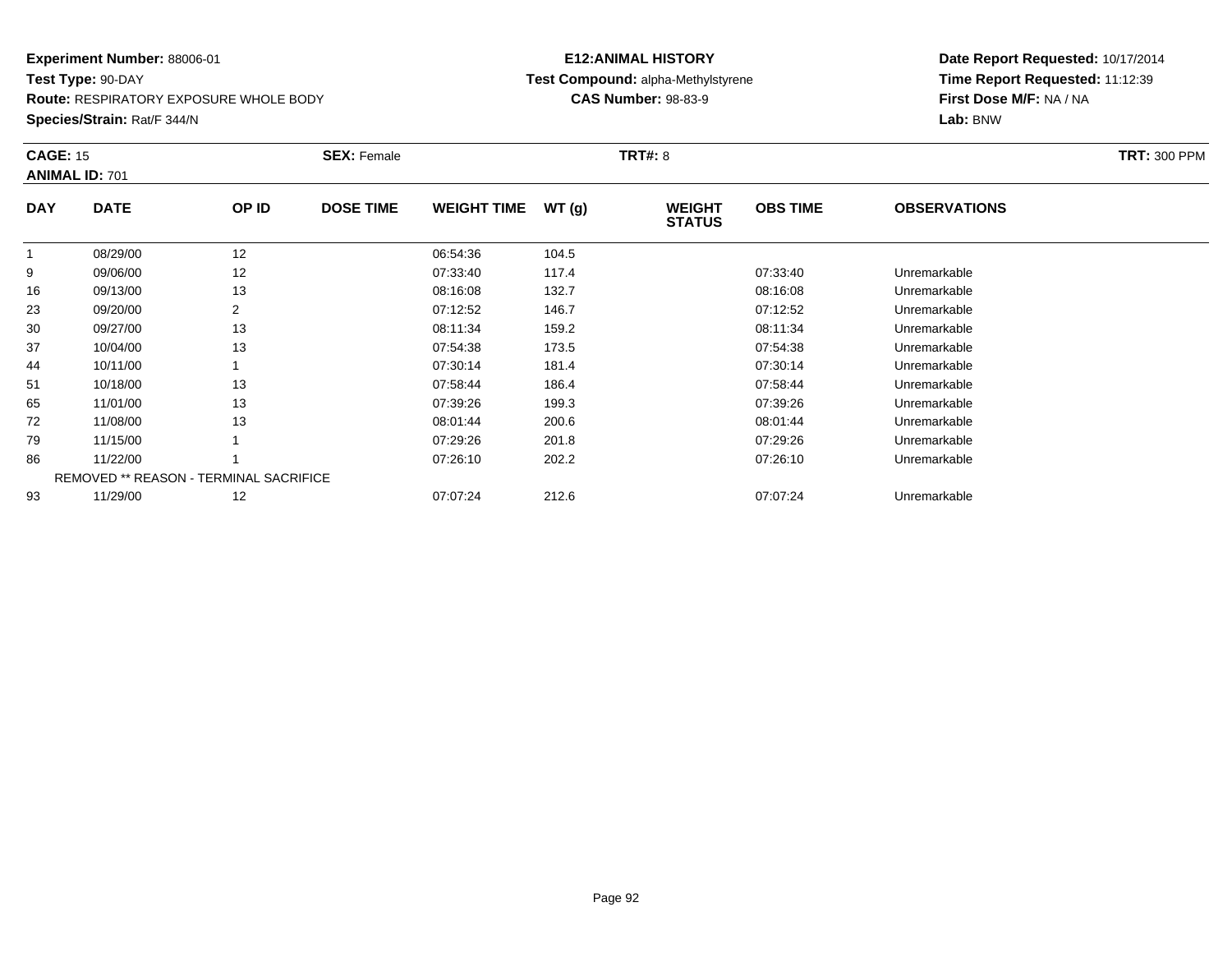**Test Type:** 90-DAY

**Route:** RESPIRATORY EXPOSURE WHOLE BODY

**Species/Strain:** Rat/F 344/N

## **E12:ANIMAL HISTORY Test Compound:** alpha-Methylstyrene**CAS Number:** 98-83-9

| <b>CAGE: 15</b> | <b>ANIMAL ID: 702</b>                         |                | <b>SEX: Female</b> |                    |       | <b>TRT#: 8</b>                 |                 |                     | <b>TRT: 300 PPM</b> |
|-----------------|-----------------------------------------------|----------------|--------------------|--------------------|-------|--------------------------------|-----------------|---------------------|---------------------|
| <b>DAY</b>      | <b>DATE</b>                                   | OP ID          | <b>DOSE TIME</b>   | <b>WEIGHT TIME</b> | WT(g) | <b>WEIGHT</b><br><b>STATUS</b> | <b>OBS TIME</b> | <b>OBSERVATIONS</b> |                     |
|                 | 08/29/00                                      | 12             |                    | 06:54:36           | 74.1  |                                |                 |                     |                     |
| 9               | 09/06/00                                      | 12             |                    | 07:33:40           | 91.8  |                                | 07:33:40        | Unremarkable        |                     |
| 16              | 09/13/00                                      | 13             |                    | 08:16:08           | 104.9 |                                | 08:16:08        | Unremarkable        |                     |
| 23              | 09/20/00                                      | $\overline{2}$ |                    | 07:12:52           | 122.2 |                                | 07:12:52        | Unremarkable        |                     |
| 30              | 09/27/00                                      | 13             |                    | 08:11:34           | 131.3 |                                | 08:11:34        | Unremarkable        |                     |
| 37              | 10/04/00                                      | 13             |                    | 07:54:38           | 142.2 |                                | 07:54:38        | Unremarkable        |                     |
| 44              | 10/11/00                                      |                |                    | 07:30:14           | 152.5 |                                | 07:30:14        | Unremarkable        |                     |
| 51              | 10/18/00                                      | 13             |                    | 07:58:44           | 156.2 |                                | 07:58:44        | Unremarkable        |                     |
| 65              | 11/01/00                                      | 13             |                    | 07:39:26           | 170.8 |                                | 07:39:26        | Unremarkable        |                     |
| 72              | 11/08/00                                      | 13             |                    | 08:01:44           | 173.8 |                                | 08:01:44        | Unremarkable        |                     |
| 79              | 11/15/00                                      |                |                    | 07:29:26           | 180.9 |                                | 07:29:26        | Unremarkable        |                     |
| 86              | 11/22/00                                      |                |                    | 07:26:10           | 177.0 |                                | 07:26:10        | Unremarkable        |                     |
|                 | <b>REMOVED ** REASON - TERMINAL SACRIFICE</b> |                |                    |                    |       |                                |                 |                     |                     |
| 93              | 11/29/00                                      | 12             |                    | 07:07:24           | 183.2 |                                | 07:07:24        | Unremarkable        |                     |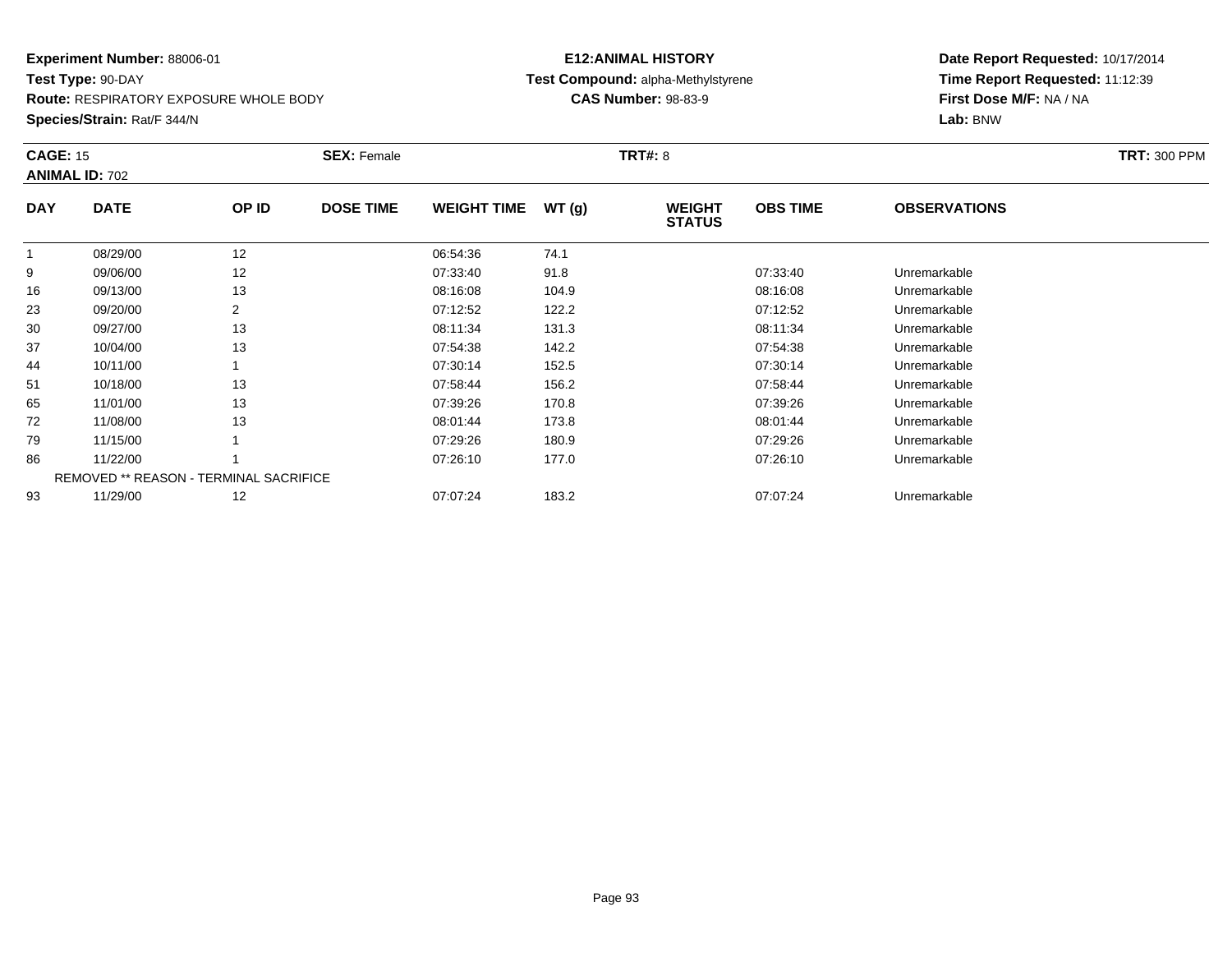**Test Type:** 90-DAY

**Route:** RESPIRATORY EXPOSURE WHOLE BODY

**Species/Strain:** Rat/F 344/N

## **E12:ANIMAL HISTORY Test Compound:** alpha-Methylstyrene**CAS Number:** 98-83-9

| <b>CAGE: 15</b> | <b>ANIMAL ID: 703</b>                         |       | <b>SEX: Female</b> |                    |       | <b>TRT#: 8</b>                 |                 |                     | <b>TRT: 300 PPM</b> |
|-----------------|-----------------------------------------------|-------|--------------------|--------------------|-------|--------------------------------|-----------------|---------------------|---------------------|
| <b>DAY</b>      | <b>DATE</b>                                   | OP ID | <b>DOSE TIME</b>   | <b>WEIGHT TIME</b> | WT(g) | <b>WEIGHT</b><br><b>STATUS</b> | <b>OBS TIME</b> | <b>OBSERVATIONS</b> |                     |
|                 | 08/29/00                                      | 12    |                    | 06:54:36           | 94.5  |                                |                 |                     |                     |
| 9               | 09/06/00                                      | 12    |                    | 07:33:40           | 113.1 |                                | 07:33:40        | Unremarkable        |                     |
| 16              | 09/13/00                                      | 13    |                    | 08:16:08           | 127.5 |                                | 08:16:08        | Unremarkable        |                     |
| 23              | 09/20/00                                      | 2     |                    | 07:12:52           | 141.1 |                                | 07:12:52        | Unremarkable        |                     |
| 30              | 09/27/00                                      | 13    |                    | 08:11:34           | 146.4 |                                | 08:11:34        | Unremarkable        |                     |
| 37              | 10/04/00                                      | 13    |                    | 07:54:38           | 158.1 |                                | 07:54:38        | Unremarkable        |                     |
| 44              | 10/11/00                                      |       |                    | 07:30:14           | 165.3 |                                | 07:30:14        | Unremarkable        |                     |
| 51              | 10/18/00                                      | 13    |                    | 07:58:44           | 165.0 |                                | 07:58:44        | Unremarkable        |                     |
| 65              | 11/01/00                                      | 13    |                    | 07:39:26           | 179.6 |                                | 07:39:26        | Unremarkable        |                     |
| 72              | 11/08/00                                      | 13    |                    | 08:01:44           | 182.1 |                                | 08:01:44        | Unremarkable        |                     |
| 79              | 11/15/00                                      |       |                    | 07:29:26           | 188.1 |                                | 07:29:26        | Unremarkable        |                     |
| 86              | 11/22/00                                      |       |                    | 07:26:10           | 188.8 |                                | 07:26:10        | Unremarkable        |                     |
|                 | <b>REMOVED ** REASON - TERMINAL SACRIFICE</b> |       |                    |                    |       |                                |                 |                     |                     |
| 93              | 11/29/00                                      | 12    |                    | 07:07:24           | 198.2 |                                | 07:07:24        | Unremarkable        |                     |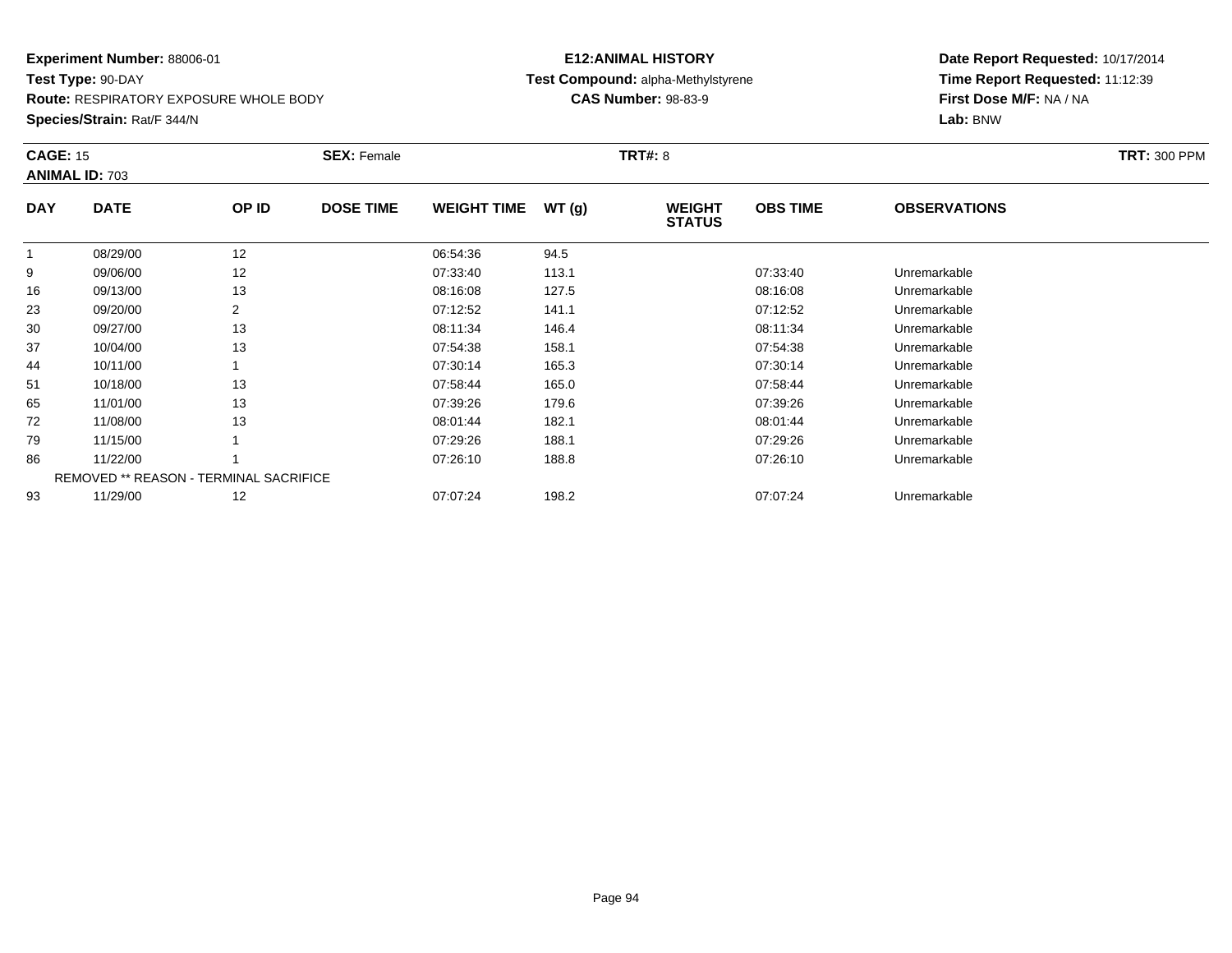**Test Type:** 90-DAY

**Route:** RESPIRATORY EXPOSURE WHOLE BODY

**Species/Strain:** Rat/F 344/N

## **E12:ANIMAL HISTORY Test Compound:** alpha-Methylstyrene**CAS Number:** 98-83-9

| <b>CAGE: 15</b> | <b>ANIMAL ID: 704</b>                         |       | <b>SEX: Female</b> |                    |       | <b>TRT#: 8</b>                 |                 |                     | <b>TRT: 300 PPM</b> |
|-----------------|-----------------------------------------------|-------|--------------------|--------------------|-------|--------------------------------|-----------------|---------------------|---------------------|
| <b>DAY</b>      | <b>DATE</b>                                   | OP ID | <b>DOSE TIME</b>   | <b>WEIGHT TIME</b> | WT(g) | <b>WEIGHT</b><br><b>STATUS</b> | <b>OBS TIME</b> | <b>OBSERVATIONS</b> |                     |
|                 | 08/29/00                                      | 12    |                    | 06:54:36           | 94.4  |                                |                 |                     |                     |
| 9               | 09/06/00                                      | 12    |                    | 07:33:40           | 115.3 |                                | 07:33:40        | Unremarkable        |                     |
| 16              | 09/13/00                                      | 13    |                    | 08:16:08           | 128.5 |                                | 08:16:08        | Unremarkable        |                     |
| 23              | 09/20/00                                      | 2     |                    | 07:12:52           | 139.4 |                                | 07:12:52        | Unremarkable        |                     |
| 30              | 09/27/00                                      | 13    |                    | 08:11:34           | 154.6 |                                | 08:11:34        | Unremarkable        |                     |
| 37              | 10/04/00                                      | 13    |                    | 07:54:38           | 162.6 |                                | 07:54:38        | Unremarkable        |                     |
| 44              | 10/11/00                                      |       |                    | 07:30:14           | 171.7 |                                | 07:30:14        | Unremarkable        |                     |
| 51              | 10/18/00                                      | 13    |                    | 07:58:44           | 178.0 |                                | 07:58:44        | Unremarkable        |                     |
| 65              | 11/01/00                                      | 13    |                    | 07:39:26           | 194.1 |                                | 07:39:26        | Unremarkable        |                     |
| 72              | 11/08/00                                      | 13    |                    | 08:01:44           | 194.4 |                                | 08:01:44        | Unremarkable        |                     |
| 79              | 11/15/00                                      |       |                    | 07:29:26           | 202.2 |                                | 07:29:26        | Unremarkable        |                     |
| 86              | 11/22/00                                      |       |                    | 07:26:10           | 198.3 |                                | 07:26:10        | Unremarkable        |                     |
|                 | <b>REMOVED ** REASON - TERMINAL SACRIFICE</b> |       |                    |                    |       |                                |                 |                     |                     |
| 93              | 11/29/00                                      | 12    |                    | 07:07:24           | 209.6 |                                | 07:07:24        | Unremarkable        |                     |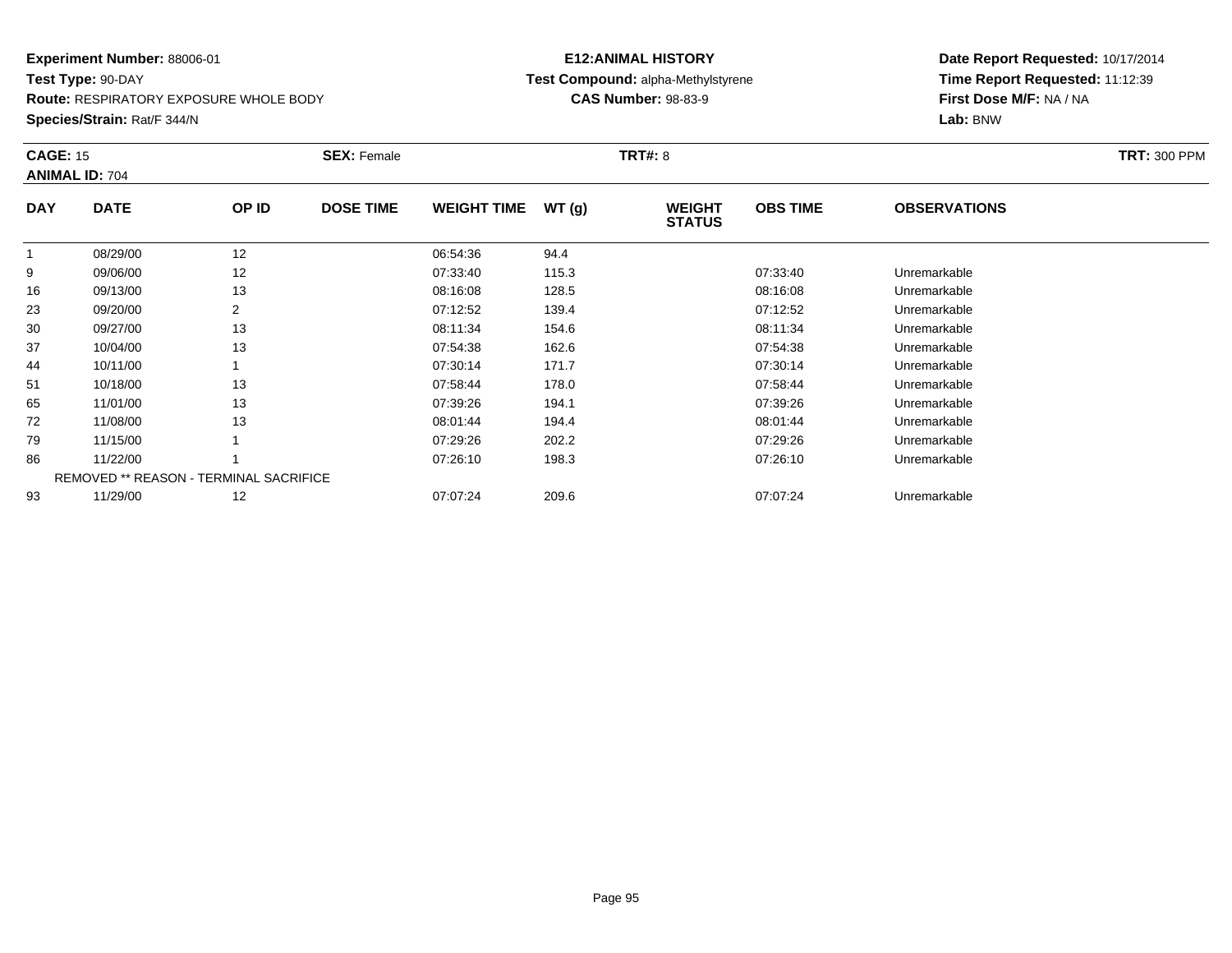**Test Type:** 90-DAY

**Route:** RESPIRATORY EXPOSURE WHOLE BODY

**Species/Strain:** Rat/F 344/N

## **E12:ANIMAL HISTORY Test Compound:** alpha-Methylstyrene**CAS Number:** 98-83-9

| <b>CAGE: 15</b> | <b>ANIMAL ID: 705</b>                         |                | <b>SEX: Female</b> |                    |       | <b>TRT#: 8</b>                 |                 |                     | <b>TRT: 300 PPM</b> |
|-----------------|-----------------------------------------------|----------------|--------------------|--------------------|-------|--------------------------------|-----------------|---------------------|---------------------|
| <b>DAY</b>      | <b>DATE</b>                                   | OP ID          | <b>DOSE TIME</b>   | <b>WEIGHT TIME</b> | WT(g) | <b>WEIGHT</b><br><b>STATUS</b> | <b>OBS TIME</b> | <b>OBSERVATIONS</b> |                     |
|                 | 08/29/00                                      | 12             |                    | 06:54:36           | 83.3  |                                |                 |                     |                     |
| 9               | 09/06/00                                      | 12             |                    | 07:33:40           | 102.4 |                                | 07:33:40        | Unremarkable        |                     |
| 16              | 09/13/00                                      | 13             |                    | 08:16:08           | 120.1 |                                | 08:16:08        | Unremarkable        |                     |
| 23              | 09/20/00                                      | $\overline{2}$ |                    | 07:12:52           | 139.2 |                                | 07:12:52        | Unremarkable        |                     |
| 30              | 09/27/00                                      | 13             |                    | 08:11:34           | 151.1 |                                | 08:11:34        | Unremarkable        |                     |
| 37              | 10/04/00                                      | 13             |                    | 07:54:38           | 165.8 |                                | 07:54:38        | Unremarkable        |                     |
| 44              | 10/11/00                                      |                |                    | 07:30:14           | 177.2 |                                | 07:30:14        | Unremarkable        |                     |
| 51              | 10/18/00                                      | 13             |                    | 07:58:44           | 180.1 |                                | 07:58:44        | Unremarkable        |                     |
| 65              | 11/01/00                                      | 13             |                    | 07:39:26           | 195.7 |                                | 07:39:26        | Unremarkable        |                     |
| 72              | 11/08/00                                      | 13             |                    | 08:01:44           | 198.0 |                                | 08:01:44        | Unremarkable        |                     |
| 79              | 11/15/00                                      |                |                    | 07:29:26           | 203.5 |                                | 07:29:26        | Unremarkable        |                     |
| 86              | 11/22/00                                      |                |                    | 07:26:10           | 210.3 |                                | 07:26:10        | Unremarkable        |                     |
|                 | <b>REMOVED ** REASON - TERMINAL SACRIFICE</b> |                |                    |                    |       |                                |                 |                     |                     |
| 93              | 11/29/00                                      | 12             |                    | 07:07:24           | 209.9 |                                | 07:07:24        | Unremarkable        |                     |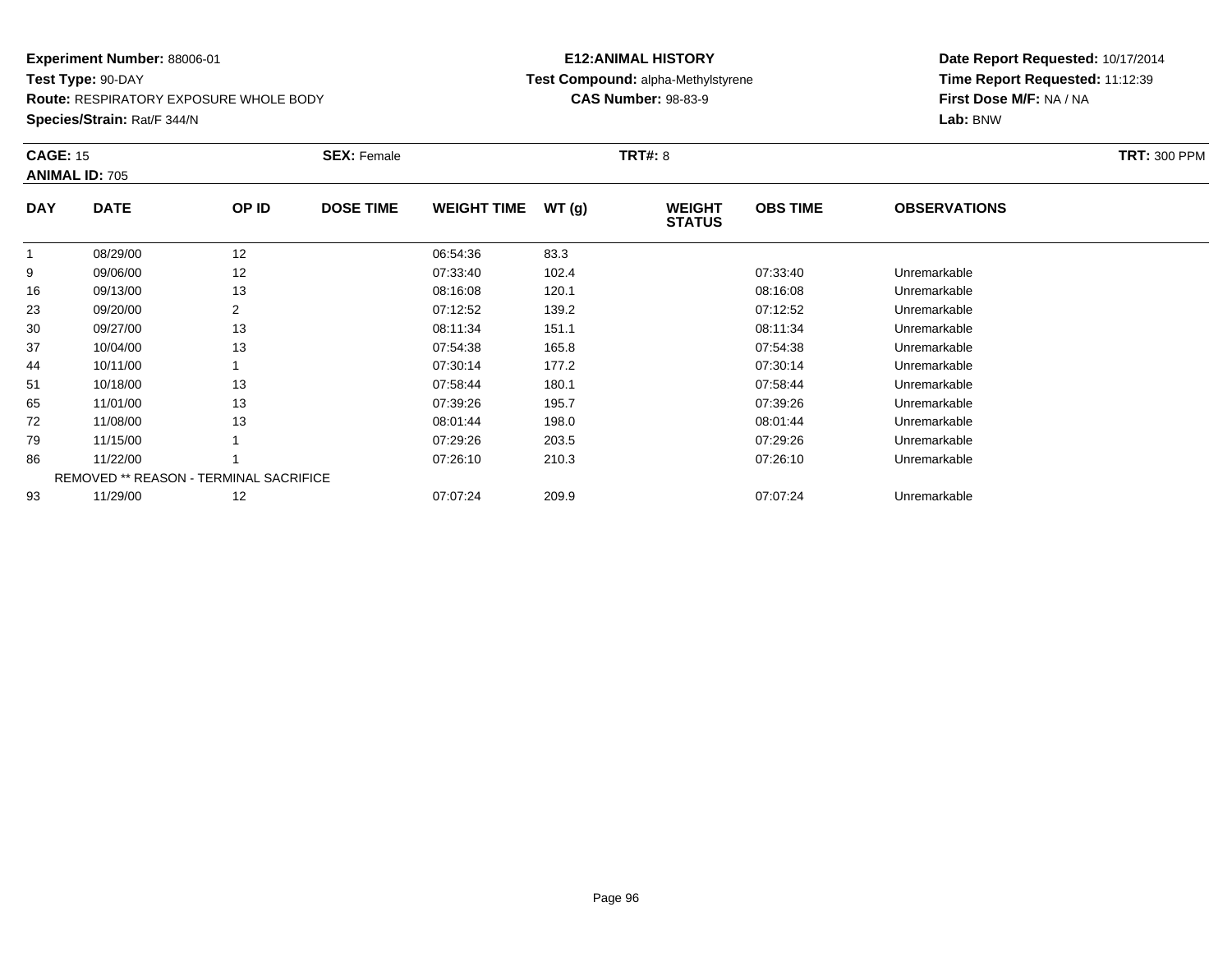**Test Type:** 90-DAY**Route:** RESPIRATORY EXPOSURE WHOLE BODY

**Species/Strain:** Rat/F 344/N

## **E12:ANIMAL HISTORY Test Compound:** alpha-Methylstyrene**CAS Number:** 98-83-9

| <b>CAGE: 16</b> | <b>ANIMAL ID: 706</b>                         |       | <b>SEX: Female</b> |                    |       | <b>TRT#: 8</b>                 |                 |                     | <b>TRT: 300 PPM</b> |
|-----------------|-----------------------------------------------|-------|--------------------|--------------------|-------|--------------------------------|-----------------|---------------------|---------------------|
| <b>DAY</b>      | <b>DATE</b>                                   | OP ID | <b>DOSE TIME</b>   | <b>WEIGHT TIME</b> | WT(g) | <b>WEIGHT</b><br><b>STATUS</b> | <b>OBS TIME</b> | <b>OBSERVATIONS</b> |                     |
|                 | 08/29/00                                      | 12    |                    | 06:55:46           | 81.0  |                                |                 |                     |                     |
| 9               | 09/06/00                                      | 12    |                    | 07:34:40           | 93.9  |                                | 07:34:40        | Unremarkable        |                     |
| 16              | 09/13/00                                      | 13    |                    | 08:17:02           | 105.9 |                                | 08:17:02        | Unremarkable        |                     |
| 23              | 09/20/00                                      | 2     |                    | 07:13:42           | 121.0 |                                | 07:13:42        | Unremarkable        |                     |
| 30              | 09/27/00                                      | 13    |                    | 08:12:22           | 133.2 |                                | 08:12:22        | Unremarkable        |                     |
| 37              | 10/04/00                                      | 13    |                    | 07:55:34           | 143.2 |                                | 07:55:34        | Unremarkable        |                     |
| 44              | 10/11/00                                      |       |                    | 07:31:30           | 152.4 |                                | 07:31:30        | Unremarkable        |                     |
| 51              | 10/18/00                                      | 13    |                    | 07:59:36           | 158.7 |                                | 07:59:36        | Unremarkable        |                     |
| 65              | 11/01/00                                      | 13    |                    | 07:40:18           | 173.7 |                                | 07:40:18        | Unremarkable        |                     |
| 72              | 11/08/00                                      | 13    |                    | 08:02:24           | 174.1 |                                | 08:02:24        | Unremarkable        |                     |
| 79              | 11/15/00                                      |       |                    | 07:30:54           | 179.2 |                                | 07:30:54        | Unremarkable        |                     |
| 86              | 11/22/00                                      |       |                    | 07:27:46           | 180.6 |                                | 07:27:46        | Unremarkable        |                     |
|                 | <b>REMOVED ** REASON - TERMINAL SACRIFICE</b> |       |                    |                    |       |                                |                 |                     |                     |
| 93              | 11/29/00                                      | 12    |                    | 07:08:58           | 189.3 |                                | 07:08:58        | Unremarkable        |                     |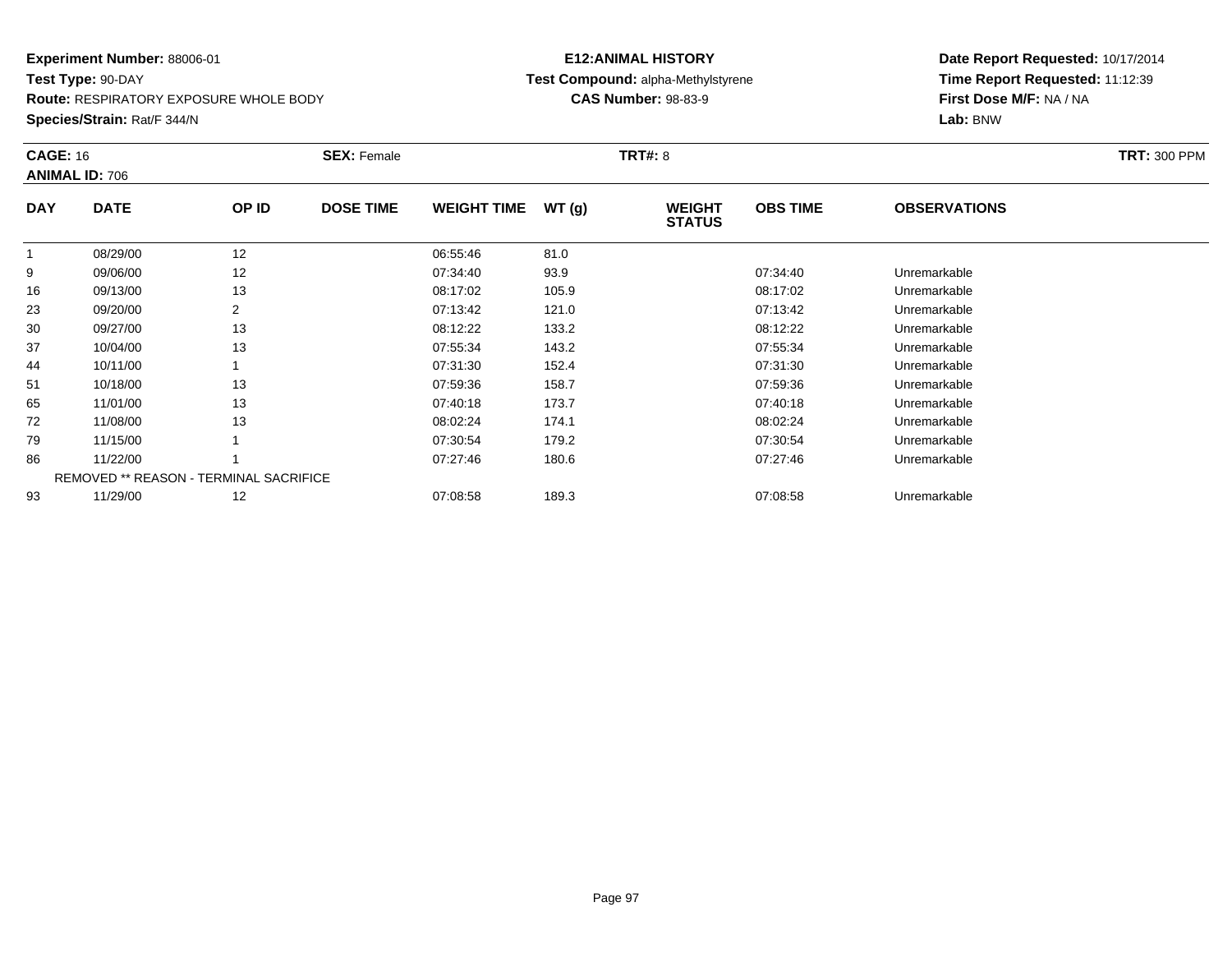**Test Type:** 90-DAY**Route:** RESPIRATORY EXPOSURE WHOLE BODY

**Species/Strain:** Rat/F 344/N

## **E12:ANIMAL HISTORY Test Compound:** alpha-Methylstyrene**CAS Number:** 98-83-9

| <b>CAGE: 16</b> | <b>ANIMAL ID: 707</b>                         |                | <b>SEX: Female</b> |                    |       | <b>TRT#: 8</b>                 |                 |                     | <b>TRT: 300 PPM</b> |
|-----------------|-----------------------------------------------|----------------|--------------------|--------------------|-------|--------------------------------|-----------------|---------------------|---------------------|
| <b>DAY</b>      | <b>DATE</b>                                   | OP ID          | <b>DOSE TIME</b>   | <b>WEIGHT TIME</b> | WT(g) | <b>WEIGHT</b><br><b>STATUS</b> | <b>OBS TIME</b> | <b>OBSERVATIONS</b> |                     |
|                 | 08/29/00                                      | 12             |                    | 06:55:46           | 94.8  |                                |                 |                     |                     |
| 9               | 09/06/00                                      | 12             |                    | 07:34:40           | 108.3 |                                | 07:34:40        | Unremarkable        |                     |
| 16              | 09/13/00                                      | 13             |                    | 08:17:02           | 122.5 |                                | 08:17:02        | Unremarkable        |                     |
| 23              | 09/20/00                                      | $\overline{2}$ |                    | 07:13:42           | 138.0 |                                | 07:13:42        | Unremarkable        |                     |
| 30              | 09/27/00                                      | 13             |                    | 08:12:22           | 145.2 |                                | 08:12:22        | Unremarkable        |                     |
| 37              | 10/04/00                                      | 13             |                    | 07:55:34           | 156.2 |                                | 07:55:34        | Unremarkable        |                     |
| 44              | 10/11/00                                      |                |                    | 07:31:30           | 165.5 |                                | 07:31:30        | Unremarkable        |                     |
| 51              | 10/18/00                                      | 13             |                    | 07:59:36           | 168.1 |                                | 07:59:36        | Unremarkable        |                     |
| 65              | 11/01/00                                      | 13             |                    | 07:40:18           | 175.7 |                                | 07:40:18        | Unremarkable        |                     |
| 72              | 11/08/00                                      | 13             |                    | 08:02:24           | 181.1 |                                | 08:02:24        | Unremarkable        |                     |
| 79              | 11/15/00                                      |                |                    | 07:30:54           | 184.1 |                                | 07:30:54        | Unremarkable        |                     |
| 86              | 11/22/00                                      |                |                    | 07:27:46           | 182.9 |                                | 07:27:46        | Unremarkable        |                     |
|                 | <b>REMOVED ** REASON - TERMINAL SACRIFICE</b> |                |                    |                    |       |                                |                 |                     |                     |
| 93              | 11/29/00                                      | 12             |                    | 07:08:58           | 189.9 |                                | 07:08:58        | Unremarkable        |                     |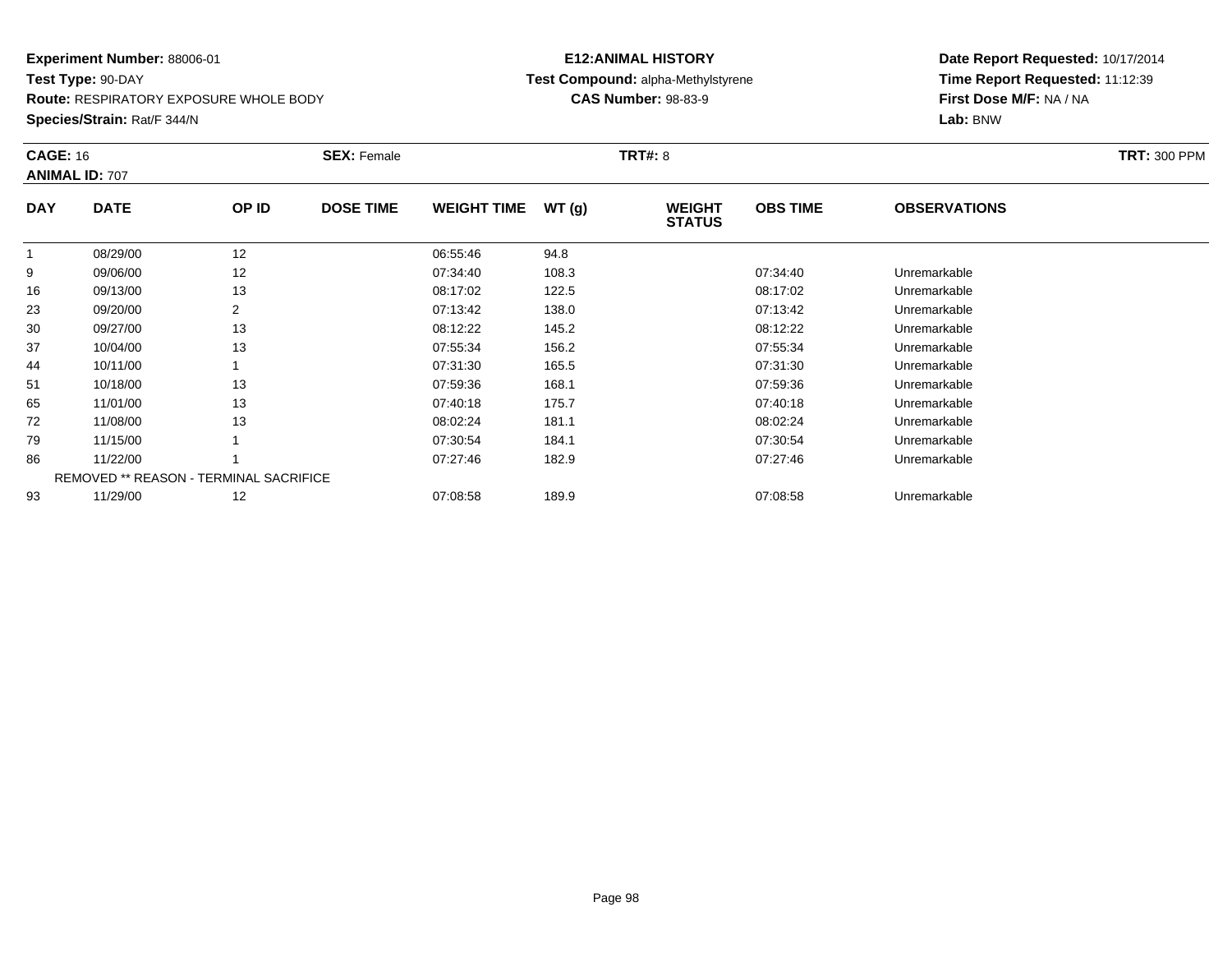**Test Type:** 90-DAY**Route:** RESPIRATORY EXPOSURE WHOLE BODY

**Species/Strain:** Rat/F 344/N

## **E12:ANIMAL HISTORY Test Compound:** alpha-Methylstyrene**CAS Number:** 98-83-9

| <b>CAGE: 16</b> | <b>ANIMAL ID: 708</b>                         |       | <b>SEX: Female</b> |                    |       | <b>TRT#: 8</b>                 |                 |                     | <b>TRT: 300 PPM</b> |
|-----------------|-----------------------------------------------|-------|--------------------|--------------------|-------|--------------------------------|-----------------|---------------------|---------------------|
| <b>DAY</b>      | <b>DATE</b>                                   | OP ID | <b>DOSE TIME</b>   | <b>WEIGHT TIME</b> | WT(g) | <b>WEIGHT</b><br><b>STATUS</b> | <b>OBS TIME</b> | <b>OBSERVATIONS</b> |                     |
|                 | 08/29/00                                      | 12    |                    | 06:55:46           | 102.0 |                                |                 |                     |                     |
| 9               | 09/06/00                                      | 12    |                    | 07:34:40           | 119.6 |                                | 07:34:40        | Unremarkable        |                     |
| 16              | 09/13/00                                      | 13    |                    | 08:17:02           | 136.5 |                                | 08:17:02        | Unremarkable        |                     |
| 23              | 09/20/00                                      | 2     |                    | 07:13:42           | 147.3 |                                | 07:13:42        | Unremarkable        |                     |
| 30              | 09/27/00                                      | 13    |                    | 08:12:22           | 161.0 |                                | 08:12:22        | Unremarkable        |                     |
| 37              | 10/04/00                                      | 13    |                    | 07:55:34           | 172.5 |                                | 07:55:34        | Unremarkable        |                     |
| 44              | 10/11/00                                      |       |                    | 07:31:30           | 175.4 |                                | 07:31:30        | Unremarkable        |                     |
| 51              | 10/18/00                                      | 13    |                    | 07:59:36           | 178.4 |                                | 07:59:36        | Unremarkable        |                     |
| 65              | 11/01/00                                      | 13    |                    | 07:40:18           | 195.9 |                                | 07:40:18        | Unremarkable        |                     |
| 72              | 11/08/00                                      | 13    |                    | 08:02:24           | 202.7 |                                | 08:02:24        | Unremarkable        |                     |
| 79              | 11/15/00                                      |       |                    | 07:30:54           | 203.3 |                                | 07:30:54        | Unremarkable        |                     |
| 86              | 11/22/00                                      |       |                    | 07:27:46           | 204.2 |                                | 07:27:46        | Unremarkable        |                     |
|                 | <b>REMOVED ** REASON - TERMINAL SACRIFICE</b> |       |                    |                    |       |                                |                 |                     |                     |
| 93              | 11/29/00                                      | 12    |                    | 07:08:58           | 209.9 |                                | 07:08:58        | Unremarkable        |                     |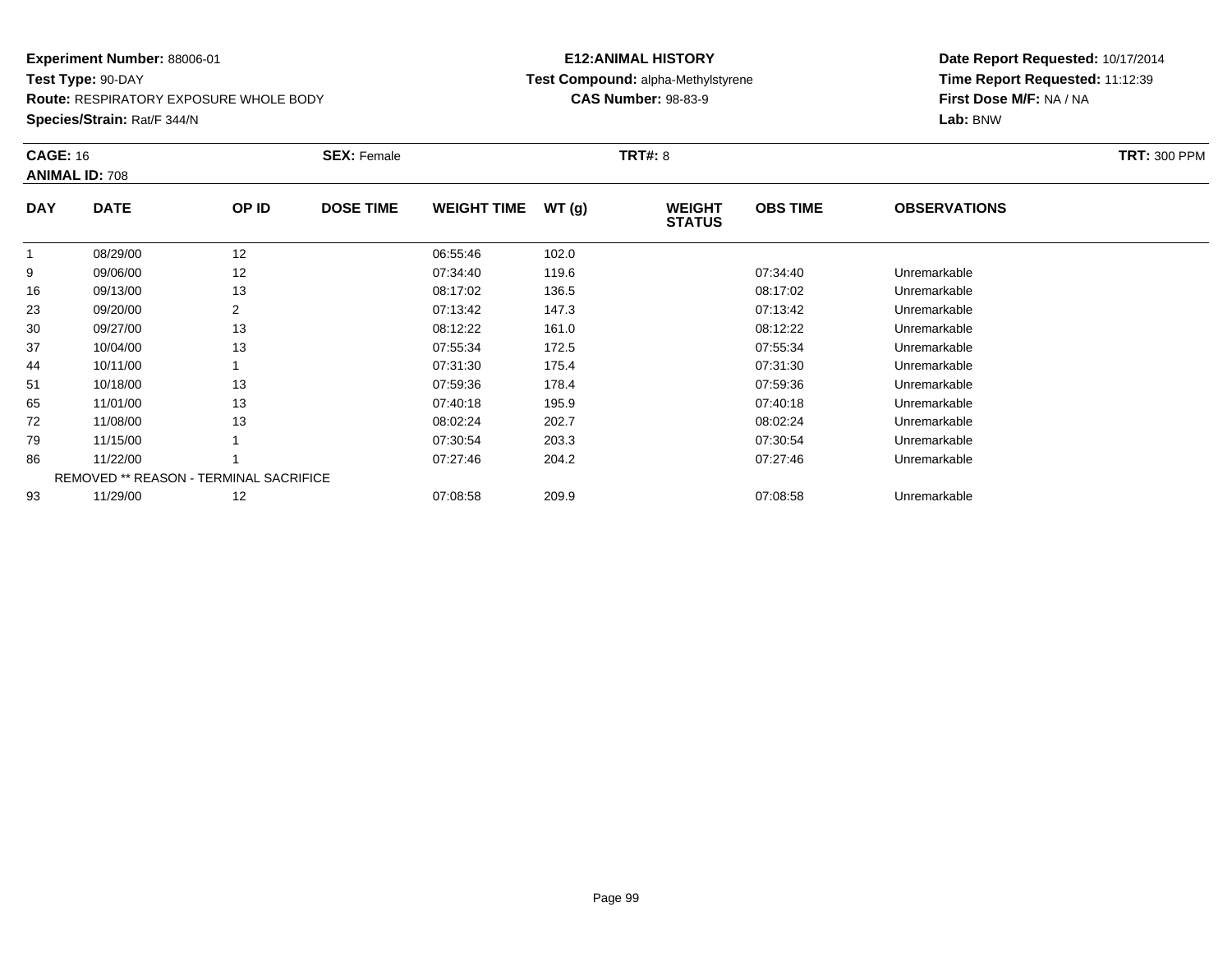**Test Type:** 90-DAY**Route:** RESPIRATORY EXPOSURE WHOLE BODY

**Species/Strain:** Rat/F 344/N

## **E12:ANIMAL HISTORY Test Compound:** alpha-Methylstyrene**CAS Number:** 98-83-9

| <b>CAGE: 16</b> | <b>ANIMAL ID: 709</b>                         |       | <b>SEX: Female</b> |                    |       | <b>TRT#: 8</b>                 |                 | <b>TRT: 300 PPM</b> |  |
|-----------------|-----------------------------------------------|-------|--------------------|--------------------|-------|--------------------------------|-----------------|---------------------|--|
| <b>DAY</b>      | <b>DATE</b>                                   | OP ID | <b>DOSE TIME</b>   | <b>WEIGHT TIME</b> | WT(g) | <b>WEIGHT</b><br><b>STATUS</b> | <b>OBS TIME</b> | <b>OBSERVATIONS</b> |  |
|                 | 08/29/00                                      | 12    |                    | 06:55:46           | 79.6  |                                |                 |                     |  |
| 9               | 09/06/00                                      | 12    |                    | 07:34:40           | 93.7  |                                | 07:34:40        | Unremarkable        |  |
| 16              | 09/13/00                                      | 13    |                    | 08:17:02           | 109.4 |                                | 08:17:02        | Unremarkable        |  |
| 23              | 09/20/00                                      | 2     |                    | 07:13:42           | 127.0 |                                | 07:13:42        | Unremarkable        |  |
| 30              | 09/27/00                                      | 13    |                    | 08:12:22           | 136.4 |                                | 08:12:22        | Unremarkable        |  |
| 37              | 10/04/00                                      | 13    |                    | 07:55:34           | 149.4 |                                | 07:55:34        | Unremarkable        |  |
| 44              | 10/11/00                                      |       |                    | 07:31:30           | 156.8 |                                | 07:31:30        | Unremarkable        |  |
| 51              | 10/18/00                                      | 13    |                    | 07:59:36           | 162.1 |                                | 07:59:36        | Unremarkable        |  |
| 65              | 11/01/00                                      | 13    |                    | 07:40:18           | 173.3 |                                | 07:40:18        | Unremarkable        |  |
| 72              | 11/08/00                                      | 13    |                    | 08:02:24           | 178.5 |                                | 08:02:24        | Unremarkable        |  |
| 79              | 11/15/00                                      |       |                    | 07:30:54           | 181.6 |                                | 07:30:54        | Unremarkable        |  |
| 86              | 11/22/00                                      |       |                    | 07:27:46           | 185.0 |                                | 07:27:46        | Unremarkable        |  |
|                 | <b>REMOVED ** REASON - TERMINAL SACRIFICE</b> |       |                    |                    |       |                                |                 |                     |  |
| 93              | 11/29/00                                      | 12    |                    | 07:08:58           | 190.7 |                                | 07:08:58        | Unremarkable        |  |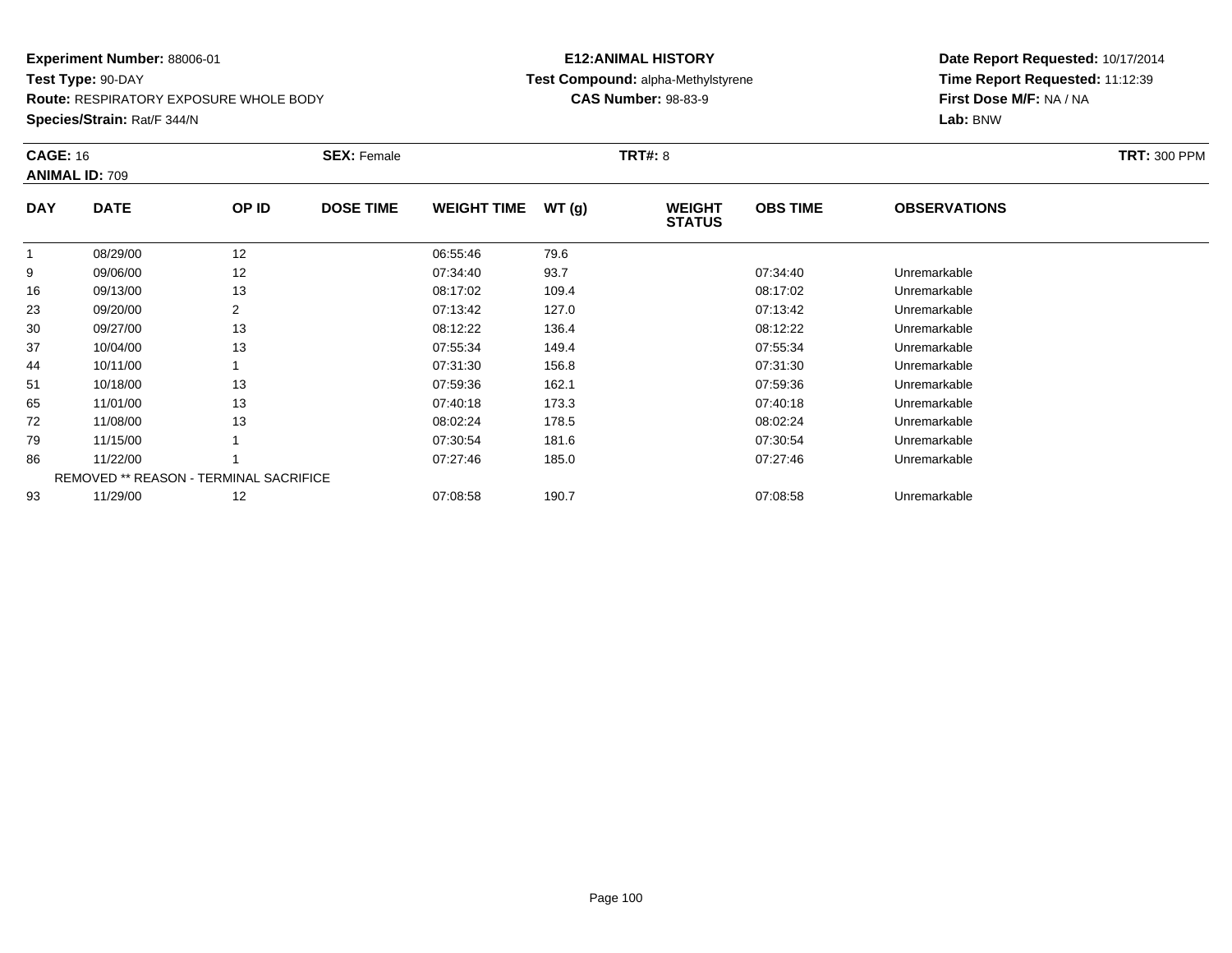**Test Type:** 90-DAY**Route:** RESPIRATORY EXPOSURE WHOLE BODY

**Species/Strain:** Rat/F 344/N

## **E12:ANIMAL HISTORY Test Compound:** alpha-Methylstyrene**CAS Number:** 98-83-9

| <b>CAGE: 16</b> | <b>ANIMAL ID: 710</b>                         |       | <b>SEX: Female</b> |                    |       | <b>TRT#: 8</b>                 |                 |                     | <b>TRT: 300 PPM</b> |
|-----------------|-----------------------------------------------|-------|--------------------|--------------------|-------|--------------------------------|-----------------|---------------------|---------------------|
| <b>DAY</b>      | <b>DATE</b>                                   | OP ID | <b>DOSE TIME</b>   | <b>WEIGHT TIME</b> | WT(g) | <b>WEIGHT</b><br><b>STATUS</b> | <b>OBS TIME</b> | <b>OBSERVATIONS</b> |                     |
|                 | 08/29/00                                      | 12    |                    | 06:55:46           | 86.4  |                                |                 |                     |                     |
| 9               | 09/06/00                                      | 12    |                    | 07:34:40           | 95.6  |                                | 07:34:40        | Unremarkable        |                     |
| 16              | 09/13/00                                      | 13    |                    | 08:17:02           | 110.3 |                                | 08:17:02        | Unremarkable        |                     |
| 23              | 09/20/00                                      | 2     |                    | 07:13:42           | 123.0 |                                | 07:13:42        | Unremarkable        |                     |
| 30              | 09/27/00                                      | 13    |                    | 08:12:22           | 128.5 |                                | 08:12:22        | Unremarkable        |                     |
| 37              | 10/04/00                                      | 13    |                    | 07:55:34           | 144.3 |                                | 07:55:34        | Unremarkable        |                     |
| 44              | 10/11/00                                      |       |                    | 07:31:30           | 146.9 |                                | 07:31:30        | Unremarkable        |                     |
| 51              | 10/18/00                                      | 13    |                    | 07:59:36           | 152.3 |                                | 07:59:36        | Unremarkable        |                     |
| 65              | 11/01/00                                      | 13    |                    | 07:40:18           | 166.7 |                                | 07:40:18        | Unremarkable        |                     |
| 72              | 11/08/00                                      | 13    |                    | 08:02:24           | 174.0 |                                | 08:02:24        | Unremarkable        |                     |
| 79              | 11/15/00                                      |       |                    | 07:30:54           | 176.3 |                                | 07:30:54        | Unremarkable        |                     |
| 86              | 11/22/00                                      |       |                    | 07:27:46           | 181.1 |                                | 07:27:46        | Unremarkable        |                     |
|                 | <b>REMOVED ** REASON - TERMINAL SACRIFICE</b> |       |                    |                    |       |                                |                 |                     |                     |
| 93              | 11/29/00                                      | 12    |                    | 07:08:58           | 184.2 |                                | 07:08:58        | Unremarkable        |                     |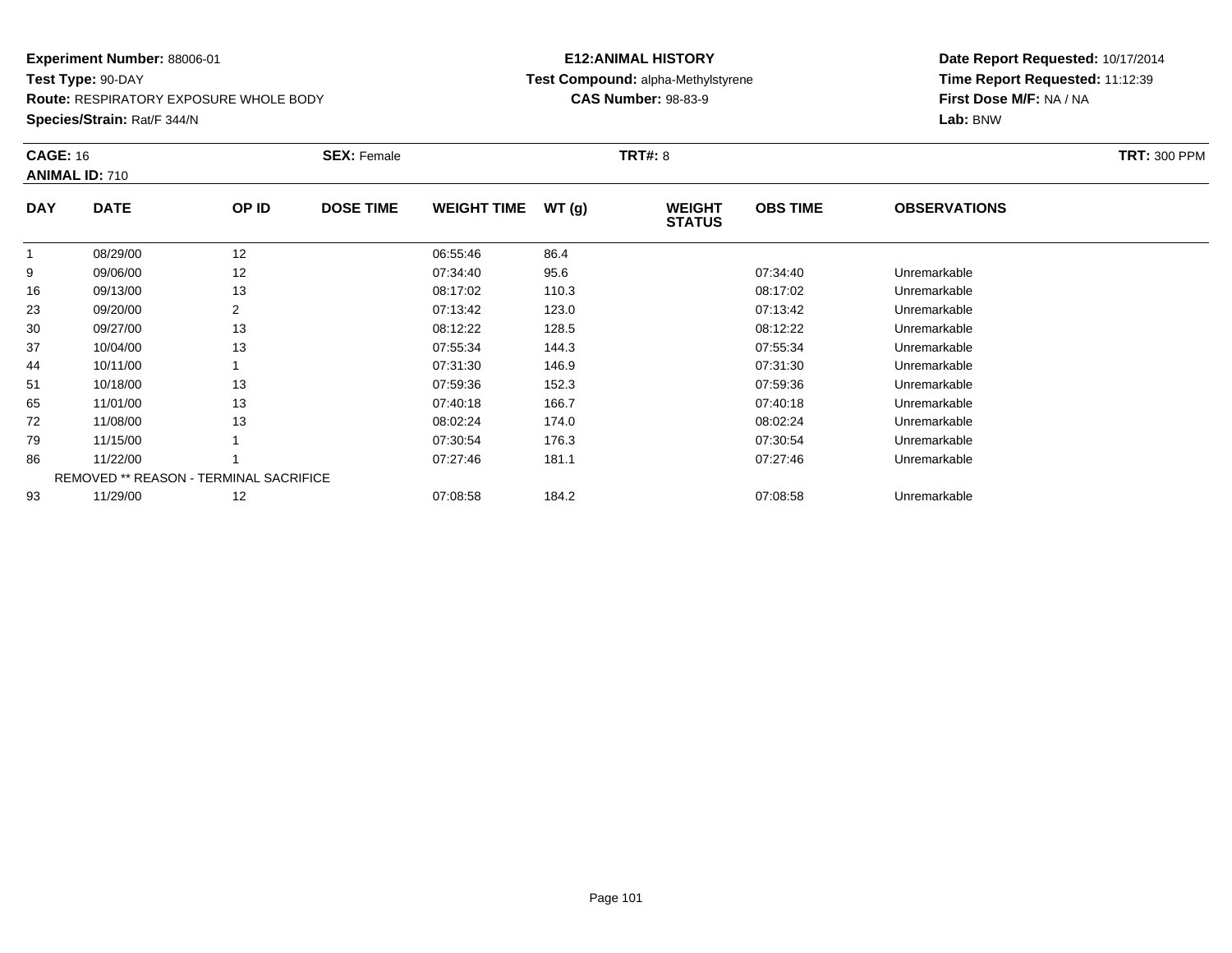**Test Type:** 90-DAY**Route:** RESPIRATORY EXPOSURE WHOLE BODY

**Species/Strain:** Rat/F 344/N

## **E12:ANIMAL HISTORY Test Compound:** alpha-Methylstyrene**CAS Number:** 98-83-9

| <b>CAGE: 19</b> | <b>ANIMAL ID: 901</b>                         |                | <b>SEX: Female</b> |                    |       | <b>TRT#: 10</b>                |                 |                     | <b>TRT: 600 PPM</b> |
|-----------------|-----------------------------------------------|----------------|--------------------|--------------------|-------|--------------------------------|-----------------|---------------------|---------------------|
| <b>DAY</b>      | <b>DATE</b>                                   | OP ID          | <b>DOSE TIME</b>   | <b>WEIGHT TIME</b> | WT(g) | <b>WEIGHT</b><br><b>STATUS</b> | <b>OBS TIME</b> | <b>OBSERVATIONS</b> |                     |
| $\mathbf{1}$    | 08/29/00                                      | 12             |                    | 06:57:22           | 94.2  |                                |                 |                     |                     |
| 9               | 09/06/00                                      | 12             |                    | 07:38:54           | 110.6 |                                | 07:38:54        | Unremarkable        |                     |
| 16              | 09/13/00                                      | 13             |                    | 08:22:30           | 132.8 |                                | 08:22:30        | Unremarkable        |                     |
| 23              | 09/20/00                                      | $\overline{2}$ |                    | 07:17:40           | 148.2 |                                | 07:17:40        | Unremarkable        |                     |
| 30              | 09/27/00                                      | 13             |                    | 08:16:28           | 158.3 |                                | 08:16:28        | Unremarkable        |                     |
| 37              | 10/04/00                                      | 13             |                    | 08:13:38           | 172.7 |                                | 08:13:38        | Unremarkable        |                     |
| 44              | 10/11/00                                      |                |                    | 07:36:54           | 180.0 |                                | 07:36:54        | Unremarkable        |                     |
| 51              | 10/18/00                                      | 13             |                    | 08:03:46           | 191.0 |                                | 08:03:46        | Unremarkable        |                     |
| 65              | 11/01/00                                      | 13             |                    | 07:43:52           | 196.8 |                                | 07:43:52        | Unremarkable        |                     |
| 72              | 11/08/00                                      | 13             |                    | 08:06:14           | 213.0 |                                | 08:06:14        | Unremarkable        |                     |
| 79              | 11/15/00                                      |                |                    | 07:36:14           | 209.1 |                                | 07:36:14        | Unremarkable        |                     |
| 86              | 11/22/00                                      |                |                    | 07:31:46           | 209.4 |                                | 07:31:46        | Unremarkable        |                     |
|                 | <b>REMOVED ** REASON - TERMINAL SACRIFICE</b> |                |                    |                    |       |                                |                 |                     |                     |
| 93              | 11/29/00                                      | 12             |                    | 07:11:32           | 216.1 |                                | 07:11:32        | Unremarkable        |                     |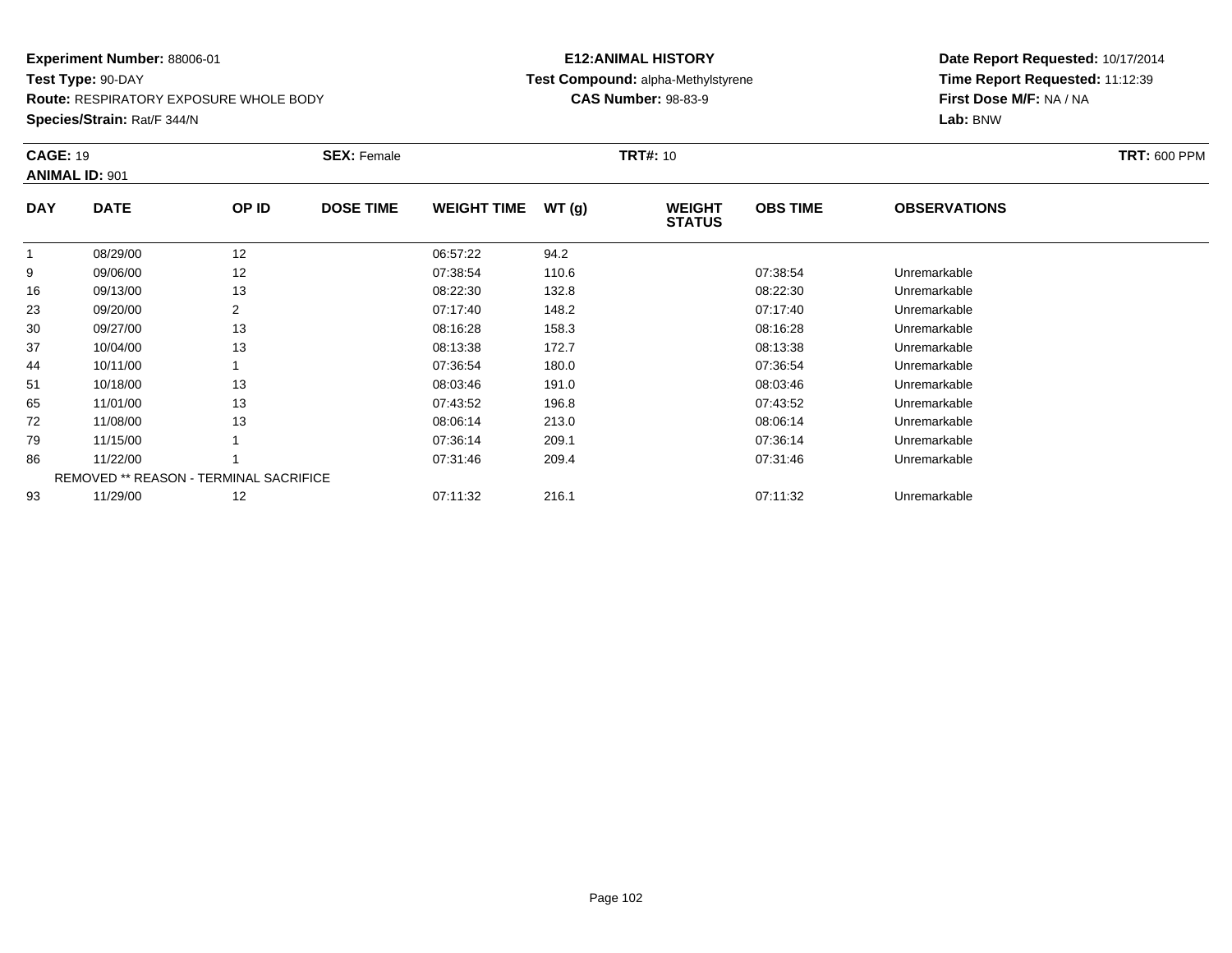**Test Type:** 90-DAY**Route:** RESPIRATORY EXPOSURE WHOLE BODY

**Species/Strain:** Rat/F 344/N

## **E12:ANIMAL HISTORY Test Compound:** alpha-Methylstyrene**CAS Number:** 98-83-9

| <b>CAGE: 19</b> | <b>ANIMAL ID: 902</b>                         |                | <b>SEX: Female</b> |                    |       | <b>TRT#: 10</b>                |                 |                     | <b>TRT: 600 PPM</b> |
|-----------------|-----------------------------------------------|----------------|--------------------|--------------------|-------|--------------------------------|-----------------|---------------------|---------------------|
| <b>DAY</b>      | <b>DATE</b>                                   | OP ID          | <b>DOSE TIME</b>   | <b>WEIGHT TIME</b> | WT(g) | <b>WEIGHT</b><br><b>STATUS</b> | <b>OBS TIME</b> | <b>OBSERVATIONS</b> |                     |
| $\mathbf{1}$    | 08/29/00                                      | 12             |                    | 06:57:22           | 81.6  |                                |                 |                     |                     |
| 9               | 09/06/00                                      | 12             |                    | 07:38:54           | 104.1 |                                | 07:38:54        | Unremarkable        |                     |
| 16              | 09/13/00                                      | 13             |                    | 08:22:30           | 120.4 |                                | 08:22:30        | Unremarkable        |                     |
| 23              | 09/20/00                                      | $\overline{2}$ |                    | 07:17:40           | 143.3 |                                | 07:17:40        | Unremarkable        |                     |
| 30              | 09/27/00                                      | 13             |                    | 08:16:28           | 157.8 |                                | 08:16:28        | Unremarkable        |                     |
| 37              | 10/04/00                                      | 13             |                    | 08:13:38           | 171.5 |                                | 08:13:38        | Unremarkable        |                     |
| 44              | 10/11/00                                      |                |                    | 07:36:54           | 181.5 |                                | 07:36:54        | Unremarkable        |                     |
| 51              | 10/18/00                                      | 13             |                    | 08:03:46           | 188.8 |                                | 08:03:46        | Unremarkable        |                     |
| 65              | 11/01/00                                      | 13             |                    | 07:43:52           | 206.8 |                                | 07:43:52        | Unremarkable        |                     |
| 72              | 11/08/00                                      | 13             |                    | 08:06:14           | 213.3 |                                | 08:06:14        | Unremarkable        |                     |
| 79              | 11/15/00                                      |                |                    | 07:36:14           | 212.3 |                                | 07:36:14        | Unremarkable        |                     |
| 86              | 11/22/00                                      |                |                    | 07:31:46           | 214.9 |                                | 07:31:46        | Unremarkable        |                     |
|                 | <b>REMOVED ** REASON - TERMINAL SACRIFICE</b> |                |                    |                    |       |                                |                 |                     |                     |
| 93              | 11/29/00                                      | 12             |                    | 07:11:32           | 216.6 |                                | 07:11:32        | Unremarkable        |                     |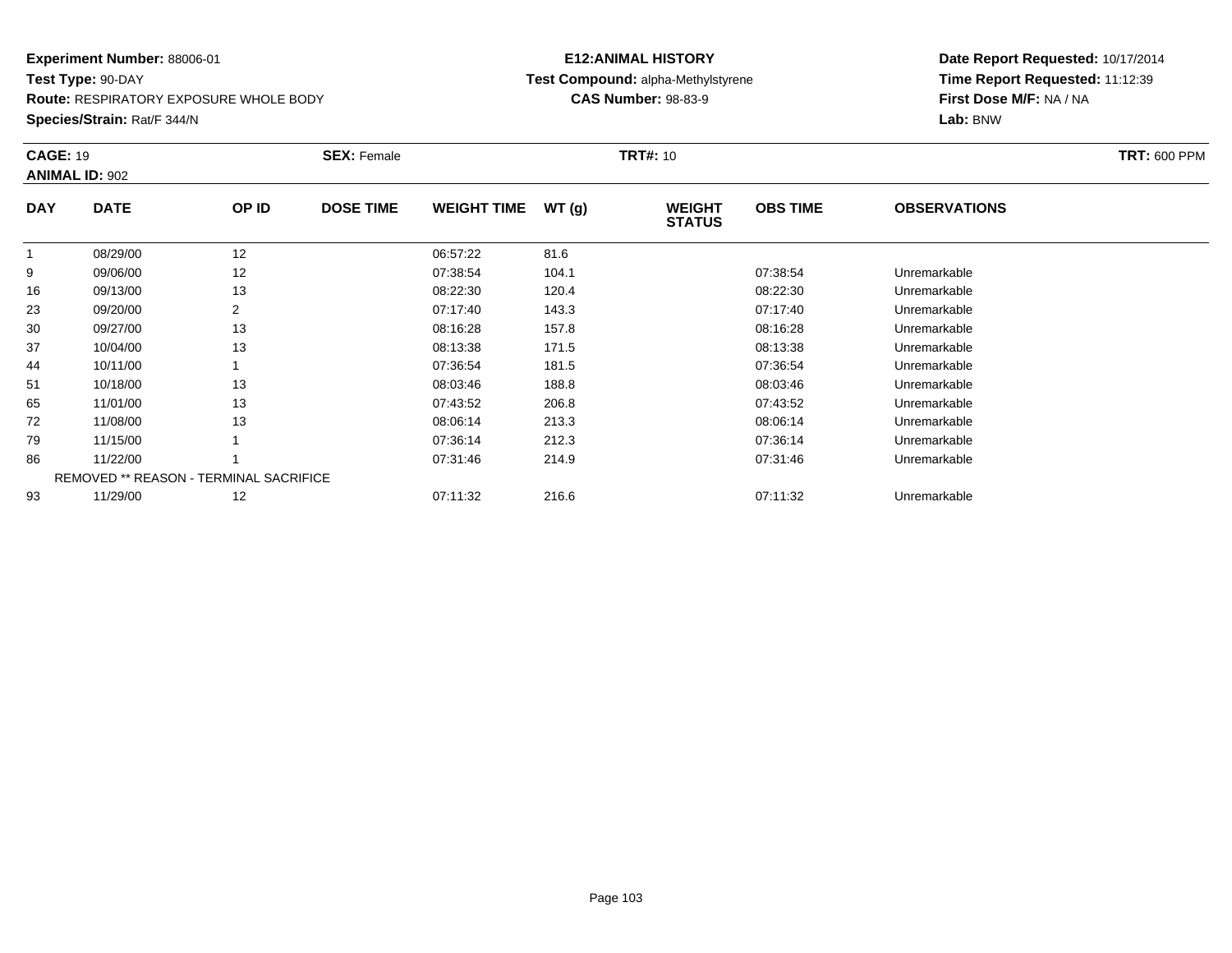**Test Type:** 90-DAY**Route:** RESPIRATORY EXPOSURE WHOLE BODY

**Species/Strain:** Rat/F 344/N

## **E12:ANIMAL HISTORY Test Compound:** alpha-Methylstyrene**CAS Number:** 98-83-9

| <b>CAGE: 19</b> | <b>ANIMAL ID: 903</b> |                                               | <b>SEX: Female</b> |                    |       | <b>TRT#:</b> 10                |                 |                     | <b>TRT: 600 PPM</b> |
|-----------------|-----------------------|-----------------------------------------------|--------------------|--------------------|-------|--------------------------------|-----------------|---------------------|---------------------|
| <b>DAY</b>      | <b>DATE</b>           | OP ID                                         | <b>DOSE TIME</b>   | <b>WEIGHT TIME</b> | WT(g) | <b>WEIGHT</b><br><b>STATUS</b> | <b>OBS TIME</b> | <b>OBSERVATIONS</b> |                     |
|                 | 08/29/00              | 12                                            |                    | 06:57:22           | 78.0  |                                |                 |                     |                     |
| 9               | 09/06/00              | 12                                            |                    | 07:38:54           | 94.6  |                                | 07:38:54        | Unremarkable        |                     |
| 16              | 09/13/00              | 13                                            |                    | 08:22:30           | 110.1 |                                | 08:22:30        | Unremarkable        |                     |
| 23              | 09/20/00              | 2                                             |                    | 07:17:40           | 122.4 |                                | 07:17:40        | Unremarkable        |                     |
| 30              | 09/27/00              | 13                                            |                    | 08:16:28           | 136.1 |                                | 08:16:28        | Unremarkable        |                     |
| 37              | 10/04/00              | 13                                            |                    | 08:13:38           | 147.6 |                                | 08:13:38        | Unremarkable        |                     |
| 44              | 10/11/00              |                                               |                    | 07:36:54           | 155.1 |                                | 07:36:54        | Unremarkable        |                     |
| 51              | 10/18/00              | 13                                            |                    | 08:03:46           | 157.8 |                                | 08:03:46        | Unremarkable        |                     |
| 65              | 11/01/00              | 13                                            |                    | 07:43:52           | 171.5 |                                | 07:43:52        | Unremarkable        |                     |
| 72              | 11/08/00              | 13                                            |                    | 08:06:14           | 175.6 |                                | 08:06:14        | Unremarkable        |                     |
| 79              | 11/15/00              |                                               |                    | 07:36:14           | 180.4 |                                | 07:36:14        | Unremarkable        |                     |
| 86              | 11/22/00              |                                               |                    | 07:31:46           | 179.7 |                                | 07:31:46        | Unremarkable        |                     |
|                 |                       | <b>REMOVED ** REASON - TERMINAL SACRIFICE</b> |                    |                    |       |                                |                 |                     |                     |
| 93              | 11/29/00              | 12                                            |                    | 07:11:32           | 185.9 |                                | 07:11:32        | Unremarkable        |                     |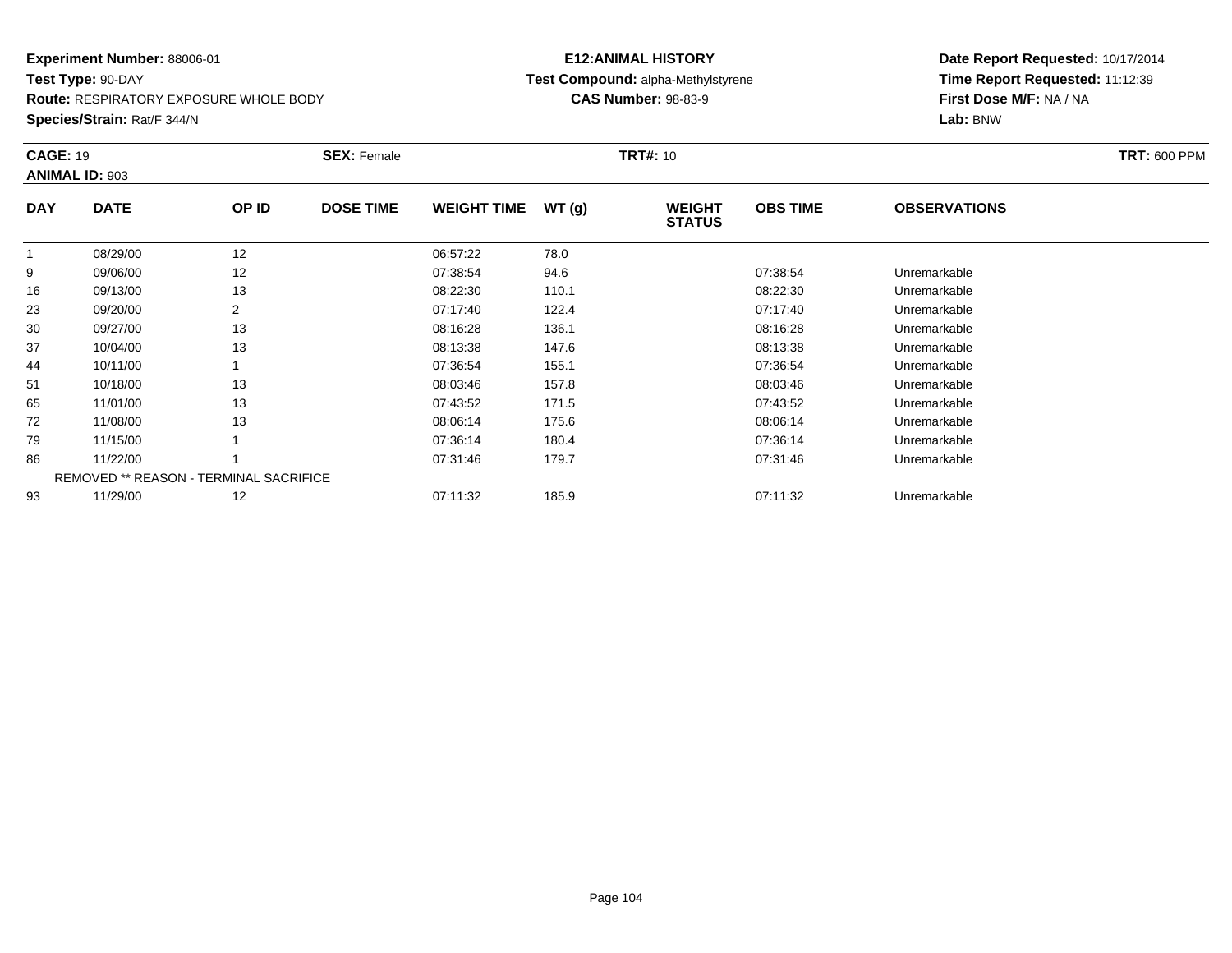**Test Type:** 90-DAY**Route:** RESPIRATORY EXPOSURE WHOLE BODY

**Species/Strain:** Rat/F 344/N

## **E12:ANIMAL HISTORY Test Compound:** alpha-Methylstyrene**CAS Number:** 98-83-9

| <b>CAGE: 19</b> | <b>ANIMAL ID: 904</b> |                                               | <b>SEX: Female</b> |                    |       | <b>TRT#: 10</b>                |                 |                     | <b>TRT: 600 PPM</b> |
|-----------------|-----------------------|-----------------------------------------------|--------------------|--------------------|-------|--------------------------------|-----------------|---------------------|---------------------|
| <b>DAY</b>      | <b>DATE</b>           | OP ID                                         | <b>DOSE TIME</b>   | <b>WEIGHT TIME</b> | WT(g) | <b>WEIGHT</b><br><b>STATUS</b> | <b>OBS TIME</b> | <b>OBSERVATIONS</b> |                     |
|                 | 08/29/00              | 12                                            |                    | 06:57:22           | 95.4  |                                |                 |                     |                     |
| 9               | 09/06/00              | 12                                            |                    | 07:38:54           | 111.4 |                                | 07:38:54        | Unremarkable        |                     |
| 16              | 09/13/00              | 13                                            |                    | 08:22:30           | 129.4 |                                | 08:22:30        | Unremarkable        |                     |
| 23              | 09/20/00              | 2                                             |                    | 07:17:40           | 143.9 |                                | 07:17:40        | Unremarkable        |                     |
| 30              | 09/27/00              | 13                                            |                    | 08:16:28           | 155.0 |                                | 08:16:28        | Unremarkable        |                     |
| 37              | 10/04/00              | 13                                            |                    | 08:13:38           | 164.3 |                                | 08:13:38        | Unremarkable        |                     |
| 44              | 10/11/00              |                                               |                    | 07:36:54           | 172.0 |                                | 07:36:54        | Unremarkable        |                     |
| 51              | 10/18/00              | 13                                            |                    | 08:03:46           | 172.5 |                                | 08:03:46        | Unremarkable        |                     |
| 65              | 11/01/00              | 13                                            |                    | 07:43:52           | 185.9 |                                | 07:43:52        | Unremarkable        |                     |
| 72              | 11/08/00              | 13                                            |                    | 08:06:14           | 191.0 |                                | 08:06:14        | Unremarkable        |                     |
| 79              | 11/15/00              |                                               |                    | 07:36:14           | 193.7 |                                | 07:36:14        | Unremarkable        |                     |
| 86              | 11/22/00              |                                               |                    | 07:31:46           | 188.5 |                                | 07:31:46        | Unremarkable        |                     |
|                 |                       | <b>REMOVED ** REASON - TERMINAL SACRIFICE</b> |                    |                    |       |                                |                 |                     |                     |
| 93              | 11/29/00              | 12                                            |                    | 07:11:32           | 198.1 |                                | 07:11:32        | Unremarkable        |                     |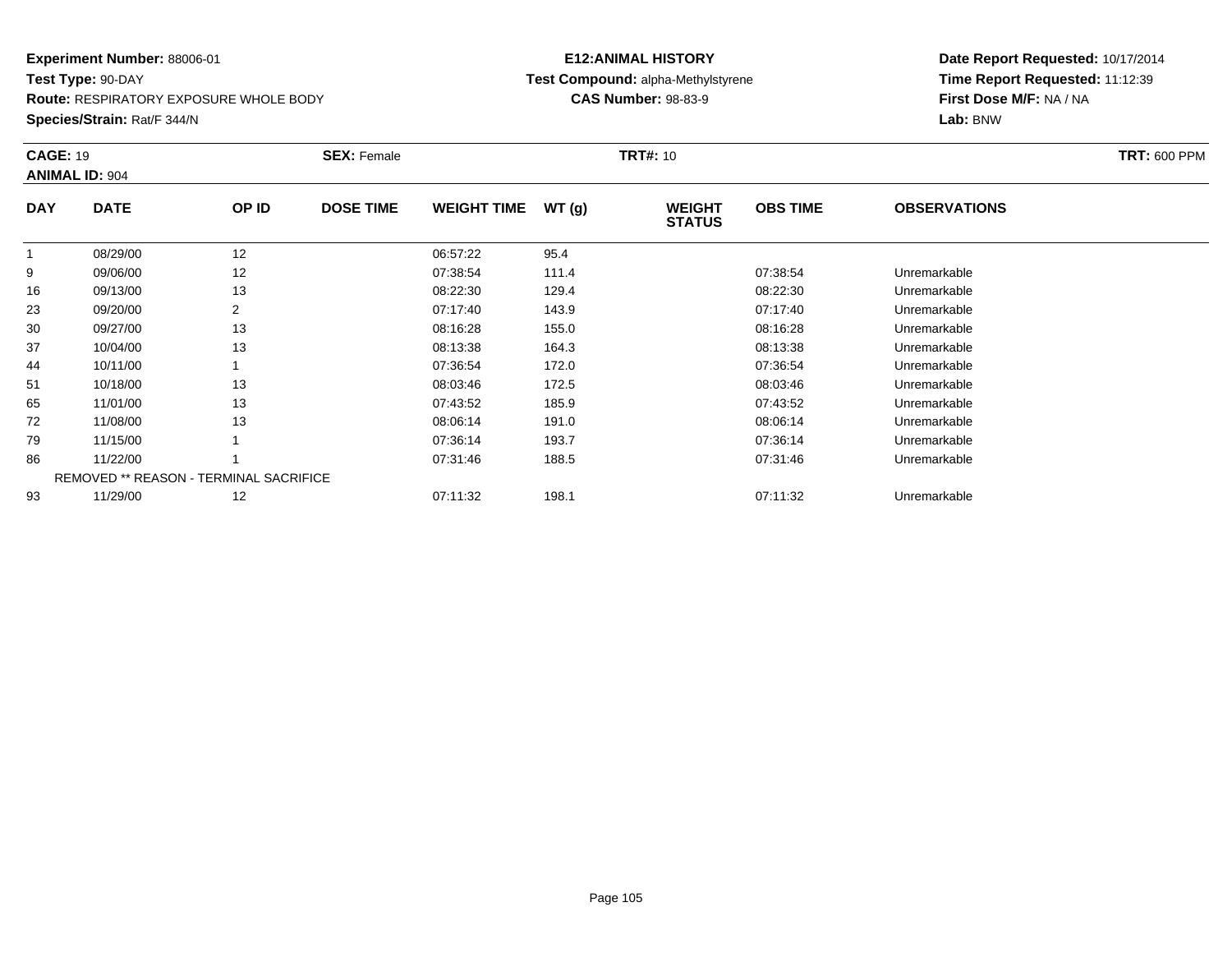**Test Type:** 90-DAY**Route:** RESPIRATORY EXPOSURE WHOLE BODY

#### **Species/Strain:** Rat/F 344/N

## **E12:ANIMAL HISTORY Test Compound:** alpha-Methylstyrene**CAS Number:** 98-83-9

|            | <b>CAGE: 19</b><br><b>ANIMAL ID: 905</b>      |       | <b>SEX: Female</b> |                    |       | <b>TRT#: 10</b>                | <b>TRT: 600 PPM</b> |                     |  |
|------------|-----------------------------------------------|-------|--------------------|--------------------|-------|--------------------------------|---------------------|---------------------|--|
| <b>DAY</b> | <b>DATE</b>                                   | OP ID | <b>DOSE TIME</b>   | <b>WEIGHT TIME</b> | WT(g) | <b>WEIGHT</b><br><b>STATUS</b> | <b>OBS TIME</b>     | <b>OBSERVATIONS</b> |  |
|            | 08/29/00                                      | 12    |                    | 06:57:22           | 78.0  |                                |                     |                     |  |
| 9          | 09/06/00                                      | 12    |                    | 07:38:54           | 94.2  |                                | 07:38:54            | Unremarkable        |  |
| 16         | 09/13/00                                      | 13    |                    | 08:22:30           | 109.4 |                                | 08:22:30            | Unremarkable        |  |
| 23         | 09/20/00                                      |       |                    | 07:17:40           | 122.3 |                                | 07:17:40            | Unremarkable        |  |
| 30         | 09/27/00                                      | 13    |                    | 08:16:28           | 133.5 |                                | 08:16:28            | Unremarkable        |  |
| 37         | 10/04/00                                      | 13    |                    | 08:13:38           | 147.2 |                                | 08:13:38            | Unremarkable        |  |
| 44         | 10/11/00                                      |       |                    | 07:36:54           | 155.6 |                                | 07:36:54            | Unremarkable        |  |
| 51         | 10/18/00                                      | 13    |                    | 08:03:46           | 162.9 |                                | 08:03:46            | Unremarkable        |  |
| 65         | 11/01/00                                      | 13    |                    | 07:43:52           | 172.7 |                                | 07:43:52            | Unremarkable        |  |
| 72         | 11/08/00                                      | 13    |                    | 08:06:14           | 178.6 |                                | 08:06:14            | Unremarkable        |  |
| 79         | 11/15/00                                      |       |                    | 07:36:14           | 178.8 |                                | 07:36:14            | Unremarkable        |  |
| 86         | 11/22/00                                      |       |                    | 07:31:46           | 178.5 |                                | 07:31:46            | Unremarkable        |  |
|            | <b>REMOVED ** REASON - TERMINAL SACRIFICE</b> |       |                    |                    |       |                                |                     |                     |  |
| 93         | 11/29/00                                      | 12    |                    | 07:11:32           | 185.4 |                                | 07:11:32            | Unremarkable        |  |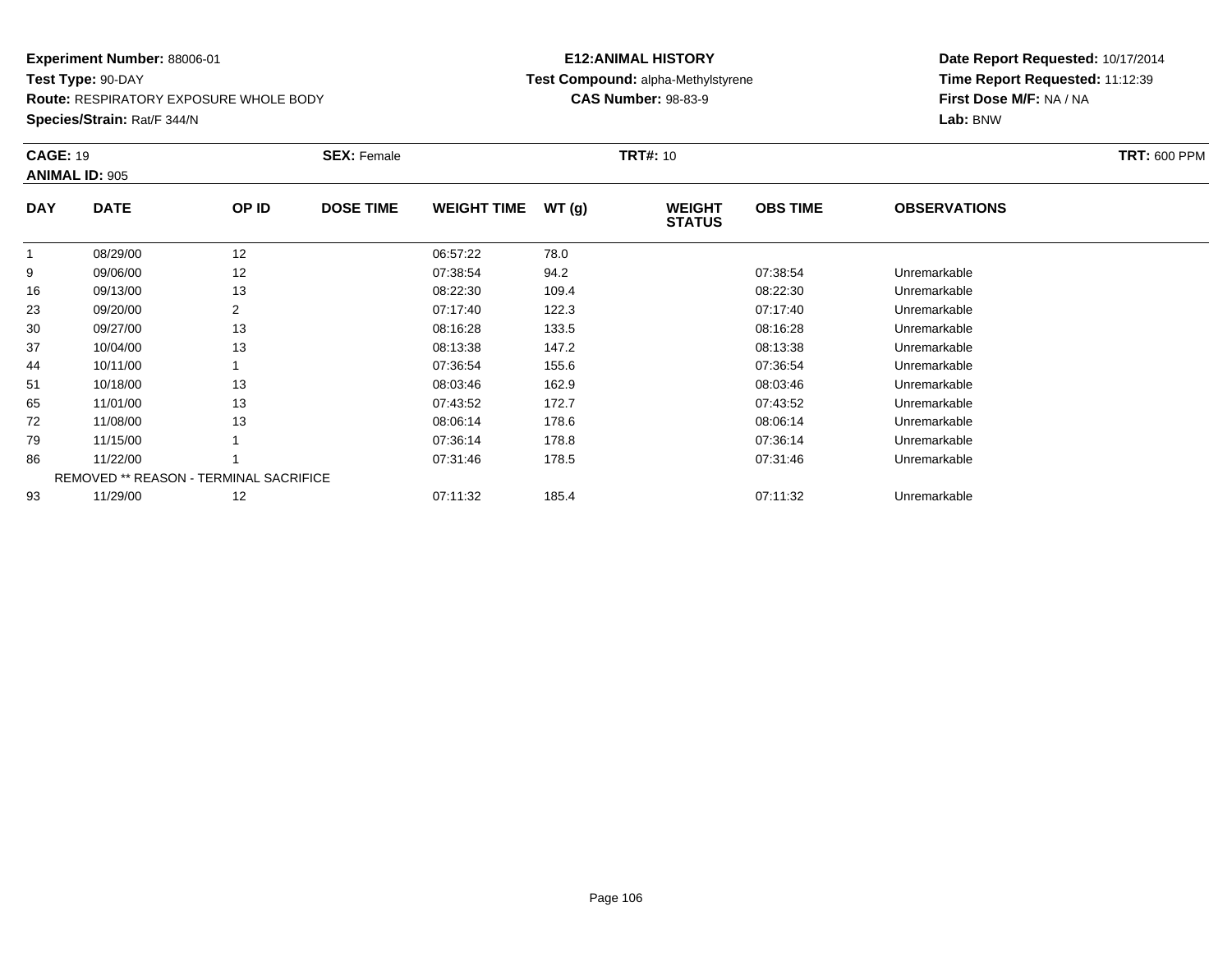**Test Type:** 90-DAY**Route:** RESPIRATORY EXPOSURE WHOLE BODY

**Species/Strain:** Rat/F 344/N

## **E12:ANIMAL HISTORY Test Compound:** alpha-Methylstyrene**CAS Number:** 98-83-9

| <b>CAGE: 20</b> | <b>ANIMAL ID: 906</b>                         |       | <b>SEX: Female</b> |                    |       | <b>TRT#: 10</b>                |                 |                     | <b>TRT: 600 PPM</b> |
|-----------------|-----------------------------------------------|-------|--------------------|--------------------|-------|--------------------------------|-----------------|---------------------|---------------------|
| <b>DAY</b>      | <b>DATE</b>                                   | OP ID | <b>DOSE TIME</b>   | <b>WEIGHT TIME</b> | WT(g) | <b>WEIGHT</b><br><b>STATUS</b> | <b>OBS TIME</b> | <b>OBSERVATIONS</b> |                     |
|                 | 08/29/00                                      | 12    |                    | 06:58:20           | 94.0  |                                |                 |                     |                     |
| 9               | 09/06/00                                      | 12    |                    | 07:39:44           | 105.6 |                                | 07:39:44        | Unremarkable        |                     |
| 16              | 09/13/00                                      | 13    |                    | 08:23:16           | 122.2 |                                | 08:23:16        | Unremarkable        |                     |
| 23              | 09/20/00                                      | 2     |                    | 07:18:24           | 139.6 |                                | 07:18:24        | Unremarkable        |                     |
| 30              | 09/27/00                                      | 13    |                    | 08:17:16           | 145.1 |                                | 08:17:16        | Unremarkable        |                     |
| 37              | 10/04/00                                      | 13    |                    | 08:14:48           | 163.3 |                                | 08:14:48        | Unremarkable        |                     |
| 44              | 10/11/00                                      |       |                    | 07:38:10           | 167.8 |                                | 07:38:10        | Unremarkable        |                     |
| 51              | 10/18/00                                      | 13    |                    | 08:04:34           | 179.8 |                                | 08:04:34        | Unremarkable        |                     |
| 65              | 11/01/00                                      | 13    |                    | 07:44:40           | 192.4 |                                | 07:44:40        | Unremarkable        |                     |
| 72              | 11/08/00                                      | 13    |                    | 08:06:58           | 196.3 |                                | 08:06:58        | Unremarkable        |                     |
| 79              | 11/15/00                                      |       |                    | 07:37:38           | 202.4 |                                | 07:37:38        | Unremarkable        |                     |
| 86              | 11/22/00                                      |       |                    | 07:33:02           | 196.3 |                                | 07:33:02        | Unremarkable        |                     |
|                 | <b>REMOVED ** REASON - TERMINAL SACRIFICE</b> |       |                    |                    |       |                                |                 |                     |                     |
| 93              | 11/29/00                                      | 12    |                    | 07:12:50           | 203.5 |                                | 07:12:50        | Unremarkable        |                     |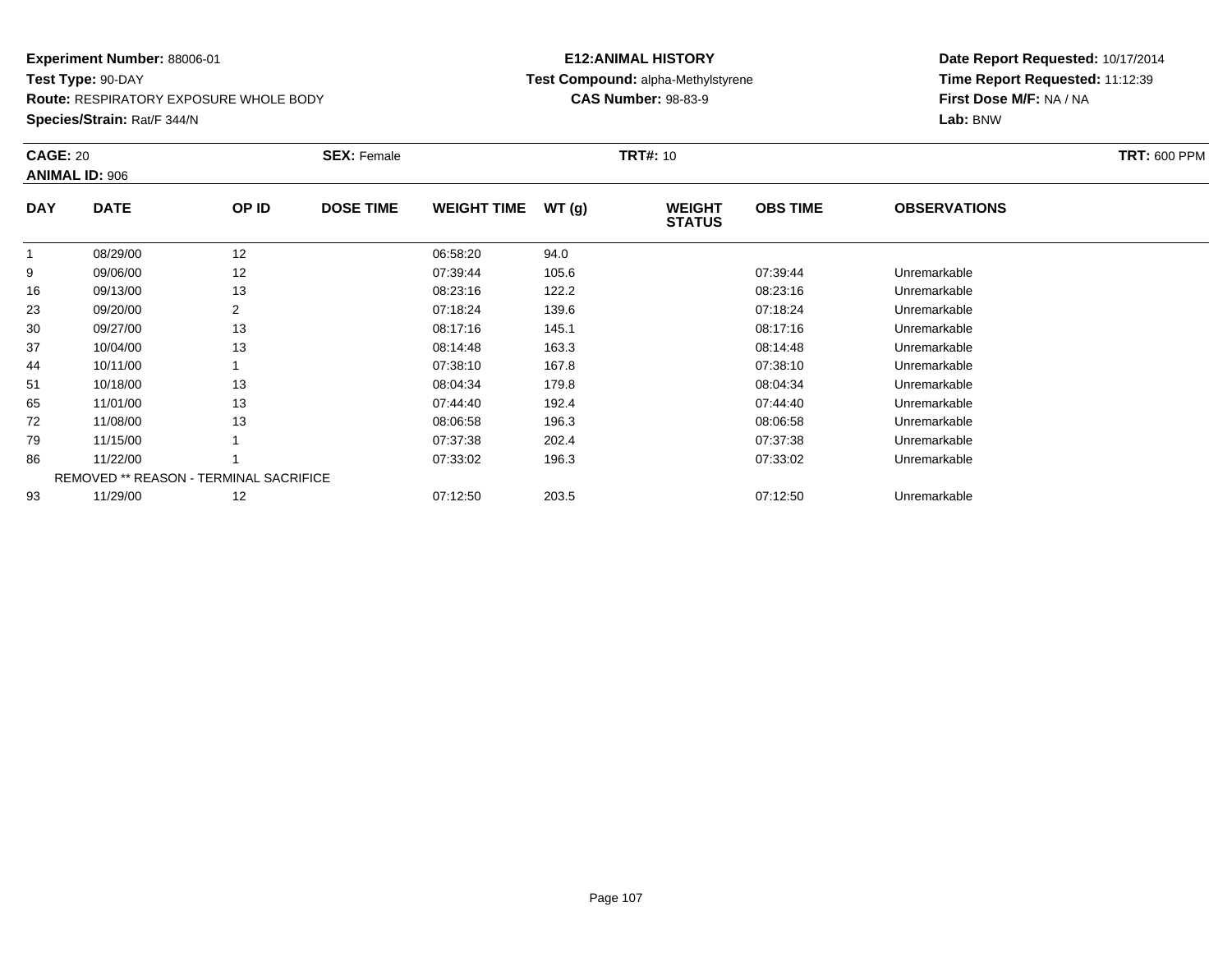**Test Type:** 90-DAY**Route:** RESPIRATORY EXPOSURE WHOLE BODY

**Species/Strain:** Rat/F 344/N

## **E12:ANIMAL HISTORY Test Compound:** alpha-Methylstyrene**CAS Number:** 98-83-9

| <b>CAGE: 20</b> | <b>ANIMAL ID: 907</b>                         |                | <b>SEX: Female</b> |                    |       | <b>TRT#: 10</b>                |                 |                     | <b>TRT: 600 PPM</b> |
|-----------------|-----------------------------------------------|----------------|--------------------|--------------------|-------|--------------------------------|-----------------|---------------------|---------------------|
| <b>DAY</b>      | <b>DATE</b>                                   | OP ID          | <b>DOSE TIME</b>   | <b>WEIGHT TIME</b> | WT(g) | <b>WEIGHT</b><br><b>STATUS</b> | <b>OBS TIME</b> | <b>OBSERVATIONS</b> |                     |
|                 | 08/29/00                                      | 12             |                    | 06:58:20           | 91.1  |                                |                 |                     |                     |
| 9               | 09/06/00                                      | 12             |                    | 07:39:44           | 110.4 |                                | 07:39:44        | Unremarkable        |                     |
| 16              | 09/13/00                                      | 13             |                    | 08:23:16           | 127.5 |                                | 08:23:16        | Unremarkable        |                     |
| 23              | 09/20/00                                      | $\overline{2}$ |                    | 07:18:24           | 143.0 |                                | 07:18:24        | Unremarkable        |                     |
| 30              | 09/27/00                                      | 13             |                    | 08:17:16           | 153.1 |                                | 08:17:16        | Unremarkable        |                     |
| 37              | 10/04/00                                      | 13             |                    | 08:14:48           | 160.4 |                                | 08:14:48        | Unremarkable        |                     |
| 44              | 10/11/00                                      |                |                    | 07:38:10           | 172.2 |                                | 07:38:10        | Unremarkable        |                     |
| 51              | 10/18/00                                      | 13             |                    | 08:04:34           | 182.5 |                                | 08:04:34        | Unremarkable        |                     |
| 65              | 11/01/00                                      | 13             |                    | 07:44:40           | 189.9 |                                | 07:44:40        | Unremarkable        |                     |
| 72              | 11/08/00                                      | 13             |                    | 08:06:58           | 194.3 |                                | 08:06:58        | Unremarkable        |                     |
| 79              | 11/15/00                                      |                |                    | 07:37:38           | 198.6 |                                | 07:37:38        | Unremarkable        |                     |
| 86              | 11/22/00                                      |                |                    | 07:33:02           | 201.9 |                                | 07:33:02        | Unremarkable        |                     |
|                 | <b>REMOVED ** REASON - TERMINAL SACRIFICE</b> |                |                    |                    |       |                                |                 |                     |                     |
| 93              | 11/29/00                                      | 12             |                    | 07:12:50           | 210.5 |                                | 07:12:50        | Unremarkable        |                     |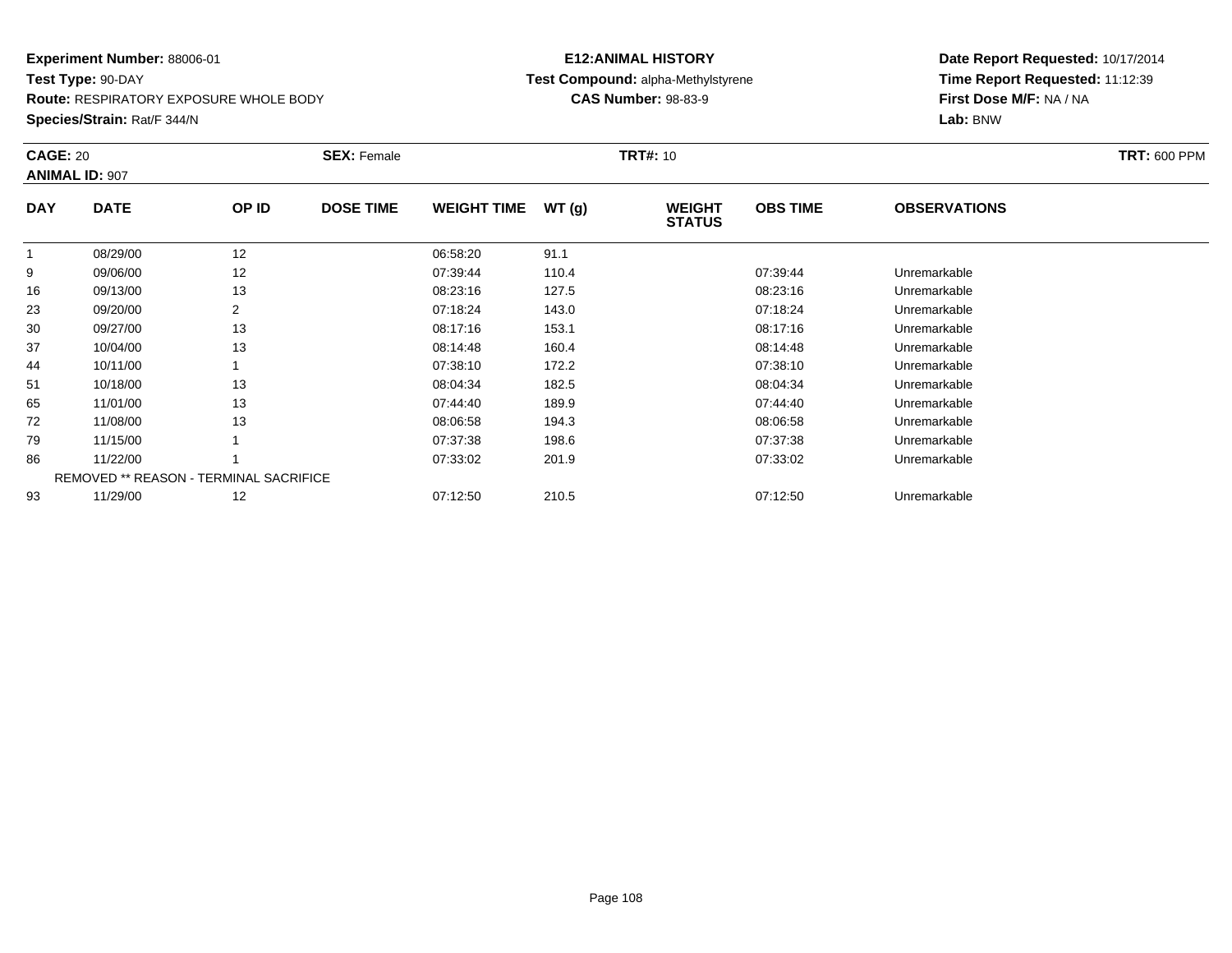**Test Type:** 90-DAY**Route:** RESPIRATORY EXPOSURE WHOLE BODY

**Species/Strain:** Rat/F 344/N

## **E12:ANIMAL HISTORY Test Compound:** alpha-Methylstyrene**CAS Number:** 98-83-9

| <b>CAGE: 20</b> | <b>ANIMAL ID: 908</b>                  |       | <b>SEX: Female</b> |                    |       | <b>TRT#: 10</b>                |                 |                     | <b>TRT: 600 PPM</b> |
|-----------------|----------------------------------------|-------|--------------------|--------------------|-------|--------------------------------|-----------------|---------------------|---------------------|
| <b>DAY</b>      | <b>DATE</b>                            | OP ID | <b>DOSE TIME</b>   | <b>WEIGHT TIME</b> | WT(g) | <b>WEIGHT</b><br><b>STATUS</b> | <b>OBS TIME</b> | <b>OBSERVATIONS</b> |                     |
|                 | 08/29/00                               | 12    |                    | 06:58:20           | 102.6 |                                |                 |                     |                     |
| 9               | 09/06/00                               | 12    |                    | 07:39:44           | 114.5 |                                | 07:39:44        | Unremarkable        |                     |
| 16              | 09/13/00                               | 13    |                    | 08:23:16           | 131.0 |                                | 08:23:16        | Unremarkable        |                     |
| 23              | 09/20/00                               | 2     |                    | 07:18:24           | 146.4 |                                | 07:18:24        | Unremarkable        |                     |
| 30              | 09/27/00                               | 13    |                    | 08:17:16           | 156.6 |                                | 08:17:16        | Unremarkable        |                     |
| 37              | 10/04/00                               | 13    |                    | 08:14:48           | 162.0 |                                | 08:14:48        | Unremarkable        |                     |
| 44              | 10/11/00                               |       |                    | 07:38:10           | 170.1 |                                | 07:38:10        | Unremarkable        |                     |
| 51              | 10/18/00                               | 13    |                    | 08:04:34           | 177.0 |                                | 08:04:34        | Unremarkable        |                     |
| 65              | 11/01/00                               | 13    |                    | 07:44:40           | 186.8 |                                | 07:44:40        | Unremarkable        |                     |
| 72              | 11/08/00                               | 13    |                    | 08:06:58           | 189.5 |                                | 08:06:58        | Unremarkable        |                     |
| 79              | 11/15/00                               |       |                    | 07:37:38           | 191.3 |                                | 07:37:38        | Unremarkable        |                     |
| 86              | 11/22/00                               |       |                    | 07:33:02           | 192.2 |                                | 07:33:02        | Unremarkable        |                     |
|                 | REMOVED ** REASON - TERMINAL SACRIFICE |       |                    |                    |       |                                |                 |                     |                     |
| 93              | 11/29/00                               | 12    |                    | 07:12:50           | 194.2 |                                | 07:12:50        | Unremarkable        |                     |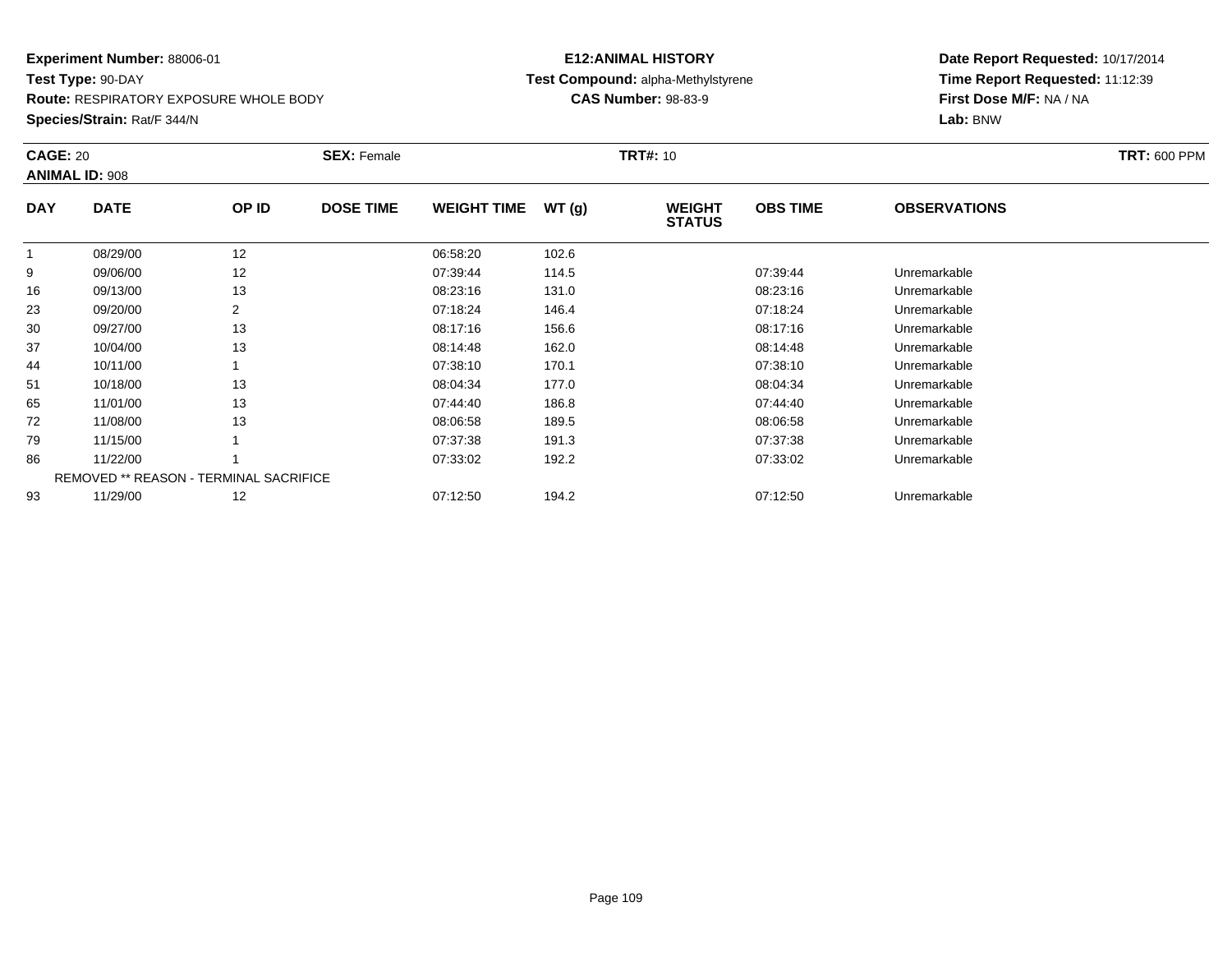**Test Type:** 90-DAY**Route:** RESPIRATORY EXPOSURE WHOLE BODY

**Species/Strain:** Rat/F 344/N

## **E12:ANIMAL HISTORY Test Compound:** alpha-Methylstyrene**CAS Number:** 98-83-9

| <b>CAGE: 20</b> | <b>ANIMAL ID: 909</b>                         |       | <b>SEX: Female</b> |                    |       | <b>TRT#:</b> 10                |                 |                     | <b>TRT: 600 PPM</b> |
|-----------------|-----------------------------------------------|-------|--------------------|--------------------|-------|--------------------------------|-----------------|---------------------|---------------------|
| <b>DAY</b>      | <b>DATE</b>                                   | OP ID | <b>DOSE TIME</b>   | <b>WEIGHT TIME</b> | WT(g) | <b>WEIGHT</b><br><b>STATUS</b> | <b>OBS TIME</b> | <b>OBSERVATIONS</b> |                     |
| $\mathbf{1}$    | 08/29/00                                      | 12    |                    | 06:58:20           | 71.9  |                                |                 |                     |                     |
| 9               | 09/06/00                                      | 12    |                    | 07:39:44           | 89.9  |                                | 07:39:44        | Unremarkable        |                     |
| 16              | 09/13/00                                      | 13    |                    | 08:23:16           | 105.0 |                                | 08:23:16        | Unremarkable        |                     |
| 23              | 09/20/00                                      |       |                    | 07:18:24           | 125.6 |                                | 07:18:24        | Unremarkable        |                     |
| 30              | 09/27/00                                      | 13    |                    | 08:17:16           | 135.9 |                                | 08:17:16        | Unremarkable        |                     |
| 37              | 10/04/00                                      | 13    |                    | 08:14:48           | 148.5 |                                | 08:14:48        | Unremarkable        |                     |
| 44              | 10/11/00                                      |       |                    | 07:38:10           | 156.0 |                                | 07:38:10        | Unremarkable        |                     |
| 51              | 10/18/00                                      | 13    |                    | 08:04:34           | 165.9 |                                | 08:04:34        | Unremarkable        |                     |
| 65              | 11/01/00                                      | 13    |                    | 07:44:40           | 176.9 |                                | 07:44:40        | Unremarkable        |                     |
| 72              | 11/08/00                                      | 13    |                    | 08:06:58           | 182.8 |                                | 08:06:58        | Unremarkable        |                     |
| 79              | 11/15/00                                      |       |                    | 07:37:38           | 189.6 |                                | 07:37:38        | Unremarkable        |                     |
| 86              | 11/22/00                                      |       |                    | 07:33:02           | 191.6 |                                | 07:33:02        | Unremarkable        |                     |
|                 | <b>REMOVED ** REASON - TERMINAL SACRIFICE</b> |       |                    |                    |       |                                |                 |                     |                     |
| 93              | 11/29/00                                      | 12    |                    | 07:12:50           | 191.1 |                                | 07:12:50        | Unremarkable        |                     |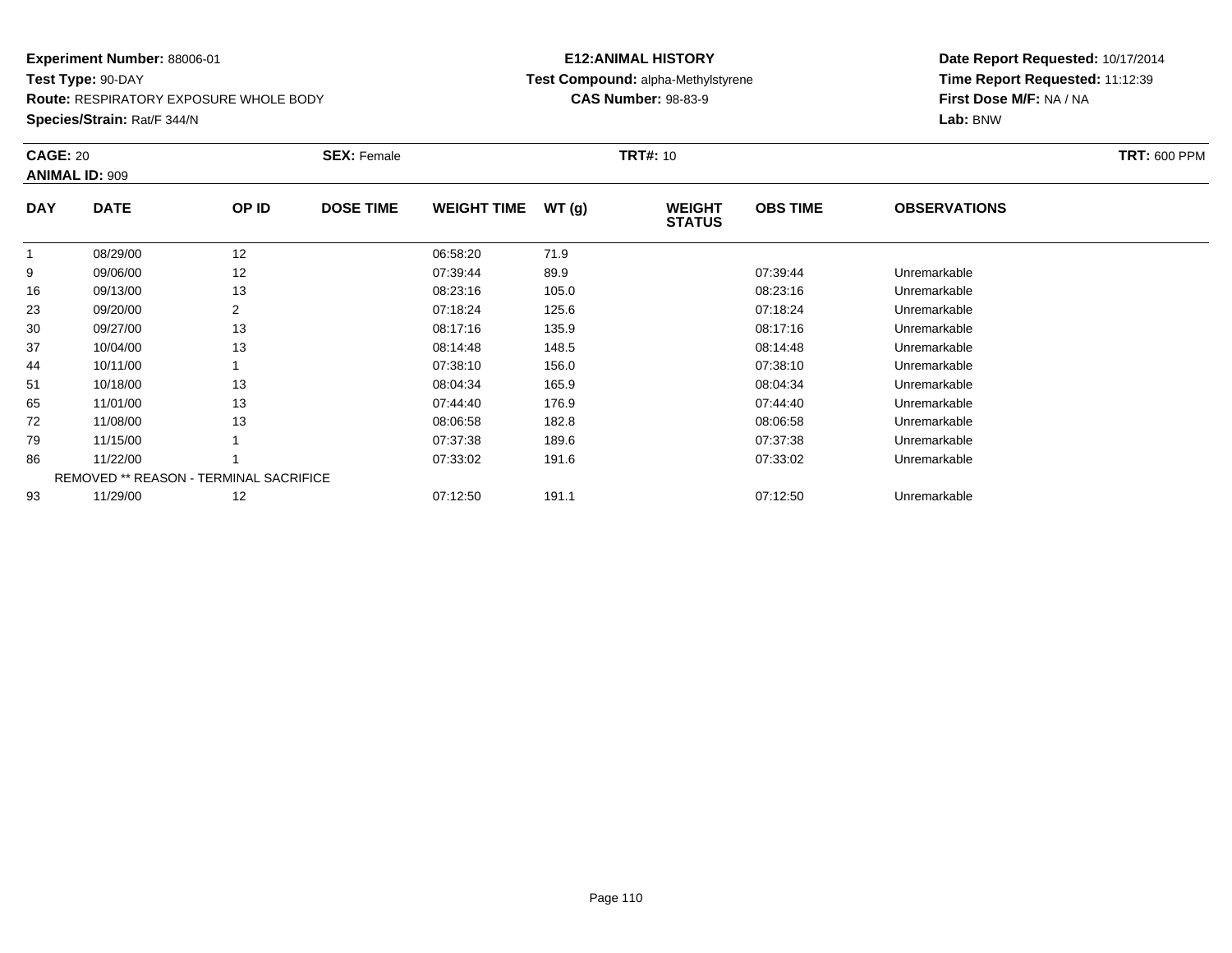**Test Type:** 90-DAY**Route:** RESPIRATORY EXPOSURE WHOLE BODY

**Species/Strain:** Rat/F 344/N

## **E12:ANIMAL HISTORY Test Compound:** alpha-Methylstyrene**CAS Number:** 98-83-9

| <b>CAGE: 20</b> | <b>ANIMAL ID: 910</b>                         |       | <b>SEX: Female</b> |                    |       | <b>TRT#: 10</b>                |                 |                     | <b>TRT: 600 PPM</b> |
|-----------------|-----------------------------------------------|-------|--------------------|--------------------|-------|--------------------------------|-----------------|---------------------|---------------------|
| <b>DAY</b>      | <b>DATE</b>                                   | OP ID | <b>DOSE TIME</b>   | <b>WEIGHT TIME</b> | WT(g) | <b>WEIGHT</b><br><b>STATUS</b> | <b>OBS TIME</b> | <b>OBSERVATIONS</b> |                     |
|                 | 08/29/00                                      | 12    |                    | 06:58:20           | 104.7 |                                |                 |                     |                     |
| 9               | 09/06/00                                      | 12    |                    | 07:39:44           | 118.6 |                                | 07:39:44        | Unremarkable        |                     |
| 16              | 09/13/00                                      | 13    |                    | 08:23:16           | 131.2 |                                | 08:23:16        | Unremarkable        |                     |
| 23              | 09/20/00                                      | 2     |                    | 07:18:24           | 143.8 |                                | 07:18:24        | Unremarkable        |                     |
| 30              | 09/27/00                                      | 13    |                    | 08:17:16           | 162.7 |                                | 08:17:16        | Unremarkable        |                     |
| 37              | 10/04/00                                      | 13    |                    | 08:14:48           | 170.3 |                                | 08:14:48        | Unremarkable        |                     |
| 44              | 10/11/00                                      |       |                    | 07:38:10           | 180.2 |                                | 07:38:10        | Unremarkable        |                     |
| 51              | 10/18/00                                      | 13    |                    | 08:04:34           | 190.4 |                                | 08:04:34        | Unremarkable        |                     |
| 65              | 11/01/00                                      | 13    |                    | 07:44:40           | 207.5 |                                | 07:44:40        | Unremarkable        |                     |
| 72              | 11/08/00                                      | 13    |                    | 08:06:58           | 206.0 |                                | 08:06:58        | Unremarkable        |                     |
| 79              | 11/15/00                                      |       |                    | 07:37:38           | 214.4 |                                | 07:37:38        | Unremarkable        |                     |
| 86              | 11/22/00                                      |       |                    | 07:33:02           | 217.8 |                                | 07:33:02        | Unremarkable        |                     |
|                 | <b>REMOVED ** REASON - TERMINAL SACRIFICE</b> |       |                    |                    |       |                                |                 |                     |                     |
| 93              | 11/29/00                                      | 12    |                    | 07:12:50           | 219.9 |                                | 07:12:50        | Unremarkable        |                     |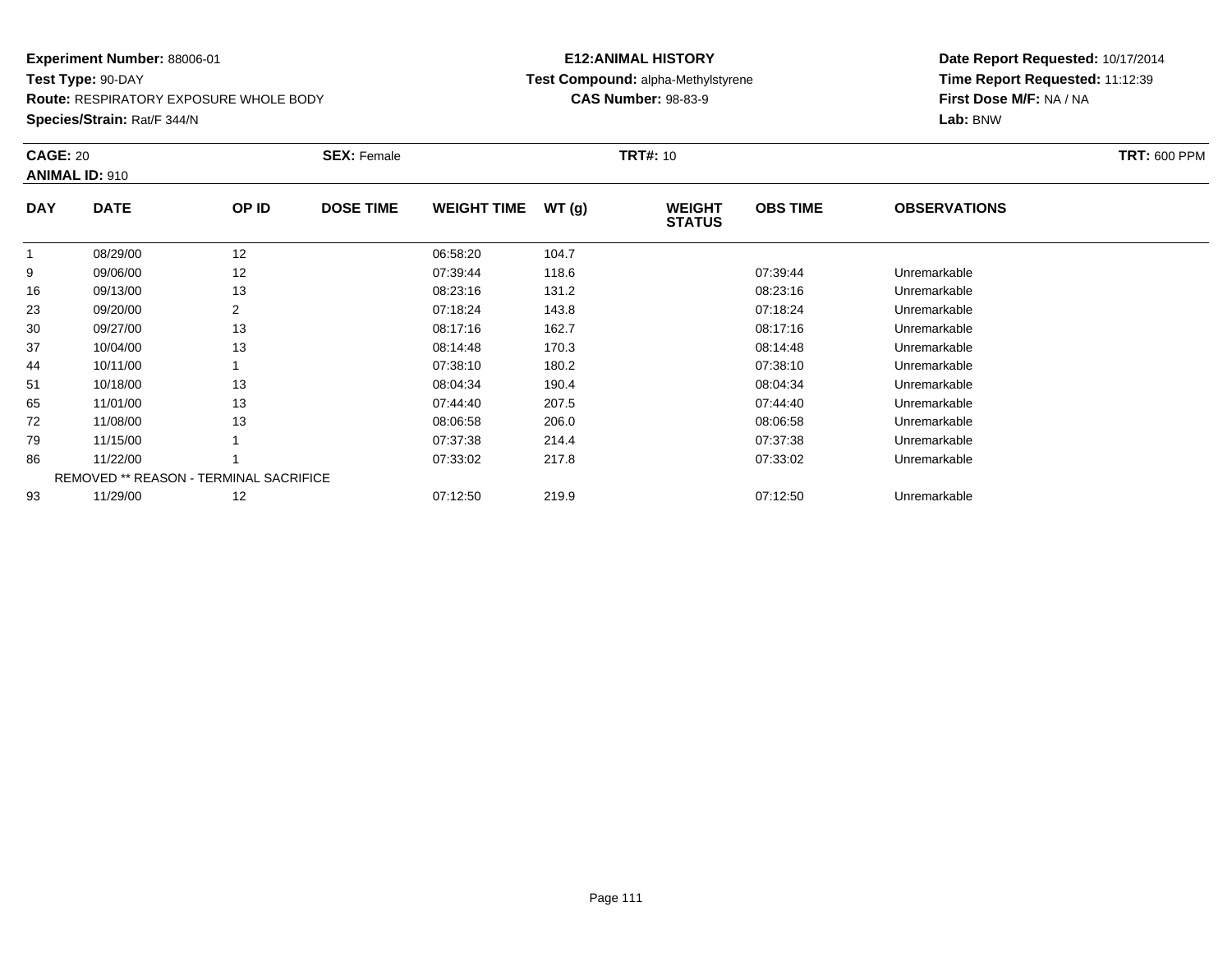**Test Type:** 90-DAY**Route:** RESPIRATORY EXPOSURE WHOLE BODY

#### **Species/Strain:** Rat/F 344/N

## **E12:ANIMAL HISTORY Test Compound:** alpha-Methylstyrene**CAS Number:** 98-83-9

| <b>CAGE: 23</b> | <b>ANIMAL ID: 1101</b>                 |       | <b>SEX: Female</b> |                    |       | <b>TRT#: 12</b>                |                 |                     | <b>TRT: 1000 PPM</b> |
|-----------------|----------------------------------------|-------|--------------------|--------------------|-------|--------------------------------|-----------------|---------------------|----------------------|
| <b>DAY</b>      | <b>DATE</b>                            | OP ID | <b>DOSE TIME</b>   | <b>WEIGHT TIME</b> | WT(g) | <b>WEIGHT</b><br><b>STATUS</b> | <b>OBS TIME</b> | <b>OBSERVATIONS</b> |                      |
|                 | 08/29/00                               | 12    |                    | 06:59:56           | 78.1  |                                |                 |                     |                      |
| 9               | 09/06/00                               | 12    |                    | 07:55:08           | 87.0  |                                | 07:55:08        | Unremarkable        |                      |
| 16              | 09/13/00                               | 13    |                    | 08:42:32           | 101.3 |                                | 08:42:32        | Unremarkable        |                      |
| 23              | 09/20/00                               | 2     |                    | 07:33:24           | 113.7 |                                | 07:33:24        | Unremarkable        |                      |
| 30              | 09/27/00                               | 13    |                    | 08:34:00           | 126.5 |                                | 08:34:00        | Unremarkable        |                      |
| 37              | 10/04/00                               | 13    |                    | 08:23:54           | 133.7 |                                | 08:23:54        | Unremarkable        |                      |
| 44              | 10/11/00                               |       |                    | 07:57:04           | 143.4 |                                | 07:57:04        | Unremarkable        |                      |
| 51              | 10/18/00                               | 13    |                    | 08:17:08           | 151.6 |                                | 08:17:08        | Unremarkable        |                      |
| 65              | 11/01/00                               | 13    |                    | 07:56:28           | 165.2 |                                | 07:56:28        | Unremarkable        |                      |
| 72              | 11/08/00                               | 13    |                    | 08:19:18           | 169.7 |                                | 08:19:18        | Unremarkable        |                      |
| 79              | 11/15/00                               |       |                    | 07:53:34           | 172.4 |                                | 07:53:34        | Unremarkable        |                      |
| 86              | 11/22/00                               |       |                    | 07:49:02           | 174.7 |                                | 07:49:02        | Unremarkable        |                      |
|                 | REMOVED ** REASON - TERMINAL SACRIFICE |       |                    |                    |       |                                |                 |                     |                      |
| 93              | 11/29/00                               | 12    |                    | 07:15:06           | 180.3 |                                | 07:15:06        | Unremarkable        |                      |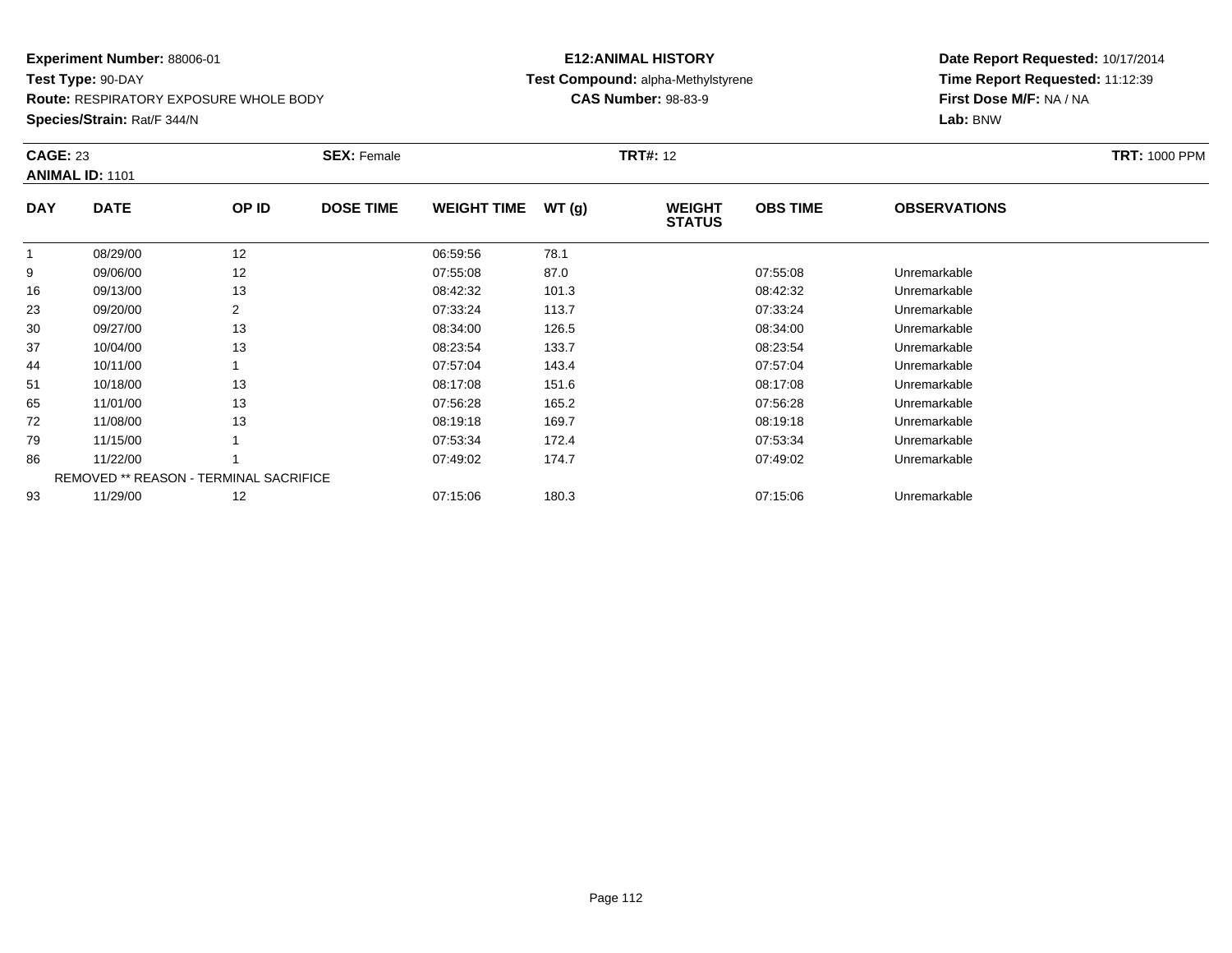**Test Type:** 90-DAY**Route:** RESPIRATORY EXPOSURE WHOLE BODY

**Species/Strain:** Rat/F 344/N

## **E12:ANIMAL HISTORY Test Compound:** alpha-Methylstyrene**CAS Number:** 98-83-9

| <b>CAGE: 23</b> | <b>ANIMAL ID: 1102</b>                 |       | <b>SEX: Female</b> |                    |       | <b>TRT#: 12</b>                |                 |                     | <b>TRT: 1000 PPM</b> |
|-----------------|----------------------------------------|-------|--------------------|--------------------|-------|--------------------------------|-----------------|---------------------|----------------------|
| <b>DAY</b>      | <b>DATE</b>                            | OP ID | <b>DOSE TIME</b>   | <b>WEIGHT TIME</b> | WT(g) | <b>WEIGHT</b><br><b>STATUS</b> | <b>OBS TIME</b> | <b>OBSERVATIONS</b> |                      |
|                 | 08/29/00                               | 12    |                    | 06:59:56           | 101.3 |                                |                 |                     |                      |
| 9               | 09/06/00                               | 12    |                    | 07:55:08           | 103.9 |                                | 07:55:08        | Unremarkable        |                      |
| 16              | 09/13/00                               | 13    |                    | 08:42:32           | 118.4 |                                | 08:42:32        | Unremarkable        |                      |
| 23              | 09/20/00                               |       |                    | 07:33:24           | 138.1 |                                | 07:33:24        | Unremarkable        |                      |
| 30              | 09/27/00                               | 13    |                    | 08:34:00           | 151.7 |                                | 08:34:00        | Unremarkable        |                      |
| 37              | 10/04/00                               | 13    |                    | 08:23:54           | 162.8 |                                | 08:23:54        | Unremarkable        |                      |
| 44              | 10/11/00                               |       |                    | 07:57:04           | 172.1 |                                | 07:57:04        | Unremarkable        |                      |
| 51              | 10/18/00                               | 13    |                    | 08:17:08           | 182.2 |                                | 08:17:08        | Unremarkable        |                      |
| 65              | 11/01/00                               | 13    |                    | 07:56:28           | 191.4 |                                | 07:56:28        | Unremarkable        |                      |
| 72              | 11/08/00                               | 13    |                    | 08:19:18           | 191.1 |                                | 08:19:18        | Unremarkable        |                      |
| 79              | 11/15/00                               |       |                    | 07:53:34           | 194.0 |                                | 07:53:34        | Unremarkable        |                      |
| 86              | 11/22/00                               |       |                    | 07:49:02           | 192.7 |                                | 07:49:02        | Unremarkable        |                      |
|                 | REMOVED ** REASON - TERMINAL SACRIFICE |       |                    |                    |       |                                |                 |                     |                      |
| 93              | 11/29/00                               | 12    |                    | 07:15:06           | 195.8 |                                | 07:15:06        | Unremarkable        |                      |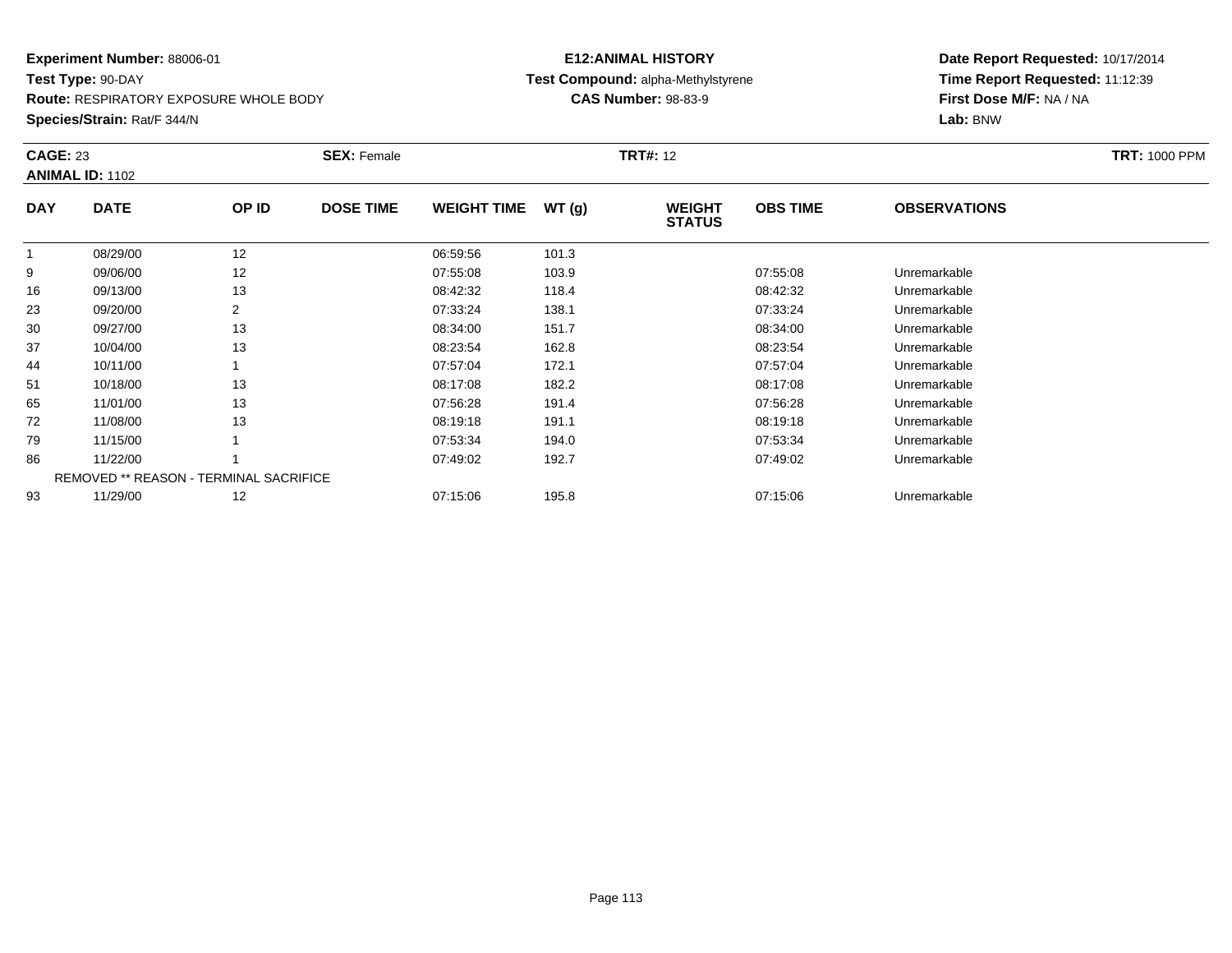**Test Type:** 90-DAY**Route:** RESPIRATORY EXPOSURE WHOLE BODY

#### **Species/Strain:** Rat/F 344/N

## **E12:ANIMAL HISTORY Test Compound:** alpha-Methylstyrene**CAS Number:** 98-83-9

|            | <b>CAGE: 23</b><br><b>ANIMAL ID: 1103</b> |       | <b>SEX: Female</b> |                    |       | <b>TRT#: 12</b>                | <b>TRT: 1000 PPM</b> |                     |  |
|------------|-------------------------------------------|-------|--------------------|--------------------|-------|--------------------------------|----------------------|---------------------|--|
| <b>DAY</b> | <b>DATE</b>                               | OP ID | <b>DOSE TIME</b>   | <b>WEIGHT TIME</b> | WT(g) | <b>WEIGHT</b><br><b>STATUS</b> | <b>OBS TIME</b>      | <b>OBSERVATIONS</b> |  |
|            | 08/29/00                                  | 12    |                    | 06:59:56           | 78.0  |                                |                      |                     |  |
| 9          | 09/06/00                                  | 12    |                    | 07:55:08           | 93.7  |                                | 07:55:08             | Unremarkable        |  |
| 16         | 09/13/00                                  | 13    |                    | 08:42:32           | 107.9 |                                | 08:42:32             | Unremarkable        |  |
| 23         | 09/20/00                                  | 2     |                    | 07:33:24           | 125.5 |                                | 07:33:24             | Unremarkable        |  |
| 30         | 09/27/00                                  | 13    |                    | 08:34:00           | 130.1 |                                | 08:34:00             | Unremarkable        |  |
| 37         | 10/04/00                                  | 13    |                    | 08:23:54           | 138.6 |                                | 08:23:54             | Unremarkable        |  |
| 44         | 10/11/00                                  |       |                    | 07:57:04           | 151.9 |                                | 07:57:04             | Unremarkable        |  |
| 51         | 10/18/00                                  | 13    |                    | 08:17:08           | 161.3 |                                | 08:17:08             | Unremarkable        |  |
| 65         | 11/01/00                                  | 13    |                    | 07:56:28           | 172.0 |                                | 07:56:28             | Unremarkable        |  |
| 72         | 11/08/00                                  | 13    |                    | 08:19:18           | 179.5 |                                | 08:19:18             | Unremarkable        |  |
| 79         | 11/15/00                                  |       |                    | 07:53:34           | 180.1 |                                | 07:53:34             | Unremarkable        |  |
| 86         | 11/22/00                                  |       |                    | 07:49:02           | 182.0 |                                | 07:49:02             | Unremarkable        |  |
|            | REMOVED ** REASON - TERMINAL SACRIFICE    |       |                    |                    |       |                                |                      |                     |  |
| 93         | 11/29/00                                  | 12    |                    | 07:15:06           | 185.7 |                                | 07:15:06             | Unremarkable        |  |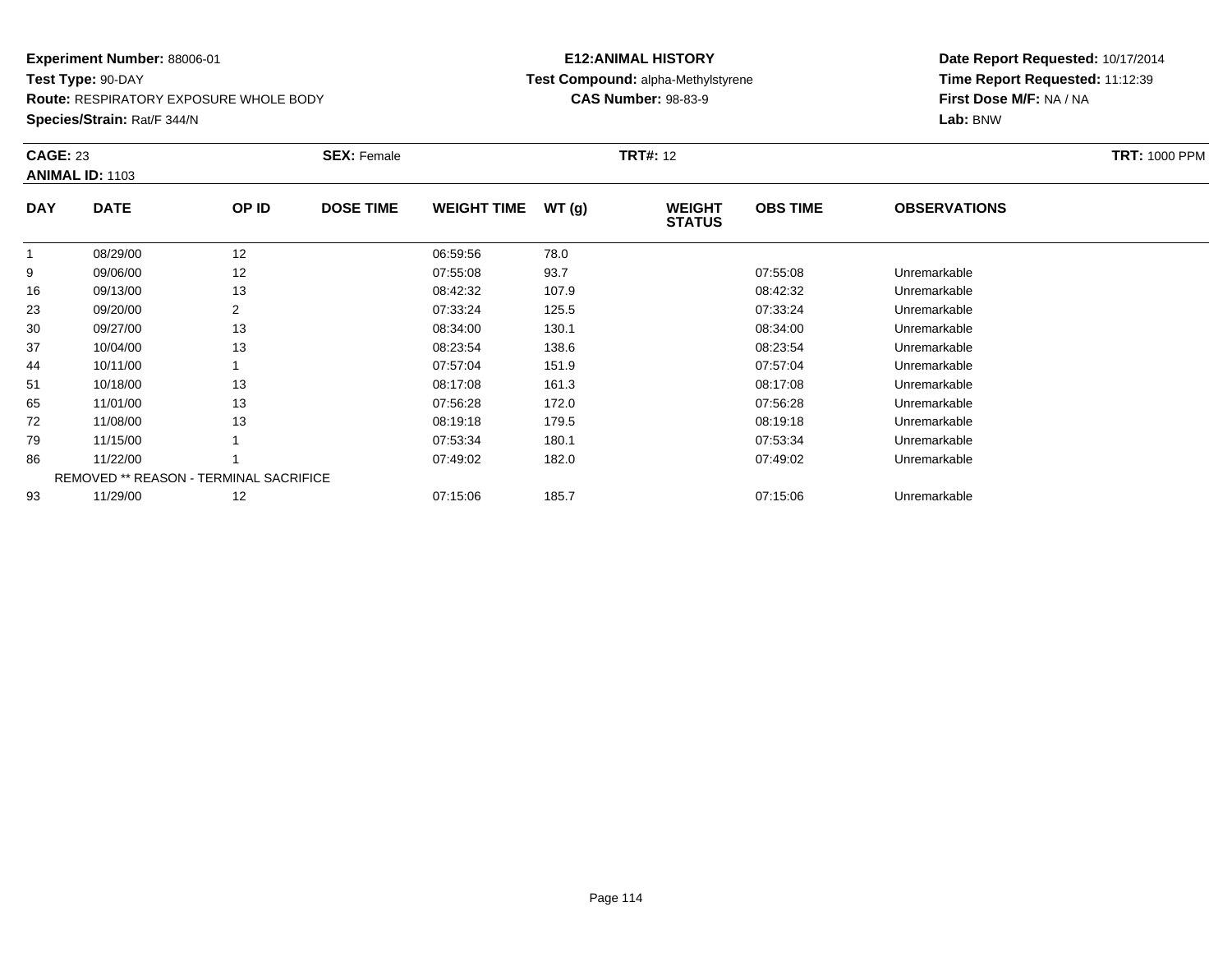**Test Type:** 90-DAY**Route:** RESPIRATORY EXPOSURE WHOLE BODY

#### **Species/Strain:** Rat/F 344/N

## **E12:ANIMAL HISTORY Test Compound:** alpha-Methylstyrene**CAS Number:** 98-83-9

|            | <b>CAGE: 23</b><br><b>ANIMAL ID: 1104</b>     |       | <b>SEX: Female</b> |                    |       | <b>TRT#: 12</b>                | <b>TRT: 1000 PPM</b> |                     |  |
|------------|-----------------------------------------------|-------|--------------------|--------------------|-------|--------------------------------|----------------------|---------------------|--|
| <b>DAY</b> | <b>DATE</b>                                   | OP ID | <b>DOSE TIME</b>   | <b>WEIGHT TIME</b> | WT(g) | <b>WEIGHT</b><br><b>STATUS</b> | <b>OBS TIME</b>      | <b>OBSERVATIONS</b> |  |
|            | 08/29/00                                      | 12    |                    | 06:59:56           | 85.8  |                                |                      |                     |  |
| 9          | 09/06/00                                      | 12    |                    | 07:55:08           | 98.0  |                                | 07:55:08             | Unremarkable        |  |
| 16         | 09/13/00                                      | 13    |                    | 08:42:32           | 111.0 |                                | 08:42:32             | Unremarkable        |  |
| 23         | 09/20/00                                      | 2     |                    | 07:33:24           | 126.7 |                                | 07:33:24             | Unremarkable        |  |
| 30         | 09/27/00                                      | 13    |                    | 08:34:00           | 140.0 |                                | 08:34:00             | Unremarkable        |  |
| 37         | 10/04/00                                      | 13    |                    | 08:23:54           | 152.2 |                                | 08:23:54             | Unremarkable        |  |
| 44         | 10/11/00                                      |       |                    | 07:57:04           | 167.9 |                                | 07:57:04             | Unremarkable        |  |
| 51         | 10/18/00                                      | 13    |                    | 08:17:08           | 174.5 |                                | 08:17:08             | Unremarkable        |  |
| 65         | 11/01/00                                      | 13    |                    | 07:56:28           | 189.1 |                                | 07:56:28             | Unremarkable        |  |
| 72         | 11/08/00                                      | 13    |                    | 08:19:18           | 196.2 |                                | 08:19:18             | Unremarkable        |  |
| 79         | 11/15/00                                      |       |                    | 07:53:34           | 200.8 |                                | 07:53:34             | Unremarkable        |  |
| 86         | 11/22/00                                      |       |                    | 07:49:02           | 198.5 |                                | 07:49:02             | Unremarkable        |  |
|            | <b>REMOVED ** REASON - TERMINAL SACRIFICE</b> |       |                    |                    |       |                                |                      |                     |  |
| 93         | 11/29/00                                      | 12    |                    | 07:15:06           | 206.3 |                                | 07:15:06             | Unremarkable        |  |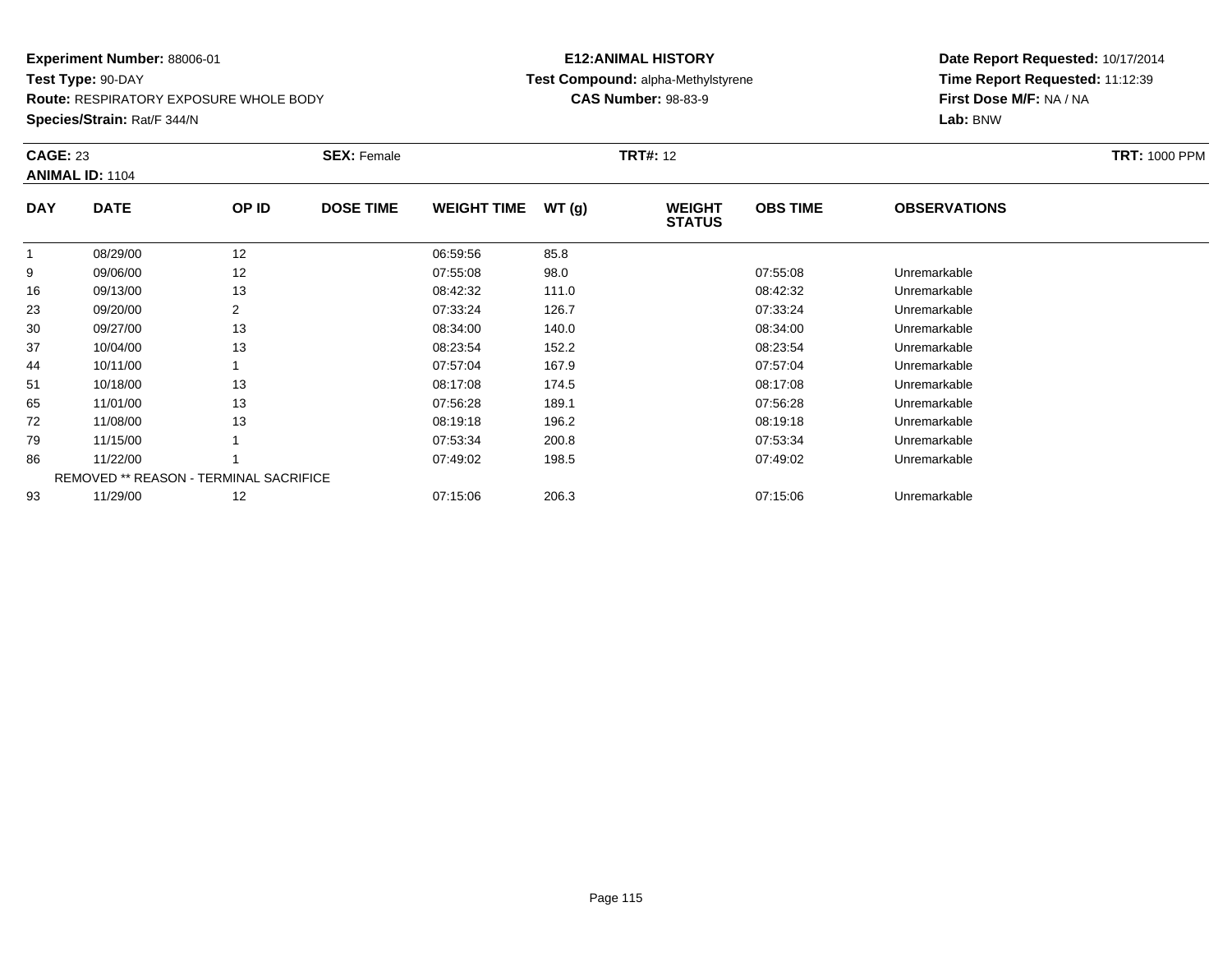**Test Type:** 90-DAY**Route:** RESPIRATORY EXPOSURE WHOLE BODY

#### **Species/Strain:** Rat/F 344/N

## **E12:ANIMAL HISTORY Test Compound:** alpha-Methylstyrene**CAS Number:** 98-83-9

| <b>CAGE: 23</b> | <b>ANIMAL ID: 1105</b>                 |       | <b>SEX: Female</b> |                    |       | <b>TRT#: 12</b>                |                 |                     | <b>TRT: 1000 PPM</b> |
|-----------------|----------------------------------------|-------|--------------------|--------------------|-------|--------------------------------|-----------------|---------------------|----------------------|
| <b>DAY</b>      | <b>DATE</b>                            | OP ID | <b>DOSE TIME</b>   | <b>WEIGHT TIME</b> | WT(g) | <b>WEIGHT</b><br><b>STATUS</b> | <b>OBS TIME</b> | <b>OBSERVATIONS</b> |                      |
|                 | 08/29/00                               | 12    |                    | 06:59:56           | 101.6 |                                |                 |                     |                      |
| 9               | 09/06/00                               | 12    |                    | 07:55:08           | 117.6 |                                | 07:55:08        | Unremarkable        |                      |
| 16              | 09/13/00                               | 13    |                    | 08:42:32           | 130.4 |                                | 08:42:32        | Unremarkable        |                      |
| 23              | 09/20/00                               | 2     |                    | 07:33:24           | 143.5 |                                | 07:33:24        | Unremarkable        |                      |
| 30              | 09/27/00                               | 13    |                    | 08:34:00           | 158.7 |                                | 08:34:00        | Unremarkable        |                      |
| 37              | 10/04/00                               | 13    |                    | 08:23:54           | 172.9 |                                | 08:23:54        | Unremarkable        |                      |
| 44              | 10/11/00                               |       |                    | 07:57:04           | 179.7 |                                | 07:57:04        | Unremarkable        |                      |
| 51              | 10/18/00                               | 13    |                    | 08:17:08           | 193.5 |                                | 08:17:08        | Unremarkable        |                      |
| 65              | 11/01/00                               | 13    |                    | 07:56:28           | 204.9 |                                | 07:56:28        | Unremarkable        |                      |
| 72              | 11/08/00                               | 13    |                    | 08:19:18           | 204.8 |                                | 08:19:18        | Unremarkable        |                      |
| 79              | 11/15/00                               |       |                    | 07:53:34           | 212.3 |                                | 07:53:34        | Unremarkable        |                      |
| 86              | 11/22/00                               |       |                    | 07:49:02           | 208.0 |                                | 07:49:02        | Unremarkable        |                      |
|                 | REMOVED ** REASON - TERMINAL SACRIFICE |       |                    |                    |       |                                |                 |                     |                      |
| 93              | 11/29/00                               | 12    |                    | 07:15:06           | 213.8 |                                | 07:15:06        | Unremarkable        |                      |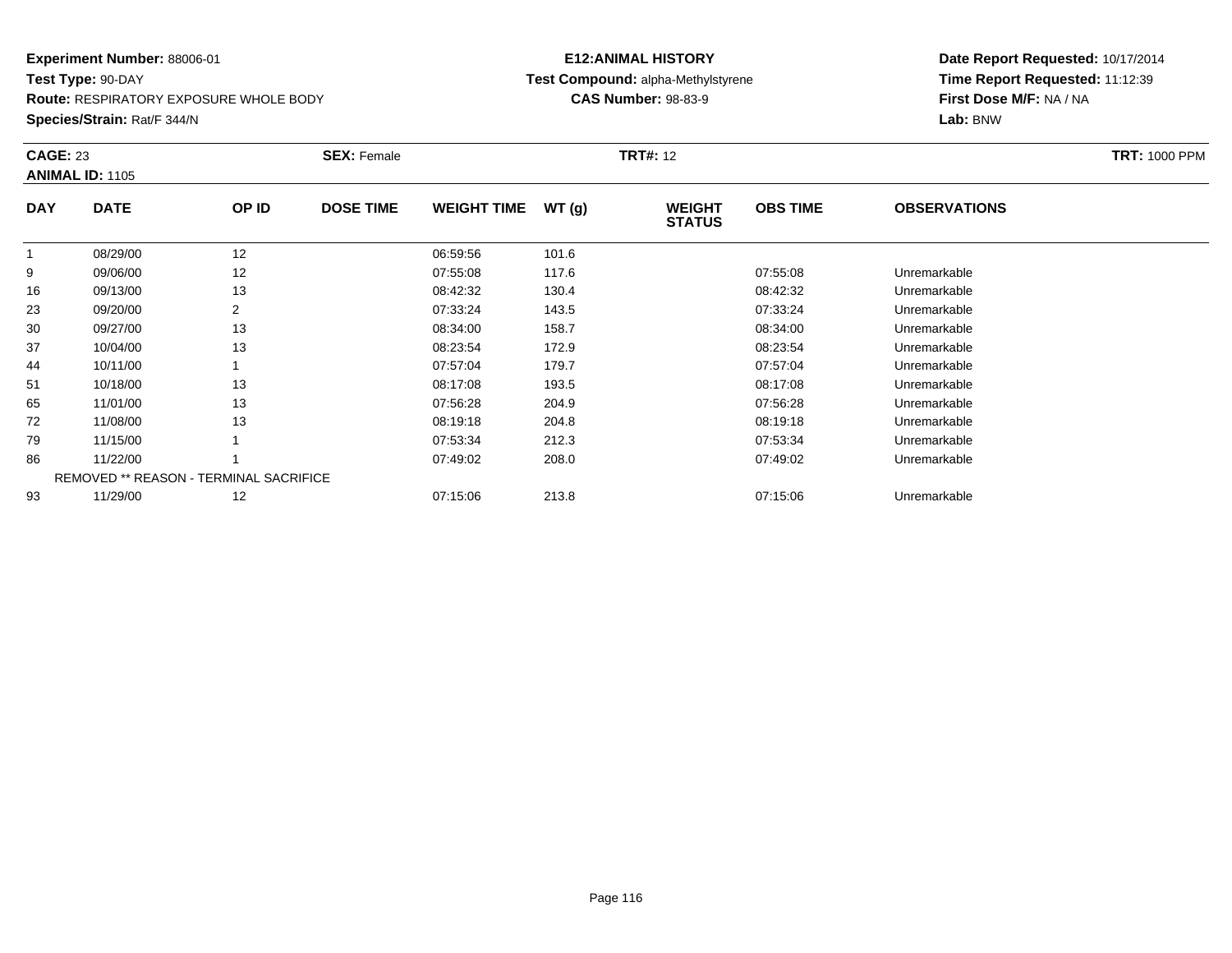#### **Experiment Number:** 88006-01**Test Type:** 90-DAY

**Route:** RESPIRATORY EXPOSURE WHOLE BODY

**Species/Strain:** Rat/F 344/N

## **E12:ANIMAL HISTORY Test Compound:** alpha-Methylstyrene**CAS Number:** 98-83-9

| <b>CAGE: 24</b> | <b>ANIMAL ID: 1106</b>                        |       | <b>SEX: Female</b> |                    |       | <b>TRT#: 12</b>                |                 |                     | <b>TRT: 1000 PPM</b> |
|-----------------|-----------------------------------------------|-------|--------------------|--------------------|-------|--------------------------------|-----------------|---------------------|----------------------|
| <b>DAY</b>      | <b>DATE</b>                                   | OP ID | <b>DOSE TIME</b>   | <b>WEIGHT TIME</b> | WT(g) | <b>WEIGHT</b><br><b>STATUS</b> | <b>OBS TIME</b> | <b>OBSERVATIONS</b> |                      |
|                 | 08/29/00                                      | 12    |                    | 07:00:50           | 73.0  |                                |                 |                     |                      |
| 9               | 09/06/00                                      | 12    |                    | 07:55:58           | 89.5  |                                | 07.55.58        | Unremarkable        |                      |
| 16              | 09/13/00                                      | 13    |                    | 08:43:18           | 104.6 |                                | 08:43:18        | Unremarkable        |                      |
| 23              | 09/20/00                                      | 2     |                    | 07:34:10           | 118.1 |                                | 07:34:10        | Unremarkable        |                      |
| 30              | 09/27/00                                      | 13    |                    | 08:34:50           | 130.8 |                                | 08:34:50        | Unremarkable        |                      |
| 37              | 10/04/00                                      | 13    |                    | 08:25:00           | 140.1 |                                | 08:25:00        | Unremarkable        |                      |
| 44              | 10/11/00                                      |       |                    | 07:57:48           | 153.4 |                                | 07:57:48        | Unremarkable        |                      |
| 51              | 10/18/00                                      | 13    |                    | 08:17:58           | 158.7 |                                | 08:17:58        | Unremarkable        |                      |
| 65              | 11/01/00                                      | 13    |                    | 07:57:16           | 169.8 |                                | 07:57:16        | Unremarkable        |                      |
| 72              | 11/08/00                                      | 13    |                    | 08:20:00           | 174.5 |                                | 08:20:00        | Unremarkable        |                      |
| 79              | 11/15/00                                      |       |                    | 07:54:50           | 178.9 |                                | 07:54:50        | Unremarkable        |                      |
| 86              | 11/22/00                                      |       |                    | 07:50:30           | 175.4 |                                | 07:50:30        | Unremarkable        |                      |
|                 | <b>REMOVED ** REASON - TERMINAL SACRIFICE</b> |       |                    |                    |       |                                |                 |                     |                      |
| 93              | 11/29/00                                      | 12    |                    | 07:16:28           | 185.9 |                                | 07:16:28        | Unremarkable        |                      |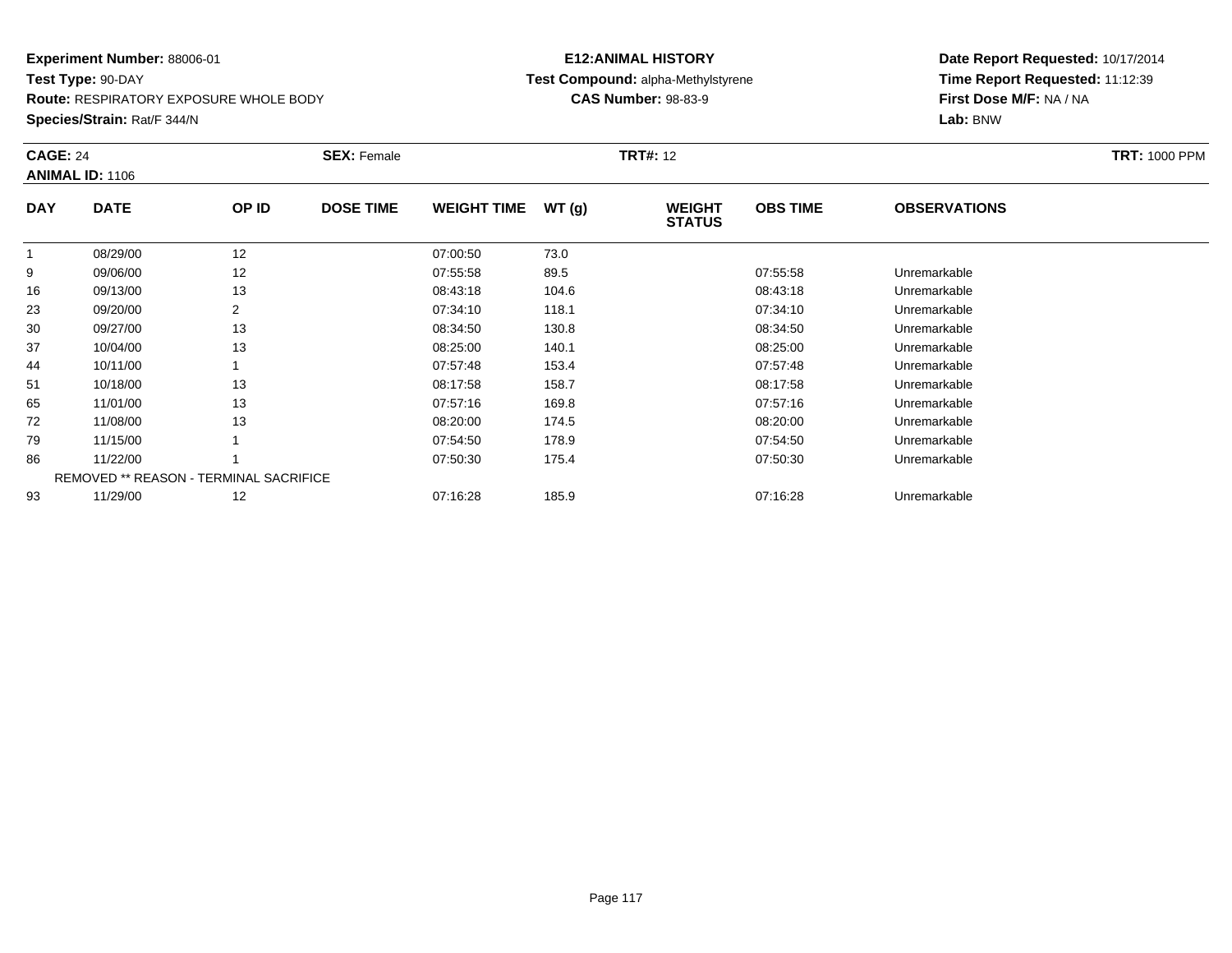**Test Type:** 90-DAY**Route:** RESPIRATORY EXPOSURE WHOLE BODY

#### **Species/Strain:** Rat/F 344/N

## **E12:ANIMAL HISTORY Test Compound:** alpha-Methylstyrene**CAS Number:** 98-83-9

| <b>CAGE: 24</b> | <b>ANIMAL ID: 1107</b>                        |       | <b>SEX: Female</b> |                    |       | <b>TRT#: 12</b>                |                 |                     | <b>TRT: 1000 PPM</b> |
|-----------------|-----------------------------------------------|-------|--------------------|--------------------|-------|--------------------------------|-----------------|---------------------|----------------------|
| <b>DAY</b>      | <b>DATE</b>                                   | OP ID | <b>DOSE TIME</b>   | <b>WEIGHT TIME</b> | WT(g) | <b>WEIGHT</b><br><b>STATUS</b> | <b>OBS TIME</b> | <b>OBSERVATIONS</b> |                      |
| -1              | 08/29/00                                      | 12    |                    | 07:00:50           | 99.7  |                                |                 |                     |                      |
| 9               | 09/06/00                                      | 12    |                    | 07:55:58           | 115.0 |                                | 07:55:58        | Unremarkable        |                      |
| 16              | 09/13/00                                      | 13    |                    | 08:43:18           | 126.1 |                                | 08:43:18        | Unremarkable        |                      |
| 23              | 09/20/00                                      | 2     |                    | 07:34:10           | 136.4 |                                | 07:34:10        | Unremarkable        |                      |
| 30              | 09/27/00                                      | 13    |                    | 08:34:50           | 146.2 |                                | 08:34:50        | Unremarkable        |                      |
| 37              | 10/04/00                                      | 13    |                    | 08:25:00           | 159.1 |                                | 08:25:00        | Unremarkable        |                      |
| 44              | 10/11/00                                      |       |                    | 07:57:48           | 166.5 |                                | 07:57:48        | Unremarkable        |                      |
| 51              | 10/18/00                                      | 13    |                    | 08:17:58           | 169.1 |                                | 08:17:58        | Unremarkable        |                      |
| 65              | 11/01/00                                      | 13    |                    | 07:57:16           | 180.5 |                                | 07:57:16        | Unremarkable        |                      |
| 72              | 11/08/00                                      | 13    |                    | 08:20:00           | 190.4 |                                | 08:20:00        | Unremarkable        |                      |
| 79              | 11/15/00                                      |       |                    | 07:54:50           | 191.5 |                                | 07:54:50        | Unremarkable        |                      |
| 86              | 11/22/00                                      |       |                    | 07:50:30           | 195.3 |                                | 07:50:30        | Unremarkable        |                      |
|                 | <b>REMOVED ** REASON - TERMINAL SACRIFICE</b> |       |                    |                    |       |                                |                 |                     |                      |
| 93              | 11/29/00                                      | 12    |                    | 07:16:28           | 199.7 |                                | 07:16:28        | Unremarkable        |                      |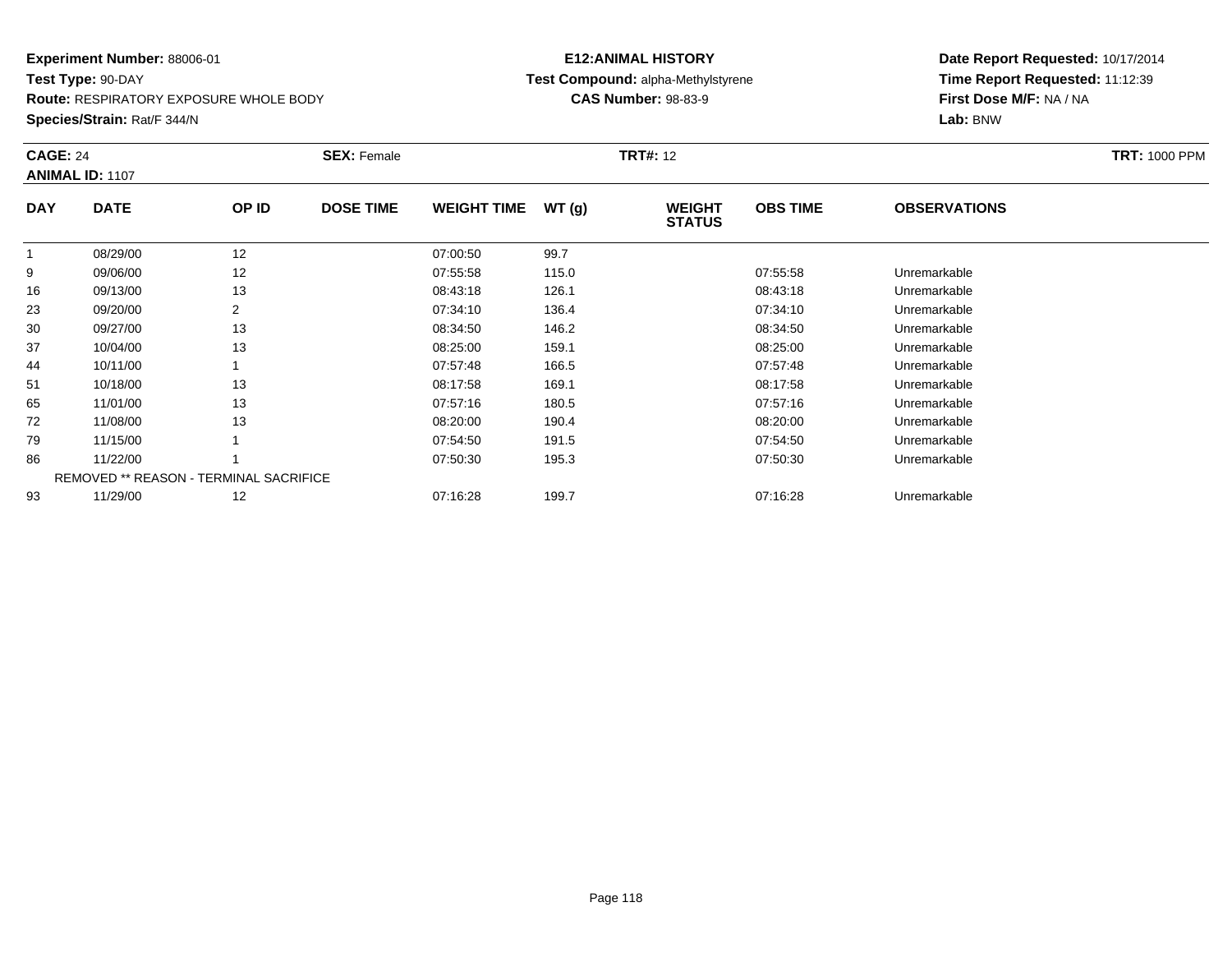**Test Type:** 90-DAY**Route:** RESPIRATORY EXPOSURE WHOLE BODY

#### **Species/Strain:** Rat/F 344/N

## **E12:ANIMAL HISTORY Test Compound:** alpha-Methylstyrene**CAS Number:** 98-83-9

|            | <b>CAGE: 24</b><br><b>ANIMAL ID: 1108</b>     |       | <b>SEX: Female</b> |                    |       | <b>TRT#: 12</b>                | <b>TRT: 1000 PPM</b> |                     |  |
|------------|-----------------------------------------------|-------|--------------------|--------------------|-------|--------------------------------|----------------------|---------------------|--|
| <b>DAY</b> | <b>DATE</b>                                   | OP ID | <b>DOSE TIME</b>   | <b>WEIGHT TIME</b> | WT(g) | <b>WEIGHT</b><br><b>STATUS</b> | <b>OBS TIME</b>      | <b>OBSERVATIONS</b> |  |
|            | 08/29/00                                      | 12    |                    | 07:00:50           | 87.7  |                                |                      |                     |  |
| 9          | 09/06/00                                      | 12    |                    | 07:55:58           | 101.7 |                                | 07:55:58             | Unremarkable        |  |
| 16         | 09/13/00                                      | 13    |                    | 08:43:18           | 115.1 |                                | 08:43:18             | Unremarkable        |  |
| 23         | 09/20/00                                      | 2     |                    | 07:34:10           | 122.3 |                                | 07:34:10             | Unremarkable        |  |
| 30         | 09/27/00                                      | 13    |                    | 08:34:50           | 131.6 |                                | 08:34:50             | Unremarkable        |  |
| 37         | 10/04/00                                      | 13    |                    | 08:25:00           | 142.9 |                                | 08:25:00             | Unremarkable        |  |
| 44         | 10/11/00                                      |       |                    | 07:57:48           | 152.3 |                                | 07:57:48             | Unremarkable        |  |
| 51         | 10/18/00                                      | 13    |                    | 08:17:58           | 159.7 |                                | 08:17:58             | Unremarkable        |  |
| 65         | 11/01/00                                      | 13    |                    | 07:57:16           | 174.2 |                                | 07:57:16             | Unremarkable        |  |
| 72         | 11/08/00                                      | 13    |                    | 08:20:00           | 174.8 |                                | 08:20:00             | Unremarkable        |  |
| 79         | 11/15/00                                      |       |                    | 07:54:50           | 178.6 |                                | 07:54:50             | Unremarkable        |  |
| 86         | 11/22/00                                      |       |                    | 07:50:30           | 177.4 |                                | 07:50:30             | Unremarkable        |  |
|            | <b>REMOVED ** REASON - TERMINAL SACRIFICE</b> |       |                    |                    |       |                                |                      |                     |  |
| 93         | 11/29/00                                      | 12    |                    | 07:16:28           | 183.4 |                                | 07:16:28             | Unremarkable        |  |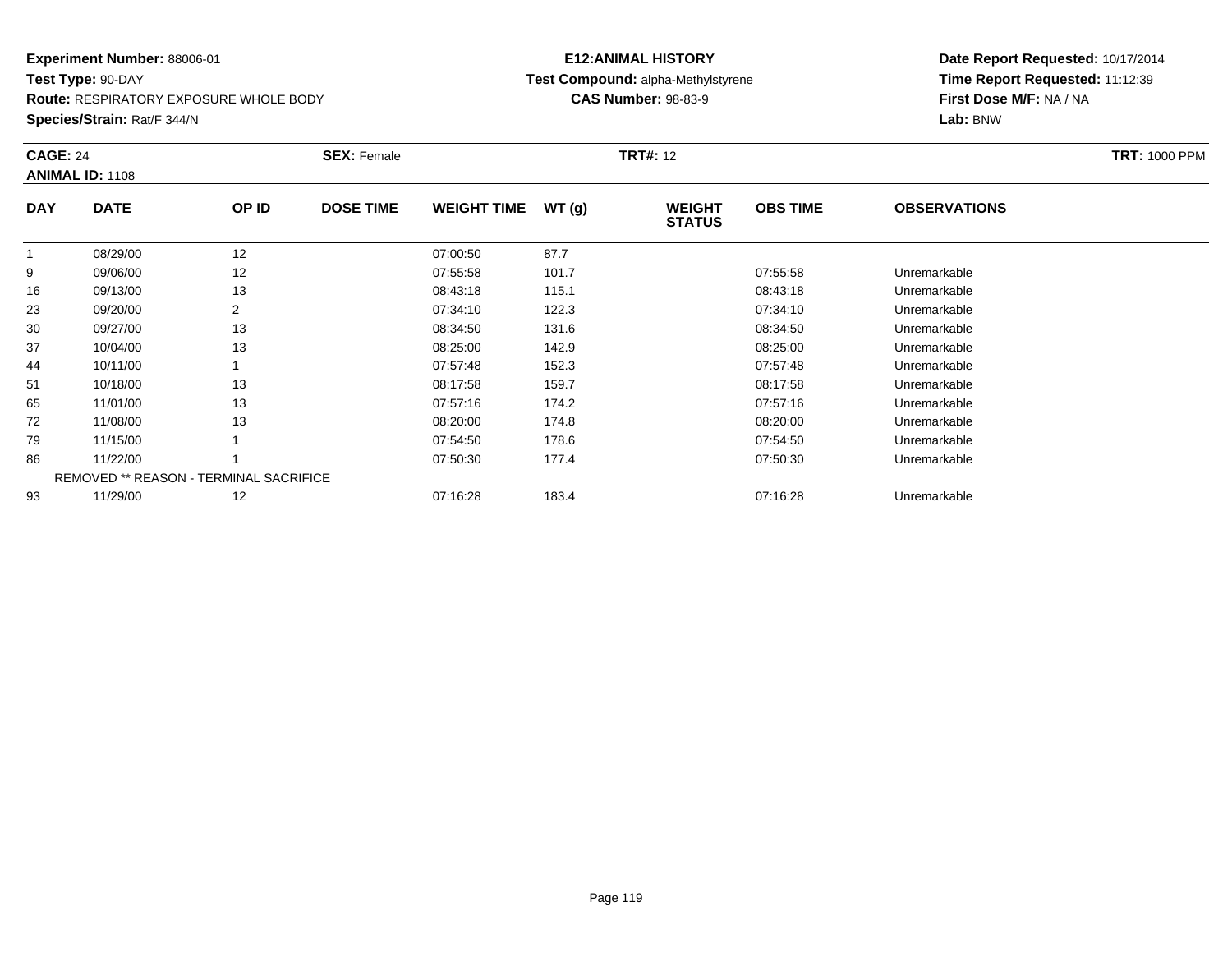**Test Type:** 90-DAY**Route:** RESPIRATORY EXPOSURE WHOLE BODY

#### **Species/Strain:** Rat/F 344/N

## **E12:ANIMAL HISTORY Test Compound:** alpha-Methylstyrene**CAS Number:** 98-83-9

|            | <b>CAGE: 24</b><br><b>ANIMAL ID: 1109</b>     |       | <b>SEX: Female</b> |                    |       | <b>TRT#: 12</b>                | <b>TRT: 1000 PPM</b> |                     |  |
|------------|-----------------------------------------------|-------|--------------------|--------------------|-------|--------------------------------|----------------------|---------------------|--|
| <b>DAY</b> | <b>DATE</b>                                   | OP ID | <b>DOSE TIME</b>   | <b>WEIGHT TIME</b> | WT(g) | <b>WEIGHT</b><br><b>STATUS</b> | <b>OBS TIME</b>      | <b>OBSERVATIONS</b> |  |
|            | 08/29/00                                      | 12    |                    | 07:00:50           | 92.1  |                                |                      |                     |  |
| 9          | 09/06/00                                      | 12    |                    | 07:55:58           | 101.6 |                                | 07:55:58             | Unremarkable        |  |
| 16         | 09/13/00                                      | 13    |                    | 08:43:18           | 111.7 |                                | 08:43:18             | Unremarkable        |  |
| 23         | 09/20/00                                      |       |                    | 07:34:10           | 120.3 |                                | 07:34:10             | Unremarkable        |  |
| 30         | 09/27/00                                      | 13    |                    | 08:34:50           | 131.9 |                                | 08:34:50             | Unremarkable        |  |
| 37         | 10/04/00                                      | 13    |                    | 08:25:00           | 142.4 |                                | 08:25:00             | Unremarkable        |  |
| 44         | 10/11/00                                      |       |                    | 07:57:48           | 149.9 |                                | 07:57:48             | Unremarkable        |  |
| 51         | 10/18/00                                      | 13    |                    | 08:17:58           | 157.7 |                                | 08:17:58             | Unremarkable        |  |
| 65         | 11/01/00                                      | 13    |                    | 07:57:16           | 169.5 |                                | 07:57:16             | Unremarkable        |  |
| 72         | 11/08/00                                      | 13    |                    | 08:20:00           | 173.3 |                                | 08:20:00             | Unremarkable        |  |
| 79         | 11/15/00                                      |       |                    | 07:54:50           | 176.4 |                                | 07:54:50             | Unremarkable        |  |
| 86         | 11/22/00                                      |       |                    | 07:50:30           | 180.2 |                                | 07:50:30             | Unremarkable        |  |
|            | <b>REMOVED ** REASON - TERMINAL SACRIFICE</b> |       |                    |                    |       |                                |                      |                     |  |
| 93         | 11/29/00                                      | 12    |                    | 07:16:28           | 183.2 |                                | 07:16:28             | Unremarkable        |  |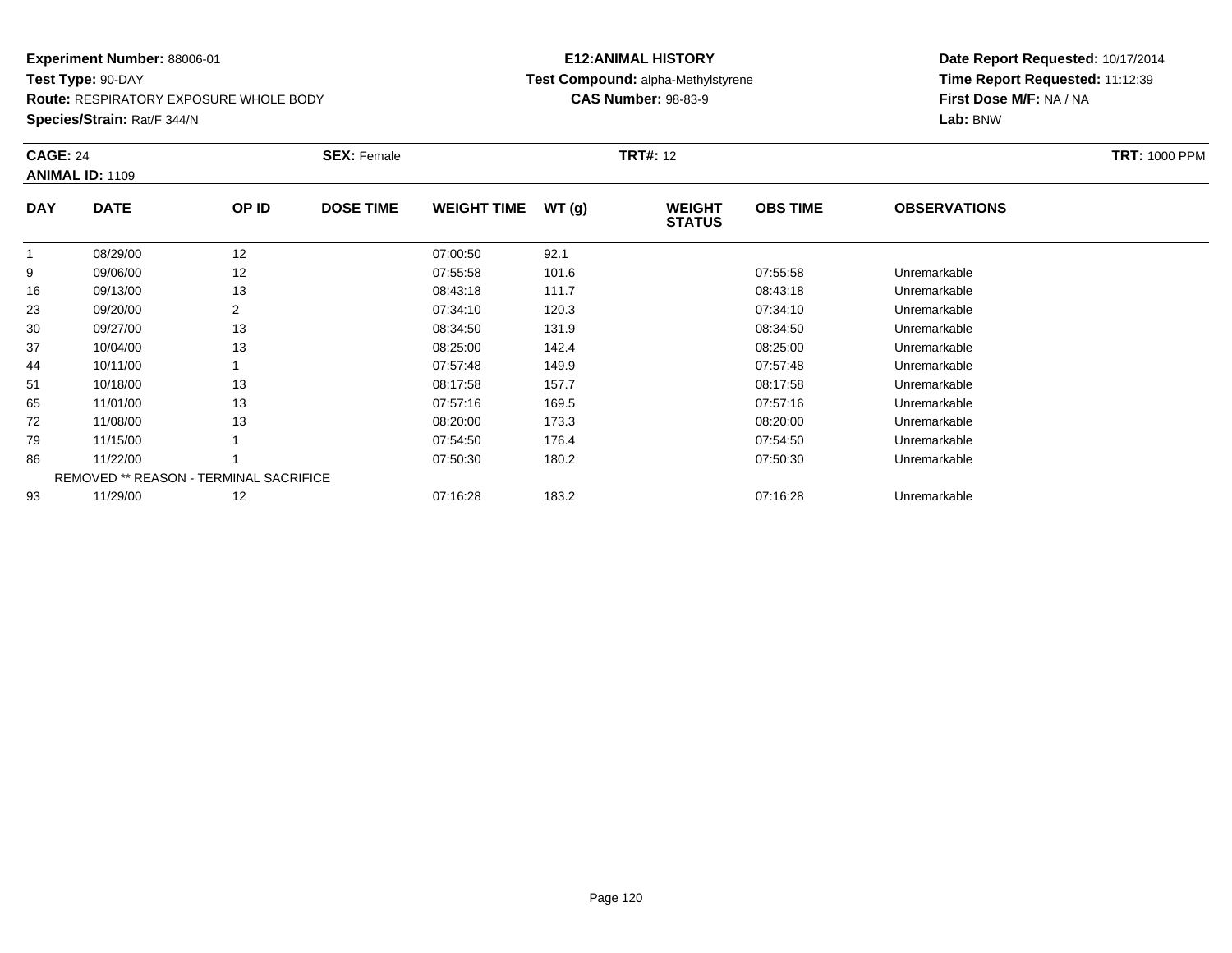**Test Type:** 90-DAY**Route:** RESPIRATORY EXPOSURE WHOLE BODY

#### **Species/Strain:** Rat/F 344/N

## **E12:ANIMAL HISTORY Test Compound:** alpha-Methylstyrene**CAS Number:** 98-83-9

| <b>CAGE: 24</b><br><b>ANIMAL ID: 1110</b> |                                               |       | <b>SEX: Female</b> | <b>TRT#: 12</b>    |       |                                |                 |                     | <b>TRT: 1000 PPM</b> |
|-------------------------------------------|-----------------------------------------------|-------|--------------------|--------------------|-------|--------------------------------|-----------------|---------------------|----------------------|
| <b>DAY</b>                                | <b>DATE</b>                                   | OP ID | <b>DOSE TIME</b>   | <b>WEIGHT TIME</b> | WT(g) | <b>WEIGHT</b><br><b>STATUS</b> | <b>OBS TIME</b> | <b>OBSERVATIONS</b> |                      |
|                                           | 08/29/00                                      | 12    |                    | 07:00:50           | 102.6 |                                |                 |                     |                      |
| 9                                         | 09/06/00                                      | 12    |                    | 07:55:58           | 106.9 |                                | 07:55:58        | Unremarkable        |                      |
| 16                                        | 09/13/00                                      | 13    |                    | 08:43:18           | 117.3 |                                | 08:43:18        | Unremarkable        |                      |
| 23                                        | 09/20/00                                      | 2     |                    | 07:34:10           | 128.2 |                                | 07:34:10        | Unremarkable        |                      |
| 30                                        | 09/27/00                                      | 13    |                    | 08:34:50           | 137.4 |                                | 08:34:50        | Unremarkable        |                      |
| 37                                        | 10/04/00                                      | 13    |                    | 08:25:00           | 150.8 |                                | 08:25:00        | Unremarkable        |                      |
| 44                                        | 10/11/00                                      |       |                    | 07:57:48           | 158.5 |                                | 07:57:48        | Unremarkable        |                      |
| 51                                        | 10/18/00                                      | 13    |                    | 08:17:58           | 163.7 |                                | 08:17:58        | Unremarkable        |                      |
| 65                                        | 11/01/00                                      | 13    |                    | 07:57:16           | 175.4 |                                | 07:57:16        | Unremarkable        |                      |
| 72                                        | 11/08/00                                      | 13    |                    | 08:20:00           | 179.3 |                                | 08:20:00        | Unremarkable        |                      |
| 79                                        | 11/15/00                                      |       |                    | 07:54:50           | 185.0 |                                | 07:54:50        | Unremarkable        |                      |
| 86                                        | 11/22/00                                      |       |                    | 07:50:30           | 181.3 |                                | 07:50:30        | Unremarkable        |                      |
|                                           | <b>REMOVED ** REASON - TERMINAL SACRIFICE</b> |       |                    |                    |       |                                |                 |                     |                      |
| 93                                        | 11/29/00                                      | 12    |                    | 07:16:28           | 188.9 |                                | 07:16:28        | Unremarkable        |                      |